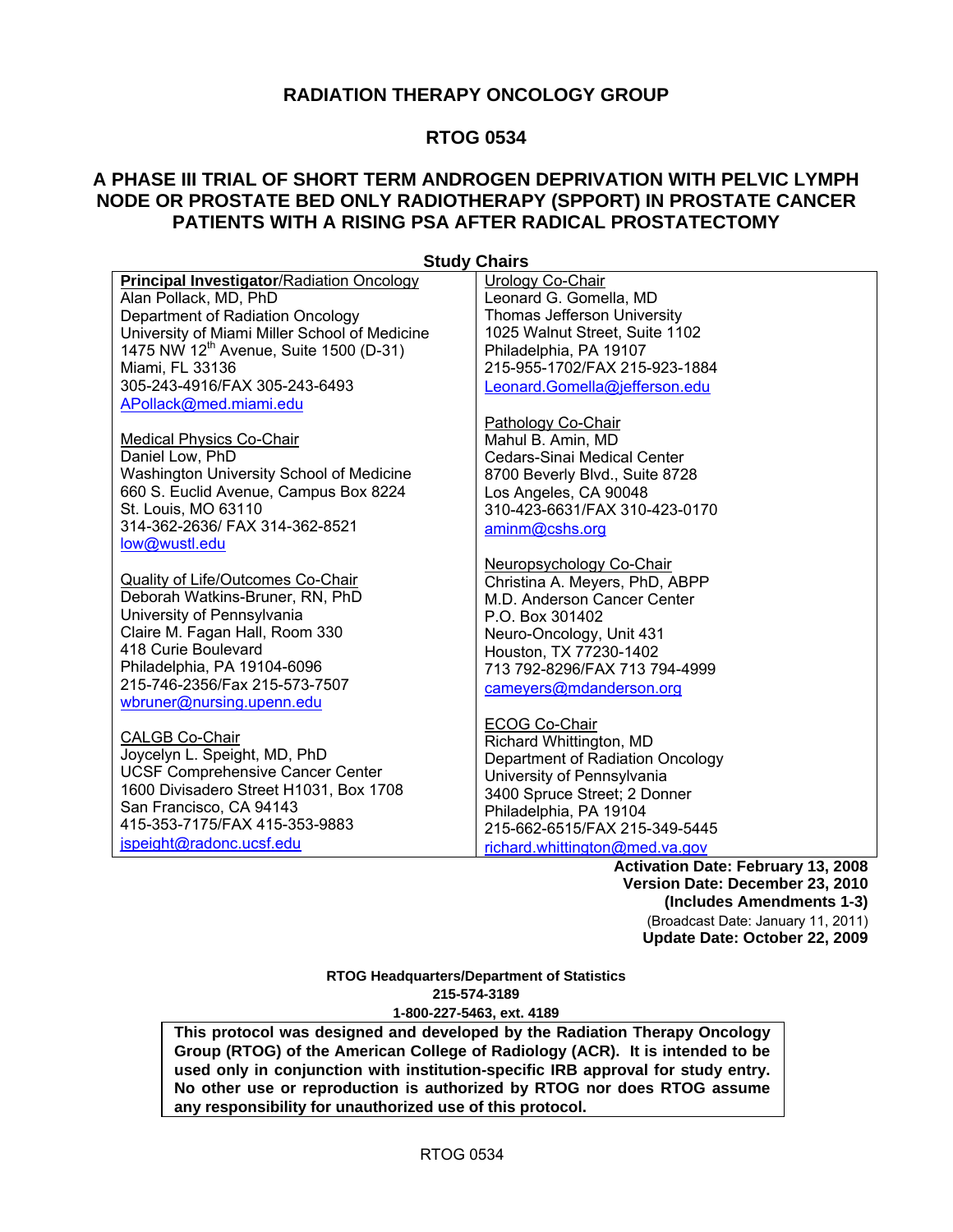### **This study is supported by the NCI Cancer Trials Support Unit (CTSU).**

### **Institutions not aligned with the RTOG will participate through the CTSU mechanism as outlined below and detailed in the CTSU logistical appendix (Appendix V).**

- The **study protocol and all related forms and documents** must be downloaded from the protocolspecific Web page of the CTSU Member Web site located at http://members.ctsu.org
- Send completed **site registration documents** to the CTSU Regulatory Office. Refer to the CTSU logistical appendix for specific instructions and documents to be submitted.
- **Patient enrollments** will be conducted by the CTSU. Refer to the CTSU logistical appendix for specific instructions and forms to be submitted.
- Data management will be performed by the RTOG*.* **Case report forms** (with the exception of patient enrollment forms)**, clinical reports, and transmittals** must be sent to RTOG Headquarters unless otherwise directed by the protocol. Do not send study data or case report forms to CTSU Data Operations.
- **Data query and delinquency reports** will be sent directly to the enrolling site by the RTOG. Please send query responses and delinquent data to the RTOG and do not copy the CTSU Data Operations. Each site should have a designated CTSU Administrator and Data Administrator and must keep their CTEP AMS account contact information current. This will ensure timely communication between the clinical site and RTOG Headquarters.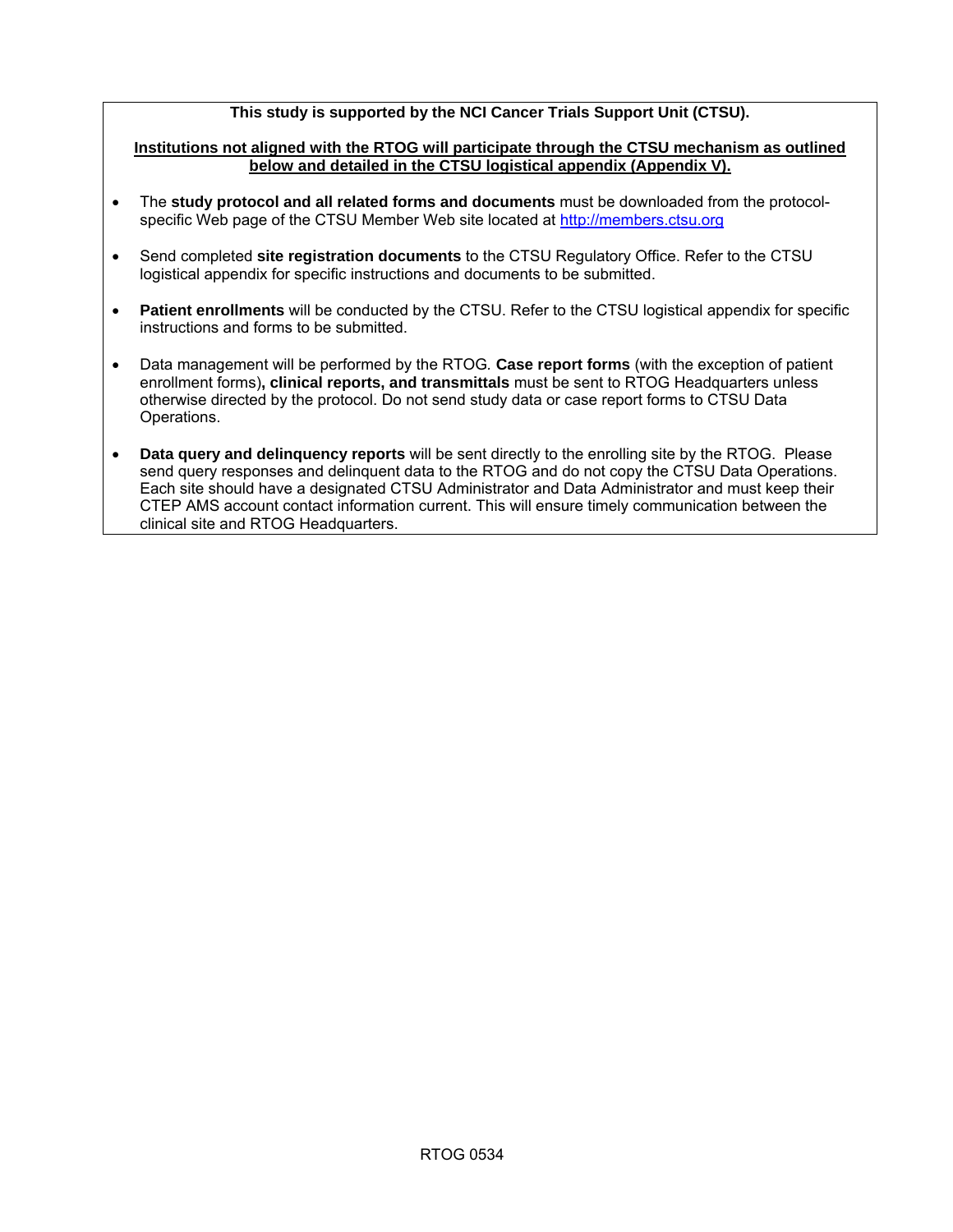### **INDEX**

### Schema

Eligibility Checklist

- 1.0 Introduction
- 2.0 Objectives
- 3.0 Patient Selection
- 4.0 Pretreatment Evaluations/Management
- 5.0 Registration Procedures
- 6.0 Radiation Therapy
- 7.0 Drug Therapy
- 8.0 Surgery
- 9.0 Other Therapy
- 10.0 Tissue/Specimen Submission
- 11.0 Patient Assessments
- 12.0 Data Collection
- 13.0 Statistical Considerations

References

| Appendix I   | - Sample Consent Form                                                 |
|--------------|-----------------------------------------------------------------------|
| Appendix II  | - Study Parameters                                                    |
| Appendix III | - Performance Status Scoring                                          |
| Appendix IV  | - Staging System                                                      |
| Appendix V   | - CTSU Logistics                                                      |
| Appendix VI  | - Blood and Urine Collection Kits and Instructions                    |
| Appendix VII | - Neurocognitive Battery: Certification Process and Test Instructions |
|              |                                                                       |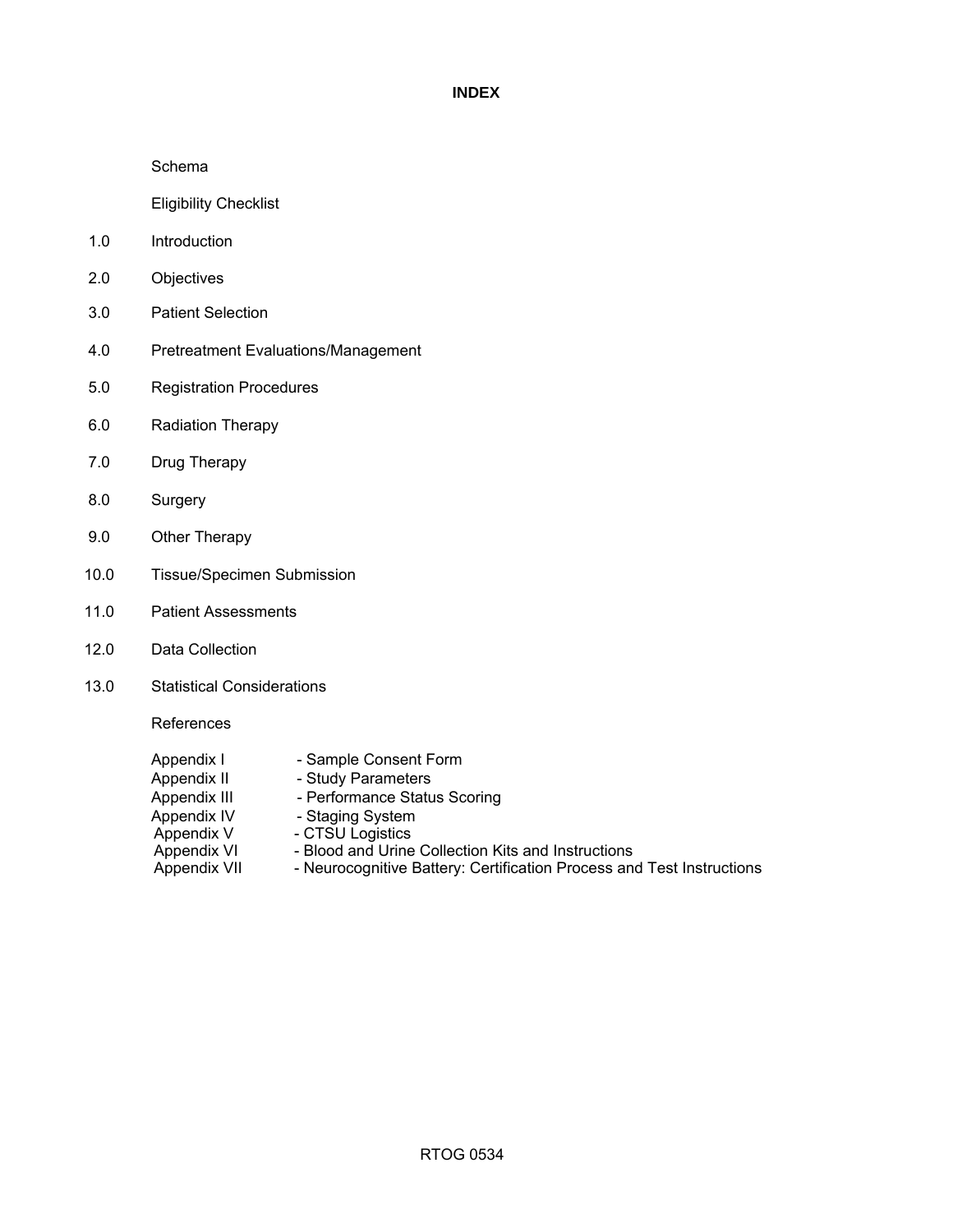### **RADIATION THERAPY ONCOLOGY GROUP**

### **RTOG 0534**

**A Phase III Trial of Short Term Androgen Deprivation with Pelvic Lymph Node or Prostate Bed Only Radiotherapy (SPPORT) in Prostate Cancer Patients with a Rising PSA After Radical Prostatectomy** 

|             | <b>SV Involvement</b>                  |   |                                             |
|-------------|----------------------------------------|---|---------------------------------------------|
|             | 1. No                                  |   |                                             |
| S           | 2. Yes                                 | R | <b>Arm 1: PBRT Alone</b>                    |
|             |                                        | A | PBRT 64.8-70.2 Gy                           |
| R           | <b>Prostatectomy Gleason Score</b>     | N |                                             |
| A           | 1. Gleason $\leq 7$                    | D |                                             |
| $\mathbf T$ | 2. Gleason 8-9                         | O | Arm 2: PBRT + NC-STAD                       |
|             |                                        | M | PBRT 64.8-70.2 Gy + NC-STAD for 4-6 months, |
| F           | <b>Pre-Radiotherapy PSA</b>            |   | beginning 2 months before RT                |
| Y           | 1. PSA $\geq$ 0.1 and $\leq$ 1.0 ng/mL | Z |                                             |
|             | 2. $PSA > 1.0$ and < 2.0ng/mL          | Е |                                             |
|             |                                        |   | Arm 3: PLNRT + PBRT + NC-STAD               |
|             | <b>Pathology Stage</b>                 |   | PLNRT to 45 Gy and PBRT to 64.8-70.2 Gy,    |
|             | 1. pT2 and margin negative             |   | NC-STAD for 4-6 months,                     |
|             | 2. All others                          |   | beginning 2 months before RT                |

### **SCHEMA (1/8/09) (3/24/10)**

SV = seminal vesicle; RT = radiotherapy; PBRT = prostate bed RT; PLNRT = pelvic lymph node RT; NC-STAD = neoadjuvant and concurrent short term androgen deprivation

**NOTE:** It is mandatory the treating physician determine the radiation therapy technique (3D-CRT vs. IMRT) to be used prior to the site registering the patient. See pre-registration requirements in Section 5.1. See details of radiation therapy and hormone therapy in Sections 6.0 and 7.0.

### **Patient Population:** (See Section 3.0 for Eligibility) (3/31/09) (3/24/10)

Lymph node negative adenocarcinoma of the prostate treated with radical prostatectomy Post-radical prostatectomy PSA of ≥ 0.1 - < 2.0 ng/mL; pathologic T3N0/Nx disease or pathologic T2N0/Nx disease, with or without a positive prostatectomy surgical margin; Gleason  $\leq 9$ 

**Required Sample Size: 1764**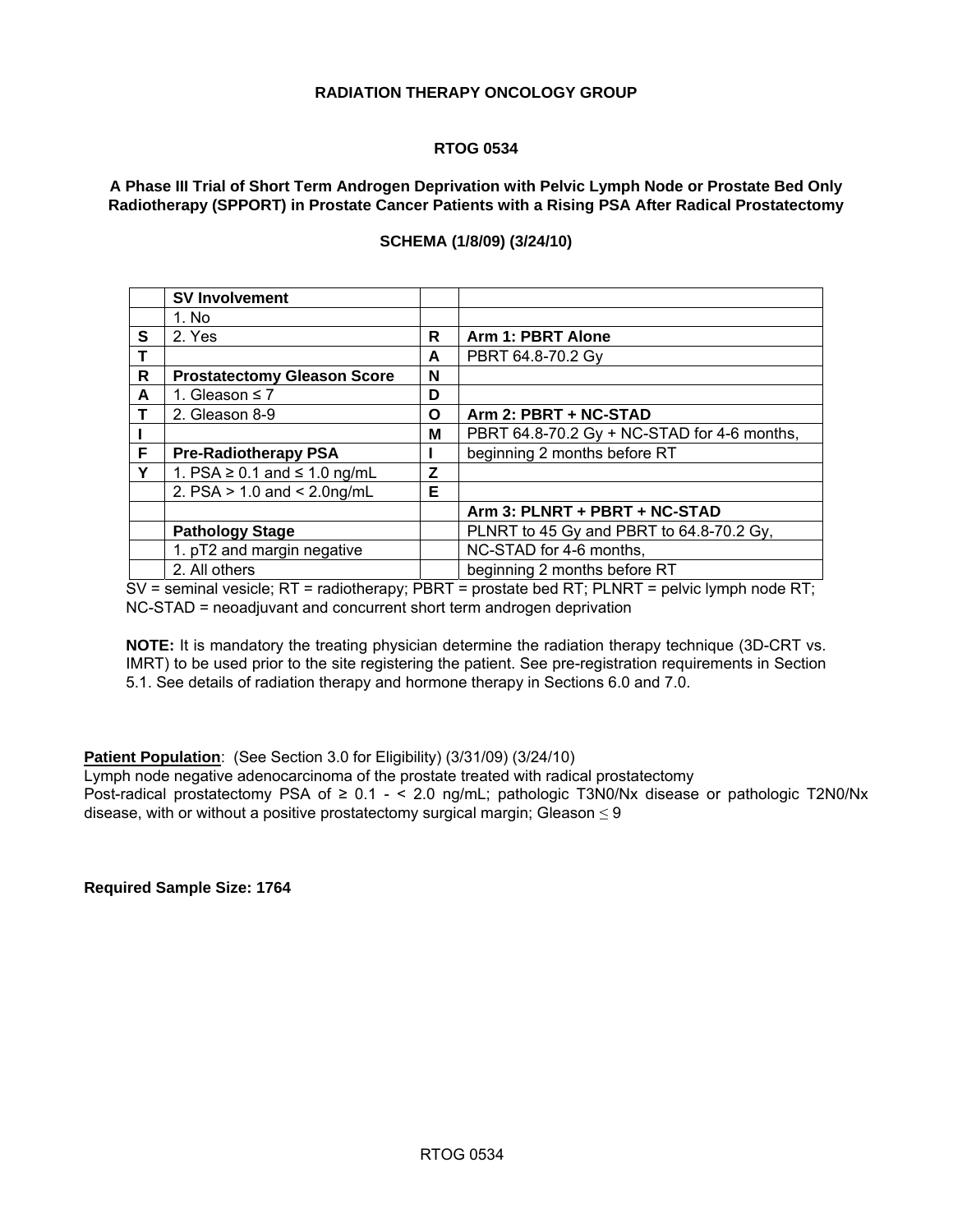| RTOG Institution # |                                                                                                                                                                                                                                                                                                                                                 |  |  |  |  |  |
|--------------------|-------------------------------------------------------------------------------------------------------------------------------------------------------------------------------------------------------------------------------------------------------------------------------------------------------------------------------------------------|--|--|--|--|--|
| <b>RTOG 0534</b>   | ELIGIBILITY CHECKLIST (2/13/08) (1/8/09) (3/24/10)                                                                                                                                                                                                                                                                                              |  |  |  |  |  |
| Case #             | (page 1 of 4)                                                                                                                                                                                                                                                                                                                                   |  |  |  |  |  |
| (Y)                | 1. Is there adenocarcinoma of the prostate treated primarily with radical prostatectomy,<br>pathologically proven to be lymph node negative by pelvic lymphadenectomy (pN0) or<br>lymph node status pathologically unknown (undissected pelvic lymph nodes [pNx]?                                                                               |  |  |  |  |  |
| (Y)                | Is the post-radical prostatectomy entry PSA ≥ 0.1 and < 2.0 ng/mL at least 6 weeks after<br>2.<br>prostatectomy and within 30 days of registration?                                                                                                                                                                                             |  |  |  |  |  |
| (Y)                | 3. Does the patient meet one of the following pathologic classifications:<br>T3N0/Nx disease; or<br>T2N0/Nx diseaseMargin Negative______<br>Margin Positive 2                                                                                                                                                                                   |  |  |  |  |  |
| (Y)                | Is the prostatectomy Gleason score 9 or less?<br>4.                                                                                                                                                                                                                                                                                             |  |  |  |  |  |
| (Y)                | Is the Zubrod Performance Status 0-1?<br>5.                                                                                                                                                                                                                                                                                                     |  |  |  |  |  |
| (Y)                | 6.<br>Is the age ≥ 18?                                                                                                                                                                                                                                                                                                                          |  |  |  |  |  |
| (Y)                | Was there a digital rectal exam within 8 weeks prior to registration?<br>7.                                                                                                                                                                                                                                                                     |  |  |  |  |  |
| (Y)                | Was a history/physical examination done within 8 weeks prior to registration?<br>8.                                                                                                                                                                                                                                                             |  |  |  |  |  |
| (N)                | 9. Are there distant metastases, based upon the following minimum diagnostic work up?<br>• A CT scan (with contrast if renal function is acceptable) or MRI of the abdomen and<br>pelvis within 120 days prior to registration;<br>Bone scan within 120 days prior to registration and plain films and/or MRI if the bone<br>scan is suspicious |  |  |  |  |  |
| (Y)                | 10. Is there adequate bone marrow function, within 90 days prior to registration, defined as<br>follows?<br>Platelets $\geq 100,000$ cells/mm <sup>3</sup> based upon CBC;<br>$\bullet$<br>Hemoglobin $\geq 10.0$ g/dl based upon CBC<br>$\bullet$                                                                                              |  |  |  |  |  |
| (Y)                | 11. Is the AST or ALT < 2 x the upper limit of normal within 90 days prior to registration?                                                                                                                                                                                                                                                     |  |  |  |  |  |
| (Y)                | 12. Was serum total testosterone obtained within 90 days prior to registration and ≥40% of<br>the lower limit of normal of the assay used? Assay Lower Limit _____, Value____                                                                                                                                                                   |  |  |  |  |  |
| (Y)                | 13. Did the patient sign a study-specific informed consent prior to study entry?                                                                                                                                                                                                                                                                |  |  |  |  |  |
| (N/Y)              | 14. Was there a palpable prostatic fossa abnormality/mass suggestive of recurrence?<br>If yes, was the abnormality/mass shown by biopsy under ultrasound<br>(Y)<br>guidance not to contain cancer?                                                                                                                                              |  |  |  |  |  |
| (N)                | 15. Does the patient have N1 disease?                                                                                                                                                                                                                                                                                                           |  |  |  |  |  |
| (N/Y)              | 16. Does the patient have pelvic lymph node enlargement ≥ 1.5 cm in greatest dimension by<br>CT scan or MRI of the pelvis?<br>If yes, was the enlarged lymph node sampled and found to be negative?<br>(Y)                                                                                                                                      |  |  |  |  |  |

# **(Continued on the next page)**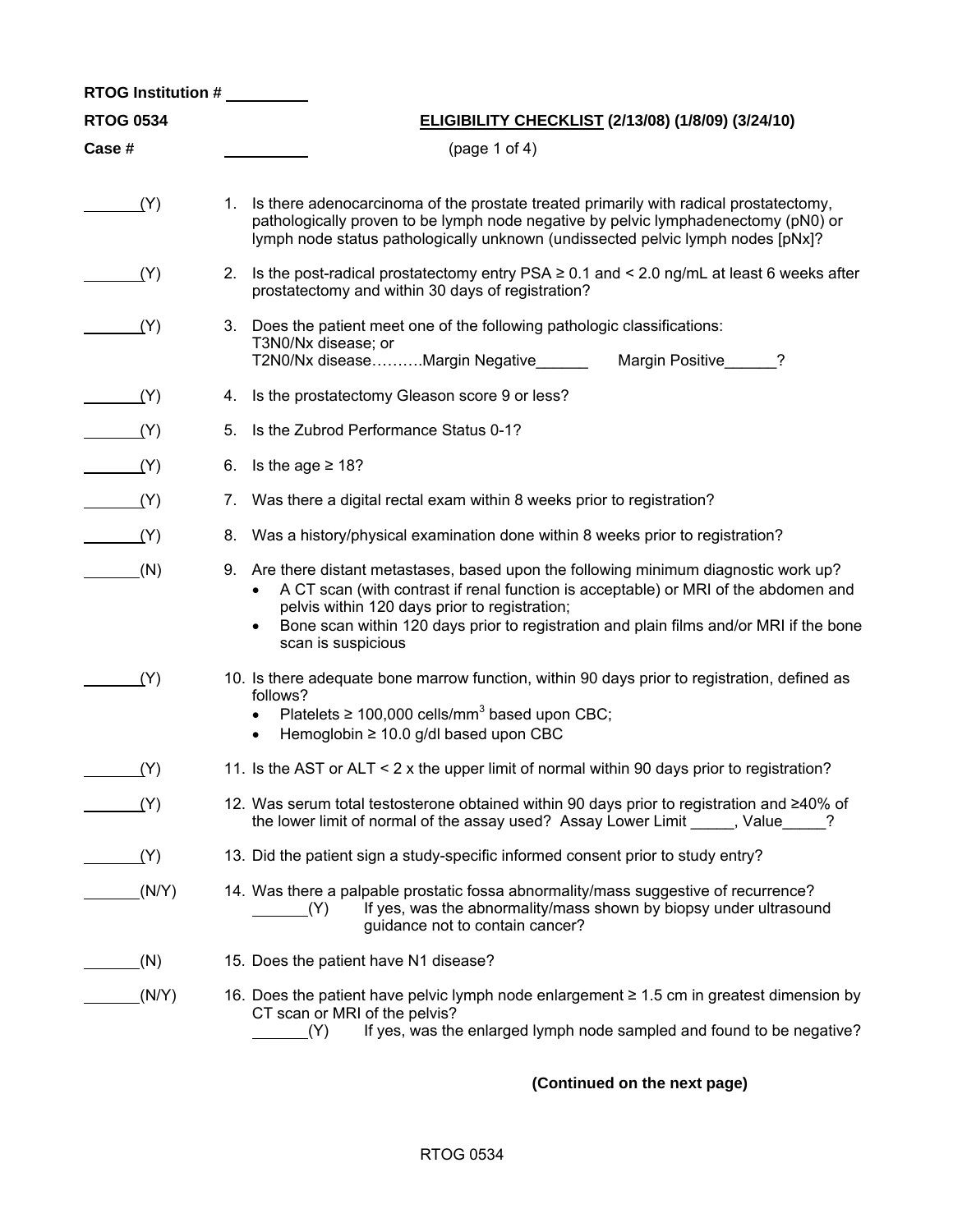| <b>RTOG Institution #</b> |       |                                                                                                                                                                                                                                                                                                                                                                                                                                                                                                                                                                                                                                                                                                                                                                                                                                                                             |  |  |  |  |
|---------------------------|-------|-----------------------------------------------------------------------------------------------------------------------------------------------------------------------------------------------------------------------------------------------------------------------------------------------------------------------------------------------------------------------------------------------------------------------------------------------------------------------------------------------------------------------------------------------------------------------------------------------------------------------------------------------------------------------------------------------------------------------------------------------------------------------------------------------------------------------------------------------------------------------------|--|--|--|--|
| <b>RTOG 0534</b>          |       | ELIGIBILITY CHECKLIST (2/13/08) (3/24/10)                                                                                                                                                                                                                                                                                                                                                                                                                                                                                                                                                                                                                                                                                                                                                                                                                                   |  |  |  |  |
| Case #                    |       | (page 2 of 4)                                                                                                                                                                                                                                                                                                                                                                                                                                                                                                                                                                                                                                                                                                                                                                                                                                                               |  |  |  |  |
| (N)                       |       | 17. Did the patient receive androgen deprivation therapy that was started prior to<br>prostatectomy for > 6 months duration?                                                                                                                                                                                                                                                                                                                                                                                                                                                                                                                                                                                                                                                                                                                                                |  |  |  |  |
| (N)                       |       | 18. Did the patient receive androgen deprivation therapy that was started after prostatectomy<br>and prior to registration?                                                                                                                                                                                                                                                                                                                                                                                                                                                                                                                                                                                                                                                                                                                                                 |  |  |  |  |
| (N)                       |       | 19. Did the patient have neoadjuvant chemotherapy prior to prostatectomy?                                                                                                                                                                                                                                                                                                                                                                                                                                                                                                                                                                                                                                                                                                                                                                                                   |  |  |  |  |
| (N)                       |       | 20. Did the patient have prior chemotherapy for any other disease site if given within 5 years<br>prior to registration?                                                                                                                                                                                                                                                                                                                                                                                                                                                                                                                                                                                                                                                                                                                                                    |  |  |  |  |
| (N)                       |       | 21. Did the patient have prior cryosurgery or brachytherapy of the prostate?                                                                                                                                                                                                                                                                                                                                                                                                                                                                                                                                                                                                                                                                                                                                                                                                |  |  |  |  |
| (N)                       |       | 22. Did the patient have prior pelvic radiotherapy?                                                                                                                                                                                                                                                                                                                                                                                                                                                                                                                                                                                                                                                                                                                                                                                                                         |  |  |  |  |
| (N)                       |       | 23. Did the patient have a prior invasive malignancy (except non-melanomatous skin cancer)<br>within the past 5 years?                                                                                                                                                                                                                                                                                                                                                                                                                                                                                                                                                                                                                                                                                                                                                      |  |  |  |  |
| (N)                       |       | 24. Does the patient have any of the following severe, active comorbidities?<br>History of inflammatory bowel disease;<br>History of hepatitis B or C;<br>$\bullet$<br>Unstable angina and/or congestive heart failure requiring hospitalization within<br>$\bullet$<br>the last 6 months;<br>Transmural myocardial infarction within the last 6 months;<br>٠<br>Acute bacterial or fungal infection requiring intravenous antibiotics at the time of<br>$\bullet$<br>registration;<br>Chronic obstructive pulmonary disease exacerbation or other respiratory illness<br>$\bullet$<br>requiring hospitalization or precluding study therapy at the time of registration;<br>Hepatic insufficiency resulting in clinical jaundice and/or coagulation defects;<br>$\bullet$<br>Acquired Immune Deficiency Syndrome (AIDS) based upon current CDC<br>$\bullet$<br>definition? |  |  |  |  |
| (N)                       |       | 25. Did the patient have any prior allergic reaction to the study drug(s) involved in this<br>protocol?                                                                                                                                                                                                                                                                                                                                                                                                                                                                                                                                                                                                                                                                                                                                                                     |  |  |  |  |
|                           |       | The following questions will be asked at Study Registration:                                                                                                                                                                                                                                                                                                                                                                                                                                                                                                                                                                                                                                                                                                                                                                                                                |  |  |  |  |
|                           |       | <b>3D-CRT or IMRT CREDENTIALING IS REQUIRED BEFORE REGISTRATION</b>                                                                                                                                                                                                                                                                                                                                                                                                                                                                                                                                                                                                                                                                                                                                                                                                         |  |  |  |  |
|                           | (N/Y) | Specify use of IMRT                                                                                                                                                                                                                                                                                                                                                                                                                                                                                                                                                                                                                                                                                                                                                                                                                                                         |  |  |  |  |
|                           |       | Name of institutional person registering this case?<br>1.                                                                                                                                                                                                                                                                                                                                                                                                                                                                                                                                                                                                                                                                                                                                                                                                                   |  |  |  |  |
|                           | (Y)   | Has the Eligibility Checklist (above) been completed?<br>2.                                                                                                                                                                                                                                                                                                                                                                                                                                                                                                                                                                                                                                                                                                                                                                                                                 |  |  |  |  |
|                           | (Y)   | Is the patient eligible for this study?<br>3.                                                                                                                                                                                                                                                                                                                                                                                                                                                                                                                                                                                                                                                                                                                                                                                                                               |  |  |  |  |
|                           |       | Date the study-specific Consent Form was signed? (must be prior to study entry)<br>4.                                                                                                                                                                                                                                                                                                                                                                                                                                                                                                                                                                                                                                                                                                                                                                                       |  |  |  |  |
|                           |       | (Continued on next page)                                                                                                                                                                                                                                                                                                                                                                                                                                                                                                                                                                                                                                                                                                                                                                                                                                                    |  |  |  |  |

# RTOG 0534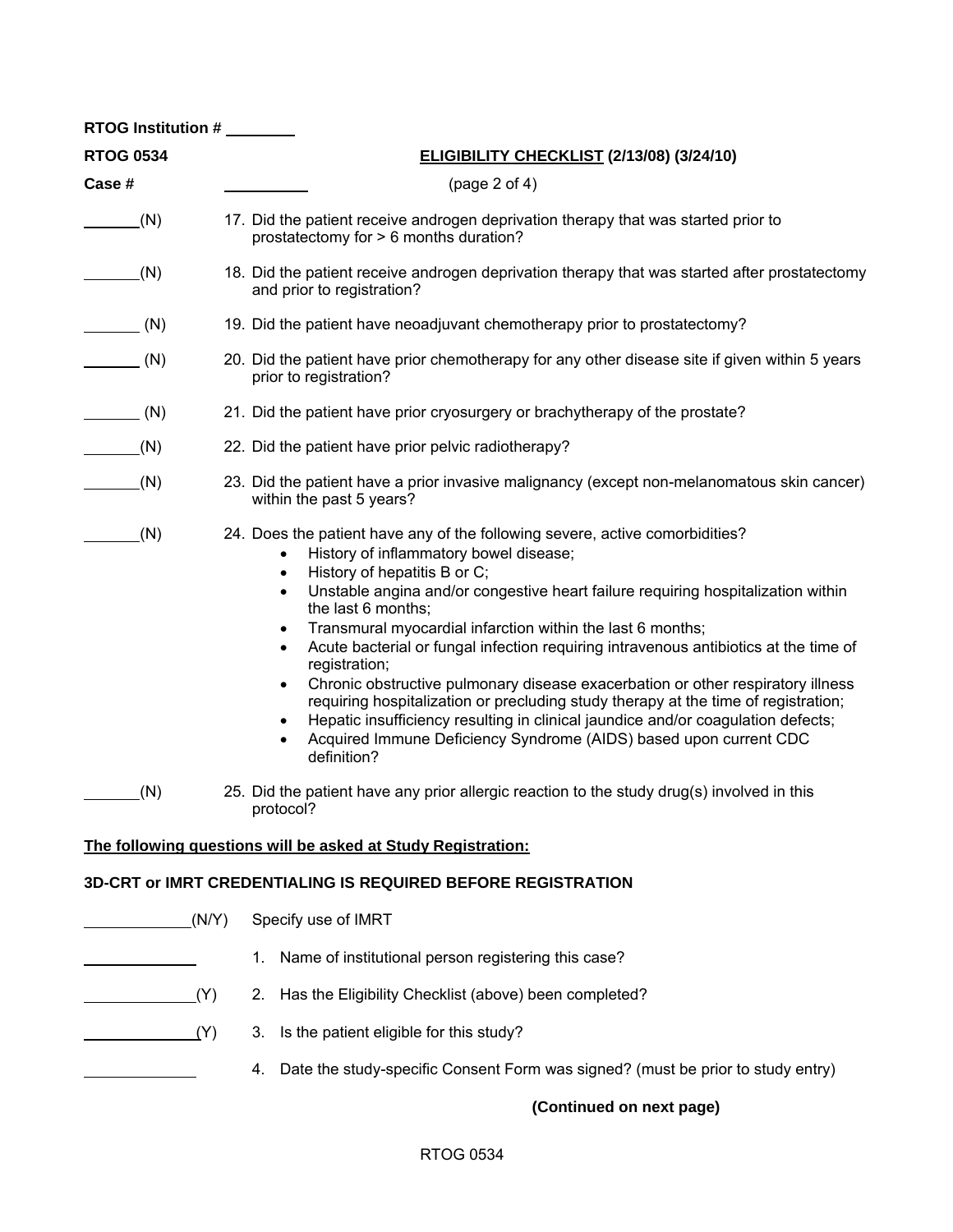| <b>RTOG Institution #</b><br><b>RTOG 0534</b> |    | ELIGIBILITY CHECKLIST (2/13/08)(1/8/09)(3/31/09)(10/15/09) (3/24/10)                                                                                                                                                                                                                                                            |
|-----------------------------------------------|----|---------------------------------------------------------------------------------------------------------------------------------------------------------------------------------------------------------------------------------------------------------------------------------------------------------------------------------|
| Case #                                        |    | (page 3 of 4)                                                                                                                                                                                                                                                                                                                   |
|                                               | 5. | Patient's Initials (First Middle Last) [May 2003; If no middle initial, use hyphen]                                                                                                                                                                                                                                             |
|                                               | 6. | Verifying Physician                                                                                                                                                                                                                                                                                                             |
|                                               | 7. | Patient's ID Number                                                                                                                                                                                                                                                                                                             |
|                                               | 8. | Date of Birth                                                                                                                                                                                                                                                                                                                   |
|                                               | 9. | Race                                                                                                                                                                                                                                                                                                                            |
|                                               |    | 10. Ethnic Category (Hispanic or Latino; Not Hispanic or Latino; Unknown)                                                                                                                                                                                                                                                       |
|                                               |    | 11. Gender                                                                                                                                                                                                                                                                                                                      |
|                                               |    | 12. Patient's Country of Residence                                                                                                                                                                                                                                                                                              |
|                                               |    | 13. Zip Code (U.S. Residents)                                                                                                                                                                                                                                                                                                   |
|                                               |    | 14. Patient's Insurance Status                                                                                                                                                                                                                                                                                                  |
|                                               |    | 15. Will any component of the patient's care be given at a military or VA facility?                                                                                                                                                                                                                                             |
|                                               |    | 16. Calendar Base Date                                                                                                                                                                                                                                                                                                          |
|                                               |    | 17. Registration/randomization date: This date will be populated automatically.                                                                                                                                                                                                                                                 |
| (Y/N)                                         |    | 18. Tissue/Blood/Urine kept for cancer research?                                                                                                                                                                                                                                                                                |
| (Y/N)                                         |    | 19. Tissue/Blood/Urine kept for medical research?                                                                                                                                                                                                                                                                               |
| (Y/N)                                         |    | 20. Allow contact for future research?                                                                                                                                                                                                                                                                                          |
|                                               |    | 21. Specify SV involvement (no versus yes)                                                                                                                                                                                                                                                                                      |
|                                               |    | _22. Specify Prostatectomy Gleason score (≤7 versus 8-9)                                                                                                                                                                                                                                                                        |
|                                               |    | 23. Specify Pre-radiotherapy PSA (PSA ≥ 0.1 and ≤ 1.0 ng/mL versus PSA > 1.0 and<br>$< 2.0$ ng/mL)                                                                                                                                                                                                                              |
|                                               |    | 24. Specify Pathology Stage (pT2 and margin negative versus all others)                                                                                                                                                                                                                                                         |
|                                               |    | 25. Specify prescribed RT dose ( <b>COVERT</b> 1997)                                                                                                                                                                                                                                                                            |
| (N/Y)                                         |    | 26. Did the patient agree to participate in the Quality of Life component of the study?<br>If no, please specify the reason from the following:<br>1. Patient refused due to illness<br>2. Patient refused for other reason: specify ___<br>3. Not approved by institutional IRB<br>4. Tool not available in patient's language |

5. Other reason: specify\_\_\_\_

 **(Continued on next page)**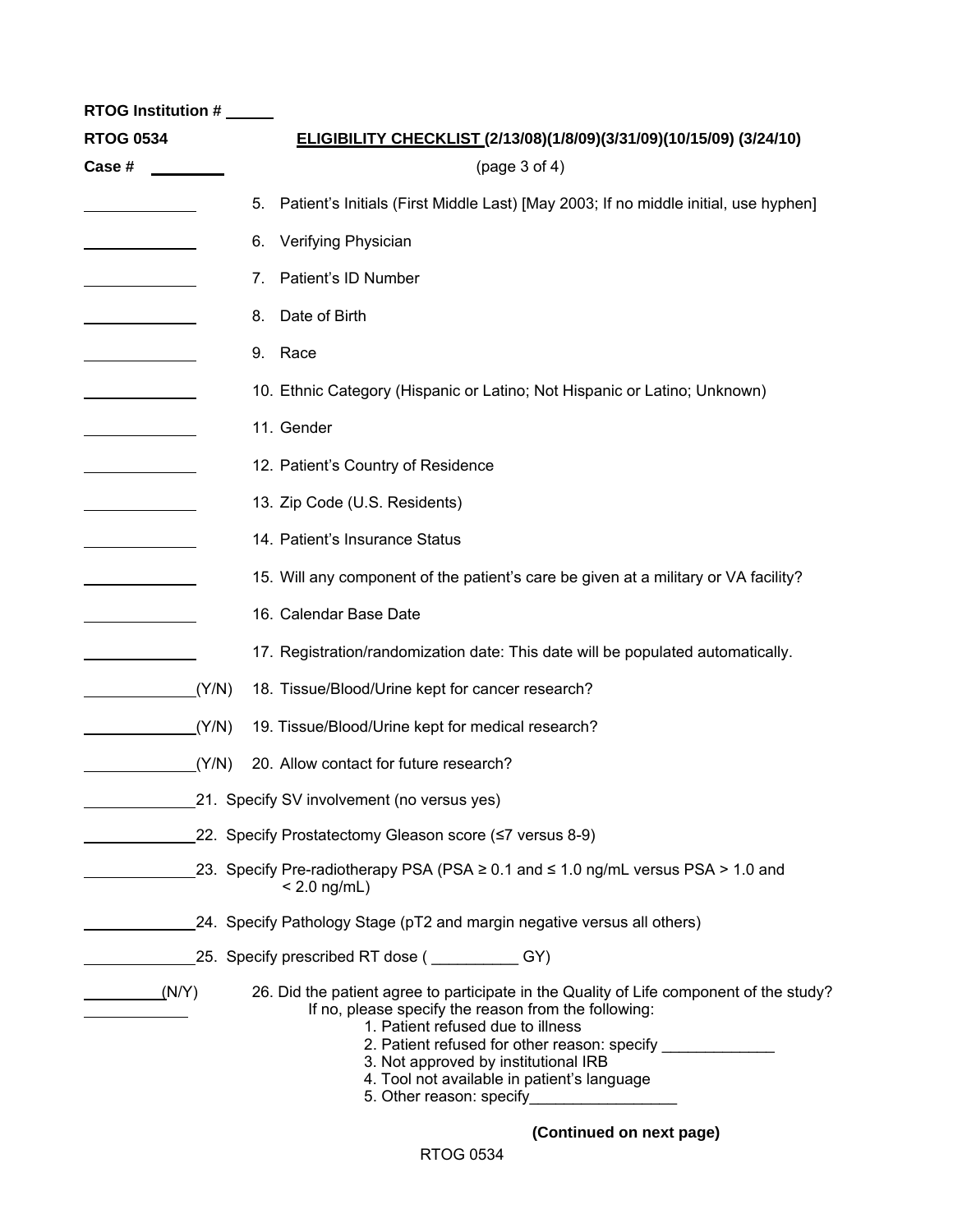|                  | <b>RTOG Institution #</b> |                                                                                                                                                                                                                                                                                                                                                                         |  |  |  |  |
|------------------|---------------------------|-------------------------------------------------------------------------------------------------------------------------------------------------------------------------------------------------------------------------------------------------------------------------------------------------------------------------------------------------------------------------|--|--|--|--|
| <b>RTOG 0534</b> |                           | <b>ELIGIBILITY CHECKLIST (2/13/08) (1/8/09) (3/31/09)</b>                                                                                                                                                                                                                                                                                                               |  |  |  |  |
| Case #           |                           | (page 4 of 4)                                                                                                                                                                                                                                                                                                                                                           |  |  |  |  |
|                  | (N/Y)                     | 27. Is the institution participating in the Neurocognitive Battery component (HVLT-R, Trail<br>Making Test Parts A & B, and COWAT) of the study? If so, then answer item 28,<br>otherwise skip to item 29.                                                                                                                                                              |  |  |  |  |
|                  | (N/Y)                     | 28. Did the patient agree to participate in the Neurocognitive Battery component of the<br>study?<br>If no, please specify the reason from the following:<br>1. Patient refused due to illness<br>2. Patient refused for other reason: specify _____<br>3. Not approved by institutional IRB<br>4. Tool not available in patient's language<br>5. Other reason: specify |  |  |  |  |
|                  |                           | 29. Specify LHRH agonist planned duration (4, 5, or 6 months)                                                                                                                                                                                                                                                                                                           |  |  |  |  |
|                  |                           | 30. Treatment Assignment                                                                                                                                                                                                                                                                                                                                                |  |  |  |  |

The Eligibility Checklist must be completed in its entirety prior to web registration. The completed, signed, and dated checklist used at study entry must be retained in the patient's study file and will be evaluated during an institutional NCI/RTOG audit.

| Completed by |  |
|--------------|--|
|              |  |

Late by Date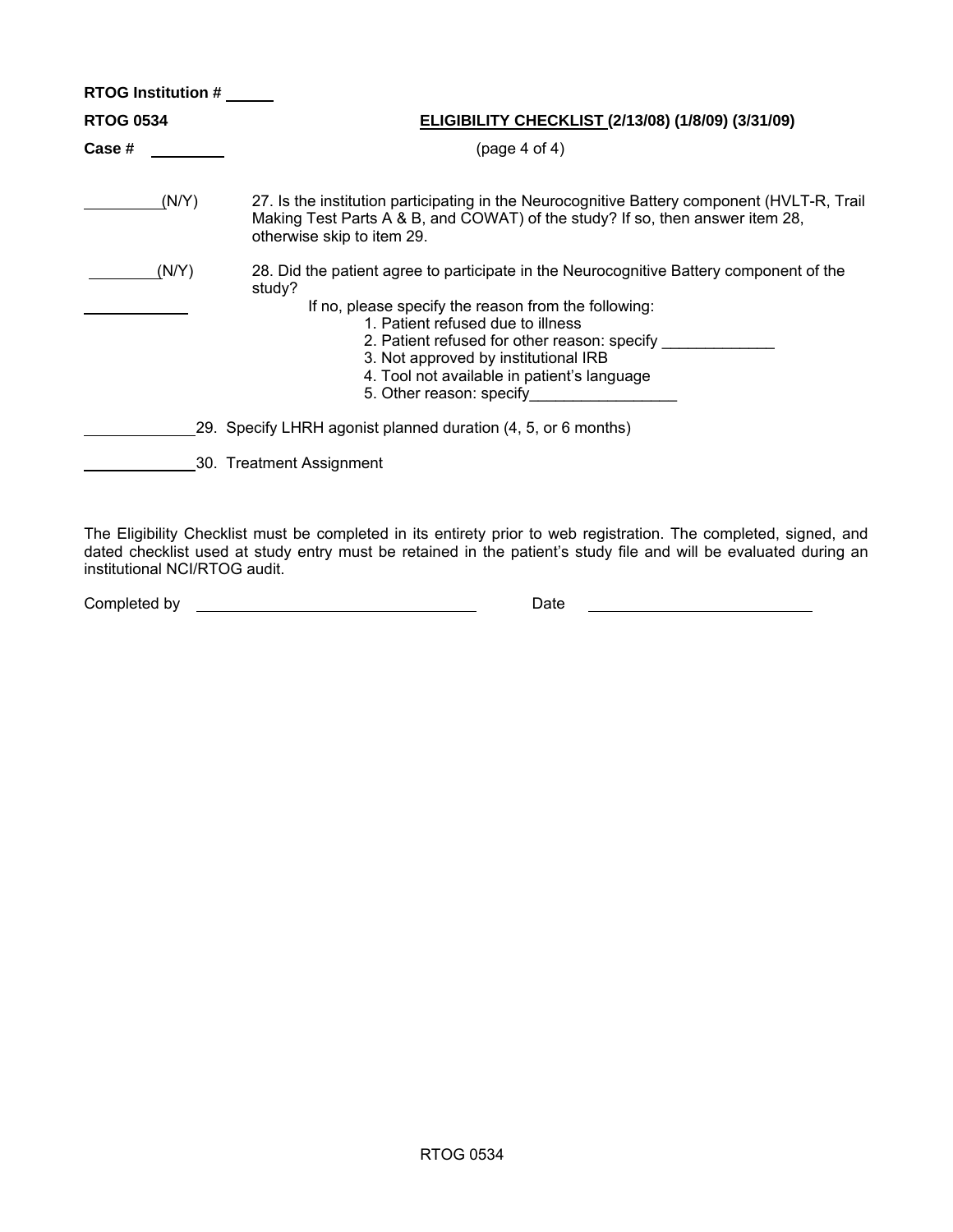### **1.0 INTRODUCTION**

### **1.1 Rationale for a Salvage Postoperative Radiotherapy (RT) Trial (1/8/09)**

 As the use of prostatectomy has increased substantially over the last 10 years, so has the application of post-prostatectomy radiotherapy (RT). RT is the mainstay of salvage treatment for men with a persistently detectable PSA (PD-PSA) or a delayed rise in PSA (DR-PSA) without evidence of metastasis.<sup>1-13</sup> Because there are no published salvage RT randomized trials, the rationale for this treatment is derived mostly from small retrospective series. The largest retrospective analysis was a multi-institutional effort reported by Stephenson et al.<sup>13</sup> They examined predictors of response to salvage RT and found that high Gleason score, high preradiotherapy PSA, negative prostatectomy surgical margins, short PSA doubling time (PSADT), and seminal vesicle involvement were independently associated with adverse outcome. Similar factors have been reported in many of the other retrospective series as well.<sup>14</sup> Despite gains in understanding how to select patients for salvage treatment, level I evidence on the outcome of patients receiving well-delineated treatment (e.g., RT technique and use of androgen deprivation) is lacking.

Level I evidence supporting the application of RT to patients treated postoperatively has been reported for adjuvant RT, and the results are encouraging. The findings of a European Organization for Research and Treatment of Cancer trial (EORTC 22911)<sup>15</sup> showed that adjuvant RT resulted in a significant delay in biochemical and clinical failure. The results from a Southwest Oncology Group trial, SWOG 8794,<sup>16</sup> were similar, as were those from a preliminary report of a German Cancer Society trial, ARO 96-02,<sup>17</sup> reported at the 2005 American Society of Clinical Oncology meeting. Adjuvant RT is effective at reducing progression.

Although, there are no published phase III clinical trials examining the efficacy of salvage radiotherapy for a rising PSA after radical prostatectomy, one study has completed accrual. RTOG 96-01 compares salvage RT alone to salvage RT plus 2 years of androgen deprivation (AD), accomplished using 150 mg/day of Casodex. The trial described here differs from RTOG 96-01 in several ways. First, the eligibility criteria are stricter; more favorable patients have been selected for RTOG 0534. Second, short-term AD is being tested, while in RTOG 96-01 long-term AD was examined. Third, pelvic lymph node radiotherapy was not allowed in RTOG 96-01 and has never been studied in a randomized trial in post-prostatectomy patients. There is no consensus on how to apply these treatment methods in the postoperative setting, yet AD and pelvic lymph node irradiation (PLNRT) are being used.<sup>18-26</sup> The proposed three-arm trial is designed to address the following key questions: 1) Is neoadjuvant and concurrent short-term AD (NC-STAD) plus prostate bed radiotherapy (PBRT) superior to PBRT alone? and 2) Is NC-STAD plus pelvic lymph node RT (PLNRT) superior to NC-STAD+PBRT? In the context of this study description, reference to PLNRT is made with the understanding that the prostate bed will receive the same total dose in all three treatment arms.

RTOG 0534 is not intended to address the efficacy of RT alone over observation. The complete response rate (a drop in PSA to undetectable levels) after salvage RT is 70%-80% and durable responses are observed in 30%-40% of patients. For these reasons, it is likely not feasible or appropriate to randomize men between observation and salvage RT. The more important issue is whether the proportion of durable responses is increased by altering the therapeutic approach, such as the use of NC-STAD with or without extended RT fields.

The pre-salvage radiotherapy PSA doubling time has been reported in several series to be an important determinant of outcome after radical prostatectomy. Until recently, the consensus was that men with short PSADTs of ≤6 mo would respond unfavorably to salvage PBRT because of an increased risk of distant metastasis. Thus, the initial stratification criteria for RTOG protocol 0534 excluded patients with a PSADT of ≤6 mo from eligibility. However, Trock et al,<sup>27</sup> in a recent series from Johns Hopkins reported just the opposite. Those men with a post-prostatectomy PSADT of ≤6 mo experienced the greatest cause-specific survival benefit from salvage radiotherapy, when compared to men who did not receive salvage PBRT. There are no other comparable data available. As a consequence, the eligibility and stratification criteria based on PSADT have been removed from RTOG 0534. We plan to collect all PSA data so that any information pertinent to calculating PSADT will be recorded for secondary analyses later.

The eligibility criterion of a PSA ≥0.2 ng/mL has been relaxed to a PSA ≥0.1 ng/mL because many patients have a documented rise in PSA using hypersensitive assays and are pathologically high risk by virtue of having pT3 disease and/or a positive margin. These patients should be treated as early as possible.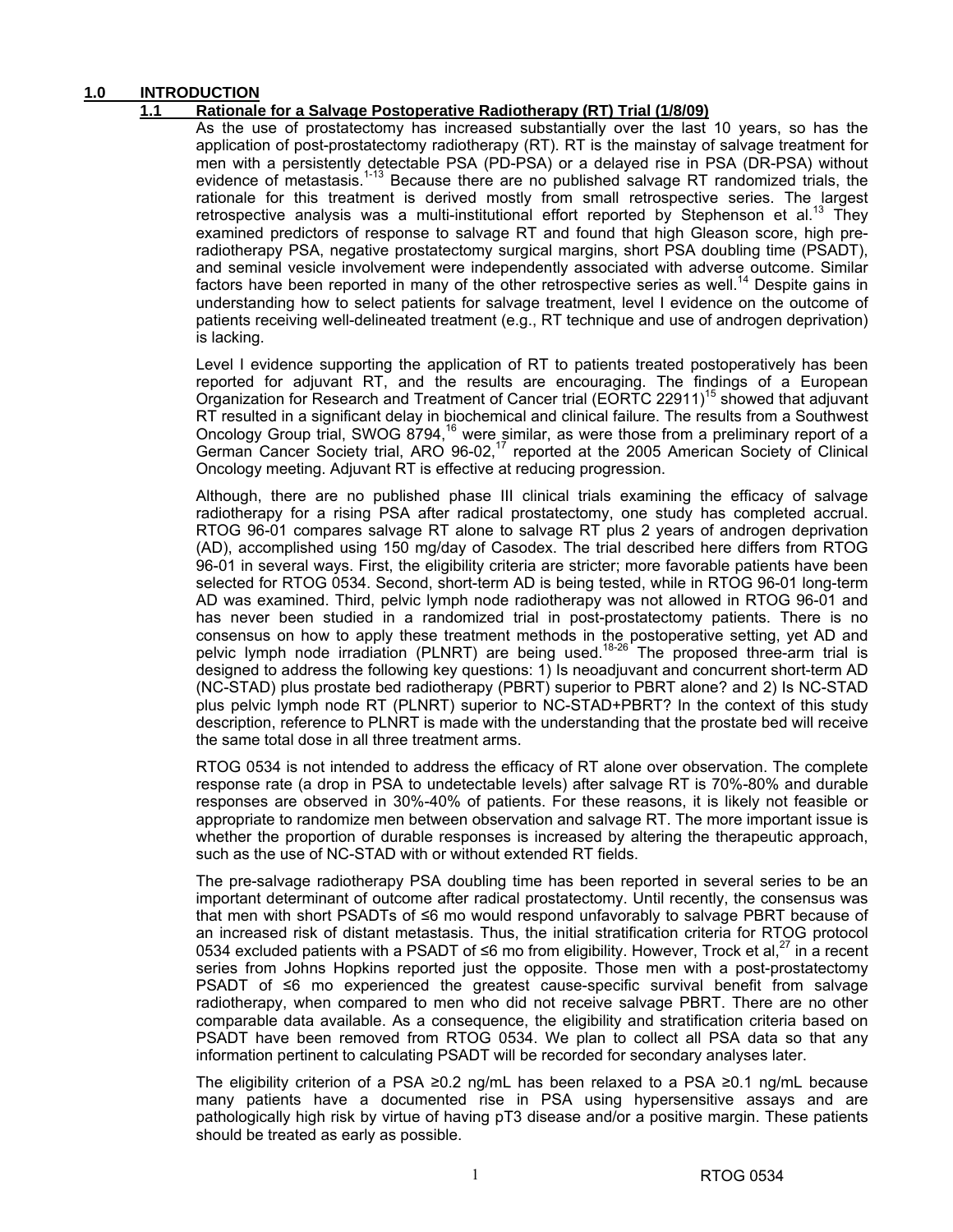### **1.2 Rationale for Using NC-STAD and PLNRT Treatment Postoperatively**

 No postoperative randomized trials investigating AD plus RT have been published, but three prior phase III studies of men treated primarily for prostate cancer, one by the RTOG (86-10),<sup>28</sup> one by investigators at Harvard,<sup>29</sup> and one by the Trans-Tasman Radiation Oncology Group,<sup>30</sup> concluded that neoadjuvant and concurrent short-term NC-STAD plus RT reduces cause-specific mortality compared with RT alone. The results of RTOG protocol 94-13<sup>31</sup> extend these observations. RTOG 94-13 compared PLNRT to prostate-only RT and NC-STAD to adjuvant STAD plus RT in men with newly diagnosed prostate cancer using a 2x2 design. PLNRT significantly delayed progression, while the timing of STAD did not. When the four treatment groups were examined individually, the men who received PLNRT plus NC-STAD had significantly fewer failures (including biochemical) than those in the other three groups. The findings from RTOG 94-13 suggest that there was an interaction between PLNRT and NC-STAD, resulting in a reduction in progression by more effectively eradicating microscopic pelvic lymph nodal disease. RTOG 0534 builds on the observations of 94-13 and the other randomized trials of men treated primarily with NC-STAD plus RT in a population of patients who were initially treated with prostatectomy.

 RTOG 0534 is a three-arm trial that does not include a PLNRT alone arm. The rationale for a three-, as opposed to a four-, arm trial is based on two primary considerations. First, a control arm of PLNRT alone was not included because in RTOG 94-13, it was the NC-STAD plus PLNRT arm that was superior to all other arms. No difference was seen for PLNRT plus adjuvant STAD, prostate-only RT plus adjuvant STAD, or NC-STAD plus prostate-only RT, and all were inferior to NC-STAD plus PLNRT. The hypothesis here is that the combination of NC-STAD plus PLNRT is necessary to significantly improve outcome when PLNRT is used. Second, a four-arm study that includes a PLNRT alone arm is prohibitive in terms of patient numbers. As described below, the three-arm trial design requires 1764 patients, a target that the RTOG is capable of completing within 9.2 years.

### **1.3 Rationale for Using the PSA Nadir+2 Definition of Biochemical Failure as the Primary Endpoint**

 The primary endpoint is freedom from progression (FFP), including a biochemical parameter that is highly related to clinical progression (CP; includes local, regional, or distant progression). After radical prostatectomy, a detectable PSA of ≥ 0.2 ng/mL has been associated with a median time to distant metastasis from prostate cancer of  $7-8$  years.<sup>32-33</sup> There has been debate about the absolute biochemical cut-point that best correlates with eventual disease relapse (mainly in the range from 0.1-0.5 ng/mL). In a detailed analysis by Amling, et al<sup>34</sup> a biochemical failure cut-point of 0.4 or greater was found to be more significantly related to eventual CP than lower cut-point values and was nearly the same as higher cut-point values.

 Since the goal here is to use an endpoint that is strongly related to clinical progression and, ultimately, death due to prostate cancer, we compared a number of PSA-based definitions in a large cohort of men treated with RT post-prostatectomy.35-36This IRB-approved analysis included more than 1200 men with lymph node negative disease who were treated with either adjuvant (23%) or salvage (77%) RT. Median follow-up after RT was 61 months, and there were 147 patients who manifested clinical failure: 13% and 22% at 5 and 10 years, respectively.

 Table 1 (below) displays the relationships of different biochemical estimates of CP (BECPs) to CP for men treated with salvage RT. There are four categories of biochemical parameters displayed: a) PSA of x ng/mL; b) PSA of x ng/mL plus 2 consecutive rises with the second rise above the cut-point being tested; c) Three consecutive PSA rises with backdating to between the nadir and first rise per the ASTRO consensus definition,<sup>37</sup> and d) PSA  $\geq 2$  ng/mL above the nadir PSA per the "RTOG Phoenix" definition.<sup>38-42</sup> The RTOG Phoenix definition was the favored biochemical failure (BF) definition for men treated primarily for prostate cancer with RT at a consensus conference organized by the RTOG and ASTRO in January 2005.<sup>43</sup> The Phoenix definition has also been previously referred to as the "Houston" definition<sup>40</sup> or simply as nadir  $+2$ ng/mL.<sup>38-42</sup> The reports examining the sensitivity, specificity, positive predictive value (PPV), and accuracy have consistently pointed to the RTOG Phoenix definition as being nearly ideal. Not only does the RTOG Phoenix definition have high specificity, sensitivity, PPV, and accuracy, the definition also addresses the pitfalls of the ASTRO definition. The ASTRO definition involves backdating, which alters the shape of Kaplan-Meier curves (causes an artificial flattening at the tail end), results in inaccurate estimates of BF when follow-up is short,  $40,42,44$  and overestimates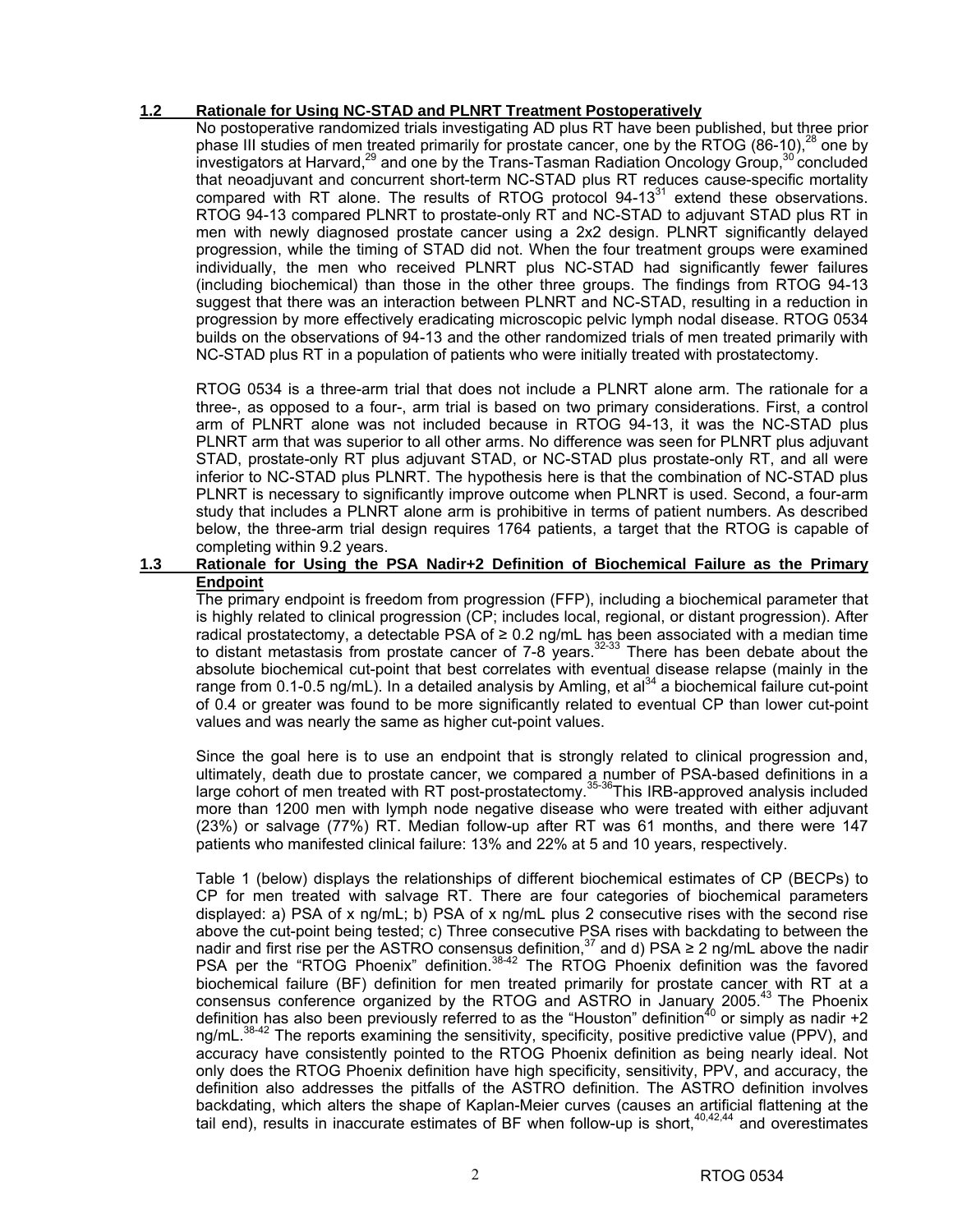BF after release from androgen deprivation.<sup>42,44,45</sup> Moreover, during the first two years of follow up after radiotherapy, the RTOG Phoenix definition identifies patients with BF in greater numbers than the ASTRO definition, indicating that the classification of BF by the RTOG Phoenix definition is not delayed in patients treated primarily for prostate cancer.<sup>42</sup>

 Table 1 confirms that the RTOG Phoenix definition is useful for men treated with salvage RT post-prostatectomy. The highest sensitivity, specificity, and PPVs were obtained for the definitions that incorporated a 2-ng/mL cut-point. Three definitions were similar: ≥ 2 ng/mL, ≥ 2 ng/mL + two rises, and nadir + 2 ng/mL or higher. Since the RTOG Phoenix definition has emerged as the BF definition of choice after definitive RT for prostate cancer, and the findings in Table 1 show that it is likewise a very appropriate BECP definition in the postoperative setting, the RTOG Phoenix definition will be the primary endpoint in the proposed trial. Biochemical criteria have previously been included as the primary endpoint in an RTOG randomized trial examining NC-STAD (RTOG 94-13),<sup>31</sup> which supports the rationale for the Phoenix definition as the primary endpoint in the proposed trial. The initiation of further "salvage" therapy in any form (e.g., androgen deprivation therapy, vaccine therapy, or chemotherapy) after completion of protocol treatment and prior to nadir + 2 ng/mL failure will not be counted as a failure and is strongly discouraged. The success of the trial depends upon allowing the nadir + 2 ng/mL failure criteria to be met before any other therapeutic intervention. The use of this BECP endpoint facilitates a trial sample size of 1764 patients (see below), a sample size that is feasible for the RTOG to accrue in this patient population.

| <b>BECF Definition</b> | $%5/8$ yr.      | <b>Specificity</b> | <b>Sensitivity</b> | <b>PPV</b> |
|------------------------|-----------------|--------------------|--------------------|------------|
|                        | <b>Failure</b>  |                    |                    |            |
| $1. \ge 0.2$           | 59% / 72%       | 56%                | 95%                | 23%        |
| $2 \ge 0.4$            | 47% / 64%       | 66%                | 94%                | 27%        |
| $3. \ge 1.0$           | 35%/52%         | 77%                | 92%                | 35%        |
| $4. \ge 2.0$           | 29%/41%         | 84%                | 90%                | 43%        |
| $5. \ge 0.2 + 2$ rises | 42% / 59%       | 72%                | 93%                | 31%        |
| $6. \ge 0.4 + 2$ rises | 39%/57%         | 74%                | 93%                | 32%        |
| $7 \ge 1.0 + 2$ rises  | 32%/46%         | 80%                | 90%                | 39%        |
| $8. \ge 2.0 + 2$ rises | 29% / 39%       | 85%                | 90%                | 45%        |
| 9. ASTRO               | 33%/36%         | 82%                | 90%                | 40%        |
| 10. Phoenix            | $31\%$ / $40\%$ | 83%                | 91%                | 43%        |
| (nadir+2)              |                 |                    |                    |            |

**Table 1: Endpoint Considerations from A Pooled Multi-Institutional Analysis Salvage Only Patients, No AD (n=533)** 

BECF = biochemical estimate of clinical failure; PPV = positive predictive value

 Other PSA-related measures will be examined as secondary endpoints. A more conventional early estimate of biochemical failure after radical prostatectomy is a PSA of  $\geq 0.4$  ng/mL and rising (two consecutive rises with one being at or above 0.4 ng/mL) at a given time point. A twoyear time point was chosen to reduce the effect of potential delays from short-term AD. In the analysis shown in Table 1, this endpoint had slightly lower specificity as a BECP. Our plan is to compare the primary and secondary PSA-related endpoints to the other secondary endpoints of time to development of hormone refractory disease based on biochemical criteria (three consecutive rises in PSA modeled after the ASTRO criteria, but without backdating), distant metastasis, cause-specific mortality, and overall mortality. Local failure is not included as a separate endpoint because palpable evidence of local recurrence is rare after radiotherapy, and patients are typically started on salvage AD without prostate bed biopsy. However, local failure will be recorded and is part of the primary endpoint of biochemical and clinical failure.

### **1.4 Rationale for Biomarker Studies (1/8/09)**

 The RTOG has been collecting pretreatment diagnostic tissue from all prostate cancer protocols for over 10 years. A number of histologic, cell kinetic/proliferation, and molecular markers of apoptosis and angiogenesis are under investigation, with several showing promise for the stratification of patients in future trials. A focus of prior biomarker studies from the principal investigators and genitourinary committee has been DNA-ploidy, Ki-67, p53, MDM2, bcl-2, bax, p16 and Cox-2.<sup>46-51</sup> These markers have shown promise in complementing the standard clinical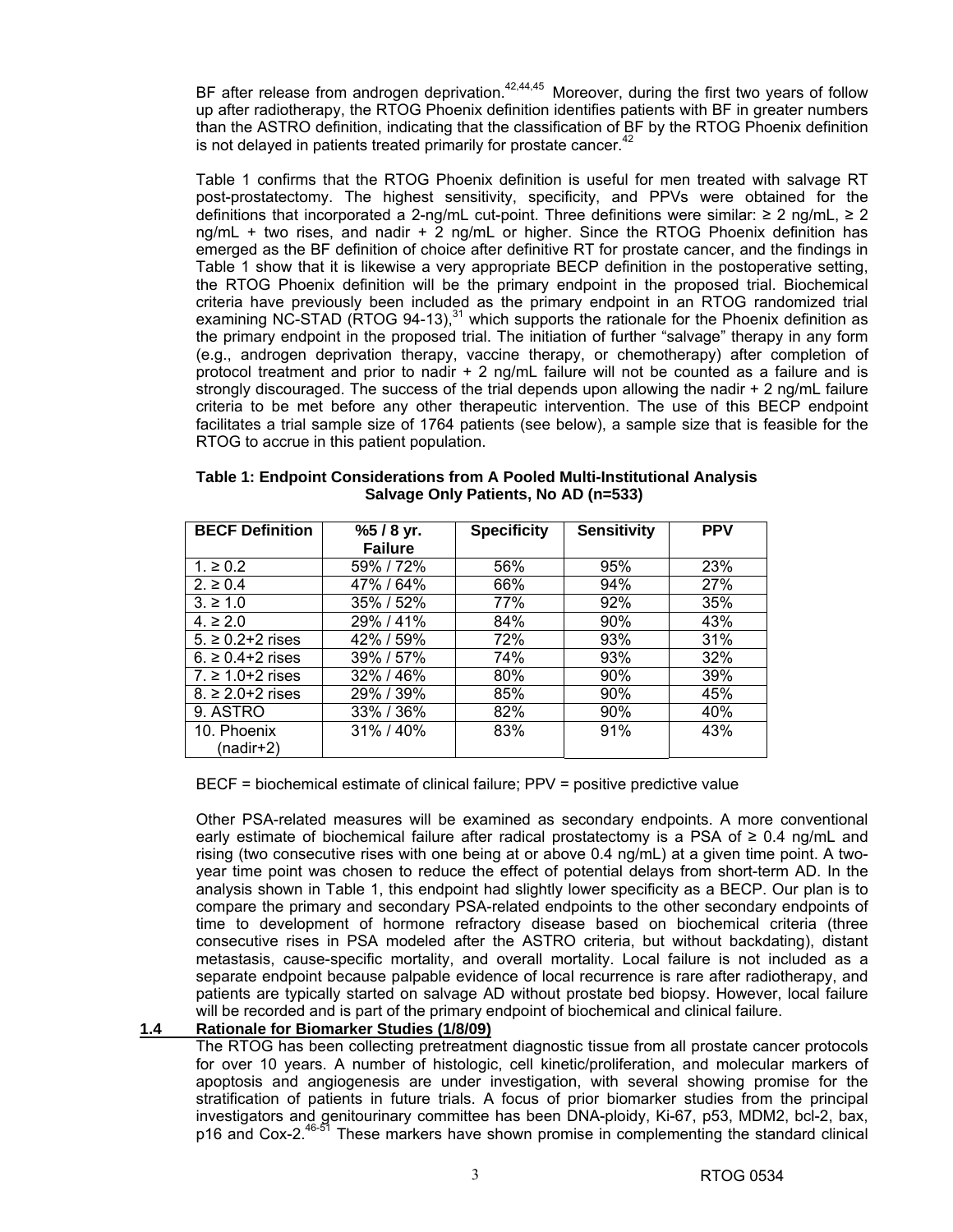parameters of PSA, Gleason score, and stage in prior RTOG (or other) analyses of men with high-risk features treated primarily with RT, with or without AD. With the exception of DNA-ploidy, the protein expression of these markers was measured using immunohistochemical methods. While these markers have been selected based on prior analyses, it is likely that some other markers and/or methods will be investigated when the proposed trial matures. The quantification of gene expression based on the RNA level in formalin fixed archival tissue is now possible after laser capture microdissection and the initial studies on proteomics in archival tissue are encouraging. Approximately 7 years will be required for this protocol to mature; by that time, a clearer definition of the markers to be studied will be evident. The plan is to collect and store tissue from the prostatectomy specimens. The findings are expected to contribute to better risk group classification, enhance our understanding of radiation response and distant spread, and lead to therapeutic strategies based on correcting or counterbalancing the abnormalities detected.

 The collection of blood and urine before and after treatment for proteomic and genomic studies is also proposed. Preliminary findings of other studies indicate that serum protein patterns defined through patterns of ion signatures generated from high-dimensional mass spectrometry data may be of value in determining the presence of prostate cancer.<sup>52-53</sup> Likewise, the presence of prostate cancer has been accurately determined through the identification of hypermethylation of the glutathione S transferase p1 (GSTP1) gene locus in urine.<sup>54</sup> Both of these methods have potential for predicting outcome in pretreatment samples and the presence of recurrence in specimens obtained during follow-up. Blood (serum, plasma, and the buffy coat) and urine will be collected prior to treatment and at 3, 6, and 12 months in year 1, and then yearly for 6 years after completion of RT.

#### **1.5 Health-Related Quality of Life and Neurocognitive Assessment**

Some of the side effects associated with RT and AD are deleterious and affect quality of life, and others may contribute to increased risks for serious health concerns associated with aging. Urinary, bowel, and erectile dysfunction are well-known side effects of pelvic RT. Sexual side effects are the most well recognized adverse effects from AD and include loss of libido, erectile dysfunction, and hot flashes. Loss of libido is distressing to many men, and they may not pursue treatments for erectile dysfunction that they may have otherwise pursued after radical prostatectomy or RT. The incidence of hot flashes, which may not abate over the course of AD, is close to 80%. Physiologic effects, including gynecomastia, changes in body composition (weight gain, reduced muscle mass, increase in body fat), and changes in lipids, are less commonly recognized as side effects of AD. These effects may lead to an exacerbation of potentially more serious conditions, such as hypertension, diabetes, and coronary artery disease.<sup>55</sup> Loss of bone mineral density, anemia, and hair changes also may occur. Additionally, both the diagnosis of prostate cancer and the hormonal therapy can cause psychological distress. These side effects need more systematic study in clinical trials. Such studies would provide well-defined side effect profiles for better informing physicians of the far-reaching consequences of AD therapy and improve the awareness that they should incorporate into routine practice strategies for preventing and managing toxicities.<sup>36</sup>

 AD has been shown to have a negative impact on health-related quality of life (HRQOL) in patients with asymptomatic lymph node positive prostatic carcinoma. One study showed significantly worse sexual, emotional, and physical function, with more hot flushes and worse overall HRQOL (using the Functional Assessment of Cancer Therapy-General [FACT-G] scale) in those patients, compared with patients receiving no therapy.<sup>57</sup> To address HRQOL, RTOG 0534 will compare the treatment arms for differences in prostate cancer HRQOL outcomes (as measured by change over time in the Expanded Prostate Cancer Index Composite [EPIC]) in a subset of patients in each treatment arm. The EPIC is a prostate cancer HRQOL instrument that measures a broad spectrum of urinary, bowel, sexual, and hormonal symptoms related to radiotherapy and hormonal therapy.<sup>57</sup>

 Studies also suggest selective associations with decline in testosterone and estradiol, including cognitive performance. The cognitive domains of verbal fluency, visual recognition, and visual memory were associated with decline in estradiol. Visual-motor slowing and slowed reaction times in some attentional domains including working memory, impaired delayed recall, and recognition speed of letters were associated with decline in testosterone during AD.<sup>58-59</sup>Cognition will be measured by a brief battery of reliable and valid tests previously tested for feasibility within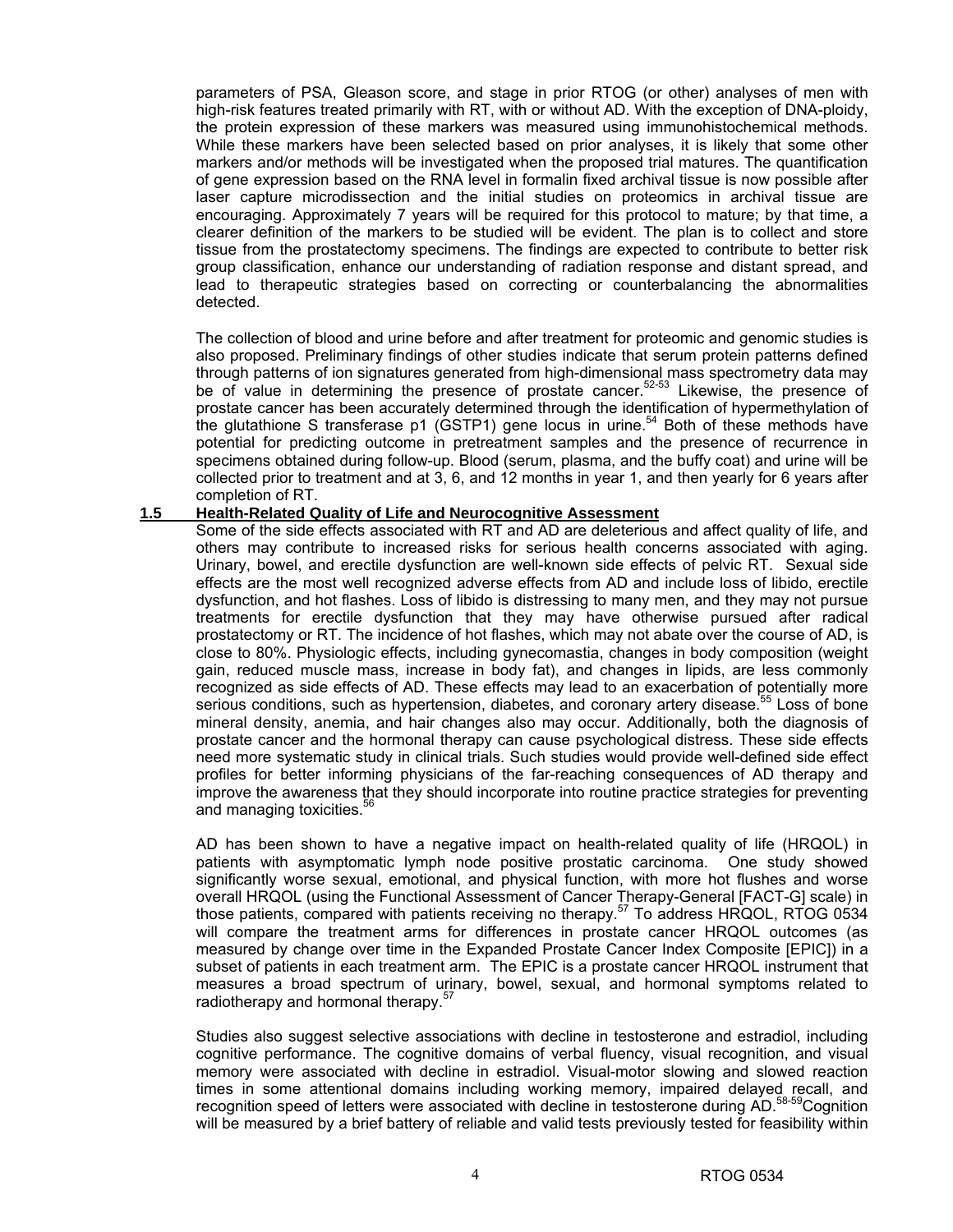the RTOG, $^{60}$  including the Hopkins Verbal Learning Test-Revised (HVLT-R) $^{61-62}$  for memory, the Controlled Oral Word Association Test (COWAT) for verbal fluency,<sup>63</sup> the Trail Making Test Part A for cognitive processing speed, and the Trail Making Test Part B for executive function.

 The incidence of suicide among older men with prostate cancer is higher than previously recognized. Depression, recent diagnosis, pain, and being foreign-born are important clinical correlates.64 The results of several recent studies suggest that estrogen and testosterone play an important role in the modulation of mood and cognitive function in women and men, and preliminary evidence indicates that these hormones may also modulate the levels of beta-amyloid (Abeta),<sup>65</sup> a 4 Kilo Dalton peptide that is likely to be involved in the pathogenesis of cognitive disorders such as Alzheimer's disease. A recent study assessed the physiological and clinical effects of reversible chemical castration on 40 men with prostate cancer who were treated with androgen blockade therapy (flutamide and leuprolide) for 36 weeks and subsequently followed for another 18 weeks after treatment was discontinued.<sup>66</sup> The results indicated that chemical castration is associated with a significant rise in the plasma levels of Abeta and, clinically, with increased depression and anxiety scores. The discontinuation of treatment is associated with better cognitive performance, most noticeably of verbal memory. The performance of subjects on a word list memory test was negatively correlated with plasma levels of Abeta, but the clinical significance of this finding remains to be determined. Depression and mood will be measured in this study by the Hopkins Symptom Checklist (HSCL-25). Serum levels of beta-amyloid will be assessed at the same time points as the HSCL-25 and the neurocognitive test battery; associations among Abeta levels and cognitive tests will be evaluated.

### **1.5.1** Urinary symptom and function assessment

Urinary function assessment has become a mainstay of routine clinical practice using the American Urological Association Symptom Index Score (AUA SI) or International Prostate Symptom Score (IPSS) questionnaire.<sup>80</sup> This questionnaire is routinely administered before and after radiotherapy, and treatment decisions, such as the administration of an alpha-blocker, are often based on the results. We propose to collect urinary symptom data on the entire patient cohort (not just those in the HRQOL subset) to explore the relationship between the questionnaire parameters and urinary morbidity using the CTCAE v. 3.0 (see section 7.7) grading system.

### **1.6 Cost Effectiveness**

 Almost every incremental improvement in survival or progression-free survival comes at a cost. The cost is both financial and experienced in terms of quality of life. Measurement of primary outcomes such as freedom from progression and the most important aspects of human functioning and quality of life will permit a summary equation allowing for differences in quality of life, clinical outcomes, and cost to be incorporated into one equation. This equation is the Quality Adjusted Life Year (QALY) and a study-specific modification, the Quality Adjusted Freedom From Progression Year (QAFFPY). The QALY has been modified in a similar manner for different treatments where survival is not the primary outcome. Much of the work in modifying the QALY began in ophthalmology, where sight-years, not life-years, are the outcome of interest. Examples of modifications to the QALY have included incremental cost per vision-year gained to assess the cost effectiveness of photodynamic therapy with verteporfin for age-related macular degeneration,  $66$  costs per sight-year saved with screening for diabetic retinopathy,  $67$  cost-utility analysis for treatments of retinal detachment associated with severe proliferative vitreoretinopathy,68 and the cost-utility of cataract surgery.69 However, the QALY has been used in other studies where survival is not the primary outcome of interest, such as the costeffectiveness of memantine in the treatment of patients with moderately severe to severe cognitive impairment from Alzheimer's<sup>70</sup> and cochlear implantation for patients unable to gain effective speech recognition with hearing aids.<sup>71</sup> We will model costs using Medicare reimbursement and measure utilities with the brief five-item EuroQol (EQ-5D).

 The EQ-5D is a method for obtaining valuations (utilities) of health-related quality of life (HRQOL) to be used as an adjustment to survival and in the cost-utility analysis. Developed in 1987, the EQ-5D is used by investigators and the pharmaceutical industry throughout the United States, Europe, and Asia. It is one of only several measures recommended for use in cost-effectiveness analyses by the Washington Panel on Cost Effectiveness in Health and Medicine.<sup>72</sup> The EQ-5D instrument is intended to complement other forms of QOL measures, and it has been purposefully developed to generate a generic cardinal index of health, thus giving it considerable potential for use in economic evaluation. The argument by some that a generic measure does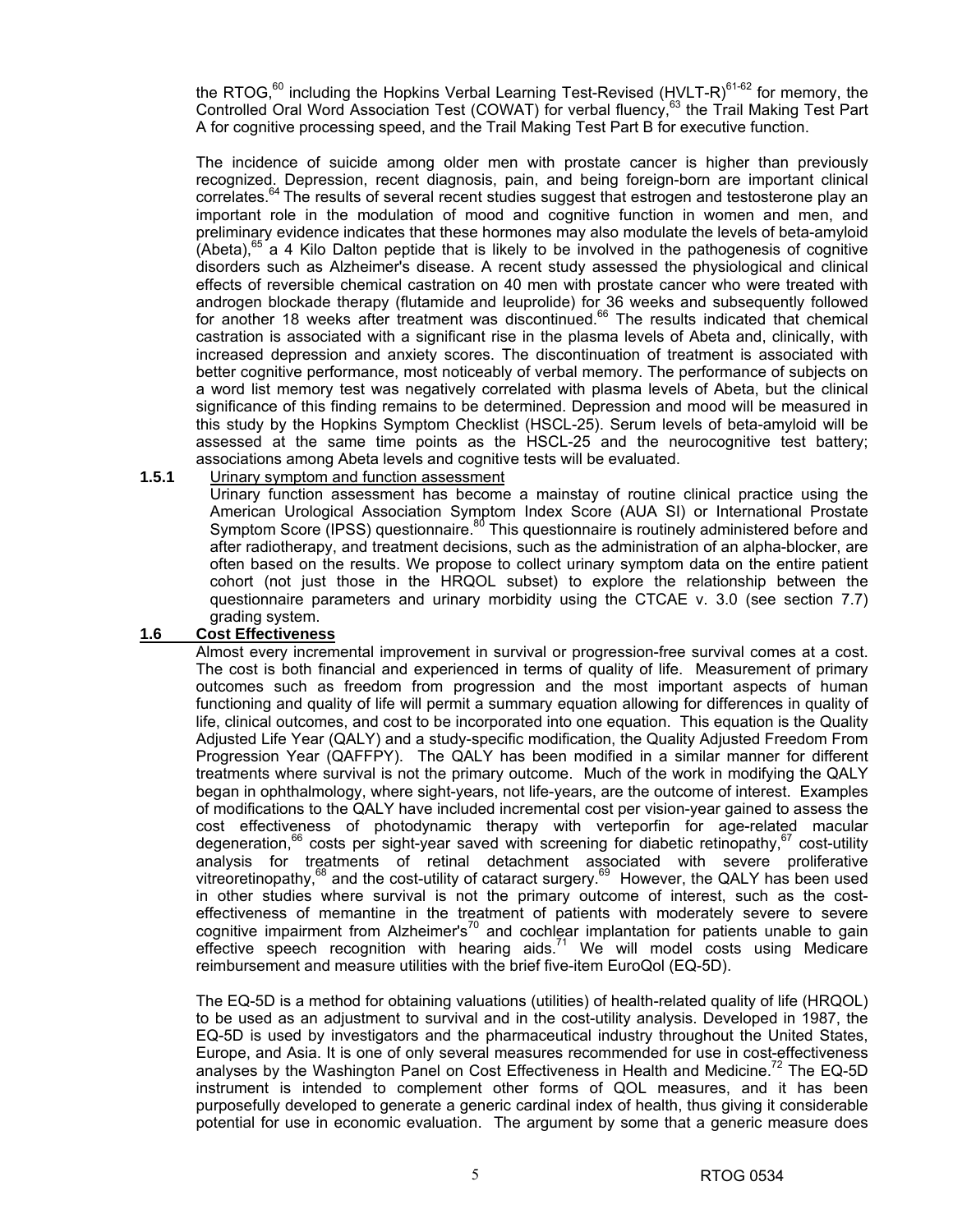not capture some of the disease- or treatment-specific concerns of a given study misses the point. This cost-effectiveness analysis is being done for purposes of exploring the means to inform macro (health policy, payer) decision making, not micro (individual) decision making. The findings from the disease-specific QOL instruments and treatment-related side effect QOL instruments described above will help inform individual decision making. The role of the EQ-5D is to measure HRQOL at a macro level, in the same metric as it has been measured across numerous diseases, including cancer.

 This instrument gives us the ability to compare across and within diseases the "big picture" of what the experts who developed the EQ-5D considered the primary health states of interest to humans: mobility, self care, usual activities, pain/discomfort, and anxiety/depression. Further, there is no standardized measure to assess and compare disease-specific utilities across or within diseases. Unlike the EQ-5D, the actual content of standard gamble (SG) and time tradeoff (TTO) methods vary widely among studies and are subject to wide variations in amount and type of information presented, message framing, and visual aids, making replication of utilities with the SG or TTO extremely difficult. Therefore, using the EQ-5D, an exploratory aim is to evaluate the cost-utility of the treatment arm demonstrating the most significant benefit (in terms of the primary outcome), in comparison to other widely accepted cancer and non-cancer therapies (see Table 2 below). We will also assess cost-utility among the arms to assess which therapy dominates. We will assess the value added of the summary score known as a Quality Adjusted Life Year (QALY), and for this study the Quality Adjusted FFP Year, that combines benefits of duration of freedom from progression (FFP) and decrements of quality of life with financial cost of increasingly aggressive and costly therapy.

| *********************                                                                    |                                                   |  |  |  |  |
|------------------------------------------------------------------------------------------|---------------------------------------------------|--|--|--|--|
| Intervention                                                                             | <b>Incremental Cost-effectiveness</b><br>(\$U.S.) |  |  |  |  |
| Liver transplantation compared with medical management                                   | 237,000                                           |  |  |  |  |
| Mammography, age < 50 yrs.                                                               | 232,000                                           |  |  |  |  |
| Dialysis compared with medical management                                                | 50,000                                            |  |  |  |  |
| Drug therapy for moderate hypertension                                                   | 32,600                                            |  |  |  |  |
| Mammography screening for breast cancer in patients<br>aged 50-75 years                  | 20,000-50,000                                     |  |  |  |  |
| ABMT compared with salvage CT for Hodgkin's recurrent<br>after MOPP-ABV                  | 21,100                                            |  |  |  |  |
| Induction CT and standard RT on RTOG trials for Non-<br>Small Cell Carcinoma of the Lung | $7,500 - 18,5003$                                 |  |  |  |  |

 **Table 2: Common Medical Interventions Ranked by Incremental Cost-Effectiveness \$U.S./Life Year Gained**<sup>73</sup>

 The EQ-5D has been used across numerous disease sites, including cancer. For example, the EQ-5D mean score for 95 patients with NSCLC (93% male, mean age 62 years) was 0.58 (SD 0.32) as measured by the questionnaire and 0.58 (SD 0.20) as measured by the visual analogue scale (VAS) version.<sup>75</sup> The EQ-5D has been used to assess QALYs and the economic value of prostate cancer screening,<sup>76</sup> and treatment of pain related to prostate cancer metastasis.<sup>7</sup> Further, the EQ-5D was used in a recent study to estimate the economic value of the welfare loss due to prostate cancer pain by estimating the extent to which pain affects health-related quality of life among patients with prostate cancer. Health status and economic outcomes were modeled among a well-defined population of 200,000 Swedish prostate cancer patients. Health utility ratings (using the EQ-5D) were obtained from a subset of 1,156 of the prostate cancer patients. A descriptive model showed that optimal treatment that would reduce pain to zero during the whole episode of disease would add on average 0.85 quality-adjusted life years (QALY) to every man with prostate cancer; the economic value of this welfare loss due to prostate cancer pain was approximately  $$121,240,000$  per year.<sup>78</sup>

**1.6.1** Quality-Adjusted Survival and Freedom from Progression Quality-adjusted survival and freedom from progression can be defined in the same manner, by

the weighted sum of different time episodes added up to a total quality-adjusted life-year or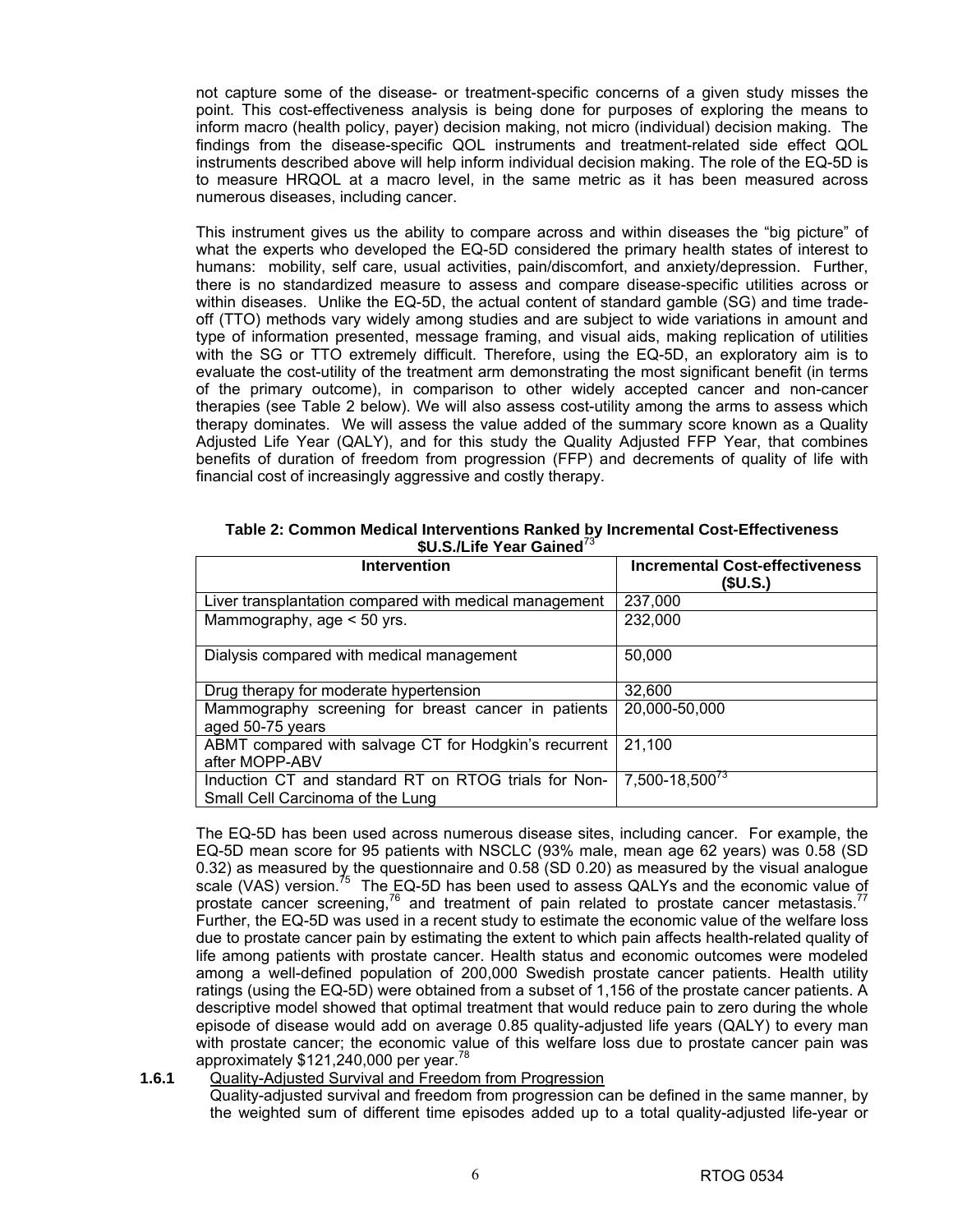freedom from progression–year [**U**= sum of quality (**qi**) of health states **K** times the duration (**si**) spent in each health state.<sup>7</sup>

**1.6.2** Cost-Effectiveness and Cost-Utility Cost-utility will be analyzed for planned publication at two time points: 1) at 1 year posttherapy, looking at initial treatment costs and quality of life and 2) at five years post-therapy. The cost-utility analysis will be done after the primary endpoint results are published.

### **1.6.3** Measurement of Costs

 Direct medical costs fall into three categories: 1) initial therapy costs; 2) costs of managing the most common side effects as determined by this study; and 3) costs of managing recurrence. Costs for external beam radiotherapy will be determined using CPT coding and Medicare reimbursement rates. Costs of common management strategies of the most common side effects documented in this study (e.g., Imodium® for diarrhea) will be estimated from regional costs per unit. Costs for managing recurrence will assume the following salvage therapies: hormone therapy and chemotherapy. Costs will include professional fees, cost/inpatient day, drugs, and supplies. Direct non-medical costs such as the cost of work lost or of transportation will not be measured. Incremental differences in costs and outcomes will be compared for the different alternatives and for the dominant alternative to other established therapies documented in the literature.

### **2.0 OBJECTIVES**

### **2.1 Primary Objectives**

- **2.1.1** To determine whether the addition of NC-STAD to PBRT improves freedom from progression (FFP) [maintenance of a PSA less than the nadir+2 ng/mL, absence of clinical failure and absence of death from any cause] for 5 years, over that of PBRT alone in men treated with salvage RT after radical prostatectomy;
- **2.1.2** To determine whether NC-STAD+PLNRT+PBRT improves FFP over that of NC-STAD+PBRT and PBRT alone in men treated with salvage RT after radical prostatectomy.

# **2.2 Secondary Objectives (1/8/09)**

- **2.2.1** To compare the rates of a PSA ≥ 0.4 ng/mL and rising at 5 years after randomization (secondary biochemical failure endpoint), the development of hormone refractory disease (3 rises in PSA during treatment with salvage androgen deprivation therapy), distant metastasis, cause-specific mortality and overall mortality;
- **2.2.2** To compare acute and late morbidity based on CTCAE, v. 3.0;
- **2.2.3** To measure the expression of cell kinetic, apoptotic pathway, and angiogenesis-related genes in archival diagnostic tissue to better define the risk of FFP, distant failure, cause-specific mortality, and overall mortality after salvage radiotherapy for prostate cancer, independently of conventional clinical parameters now used;
- **2.2.4** To quantify blood product–based proteomic and genomic (single nucleotide polymorphisms) patterns, and urine-based genomic patterns before and at different times after treatment to better define the risk of FFP, distant failure, cause-specific mortality, and overall mortality after salvage radiotherapy for prostate cancer, independently of conventional clinical parameters now used;
- **2.2.5** To assess the degree, duration, and significant differences of disease-specific health related quality of life (HRQOL) decrements among treatment arms; it is hypothesized that QOL as measured by the EPIC will significantly worsen by the increasing aggressiveness of treatment and that cognition as measured by the neurocognitive test battery (the HVLT-R, Trail Making Test, parts A & B, and the COWAT) will be significantly worse in the arms with NC-STAD.
- **2.2.6** To assess whether mood is improved and depression is decreased with the more aggressive therapy if it improves FFP; it is hypothesized that QOL as measured by the HSCL-25 will significantly improve with the increasing aggressiveness of treatment due to improved FFP.
- **2.2.7** An exploratory aim is to assess whether an incremental gain in FFP and survival with more aggressive therapy outweighs decrements in the primary generic domains of health related quality of life (i.e., mobility, self care, usual activities, pain/discomfort, and anxiety/depression). This aim is reported as the Quality Adjusted FFP Year (QAFFPY) and as the Quality Adjusted Life Year (QALY). The QAFFPY and QALY will be compared among treatment arms and to the literature as described in Section 1.6.
- **2.2.8** An exploratory aim is to evaluate the cost-utility of the treatment arm demonstrating the most significant benefit (in terms of the primary outcome) in comparison with other widely accepted cancer and non-cancer therapies. Cost-utility will be assessed by the EQ-5D among treatment arms to determine which therapy dominates.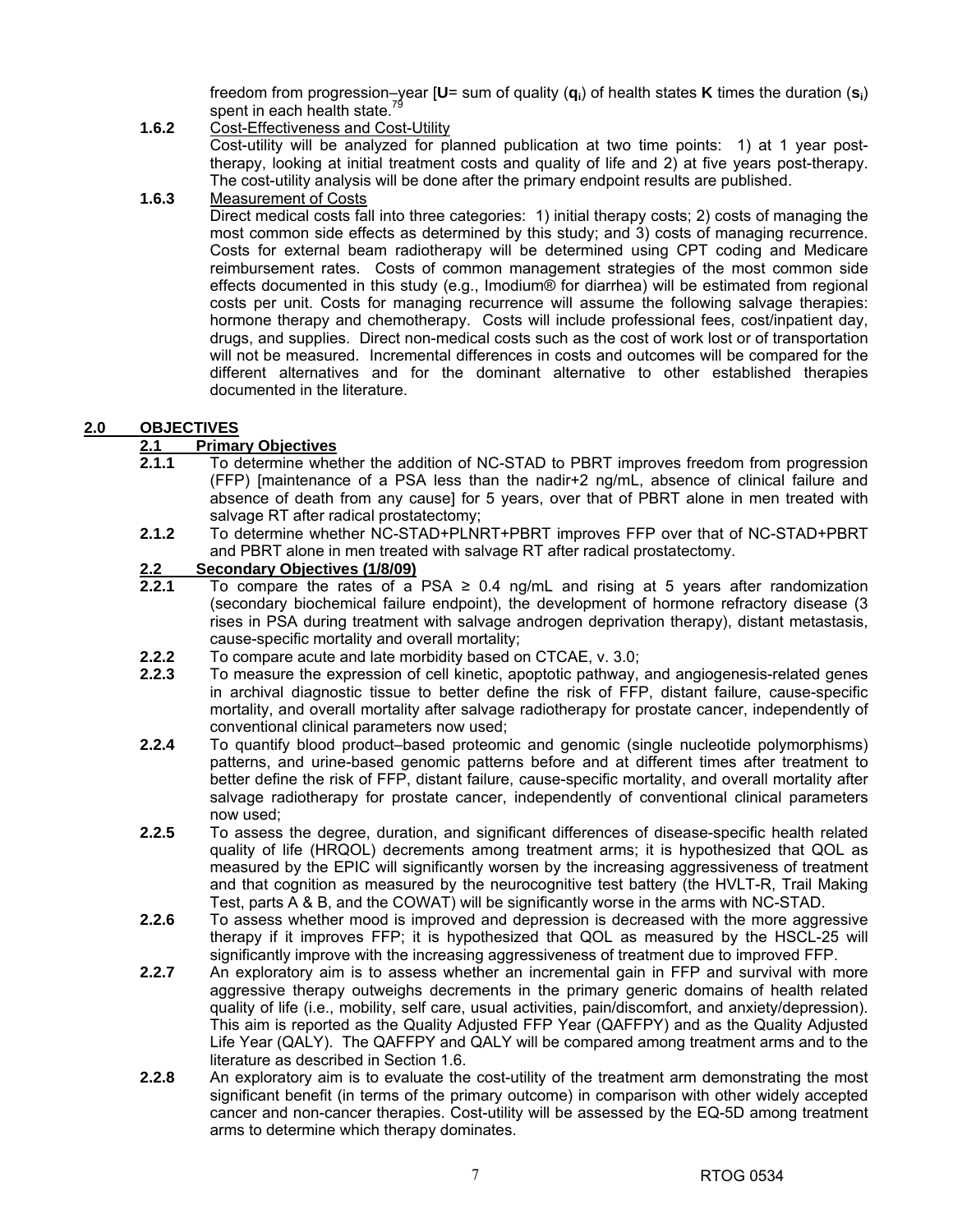- **2.2.9** An exploratory aim is to assess associations between serum levels of beta-amyloid (Abeta) and measures of cognition (as measured by the HVLT-R, Trail Making Tests, parts A & B, or the COWAT) and mood and depression (as measured by the HSCL-25).
- **2.2.10** To collect paraffin-embedded tissue blocks, serum, plasma, urine, and buffy coat cells for future translational research analyses
- **2.2.11** An exploratory aim is to assess the relationship(s) between the American Urological Association Symptom Index (AUA SI) and urinary morbidity using the CTCAE v. 3.0 grading system.

### **3.0 PATIENT SELECTION**

### **NOTE: PER NCI GUIDELINES, EXCEPTIONS TO ELIGIBILITY ARE NOT PERMITTED.**

### **3.1 Conditions for Patient Eligibility (2/13/08) (1/8/09) (10/22/09) (3/24/10)**

- **3.1.1** Adenocarcinoma of the prostate treated primarily with radical prostatectomy, pathologically proven to be lymph node negative by pelvic lymphadenectomy (N0) or lymph node status pathologically unknown (undissected pelvic lymph nodes [Nx]), i.e. lymph node dissection is not required;
- **3.1.1.1** Any type of radical prostatectomy will be permitted, including retropubic, perineal, laparoscopic or robotically assisted. If performed, the number of lymph nodes removed per side of the pelvis and the extent of the pelvic lymph node dissection (obturator vs. extended lymph node dissection) should be noted. There is no time limit for the date of radical prostatectomy.
- **3.1.2** A post-radical prostatectomy entry PSA of ≥ 0.1 and < 2.0 ng/mL at least 6 weeks after prostatectomy and within 30 days of registration;
- **3.1.3** One of the following pathologic classifications:
- **3.1.3.1** T3N0/Nx disease with or without a positive prostatectomy surgical margin; or
- **3.1.3.2** T2N0/Nx disease with or without a positive prostatectomy surgical margin;
- **3.1.4** Prostatectomy Gleason score of 9 or less;
- **3.1.5** Zubrod Performance Status of 0-1;
- **3.1.6** Age ≥ 18;
- **3.1.7** No distant metastases, based upon the following minimum diagnostic workup:
- **3.1.7.1** History/physical examination (including digital rectal exam) within 8 weeks prior to registration;
- **3.1.7.2** A CT scan (with contrast if renal function is acceptable) or MRI of the pelvis within 120 days prior to registration;
- **3.1.7.3** Bone scan within 120 days prior to registration; if the bone scan is suspicious, a plain x-ray and/or MRI must be obtained to rule out metastasis.
- **3.1.8** Adequate bone marrow function, within 90 days prior to registration, defined as follows:
	- Platelets  $\geq 100,000$  cells/mm<sup>3</sup> based upon CBC;
	- Hemoglobin ≥ 10.0 g/dl based upon CBC (Note: The use of transfusion or other intervention to achieve Hgb  $\geq$  10.0 g/dl is recommended).
- **3.1.9** AST or ALT < 2 x the upper limit of normal within 90 days prior to registration;
- **3.1.10** Serum total testosterone must be ≥ 40% of the lower limit of normal (LLN) of the assay used (testosterone  $\div$  LLN must be  $\geq$  0.40) within 90 days prior to registration (Note: Patients who have had a unilateral orchiectomy are eligible as long as this requirement is met);
- **3.1.11** Patients must sign a study-specific informed consent prior to study entry.

### **3.2 Conditions for Patient Ineligibility (3/24/10)**

- **3.2.1** A palpable prostatic fossa abnormality/mass suggestive of recurrence, unless shown by biopsy under ultrasound guidance not to contain cancer;
- **3.2.2** N1 patients are ineligible, as are those with pelvic lymph node enlargement ≥ 1.5 cm in greatest dimension by CT scan or MRI of the pelvis, unless the enlarged lymph node is sampled and is negative;
- **3.2.3** Androgen deprivation therapy started prior to prostatectomy for > 6 months duration;
- **3.2.4** Androgen deprivation therapy started after prostatectomy and prior to registration;
- **3.2.5** Neoadjuvant chemotherapy prior to prostatectomy;
- **3.2.6** Prior chemotherapy for any other disease site if given within 5 years prior to registration;
- **3.2.7** Prior cryosurgery or brachytherapy of the prostate; prostatectomy should be the primary treatment and not a salvage procedure;
- **3.2.8** Prior pelvic radiotherapy;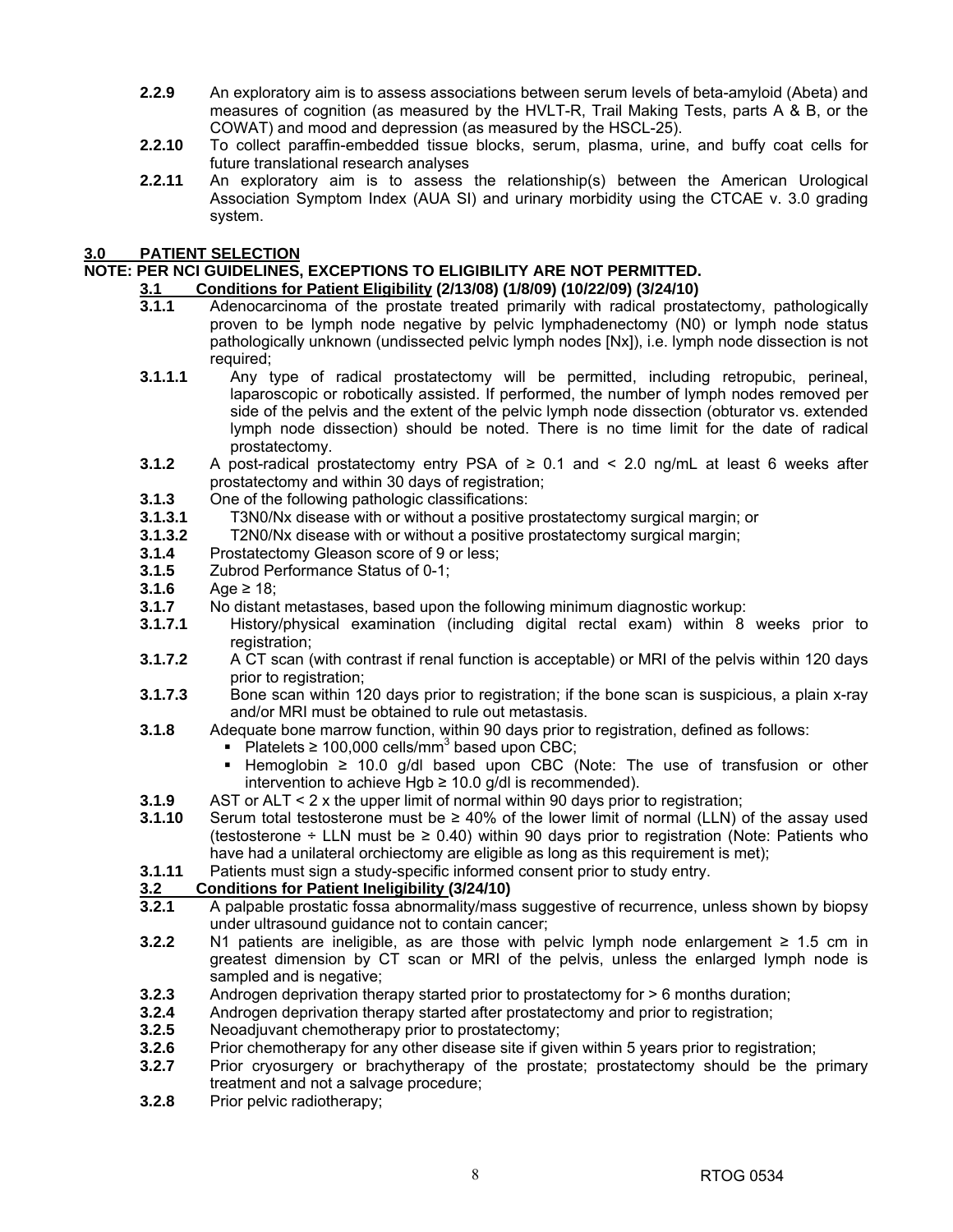- **3.2.9** Prior invasive malignancy (except non-melanomatous skin cancer) unless disease free for a minimum of 5 years (for example, carcinoma *in situ* of the oral cavity is permissible);
- **3.2.10** Severe, active co-morbidity, defined as follows:<br>**3.2.10.1** History of inflammatory bowel disease:
- **3.2.10.1** History of inflammatory bowel disease;
- **3.2.10.2** History of hepatitis B or C; Blood tests are not required to determine if the patient has had hepatitis B or C, unless the patient reports a history of hepatitis.
- **3.2.10.3** Unstable angina and/or congestive heart failure requiring hospitalization within the last 6 months;
- **3.2.10.4** Transmural myocardial infarction within the last 6 months;
- **3.2.10.5** Acute bacterial or fungal infection requiring intravenous antibiotics at the time of registration;
- **3.2.10.6** Chronic Obstructive Pulmonary Disease exacerbation or other respiratory illness requiring hospitalization or precluding study therapy at the time of registration;
- **3.2.10.7 (01/8/09)**Hepatic insufficiency resulting in clinical jaundice and/or coagulation defects; AST or ALT are required (see Section 3.1.9); note, however, that laboratory tests for coagulation parameters are not required for entry into this protocol.
- **3.2.10.8** Acquired Immune Deficiency Syndrome (AIDS) based upon current CDC definition; Note, however, that HIV testing is not required for entry into this protocol. The need to exclude patients with AIDS from this protocol is necessary because the treatments involved in this protocol may result in increased toxicity and immunosuppression.
- **3.2.11** Prior allergic reaction to the study drug(s) involved in this protocol.

### **4.0 PRETREATMENT EVALUATIONS/MANAGEMENT**

### **Note: This section lists baseline evaluations needed before the initiation of protocol treatment that do not affect eligibility.**

### **4.1 Required Pretreatment Evaluations/Management (1/8/09)**

- **4.1.1** A measure of urinary function is the American Urological Association Symptom Index Score (AUA SI) or International Prostate Symptom Score (IPSS),<sup>80</sup> which is now routinely the basis for treatment decisions. This scoring system has been established as a measure of radiation morbidity in patients treated for prostate cancer.<sup>81-84</sup> The American Urological Association Symptom Index (AUA SI) will be administered to all protocol patients. The AUA SI questionnaire should be completed within 30 days prior to the start of treatment.
- **4.1.2** Representative H & E stained slides from the prostatectomy specimen that document the Gleason score, extraprostatic extension, margin status, lymph node negativity, and seminal vesicle status for central pathology review (see Section 10.2).
- **4.2 Highly Recommended Pretreatment Evaluations/Management (1/8/09) (3/31/09)**
- Within 30 days prior to the start of any protocol treatment:
- **4.2.1** Baseline alkaline phosphatase;
- **4.2.2** Some form of apical prostate bed localization, in addition to a non-contrast CT, is recommended, but not required. The methods include CT scan with urethrogram at the time of simulation or CT scan and MRI (see Section 6.3.1) simulation to localize the inferior aspect of the prostate bed.

### **5.0 REGISTRATION PROCEDURES**

**NOTE**: It is mandatory that the treating physician determine the radiation therapy technique (3D-CRT vs. IMRT) to be used prior to the site registering the patient.

- **5.1** Pre-Registration Requirements for 3D-CRT Treatment Approach
- **5.1.1** In order to utilize 3D-CRT on this study, institutions must have met the technology requirements and have provided the baseline physics information that are described in the 3D-CRT Quality Assurance Guidelines, accessed at http://atc.wustl.edu.
- **5.1.2** The institution or investigator must complete a 3D questionnaire and/or set up an SFTP account for digital data submission, both of which are available on the Image-Guided Center (ITC) web site at http://atc.wustl.edu prior to entering any cases. Upon review and successful completion of the "Dry-Run" QA test, the ITC will notify both the registering institution and RTOG Headquarters that the institution has completed this requirement. Subsequently, RTOG Headquarters will notify the institution that the site can enroll patients on the study. Institutions that have previously enrolled patients on 3D-CRT trials of prostate cancer may enroll patients on this study without further credentialing by the ITC.
- **5.2** Pre-Registration Requirements for IMRT Treatment Approach **(3/24/10)**

In order to utilize IMRT on this study, the institution must have met specific technology requirements and have provided baseline physics information. Instructions for completing these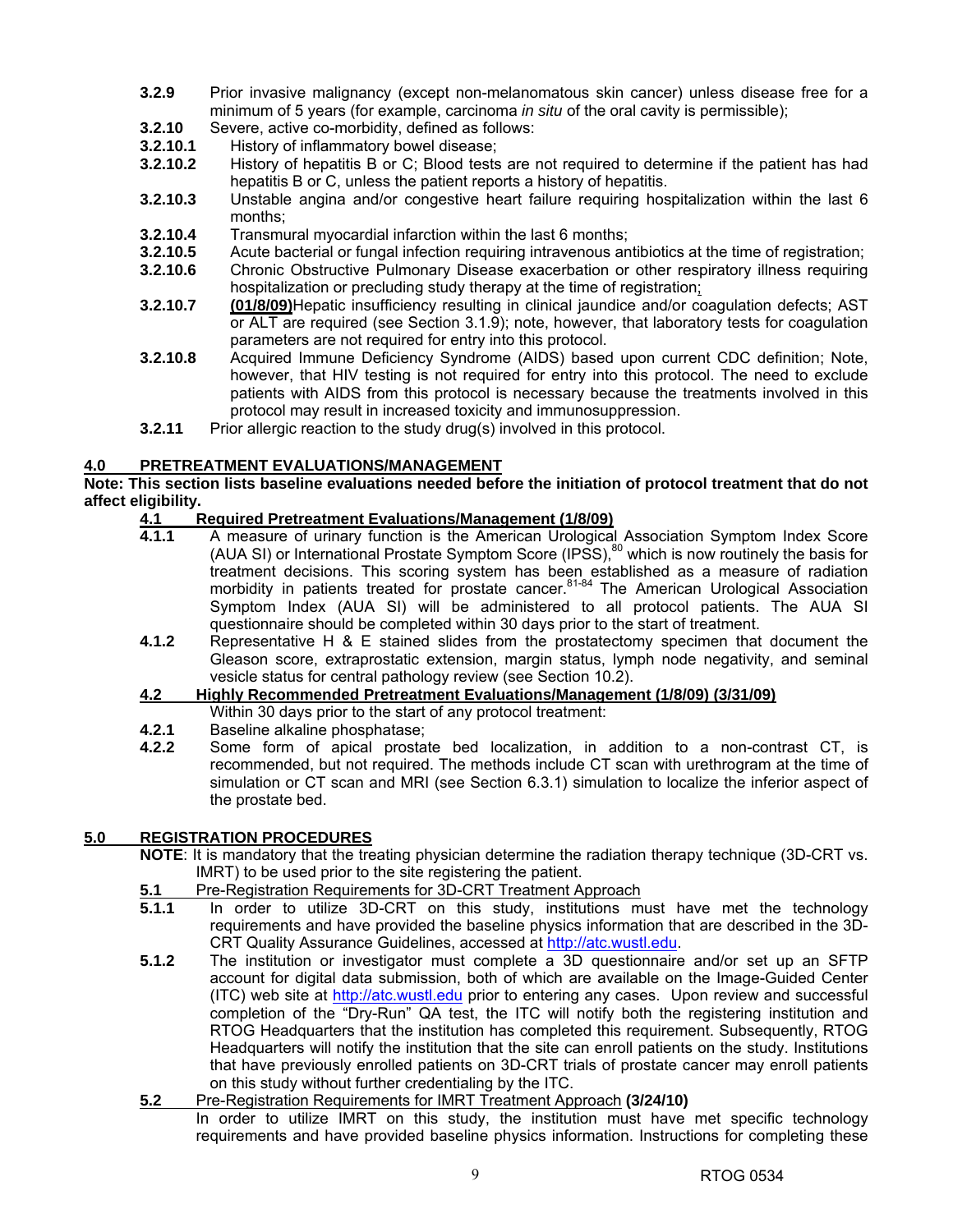requirements or determining if they already have been met are available on the Radiological Physics Center (RPC) web site. Visit http://rpc.mdanderson.org/rpc and select "Credentialing" and "Credentialing Status Inquiry". Institutions that previously have been credentialed for one IMRT delivery technique (e.g., standard gantry mounted linear accelerator using fixed gantry angles) must repeat the credentialing process when they change to a different technology (e.g. tomotherapy or volume delivery methods like RapidArc or VMAT).

- **5.2.1** An IMRT phantom study with the RPC must be successfully completed (if the institution has not previously met this credentialing requirement on another RTOG IMRT prostate or head and neck study). Instructions for requesting and irradiating the phantom are available on the RPC web site at http://rpc.mdanderson.org/rpc/; select "Credentialing" and "RTOG". Upon review and successful completion of the phantom irradiation, the RPC will notify both the registering institution and RTOG Headquarters that the institution has completed this requirement. Subsequently, RTOG Headquarters will notify the institution that the site can enroll patients on the study.
- **5.2.2** The institution or investigator must complete a new IMRT facility questionnaire and/or set up an SFTP account for digital data submission, both of which are available on the Image-Guided Center (ITC) web site at http://atc.wustl.edu. Upon review and successful completion of the "Dry-Run" QA test, the ITC will notify both the registering institution and RTOG Headquarters that the institution has completed this requirement. Subsequently, RTOG Headquarters will notify the institution that the site can enroll patients on the study.

### **5.3** Registration

### **5.3.1** *Online Registration* **(10/22/09)**

Patients can be registered only after eligibility criteria are met.

Each individual user must have an RTOG user name and password to register patients on the RTOG web site. To get a user name and password:

- The investigator and research staff must have completed Human Subjects Training and been issued a certificate (Training is available via http://cme.cancer.gov/clinicaltrials/learning/humanparticipant-protections.asp).
- A representative from the institution must complete the Password Authorization Form at www.rtog.org/members/webreg.html (bottom right corner of the screen), and fax it to 215-923-1737. RTOG Headquarters requires 3-4 days to process requests and issue user names/passwords to institutions.

An institution can register the patient by logging onto the RTOG web site (http://www.rtog.org), going to "Data Center Login" and selecting the link for new patient registrations. The system triggers a program to verify that all regulatory requirements (OHRP assurance, IRB approval) have been met by the institution. The registration screens begin by asking for the date on which the eligibility checklist was completed, the identification of the person who completed the checklist, whether the patient was found to be eligible on the basis of the checklist, and the date the study-specific informed consent form was signed.

Once the system has verified that the patient is eligible and that the institution has met regulatory requirements, it assigns a patient-specific case number. The system then moves to a screen that confirms that the patient has been successfully enrolled. This screen can be printed so that the registering site will have a copy of the registration for the patient's record. Two e-mails are generated and sent to the registering site: the Confirmation of Eligibility and the patient-specific calendar. The system creates a case file in the study's database at the DMC (Data Management Center) and generates a data submission calendar listing all data forms, images, and reports and the dates on which they are due. Randomization will occur through the RTOG Headquarters database at the time of patient registration.

 If the patient is ineligible or the institution has not met regulatory requirements, the system switches to a screen that includes a brief explanation for the failure to register the patient. This screen can be printed.

Institutions can contact RTOG web support for assistance with web registration: websupport@acr-arrs.org.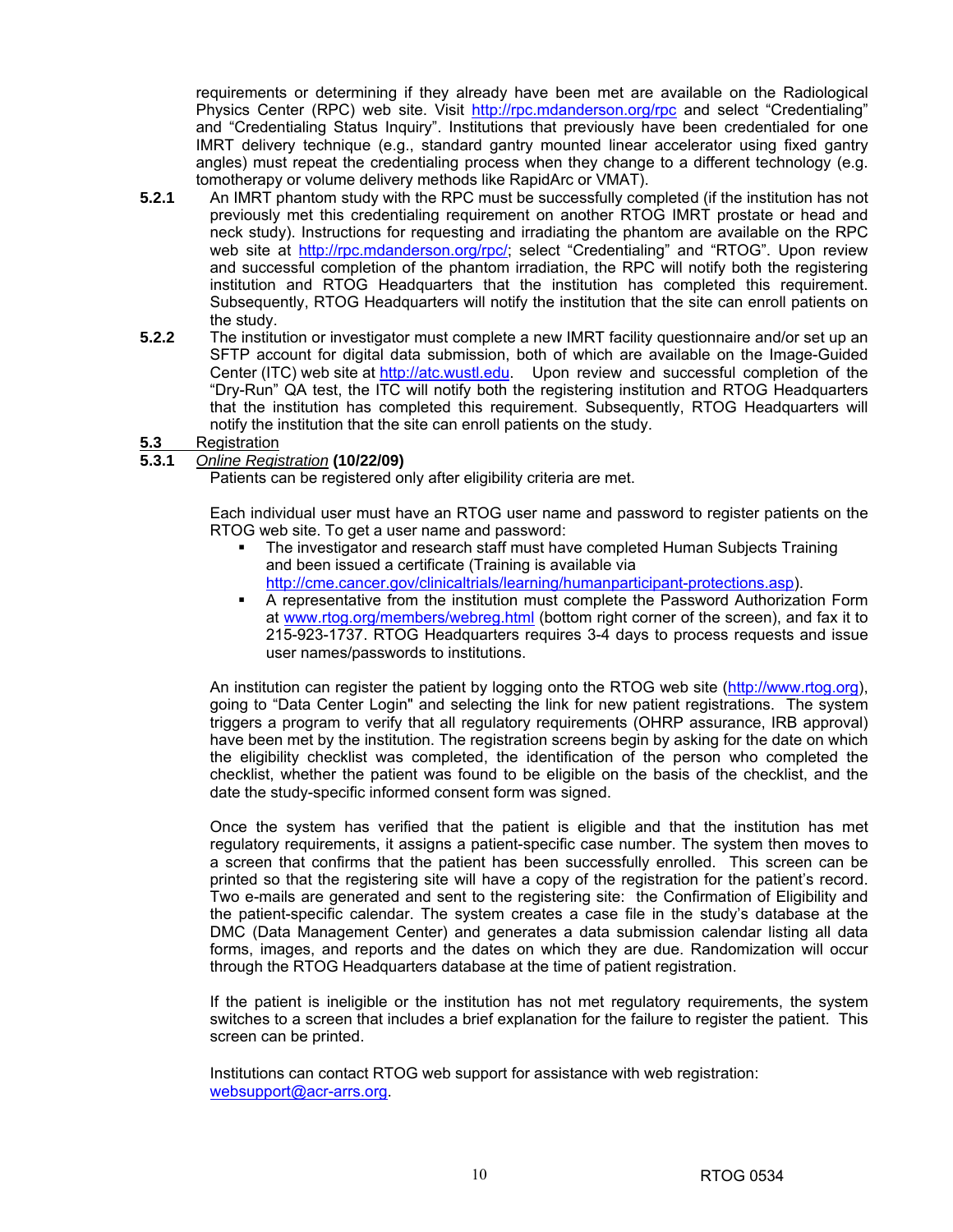In the event that the RTOG web registration site is not accessible, participating sites can register a patient by calling RTOG Headquarters, at (215) 574-3191, Monday through Friday, 8:30 a.m. to 5:00 p.m. ET. The registrar will ask for the site's user name and password. This information is required to assure that mechanisms usually triggered by web registration (e.g., drug shipment, confirmation of registration, and patient-specific calendar) will occur.

### **6.0 RADIATION THERAPY**

**Note: Intensity Modulated RT (IMRT) is allowed for this study. See Section 5.0 for pre-registration requirements for IMRT and 3D-CRT treatment techniques.** 

**(10/22/09) Radiotherapy will start within 6 weeks (+/- 1 week) after registration in Arm 1 and two months (+/- 1 week) after starting LHRH agonist treatment in Arms 2 and 3.** 

### **Arm 1, PBRT Alone: PBRT 64.8-70.2 Gy (1.8 Gy per fraction)**

**Arm 2, PBRT + NC-STAD: PBRT 64.8-70.2 Gy (1.8 Gy per fraction) + NC-STAD for 4-6 months, beginning 2 months before RT**

### **Arm 3, PLNRT + PBRT + NC-STAD: PLNRT to 45 Gy (1.8 Gy per fraction) and PBRT to 64.8-70.2 Gy (1.8 Gy per fraction). NC-STAD for 4-6 months, beginning 2 months before RT**

### **6.1 Dose Specifications (10/22/09)**

 Radiotherapy will start within 6 weeks of registration in Arm 1 and two months after starting LHRH agonist treatment in Arms 2 and 3. Radiotherapy dose will be specified to the Planning Target Volume (PTV), as described in section 6.4. For the treatment methods outlined for prostate bed RT (3D-CRT, and IMRT),  $\ge$  95% of the PTV should receive the prescribed dose. The total dose to the prostate bed for all treatment arms is 64.8-70.2 Gy at 1.8 Gy per fraction.

# **6.2 Technical Factors** [Equipment, energies]

Megavoltage equipment is required with effective photon energies ≥ 6 MV.

# **6.3 Localization, Simulation, and Immobilization**

#### **6.3.1** 3D-Conformal Radiotherapy (3D-CRT) or IMRT **(1/8/09)**

 A urethrogram or MRI is recommended, but not required, to establish the most inferior portion of the prostate bed. Use of contrast, other than for the urethrogram, is discouraged. The placement of contrast in the rectum may cause the rectum to appear more anterior than it will be during treatment. Simulation should be with the rectum as empty as possible (an enema 1-2 hours prior to simulation) and with a moderately full bladder (the patient should not be uncomfortable at simulation and probably will have more difficulty maintaining a full bladder during treatment). An overly distended rectum can introduce a systematic positioning error that may increase the probability of missing the CTV. An enema before the planning CT scan and/or use of a hollow (robnel) catheter to evacuate flatus will empty the rectum. Immobilization of the hips and feet using a cradle should be considered.

 A treatment planning CT scan will be required to define the clinical and planning target volumes, and the critical normal structures. The treatment planning CT will be acquired with the patient set up in the same position as for daily treatments. Each patient will be positioned in the supine position. The CT scan of the pelvis should start at or above the iliac crest down to below the perineum (below the ischial tuberosities). All tissues to be irradiated must be included in the CT scan. CT scan thickness should be  $\leq$  0.5 cm through the region that contains the target volumes. The regions above and below the target volume region may be scanned with slice thickness  $\leq 1.0$  cm.

# **6.4 Treatment Planning/Target Volumes**<br>**6.4.1** Prostate Bed Planning for 3D-CRT

**Prostate Bed Planning for 3D-CRT**  The definition of volumes will be in accordance with ICRU Report #50: Prescribing, Recording, and Reporting Photon Beam Therapy.

### **6.4.1.1** *CTV* **(1/8/09) (3/24/10)**

 Contrast may be used for simulation but can distort the anatomy slightly and so is not recommended. The bladder should be reasonably full for simulation, keeping in mind that patients may not be able to maintain as full a bladder during radiotherapy. Having a somewhat full bladder at simulation ensures that the CTV will be of maximal dimensions. The seminal vesicles or remnants thereof, if identified on CT or MRI as being present, will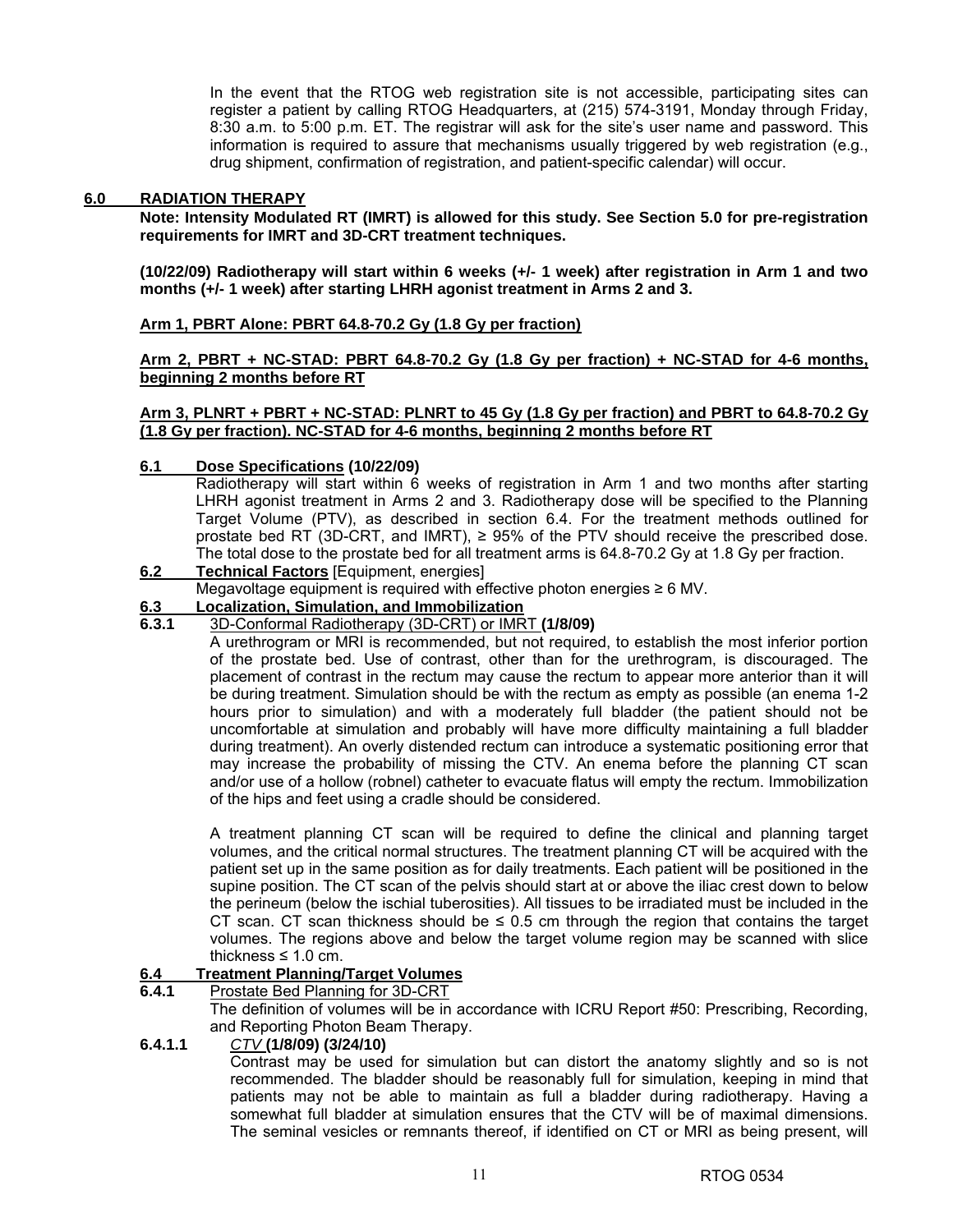receive the full dose. The immediate periprostatic bed surgical clips should receive the full dose. The CTV will extend from the top of the penile bulb inferiorly, or 1.5 cm below the urethrogram peak if done, to just above the pubic symphysis superiorly (at least for the anterior-most portion of the bladder). Laterally, the CTV will extend from the medial edge of one obturator internus muscle to the other. Anteriorly, the CTV will include the entire bladder neck until above the pubic symphysis, where a gradual reduction off of the anterior bladder is made. Superiorly, above the pubic symphysis, at least the posterior 2 cm of bladder should be included in the CTV, as well as the area between the bladder and rectum, to the anterior rectal wall. The CTV should extend superiorly to cover any clips in the seminal vesicle bed and the seminal vesicle remnants if present and should extend at least 2 cm above the pubic symphysis. Posteriorly, the CTV is defined by the anterior-most aspects of the anus-rectum. The CTV may be increased (not decreased) beyond these limits based on pre-prostatectomy imaging information.

A consensus definition of the prostate bed<sup>85</sup> and an anatomically-based description<sup>86</sup> should be considered in defining the CTV. There has been considerable variability in how the prostate bed has been defined in the past. Although consensus definitions are not based on clinical outcome, they are extremely valuable in making the transition from conventional to conformal volumes. The consensus definition is not much different than the CTV originally described above, but subtle differences are evident and should be considered. Either CTV definition will be accepted in this clinical trial.

- 1) Superiorly: The prostatic fossa CTV (PF-CTV) should extend superiorly from the level of the caudal vas deferens remnant. In some cases, the vas deferens remnant may be difficult to visualize. In the absence of gross disease or seminal vesicle remnants, the superior limit of the CTV should extend at least 2 cm and need not extend more than 3-4 cm above the level of the pubic symphysis. The consensus definition calls for "inclusion of the seminal vesicle remnants, if present, in the CTV if there is pathologic evidence of their involvement. However, inclusion of any seminal vesicle remnants seen is recommended.
- 2) Inferiorly: The PF-CTV should extend inferiorly to > 8-12 mm inferior to vesicourethral anastomosis (VUA). With axial CT imaging, the VUA can often be seen in the retropubic region as one slice below the most inferior urine-containing image (the bladder must be modestly full). Magnetic resonance (MR) imaging defines this landmark more clearly with the hyperintense urine signal on T2 images. Inferiorly, the border of the CTV should be at least 8-12 mm below the VUA. A sagittal reconstruction facilitates identification of the position of the VUA and the inferior border of the CTV below it. If visualization of the VUA is problematic due to image quality or surgical clip artifacts, the inferior limit of the CTV can extend to a level just above the penile bulb (same border as described above). It should be noted that there was considerable discussion about this definition versus extending the inferior border of the CTV to just above the penile bulb; both definitions were deemed acceptable.
- 3) Anteriorly: Below the superior border of the pubic symphysis, the anterior border is at the posterior aspect of the pubis. The CTV extends posteriorly to the rectum where it may be concave at the level of the VUA. At this level the lateral border extends to the levator ani. Above the pubic symphysis the anterior border should encompass **the posterior 1- 2 cm of the bladder wall at the minimum** and posteriorly it is bounded by the mesorectal fascia. At this level the lateral border is the sacrorectogenitopubic fascia. This is not well-defined in textbooks. If in question, the lateral border should extend to the obturator internus muscle.
- 4) Posteriorly: The CTV extends posteriorly to the anterior rectal wall, but may be somewhat concave around the anterior-lateral aspect of the rectum to adequately encompass the prostate bed.

### **6.4.1.2** *PTV* **(1/8/09) (3/24/10)**

 The PTV margins should be a minimum of 0.8 cm and a maximum of 1.5 cm in all dimensions. A reduction of the PTV margin from 0.8 cm to ≥ 0.6 cm to minimize rectal exposure will be considered a variation acceptable. A posterior margin of < 0.6 cm will be considered a deviation unacceptable. A margin for penumbra (usually 0.5–0.7 cm beyond the PTV for 3D-CRT technique) should be added such that ≥ 95% of the PTV receives the prescribed dose. Care should be taken to conform the prescribed dose as closely to the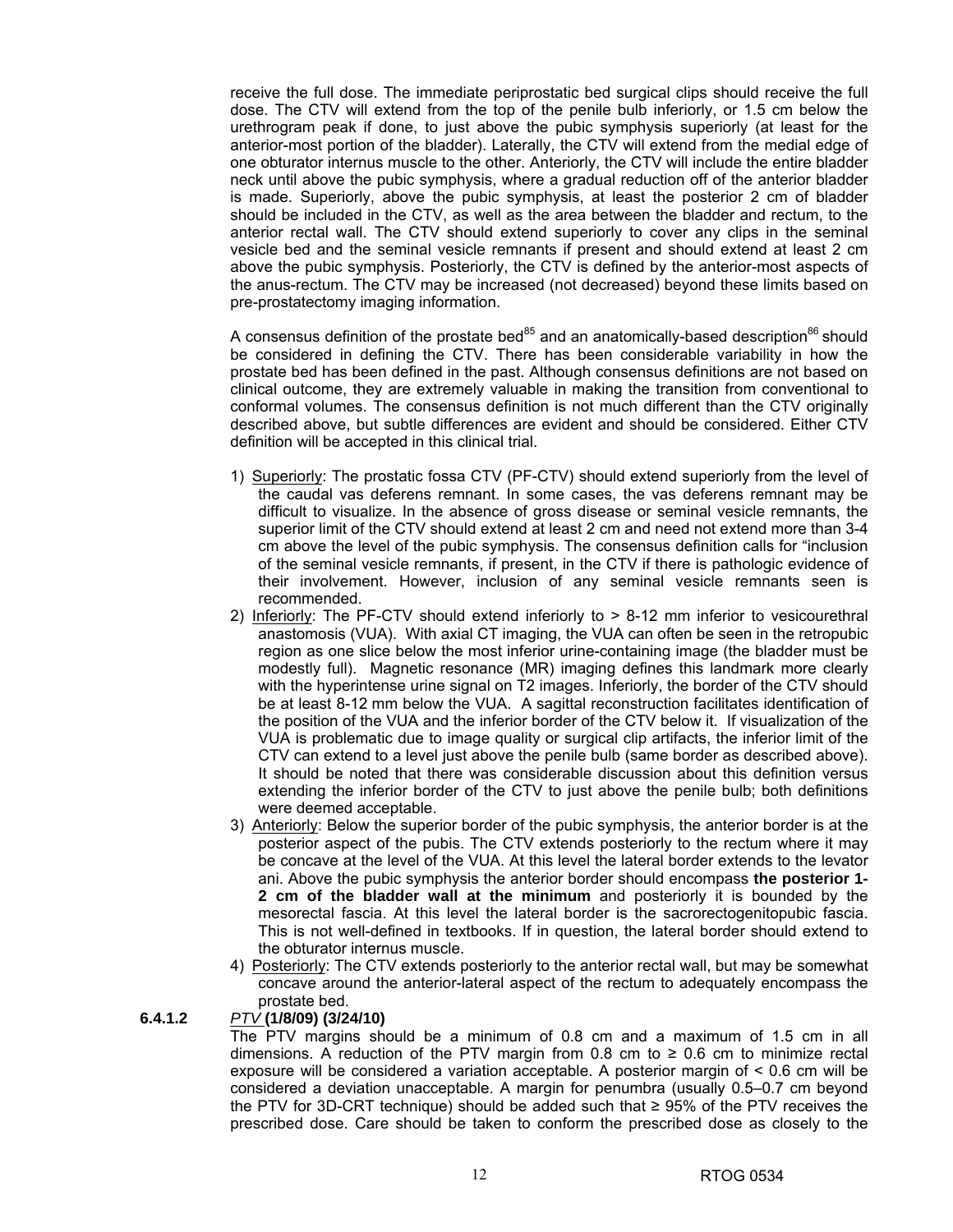PTV as possible, so as to avoid including the entire width of the rectum in the posterior blocked margin at the bladder neck-rectum interface. The maximum dose heterogeneity allowable in the PTV will be  $7\%$ ; a variation acceptable will be  $> 7\%$  and a deviation unacceptable will be > 12%.

**6.4.1.3** *Normal Tissue Definitions*

 Normal tissues will be outlined as solid structures, including the rectum, bladder and femoral heads. The penile bulb will be outlined as a reference structure. No constraints will be placed on the penile bulb, but doses will be recorded. The rectum will be outlined from the anterior flexion of the rectosigmoid superiorly to the ischial tuberosities inferiorly. Excluding the CTV (the CTV includes the bladder neck, Section 6.4.1.1), the entirety of the remaining bladder will be outlined. The femoral heads should be outlined down to the region between the greater and lesser trochanters. The planning parameters outlined below for IMRT should be used as a guide; formal 3D-CRT normal tissue prostate bed constraints have not been the standard in the past and are not specified here. It should be possible to come close to achieving the constraints outlined for IMRT, at least within the variation range.

### **6.4.2** Prostate Bed Planning for IMRT

### **6.4.2.1** *CTV/PTV/Normal Tissues*

 The CTV and PTV will be the same as for 3D-CRT. There is no need to add margin for penumbra. A series of dose-volume histograms will be generated and analyzed to determine the adequacy of the plan.

### **6.4.2.2** *Planning Parameters* **(3/24/10)**

The plan will be deemed acceptable under the following conditions.

PTV: The dose marker levels for bladder and rectum have been modeled after prior studies  $\overline{\text{in}}$  men treated definitively with IMRT for prostate cancer.<sup>87-88</sup> At least 95% of the PTV should receive the prescribed dose (64.8-70.2 Gy); a variation acceptable will be noted if  $\leq 95\%$  to 90% of the PTV receives the prescribed dose, and a deviation unacceptable will be noted if < 90% of the PTV receives the prescribed dose. The maximum dose heterogeneity allowable in the PTV will be 15%; a variation acceptable will be > 15% and a deviation unacceptable will be > 20%. Since the dose is prescribed to the minimum isodose line of the PTV, the dose variability is seen in portions of the target volume receiving higher than the specified dose.

Rectum: Less than or equal to 35% and 55% of the rectum should receive  $\geq 65$  Gy and  $\geq 40$ Gy, respectively. A variation acceptable will be noted if up to an additional 10% of the rectal volume receives above the target doses specified. The inclusion of rectal volumes beyond these constraints will be considered a deviation unacceptable. In many patients, these constraints may be easily met and every attempt should be made to achieve the best dose distribution possible. The constraints will be harder to achieve in patients enrolled on Arm 3 (those receiving pelvic irradiation).

 Bladder: Less than or equal to 50% and 70% of the bladder (minus prostate bed CTV) should receive  $\geq 65$  Gy and  $\geq 40$  Gy, respectively. The criteria for the bladder have been relaxed because the dosimetric relationship of volume exposed to the specified marker doses is much less clear and the bladder neck is included in the CTV. An acceptable primary variation will be noted if up to an additional 7.5% of the bladder volume receives above the target doses specified. The inclusion of bladder volumes beyond these constraints will be considered an acceptable secondary protocol variation; it will not be considered a protocol violation. In some patients, the bladder will be relatively empty and the majority will be in the PTV.

 Femoral Heads: Less than or equal to 10% of each femoral head should receive ≥ 50 Gy. A variation will be noted if up to an additional 5.0% of either femoral head receives > 50 Gy.

 Penile Bulb: The penile bulb will be outlined as a reference structure. No constraints will be placed on the penile bulb, but doses will be recorded.

Small Bowel: See PLNRT section below.

### **6.4.3** Pelvic Lymph Node Radiotherapy (PLNRT) **(3/24/10)**

 The pelvic lymph nodes (CTV1/PTV1) will receive 45 Gy at 1.8 Gy per fraction. Once this is completed a reduction will be made to deliver a total dose of 64.8–70.2 Gy at 1.8 Gy/fraction to the prostate bed (CTV2/PTV2). Planning aid treatment of the pelvic lymph nodes must be using the same method (3DCRT or IMRT) as the prostate bed boost.

**6.4.3.1** *Planning for 3D-CRT* **(1/8/09) (3/24/10)**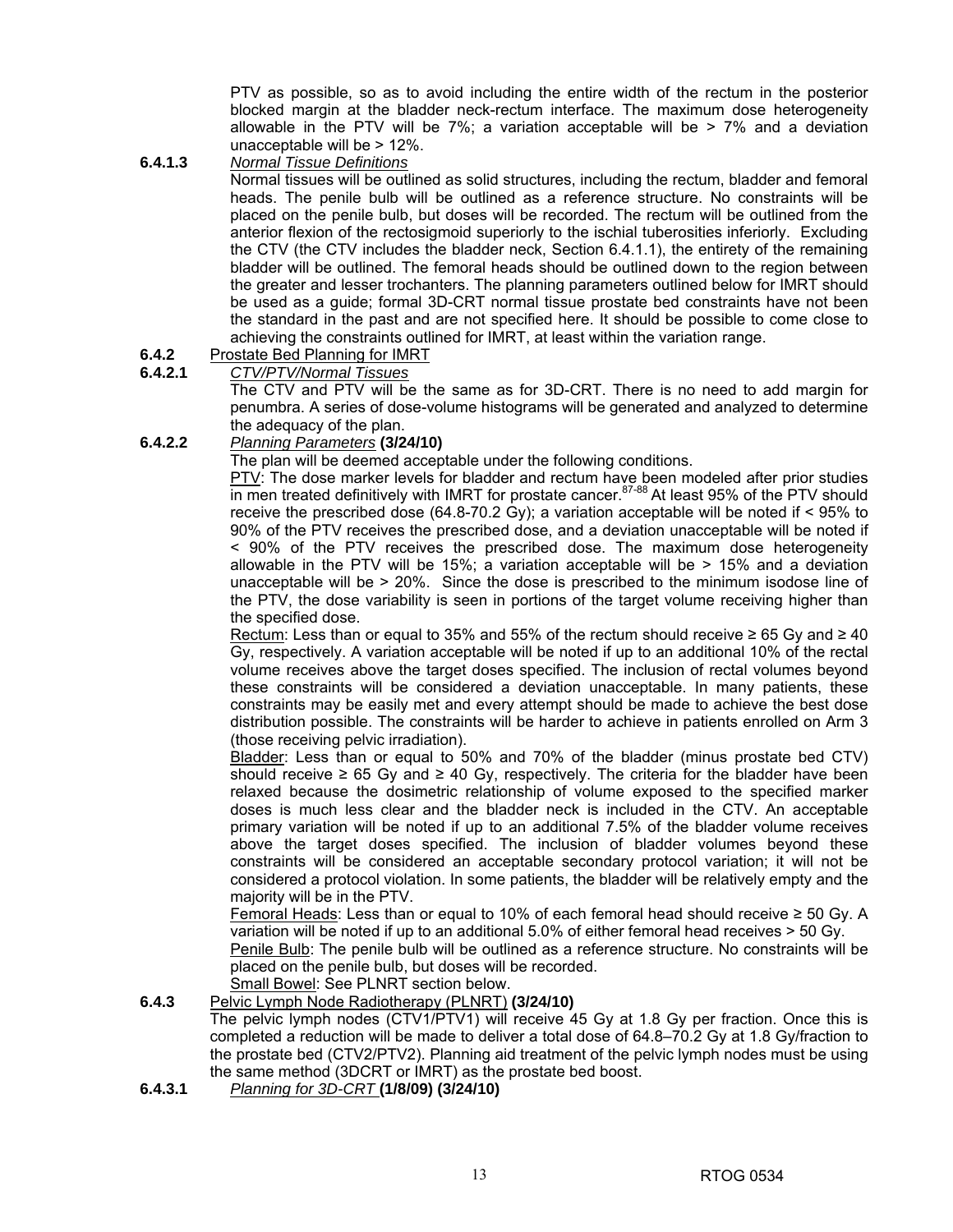The CTV1 will include the obturator, external iliac, proximal internal iliac and common iliac nodes, estimated using the vascular structures, up to the level of L5-S1. The recommended volumes are on the RTOG website under the "PROTOCOLS" pull down menu – (see http://www.rtog.org/PelvicLymphNodeProstateAtlas/Pel%20LN%20Vol%20Prostate\_files/fra me.htm). The CTV is described as being 7 mm around the iliac vessels, carving out bowel, bladder and bone, which translates into just contouring the iliac/obturator areas with essentially no extra margin because of the proximity to these structures (this is wellillustrated in the contouring Atlas. Thus, the PTV margins described above are the margins that venture into the potential bowel space, bladder and bone. The remainder of the CTV1, including the prostate bed and seminal vesicle bed are as described above (section 6.4.1.1). The CTV2 will include the prostate bed (64.8 – 70.2 Gy), as described for PBRT above. The PTV1 and PTV2 margins should be a minimum of 0.8 cm and a maximum of 1.5 cm in all dimensions. A reduction of the PTV margin from 0.8 cm to  $\geq$  0.6 cm to minimize rectal exposure will be considered a variation acceptable. A posterior margin of < 0.6cm will be considered a deviation unacceptable. A margin for penumbra (usually 0.5–0.7 cm beyond the PTVs for 3D-CRT) should be added such that  $≥$  95% of the PTV receives the prescribed dose. The maximum dose heterogeneity allowable in the PTVs will be 7%; a variation acceptable will be  $> 7\%$  and a deviation unacceptable will be  $> 12\%$ . A minimum of four treatment fields should be used.

 The normal tissue outlines will be the same as described in Section 6.4.1.3, with the added contouring of the potential space for small/large bowel in the pelvis. The potential bowel space will include the space on either side of the bladder to the medial edge of the lymph node outline laterally, beginning approximately at the top of the prostate bed field to one CT axial imaging level above the most superior level displaying a CTV1 contour. Care should be taken to avoid the presacral lymph node region in the bowel volume. No constraints will be placed on the bowel for 3D-CRT planning.

### **6.4.3.2** *Planning for IMRT* **(1/8/09) (3/24/10)**

 The volumes, prescriptions and margins for the CTVs and PTVs will be the same as for 3D-CRT and IMRT. The recommended volumes are on the RTOG website under the "PROTOCOLS" pull down menu – (see

http://www.rtog.org/PelvicLymphNodeProstateAtlas/Pel%20LN%20Vol%20Prostate\_files/fra me.htm). No specific field arrangement is required, although typically 5-9 fields are used. Rotational IMRT treatments are permitted, as long as the constraints are met. The posterior PTV margin at the bladder neck-rectum interface should not include the entire width of the rectum. A composite plan should be generated showing that at least 95% of the PTV1 and PTV2 receive the prescribed dose; a variation acceptable will be noted if < 95% to 90% of the PTV receives the prescribed dose, and a deviation unacceptable will be noted if < 90% of the PTV receives the prescribed dose. The maximum dose heterogeneity allowable in the PTV will be 15%; a variation acceptable will be > 15% and a deviation unacceptable will be > 20%. The other dosimetric parameters for IMRT are the same as for PBRT, except for the addition of a small bowel constraint.

 Small/Large Bowel: The volume to be contoured is described in Section 6.4.3.1. For the patients receiving PLNRT,  $≤$  150 cc of potential bowel space should receive  $≥$  45 Gy. A variation will be noted if > 150 cc to 200 cc of potential small bowel space receives  $\geq$  45 Gy (see section 6.5.6).

### **6.5 Critical Structures (1/8/09)**

- **6.5.1** The critical normal structures are the bladder, rectum, small/large bowel above the rectum, and femoral heads. The normal tissues will be contoured and considered as solid organs.
- **6.5.2** The bladder should be contoured from its base to the dome, excluding the CTV1 (the CTV1 includes the bladder neck).
- **6.5.3** The rectum should be contoured from the anus (at the level of the ischial tuberosities) to the rectosigmoid flexure (this is roughly at about 10 cm) or for a maximum length of 15 cm if the sigmoid flexure if felt to be higher.
- **6.5.4** Each femoral head should be outlined down to the interface between the greater and lesser trochanters.
- **6.5.5** For the patients who will undergo PLNRT treatment in Arm 3 using 3D-CRT or IMRT, the external iliac, obturator, internal iliac and common iliac vessels/lymph node regions should be outlined inferiorly from where the external iliacs become the inguinal vessels and superiorly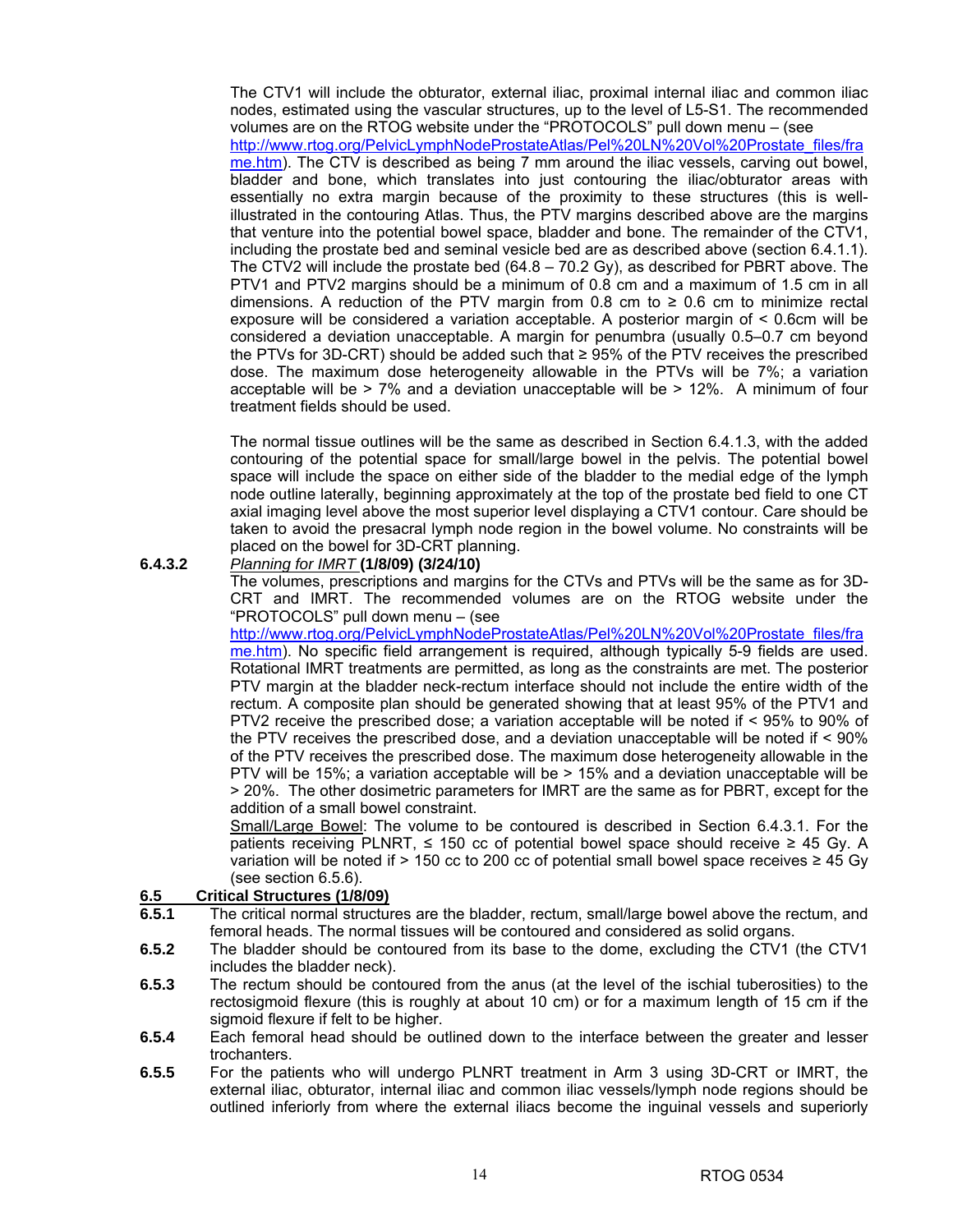from the level of the common iliacs at L5-S1. The presacral lymph nodes from L5-S1 to S3 should be included.

- **6.5.6** For the patients who will undergo PLNRT treatment in Arm 3 using 3D-CRT or IMRT, the potential bowel space (not individual loops of bowel) where the small and large bowel may fall should be outlined. The borders are the abdominal wall anteriorly, pelvic sidewalls laterally (excluding the pelvic lymph node regions), superiorly to one cut above the last axial CT image on which the lymph nodes are outlined and inferiorly from the level of the top of CTV1 (outlining around the sides of the bladder near the top of the bladder to encompass the bowel that may fall into these regions). Posteriorly, the small bowel potential space should extend to in front of the sacrum, abutting the anterior presacral nodal contours.
- **6.5.7** The tissue within the skin and outside all other critical normal structures and PTV's is designated as unspecified tissue. See the Image-Guided Center (ITC) web site at http://atc.wustl.edu to view examples of target and normal tissue contours.

### **6.6 Documentation Requirements**

- **6.6.1** The ITC will facilitate the review of the CTV, PTV, and designated organs at risk (critical structures) on, as a minimum, the first five cases submitted by each institution. After an institution has demonstrated compliance with the protocol, future cases will receive ongoing remote review.
- **6.6.2** The institution will archive treatment prescription and verification images for later review by the study chair if requested. For conformal RT, at least one port film or pretreatment alignment film per field along with the digital reconstructed radiographs (DRRs) from the treatment planning program or, alternatively, a simulation verification radiograph shall be acquired and kept for evaluation if requested except where geometrically impractical. For IMRT, at least one port film from each orthogonal film along with the digital reconstructed radiographs (DRRs) from the treatment planning program shall be acquired and kept for evaluation. **Note**: Images are required to be taken but not submitted.
- **6.6.3** The ITC will display isodose distributions for the axial, and coronal planes (or multiple axial planes as outlined in QA Guidelines) through the planning target volume to verify correct digital submission and conversion.
- **6.6.4** The ITC will compare the submitted DVHs for the PTV, designated critical structures, and unspecified tissues with DVHs calculated by the ITC.

# **6.7 Compliance Criteria (3D-CRT and IMRT)**

### **6.7.1** Dose Heterogeneity **(3/24/10)**

### **6.7.1.1** *3D-CRT*

 The maximum dose heterogeneity allowable in the PTV(s) will be 7%; a variation acceptable will be  $>$  7% and a deviation unacceptable will be  $>$  12% (see section 6.4.1.2).

### **6.7.1.2** *IMRT*

 The dose heterogeneity in IMRT treatment plans is greater than that for 3D-CRT. Although, the maximum dose heterogeneity allowable in the PTV(s) will be 15%, it is possible in the vast majority of cases to achieve less than 15%. Dose heterogeneity is greater when treating the pelvic lymph nodes. A variation acceptable will be > 15– 20% and a deviation unacceptable will be > 20%.

### **6.7.2** Normal Tissue Deviations

### **6.7.2.1** *3D-CRT*

 No specific constraints for 3D-CRT are included, but the dose-volume criteria described for IMRT below should be used as a guide. The proportions of bladder, rectum, femoral heads, penile bulb, and small/large bowel (for Arm 3–PLNRT plans) that receive the marker doses outlined for IMRT should be recorded.

### **6.7.2.2** *IMRT* **(1/8/09) (3/24/10)**

Less than or equal to 25% and 45% of the rectum should receive ≥ 65 Gy and ≥ 40 Gy. respectively. Less than or equal to 40% and 60% of the bladder (minus prostate bed CTV) should receive  $\geq 65$  Gy and  $\geq 40$  Gy, respectively. The criteria for the bladder have been relaxed because the dosimetric relationship of volume exposed to the specified marker doses is much less clear and the bladder neck is included in the CTV. Less than or equal to 10% of each femoral head should receive ≥ 50 Gy. A variation acceptable will be noted if up to an additional 5.0% of either the femoral head receives > 50 Gy. For the patients receiving PLNRT,  $\leq$  150 cc of potential small/large bowel space should receive  $\leq$  45 Gy. A primary variation will be noted if > 150 cc to 200 cc of potential small/large bowel space receives ≥ 45 Gy. A secondary variation will be noted if > 200 cc of potential small/large bowel space receives  $≥$  45 Gy.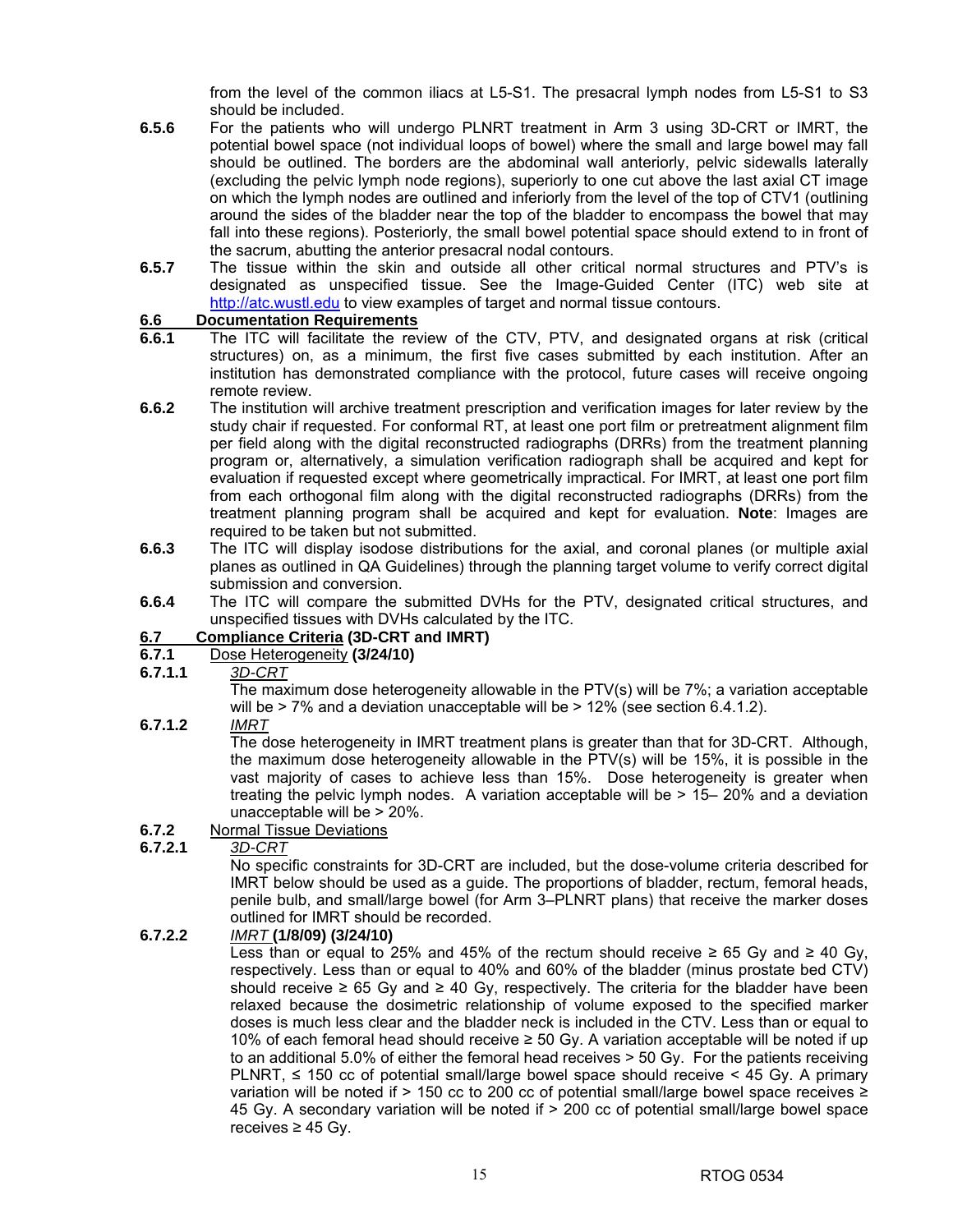### **6.8 R.T. Quality Assurance Reviews**

### **6.8.1** 3D-CRT and IMRT

 The ITC will facilitate the review of CTV, PTV, and designated organs at risk on the first five 3D-CRT and/or first five IMRT cases submitted by each institution (unless previously submitted on RTOG 94-06). After an institution has demonstrated compliance with the protocol, future cases will be randomly selected for review. These reviews will be ongoing and performed remotely. The final cases will be reviewed within 3 months after this study has reached the target accrual or as soon as complete data for all cases enrolled have been received, whichever occurs first.

### **6.9 Radiation Adverse Events**

- **6.9.1** All patients will be seen weekly by their radiation oncologist during radiation therapy. Any observations regarding radiation reactions will be recorded and should include attention toward the following potential side effects:
	- Small bowel or rectal irritation manifesting as abdominal cramping, diarrhea, rectal urgency, proctitis, or hematochezia;
	- Bladder complications including urinary frequency/urgency, dysuria, hematuria, urinary tract infection, and incontinence;
	- Radiation dermatitis.
- **6.9.2** Clinical discretion may be exercised to treat side effects from radiation therapy as described in Section 9.1. Examples of typical medications used in the management of rectal side effects, such as diarrhea, include diphenoxylate or loperamide. Bladder or rectal spasms are usually treated with anticholinergic agents or tolterodine. Bladder irritation may be managed with phenazopyridine. Erectile dysfunction is often treated with medical management or mechanical devices.

## **6.11 Radiation Adverse Event Reporting (1/8/09)**

See Section 7.7 for Adverse Events and 7.8 for Adverse Event Reporting Guidelines.

## **7.0 DRUG THERAPY**

**Institutional participation in hormone therapy studies must be in accordance with the Medical Oncology Quality Control guidelines stated in the RTOG Procedures Manual.** 

**(10/22/09) Short term androgen deprivation (STAD) will be administered to patients randomized to Arms 2 and 3. STAD will begin, from the start of LHRH agonist injection, within 6 weeks (+/- 1 week) after registration.** 

### **7.1 Treatment**

### **7.1.1** Dose definition

 Short term androgen deprivation (STAD) will be administered to patients randomized to Arms 2 and 3, will begin from the start of LHRH agonist injection within 6 weeks after registration, and will consist of total androgen deprivation, using a combination of antiandrogen and LHRH agonist therapy for a total of 4-6 months. The antiandrogen will be either flutamide at 250 mg p.o. TID or bicalutamide at 50 mg p.o. QD. Antiandrogen therapy should begin at approximately the same time as LHRH agonist injection but may be started up to two weeks earlier. LHRH agonist injection will consist of analogs approved by the FDA (or by Health Canada for Canadian institutions), e.g., leuprolide, goserelin, buserelin, or triptorelin and may be given in any possible combination, such that the total LHRH treatment time is 4-6 months. For example, LHRH agonist injection(s) may be given as a single 4-month injection, a 4-month injection and one to two 1-month injection(s), two 3-month injections, one to three 1-month and a 3-month injection (4-6 months total), four to six 1-month injections, or a 6-month injection.

- **7.1.2** Duration of treatment
- As outlined above, STAD, when administered, will be for a duration of 4-6 months.
- **7.1.3** Calcium and Vitamin D supplementation Patients who are randomized to receive androgen deprivation therapy are encouraged to take calcium at 500-1200 mg/day and vitamin D at 400-800 IU/day during androgen deprivation therapy; however, these supplements are not required.

# **7.2 Study Agents: LHRH Agonists**

### **7.2.1** Description

 LHRH agonists are long-acting analogs of the native LHRH peptide and are effective at reducing serum testosterone. Analogs approved by the FDA (or by Health Canada for Canadian institutions) can be used in this study.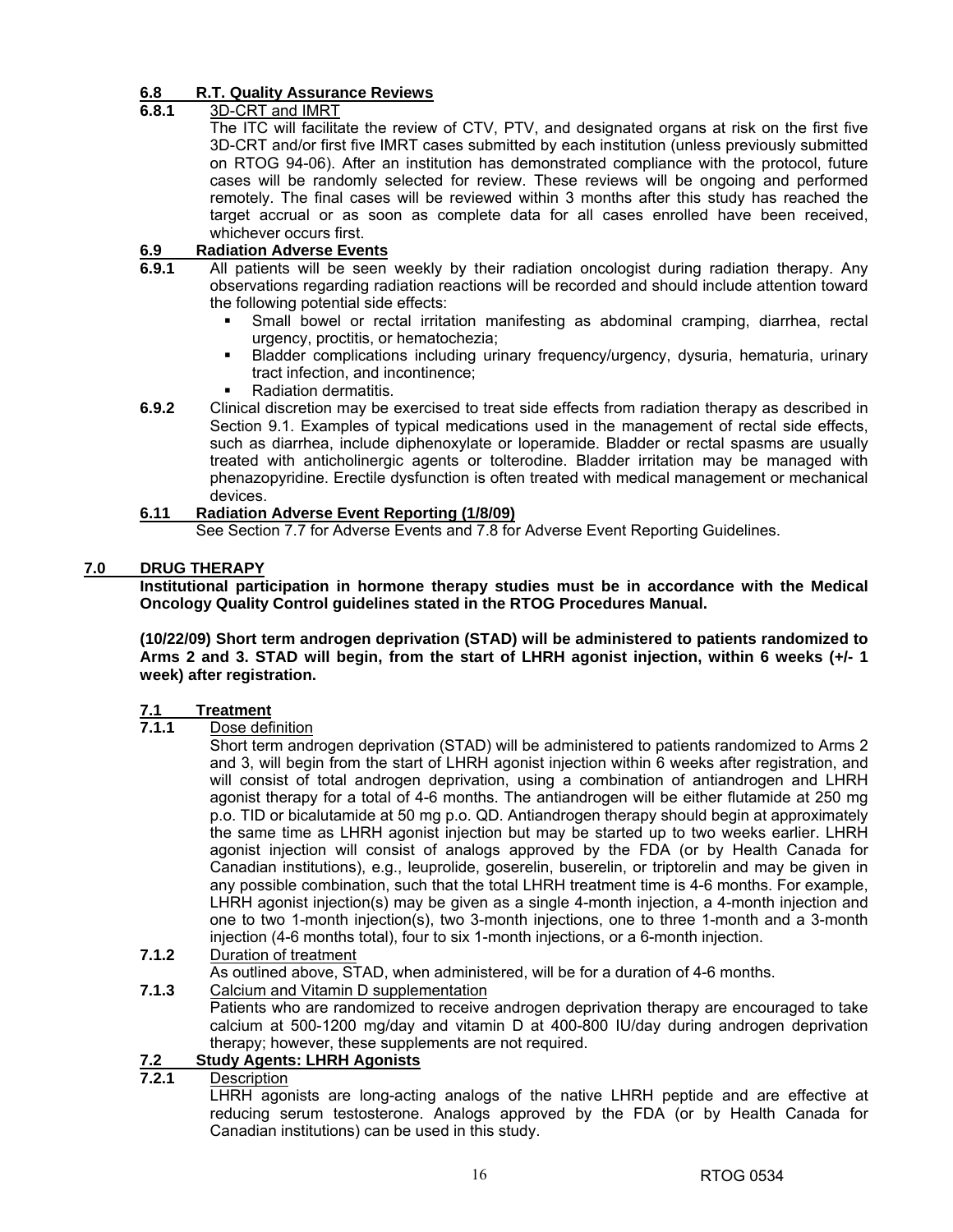### **7.2.2** Administration

LHRH analogs are administered with a variety of techniques, including subcutaneous insertion of a solid plug in the abdominal wall (Zoladex), intramuscular injection (Lupron) or subcutaneous injection (Eligard).The manufacturer's instructions should be followed.

### **7.2.3** Adverse Events

 Consult the package insert for comprehensive adverse event information. Class-related toxicity is generally a manifestation of the mechanism of action and due to low testosterone levels. In the majority of patients testosterone levels increased above baseline during the first week, declining thereafter to baseline levels or below by the end of the second week of treatment. The most common side effect of LHRH analogs is vasomotor hot flashes; edema, gynecomastia, bone pain, thrombosis, and gastrointestinal disturbances have occurred. Potential exacerbations of signs and symptoms during the first few weeks of treatment is a concern in patients with vertebral metastases and/or urinary obstruction or hematuria which, if aggravated, may lead to neurological problems such as temporary weakness and/or paresthesia of the lower limbs or worsening of urinary symptoms. Other side effects include impotence and loss of libido, weight gain, depression, dizziness, loss of bone density, anemia, increased thirst and urination, unusual taste in the mouth, skin redness or hives, pain at injection site, muscle mass and strength loss, hair changes, penile length and testicular volume loss, increased cholesterol, hypertension, diabetes exacerbation, emotional lability, nausea, vomiting, and rarely allergic generalized rash and difficulty breathing.

### **7.2.4** Storage

LHRH analogs should be stored as directed by the commercial supplier.

### **7.2.5** Supply

 Commercially available; Note: Buserelin is not commercially available in the United States. It is commercially available for use in Canada and other countries outside of the United States.

# 7.3 Eulexin (flutamide)<br>7.3.1 Description

### **7.3.1** Description

 Flutamide is a substituted anilide. It is a fine, light, yellow powder, insoluble in water but soluble in common organic solvents such as aromatic or halogenated hydrocarbons. Its concentration in plasma can be determined by gas chromatography. Flutamide is a nonsteroidal antiandrogen that is metabolized into a hydroxylated derivative, which effectively competes with the hydrotestosterone for androgen receptor sites.

### **7.3.2** Administration

 The drug is administered orally at a dose of 250 mg (two 125-mg capsules) three times a day for a total daily dose of 750 mg. Flutamide will begin between two weeks to one day prior to starting LHRH agonist injection and will continue throughout radiotherapy. Administration will be suspended only if there is an apparent or suspected reaction to the drug. See Section 7.3.4. Flutamide will be terminated on the last day of radiotherapy. During radiotherapy interruptions, flutamide will be continued.

### **7.3.3** Adverse Events

 Consult the package insert for comprehensive adverse event information. The reported side effects of treatment include diarrhea and anemia. A high percentage of patients treated with flutamide alone developed gynecomastia within 2 to 8 months. There have been postmarketing reports of hospitalization, and, rarely, death due to liver failure in patients taking flutamide. Evidence of hepatic injury included elevated serum transaminase levels, jaundice, hepatic encephalopathy, and death related to acute hepatic failure. The hepatic injury was reversible after prompt discontinuation of therapy in some patients. Approximately half of the reported cases occurred within the initial 3 months of treatment with flutamide. Other side effects include impotence and loss of libido, fatigue, and rarely photosensitivity.

### **7.3.4** Dose Modifications

 If gastrointestinal disturbances (cramps, diarrhea) occur prior to initiation of radiotherapy, flutamide will be withheld until the side effects subside; the drug will then be reintroduced at a dose of 250 mg/day and increased (at 3-day intervals) to 500 mg/day and then to 750 mg/day as tolerated. If gastrointestinal disturbances occur after administration of radiotherapy, it might be difficult to identify their cause. However, if severity of diarrhea exceeds the level commonly observed during pelvic irradiation, the toxicity will be ascribed to flutamide and the drug will be permanently discontinued. AST or ALT will be measured pretreatment, then about every other month during oral antiandrogen therapy. If AST or ALT increases  $\geq 2$  x upper institutional limit of normal, flutamide must be discontinued.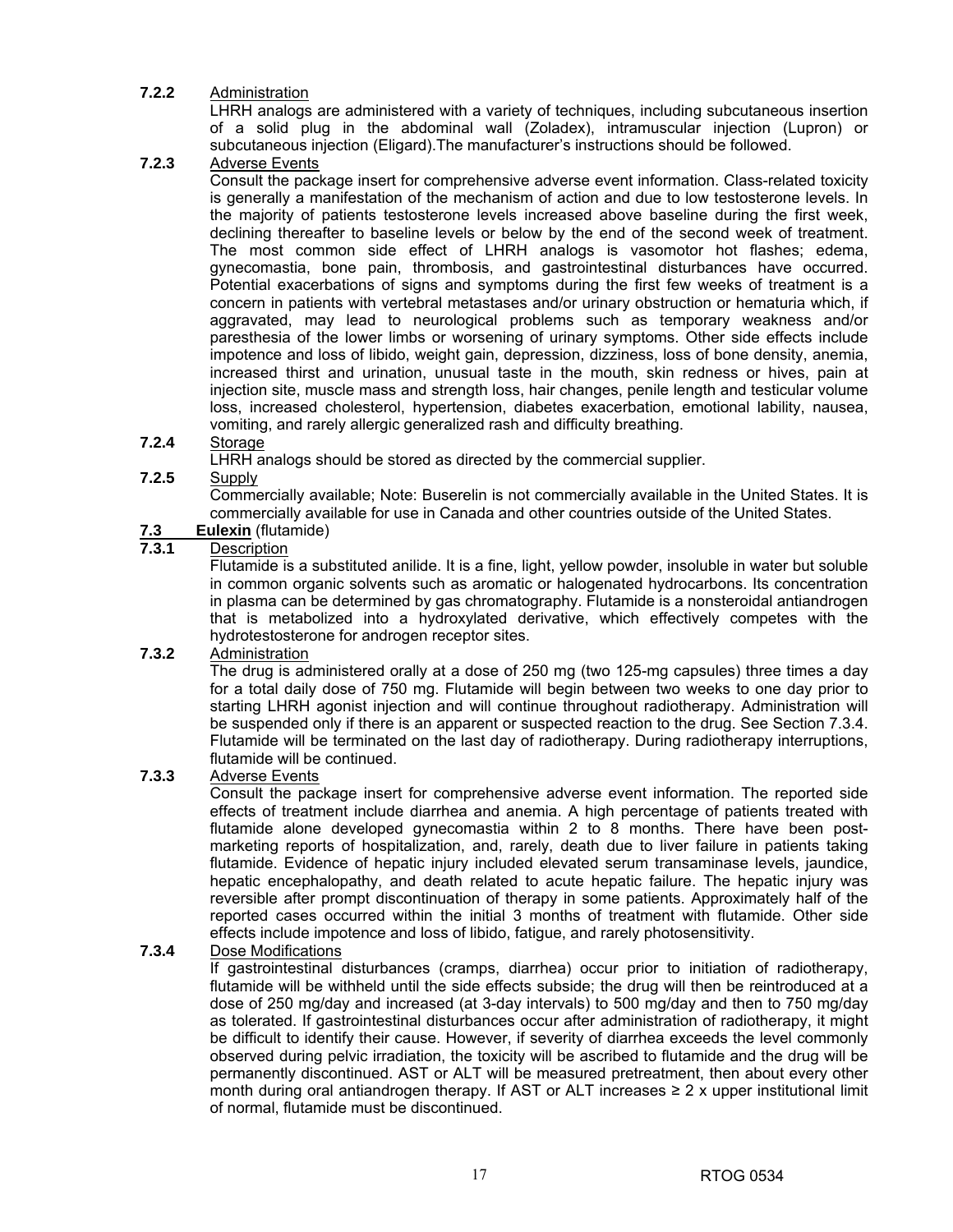# **7.3.5** Storage

 Flutamide should be stored at temperatures ranging from 20-30 °C and protected from excessive moisture.

### **7.3.6** Supply

Commercially available

# **7.4 Casodex** (bicalutamide)

# **7.4.1** Description

 Bicalutamide is a nonsteroidal antiandrogen, which has no androgenic or progestational properties. The chemical name is propanamide, N-[4-cyano-3(trifluoromethyl)phenyl]- 3- [(4 fluorophenyl)sulphonyl]- 2- hydroxy- 2- methyl, (+,-). Bicalutamide is a racemic mixture with the antiandrogen activity residing exclusively in the (-) or R-enantiomer. Bicalutamide has a long half-life compatible with once-daily dosing. Bicalutamide is well tolerated and has good response rates in phase II trials.

### **7.4.2** Administration

 Bicalutamide is administered orally at a dose of one 50 mg tablet per day. Bicalutamide will be started from two weeks to one day prior to LHRH administration and continued throughout radiotherapy. Administration will be suspended only if there is an apparent or suspected reaction to the drug. Bicalutamide will be terminated on the last day of radiotherapy. During radiotherapy interruptions, bicalutamide will be continued.

### **7.4.3** Adverse Events

 Consult the package insert for comprehensive toxicity information. In animal experiments, birth defects (abnormal genitalia, hypospadias) were found in male offspring from female animals dosed with bicalutamide during pregnancy. Although offspring from male animals dosed with bicalutamide did not show any birth defects, patients enrolled in this trial are advised not to cause pregnancy nor donate sperm while receiving protocol therapy or during the first 3 months after cessation of therapy. The use of barrier contraceptives is advised. The most frequent adverse events reported among subjects receiving bicalutamide therapy are breast tenderness, breast swelling, and hot flashes. When bicalutamide 50 mg was given in combination with an LHRH analog, the LHRH analog adverse event profile predominated with a high incidence of hot flashes (53%) and relatively low incidences of gynecomastia (4.7%) and breast pain (3.2%). Other side effects include impotence and loss of libido, fatigue, and rarely photosensitivity and diarrhea.

### **7.4.4** Dose Modifications

 Bicalutamide should be discontinued in instances of chemical liver toxicity. AST or ALT will be measured pretreatment and then every other month during antiandrogen therapy. If the AST or ALT rises  $\geq 2$  x the institutional upper limit of normal, bicalutamide must discontinued.

# **7.4.5** Storage

Bicalutamide should be stored in a dry place at room temperature between 68-77°F.

### **7.4.6** Supply

Commercially available

# **7.5 Criteria for Discontinuation of Protocol Treatment (1/8/09)**

Protocol treatment may be discontinued for any of the following reasons:

- Progression of disease;
- Unacceptable adverse events at the discretion of the treating physician(s);
- $\blacksquare$  A delay in protocol treatment  $> 8$  weeks.

 If protocol treatment is discontinued, follow up and data collection will continue as specified in the protocol.

### **7.6 Modality Review**

The Principal Investigator/Radiation Oncologist, Alan Pollack, MD, PhD and the Urology Co-Chair, Leonard G. Gomella, MD will perform a Hormone Delivery Quality Review by sampling of patients who receive or are to receive hormone therapy in this trial. The goal of the review is to evaluate protocol compliance. The review process is contingent on timely submission of hormone therapy treatment data as specified in Section 12.1. The scoring mechanism is: **Per Protocol/Acceptable Variation, Not Per Protocol, and Not Evaluable.** A report is sent to each institution once per year to notify the institution about compliance for each case reviewed in that year.

### **7.7 Adverse Events (12/23/10)**

As of January 1, 2011, this study will utilize the Common Terminology Criteria for Adverse Events (CTCAE) version 4 for grading of all adverse events reported via AdEERS; **all case report forms will continue to use CTCAE version 3.0**. A copy of the CTCAE version 4 can be downloaded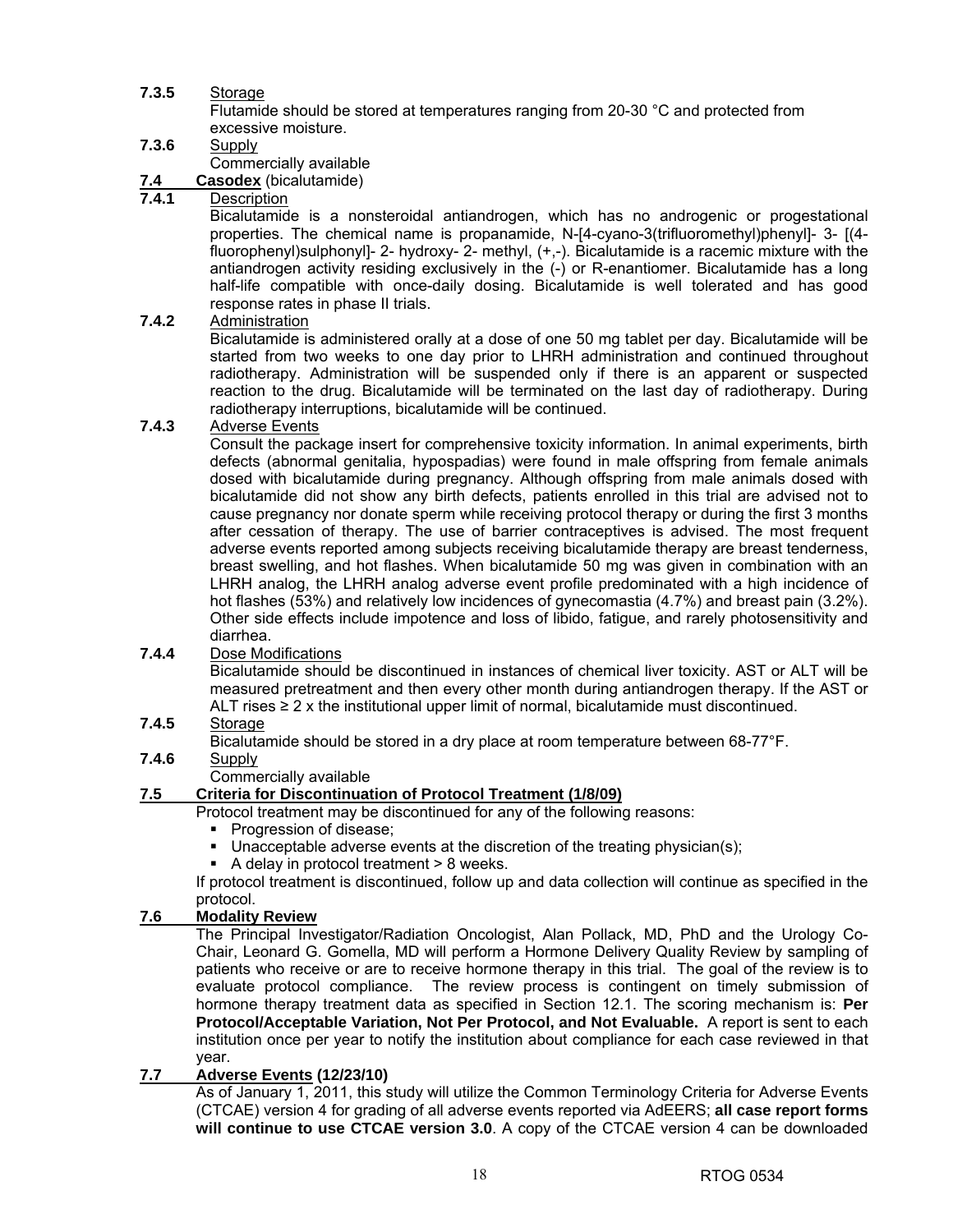from the CTEP home page (http://ctep.cancer.gov) or the RTOG web site (http://www.rtog.org/members/toxicity/main.html). All appropriate treatment areas should have access to a copy of the CTCAE version 4.

All adverse events (AEs) as defined in the table below (7.9) will be reported via the AdEERS (Adverse Event Expedited Reporting System) application accessed via the CTEP web site (https://webapps.ctep.nci.nih.gov/openapps/plsql/gadeers\_main\$.startup).

**(1/8/09)** Serious adverse events (SAEs) as defined in the table below (7.8) will be reported via AdEERS. Sites also can access the RTOG web site (http://www.rtog.org/members/toxicity/main.html) for this information.

**In order to ensure consistent data capture, serious adverse events reported on AdEERs reports also must be reported on an RTOG case report form (CRF).** In addition, sites must submit CRFs in a timely manner after AdEERs submissions.

### **7.7.1 Adverse Events (AEs) (1/8/09)**

**Definition of an AE:** Any unfavorable and unintended sign (including an abnormal laboratory finding), symptom, or disease temporally associated with the use of a medical treatment or procedure regardless of whether it is considered related to the medical treatment or procedure (attribution of unrelated, unlikely, possible, probable, or definite). [*CTEP, NCI Guidelines: Expedited Adverse Event Reporting Requirements*. January 2005; http://ctep.cancer.gov/reporting/adeers.html]

The following guidelines for reporting adverse events (AEs) apply to **all** NCI/RTOG research protocols. AEs, as defined above, experienced by patients accrued to this protocol should be reported on the AE section of the appropriate case report form (see Section 12.1). **Note: AEs indicated in the AdEERS Expedited Reporting Requirements in text and/or table in Section 7.8 also must be reported via AdEERS.**

**NOTE: If the event is a Serious Adverse Event (SAE) [see next section], further reporting will be required. Reporting AEs only fulfills Data Management reporting requirements.** 

**7.7.2 Serious Adverse Events (SAEs) — All SAEs that fit any one of the criteria in the SAE definition below must be reported via AdEERS. Contact the AdEERS Help Desk if assistance is required.** 

Certain SAEs as outlined below will require the use of the 24 Hour AdEERS Notification:

- **Phase II & III Studies: All unexpected potentially related SAEs**
- **Phase I Studies: All unexpected hospitalizations and all grade 4 and 5 SAEs regardless of relationship**

**(1/8/09) Definition of an SAE:** Any adverse experience occurring during any part of protocol treatment and 30 days after that results in any of the following outcomes:

- Death;
- A life-threatening adverse drug experience;
- Inpatient hospitalization or prolongation of existing hospitalization;
- A persistent or significant disability/incapacity;
- A congenital anomaly/birth defect.

Important medical events that may not result in death, be life threatening, or require hospitalization may be considered an SAE, when, based upon medical judgment, they may jeopardize the patient and may require medical or surgical intervention to prevent one of the outcomes listed in the definition.

Pharmaceutically supported studies will require additional reporting over and above that which is required by CTEP.

SAEs (more than 30 days after last treatment) attributed to the protocol treatment (possible, probable, or definite) should be reported via AdEERS.

**All supporting source documentation indicated as being provided in the Additional Information Section of the AdEERS Report must be properly labeled with the study/case**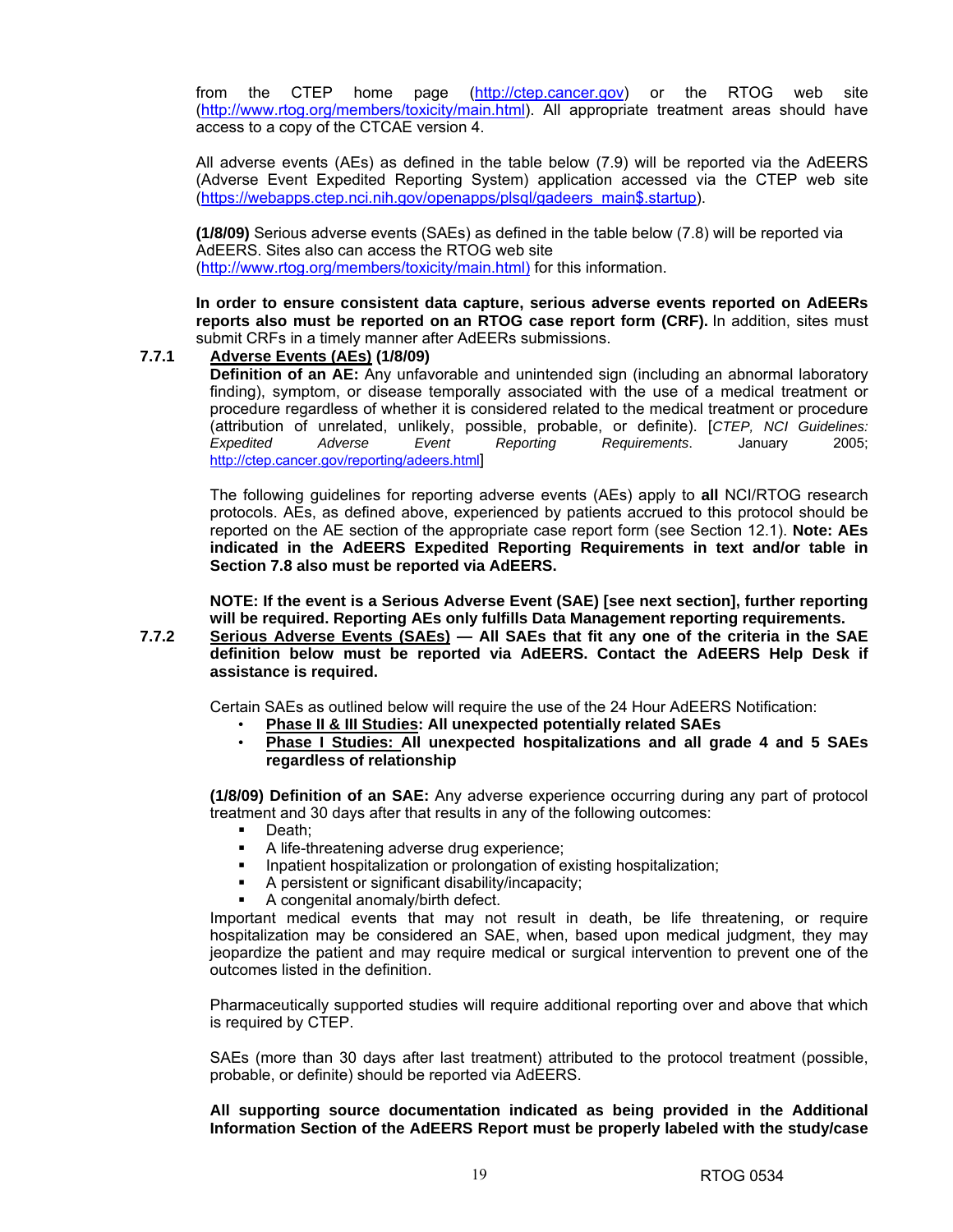**numbers and the date of the adverse event and must be faxed to both the NCI at 301- 230-0159 and the RTOG dedicated SAE FAX, 215-717-0990, before the five or tencalendar-day deadline to allow RTOG to comply with the reporting requirements of the pharmaceutical company/companies supporting the RTOG trial**. **The RTOG Case Number without any leading zeros should be used as the Patient ID when reporting via AdEERS.** Non-RTOG intergroup study and case numbers must be included, when applicable. Submitted AdEERS Reports are forwarded to RTOG electronically via the AdEERS system. Use the patient's case number as the patient ID when reporting via AdEERS.

**SAE reporting is safety related and separate and in addition to the Data Management reporting requirements** as outlined in the previous AE reporting section. **Any event that meets the above outlined criteria for an SAE but is assessed by the AdEERS System as "expedited reporting NOT required" must still be reported for safety reasons and to fulfill the obligations of RTOG to the pharmaceutical company/companies supporting the RTOG trial. Sites must bypass the "NOT Required" assessment and complete and submit the report. The AdEERS System allows submission of all reports regardless of the results of the assessment. Note:** Sites must select the option in AdEERS to send a copy of the report to the FDA or print the AdEERS report and fax it to the FDA, FAX 1-800-332-0178.

**7.7.3 Acute Myeloid Leukemia (AML) or Myelodysplastic Syndrome (MDS)** AML or MDS that is diagnosed during or subsequent to treatment in patients on NCI/CTEPsponsored clinical trials must be reported via the AdEERS system within 30 days of AML/MDS diagnosis. If you are reporting in CTCAE version 4, the event(s) may be reported as either: 1) Leukemia secondary to oncology chemotherapy, 2) Myelodysplastic syndrome, or 3) Treatment-related secondary malignancy.

#### **7.8 AdEERS Expedited Reporting Requirements**

 **Phase 2 and 3 Trials Utilizing Agents under a non-CTEP IND: AdEERS Expedited Reporting Requirements for Adverse Events that Occur within 30 Days<sup>1</sup> of the Last Dose of the Commercially Available Agents in this Study (Arms 2 & 3)**

|                                                       | Grade 1                                     | Grade 2                | Grade 2                | Grade 3                                           |                                 |                              | Grade 3                                            | Grades<br>4 & $5^2$            | Grades<br>4 & $5^2$    |
|-------------------------------------------------------|---------------------------------------------|------------------------|------------------------|---------------------------------------------------|---------------------------------|------------------------------|----------------------------------------------------|--------------------------------|------------------------|
|                                                       | <b>Unexpected</b><br>and<br><b>Expected</b> | <b>Unexpected</b>      | <b>Expected</b>        | <b>Unexpected</b><br>with<br>Hospitali-<br>zation | without<br>Hospitali-<br>zation | with<br>Hospitali-<br>zation | <b>Expected</b><br>without<br>Hospitali-<br>zation | Unex-<br>pected                | <b>Expected</b>        |
| <b>Unrelated</b><br><b>Unlikely</b>                   | Not<br>Required                             | <b>Not</b><br>Required | <b>Not</b><br>Required | 10 Calendar<br>Davs                               | Not<br>Required                 | 10<br>Calendar<br>Davs       | Not<br>Required                                    | 10<br>Calendar<br>Days         | 10<br>Calendar<br>Days |
| <b>Possible</b><br><b>Probable</b><br><b>Definite</b> | Not<br>Required                             | 10 Calendar<br>Days    | <b>Not</b><br>Required | 10 Calendar i<br>Days                             | 10<br>Calendar<br>Days          | 10<br>Calendar<br>Days       | Not<br>Required                                    | 24-Hour:<br>5 Calendar<br>Days | 10<br>Calendar<br>Days |

 **Adverse events with attribution of possible, probable, or definite that occur greater than 30 days after the last dose of treatment with an agent under a non-CTEP IND require reporting as follows:** 

AdEERS 24-hour notification followed by complete report within 5 calendar days for:

• Grade 4 and Grade 5 unexpected events

AdEERS 10 calendar day report:

**1**

• Grade 3 unexpected events with hospitalization or prolongation of hospitalization

Grade 5 expected events

2 Although an AdEERS 24-hour notification is not required for death clearly related to progressive disease, a full report is required as outlined in the table.

**Please see exceptions below under section entitled "Additional Instructions or Exceptions."** 

March 2005

### **Note: All deaths on study require both routine and expedited reporting regardless of causality. Attribution to treatment or other cause must be provided. "On study" is defined as during or within 30 days of completing protocol treatment.**

- Expedited AE reporting timelines defined:
	- $\triangleright$  "24 hours; 5 calendar days" The investigator must initially report the AE via AdEERS within 24 hours of learning of the event followed by a complete AdEERS report within 5 calendar days of the initial 24-hour report.
	- ¾ "10 calendar days" A complete AdEERS report on the AE must be submitted within 10 calendar days of the investigator learning of the event.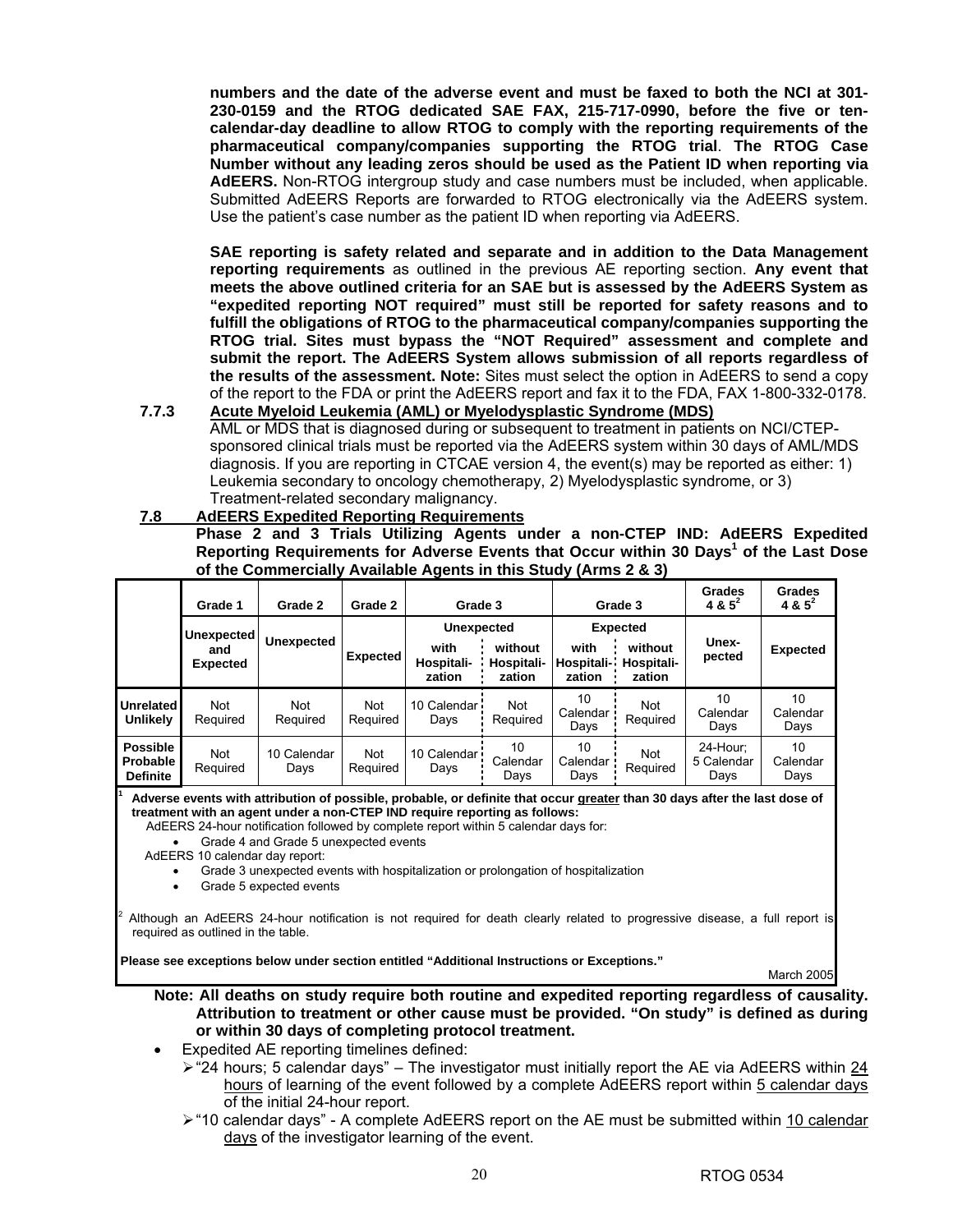- Any medical event equivalent to CTCAE grade 3, 4, or 5 that precipitates hospitalization (or prolongation of existing hospitalization) must be reported regardless of attribution and designation as expected or unexpected with the exception of any events identified as protocol-specific expedited adverse event reporting exclusions.
- Any event that results in persistent or significant disabilities/incapacities, congenital anomalies, or birth defects must be reported via AdEERS if the event occurs following treatment with an agent under a CTEP IND.
- Use the NCI protocol number and the protocol-specific patient ID assigned during trial registration on all reports.

# **Additional Instructions or Exceptions to AdEERS Expedited Reporting Requirements for Phase 2 and 3 Trials Utilizing an Agent under a non-CTEP-IND:**

Not applicable to this study.

## **8.0 SURGERY**

All patients must have undergone radical prostatectomy prior to being considered for enrollment in this study. Any type of radical prostatectomy will be permitted, including retropubic, perineal, laparoscopic or robotically assisted. If performed, the number of lymph nodes removed per side of the pelvis and the extent of the pelvic lymph node dissection (obturator vs. extended lymph node dissection) should be noted.

### **9.0 OTHER THERAPY**

## **9.1 Permitted Supportive Therapy**

 All supportive therapy for optimal medical care will be given during the study period at the discretion of the attending physician(s) within the parameters of the protocol and documented on each site's source documents as concomitant medication.

### **9.1.1** Antidiarrheals

 Antidiarrheals, such as loperamide hydrochloride or diphenoxylate-atropine, may be used as needed. The amounts of the drug(s) and dates used should be documented as much as possible.

### **9.1.2** Antispasmatics

 Antispasmatics, such as oxybutynin or tolterodine tartrate, may be used as needed. The amounts of the drug(s) and dates used should be documented as much as possible.

### **9.1.3** Alpha Blockers

 Alpha blockers, such as doxazosin mesylate, terazosin hydrochloride or tamsulosin hydrochloride may be used as needed. The amounts of the drug(s) and dates used should be documented as much as possible.

### **9.1.4** Analgesics

 Analgesics is a broad category, including non-narcotic and narcotic agents. The use of nonnarcotic agents, such as acetaminophen, non-steroidal anti-inflammatory agents or phenazopyridine hydrochloride for radiotherapy treatment-related pain should be documented as much as possible. Narcotic use as a consequence of treatment should also be recorded.

### **9.1.5** Erectile Dysfunction

 Erectile dysfunction may be treated with medical management (e.g., phosphodiesterase inhibitors), vacuum pumps or other devices as appropriate. The amounts of the drug(s) used and the dates that medical management or the use of mechanical devices was started should be documented.

### **9.2 Treatment of Patients with Subsequent Disease Progression**

 Treatment of patients who have failed salvage radiotherapy therapy by criteria described in Section 11 may receive additional medical or surgical therapies. The selection of these therapies will be left to the discretion of the treating physician.

### **10.0 TISSUE/SPECIMEN SUBMISSION (2/13/08)**

### **10.1 General Information**

The RTOG Biospecimen Resource at the University of California San Francisco acquires and maintains high quality specimens from RTOG trials. Tissue from each block is preserved through careful block storage and processing. The RTOG encourages participants in protocol studies to consent to the banking of their tissue. The RTOG Biospecimen Resource provides tissue specimens to investigators for translational research studies. Translational research studies integrate the newest research findings into current protocols to investigate important biologic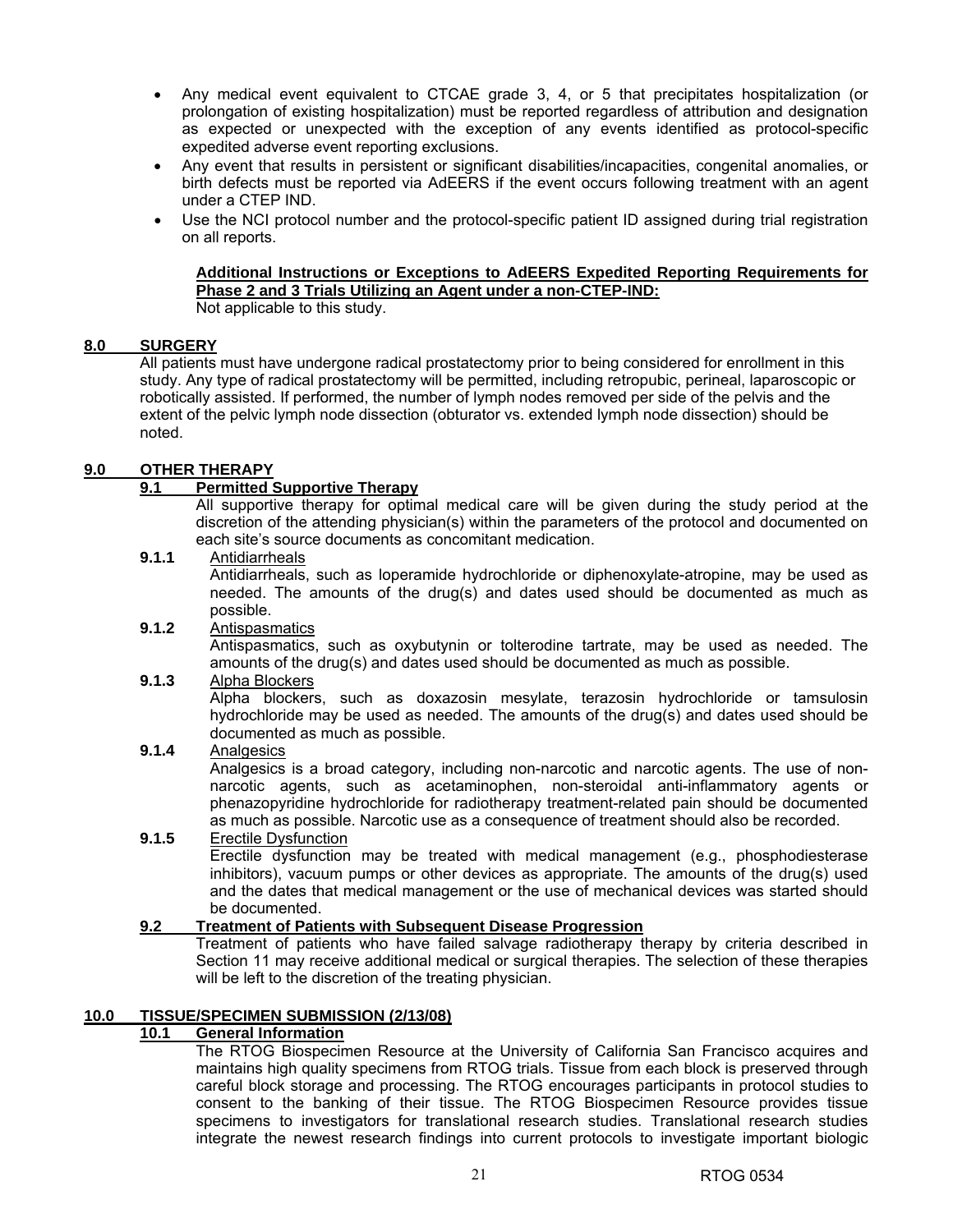questions. The RTOG Biospecimen Resource also collects tissue for Central Review of pathology.

In this study, tissue will be submitted to the RTOG Biospecimen Resource for the purpose of central review of pathology (mandatory) and tissue banking for biomarker studies (highly recommended but not required).

**(3/31/09)** Biomarker studies are being done on all RTOG prostatic cancer protocols using the original diagnostic material. The emphasis has been on proliferation markers (e.g., DNA-ploidy, Ki-67), apoptotic pathway markers (e.g., p53, MDM2, bcl-2, bax, p16), and angiogenesis markers (e.g., COX-2, VEGF) [See Section 1.4]. These markers have shown promise in predicting prostate cancer patient outcome after definitive radiotherapy. A final decision on which markers will be studied awaits the results of completed RTOG prostate cancer trials that have reached maturity (e.g., 86-10, 92-02, 94-13). The trial described here will not be ready for biomarker analysis for several years, with the exception of the Abeta analysis in serum, which will be conducted in conjunction with cognitive outcomes, for those who participate in the neurocognitive battery testing. The goal is to measure approximately 5-10 biomarkers using the archived pathologic material

### **10.2 Specimen Collection For Central Pathology Review:** *Required*

- The following material must be provided to the RTOG Biospecimen Resource for Central Review: **10.2.1** Representative H & E stained slides from the prostatectomy specimen that document the
- Gleason score, extraprostatic extension, margin status, lymph node negativity or not assessed, and seminal vesicle status must be submitted for central pathology review.
- **10.2.2** A Pathology Report documenting that the submitted tissue specimen contains tumor; the report must include the RTOG protocol number and patient's case number. The patient's name and/or other identifying information should be removed from the report. The surgical pathology numbers and information must NOT be removed from the report.
- **10.2.3** A Specimen Transmittal Form stating that the tissue is being submitted for Central Review. The Form must include the RTOG protocol number and the patient's case number.
- **10.2.4** Central Review will be performed for every case by the Pathology Co-Chair, Mahul Amin, MD.
- **10.3 Specimen Collection for Tissue Banking for Biomarker Studies:** *Strongly recommended* **For patients who have consented to participate in the tissue/blood/urine component of the study (See Appendix I).**
- **10.3.1** Sites may submit the following specimens:
- **10.3.1.1 (3/31/09)** A paraffin-embedded tissue block of the tumor (preferred) or at least 10 unstained 5 micron sections on positively charged slides. If tumor heterogeneity is observed, the submission of multiple blocks, including tissue from the area having the highest Gleason score, is desirable. **Note:** Tissue block or slides must be clearly labeled with the pathology identification number that corresponds to the Pathology Report.

The following must be provided in order for the case to be evaluable for the Biospecimen Resource:

- A Pathology Report documenting that the submitted block contains tumor. The report must include the RTOG protocol number and patient's case number. The patient's name and/or other identifying information should be removed from the report. The surgical pathology numbers and information must NOT be removed from the report.
- A Specimen Transmittal Form clearly stating that tissue is being submitted for the RTOG Biospecimen Resource; if for translational research, this should be stated on the form. The form must include the RTOG protocol number and patient's case number.
- **10.3.1.2** Serum, plasma, buffy coat cells and urine See Appendix VI for the blood and urine collection kits and instructions. **Note**: Kits include a label for shipping.

 The following must be provided in order for the case to be evaluable for the Biospecimen Resource: A Specimen Transmittal Form documenting the date of collection of the serum, plasma, buffy coat cells, and/or urine; the RTOG protocol number, the patient's case number, and method of storage, for example, stored at -20° C, must be included.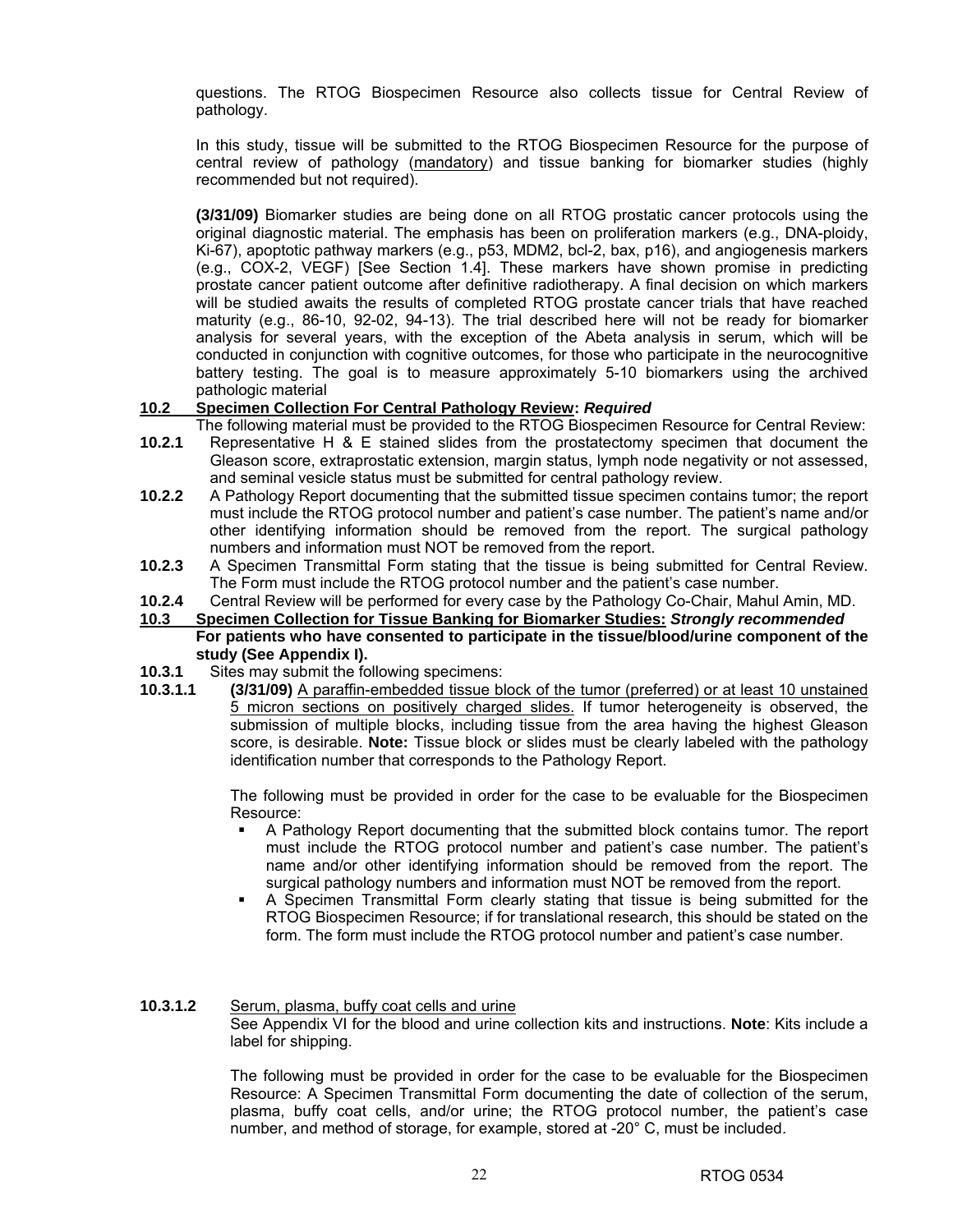### **10.3.1.3 (3/31/09)** Specimen Collection Summary

| <b>Specimen Collection for Central Review/Tissue Banking</b>                                                                                    |                                                                                                   |                                                                                             |                                                               |  |  |  |
|-------------------------------------------------------------------------------------------------------------------------------------------------|---------------------------------------------------------------------------------------------------|---------------------------------------------------------------------------------------------|---------------------------------------------------------------|--|--|--|
| Specimens taken from                                                                                                                            | <b>Collected when:</b>                                                                            | <b>Submitted as:</b>                                                                        | Shipped:                                                      |  |  |  |
| patient:                                                                                                                                        |                                                                                                   |                                                                                             |                                                               |  |  |  |
| Representative H&E stained<br>slides of the primary tumor                                                                                       | Pretreatment                                                                                      | H&E stained slide                                                                           | Slide shipped ambient                                         |  |  |  |
| A paraffin-embedded tissue<br>block or 10-15 unstained<br>slides on plus slides of the<br>primary tumor taken before<br>initiation of treatment | Pretreatment                                                                                      | Block or unstained<br>slides                                                                | Block or unstained<br>slides shipped ambient                  |  |  |  |
| 5-10 mL of whole blood in<br>each of 2 red-top tubes and<br>centrifuge for serum                                                                | Pretreatment<br>Week 6 of RT<br>3, 6, 12 months<br>after end of RT:<br>then yearly for 6<br>vears | Frozen serum samples<br>containing a minimum<br>of 0.5 mL per aliquot in<br>1 mL cryovials  | Serum sent frozen on<br>dry ice via overnight<br>carrier      |  |  |  |
| 5-10 mL of anticoagulated<br>whole blood in EDTA tubes<br>(purple/lavender top) and<br>centrifuge for plasma                                    | Pretreatment<br>Week 6 of RT<br>3, 6, 12 months<br>after end of RT:<br>then yearly for 6<br>vears | Frozen plasma samples<br>containing a minimum<br>of 0.5 mL per aliquot in<br>1 mL cryovials | Plasma sent frozen on<br>dry ice via overnight<br>carrier     |  |  |  |
| 5-10 mL of anticoagulated<br>whole blood in EDTA tubes<br>(purple/lavender top) and<br>centrifuge for buffy coat                                | Pretreatment<br>Week 6 of RT<br>3, 6, 12 months<br>after end of RT;<br>then yearly for 6<br>vears | Frozen buffy coat<br>samples in 1 mL<br>cryovials                                           | Buffy coat sent frozen<br>on dry ice via overnight<br>carrier |  |  |  |
| 5-15 mL clean-catch urine                                                                                                                       | Pretreatment<br>Week 6 of RT<br>3.6.12 months<br>after end of RT:<br>then yearly for 6<br>vears   | A minimum of 5 mL<br>unpreserved urine in a<br>sterile collection<br>container              | Urine sent frozen on<br>dry ice via overnight<br>carrier      |  |  |  |

### **10.3.2** Storage Conditions **(10/22/09)**

Store at-80 $\textdegree$  C (-70 $\textdegree$ C to -90 $\textdegree$ C) until ready to ship. If a -80 $\textdegree$ C Freezer is not available:

• Samples can be stored short term in a -20 $\degree$  C freezer (non-frost free preferred) for up to one week (please ship out Monday-Wednesday only).

### **OR:**

• Samples can be stored in plenty of dry ice for up to one week, replenishing daily (ship out Monday-Wednesday only).

**OR:** 

• Samples can be stored in liquid nitrogen vapor phase (ship out Monday-Wednesday only).

Please indicate on Specimen Transmittal Form the storage conditions used and time stored.

**10.3.3** Submit materials for Central Review and Tissue Banking as follows: **(10/22/09)** 

**U.S. Postal Service Mailing Address: For Non-frozen Specimens Only RTOG Biospecimen Resource University of California San Francisco Campus Box 1800 San Francisco, CA 94143-1800** 

**Courier Address (FedEx, UPS, etc.): For Frozen Specimens RTOG Biospecimen Resource University of California San Francisco 1657 Scott Street, Room 223 San Francisco, CA 94115**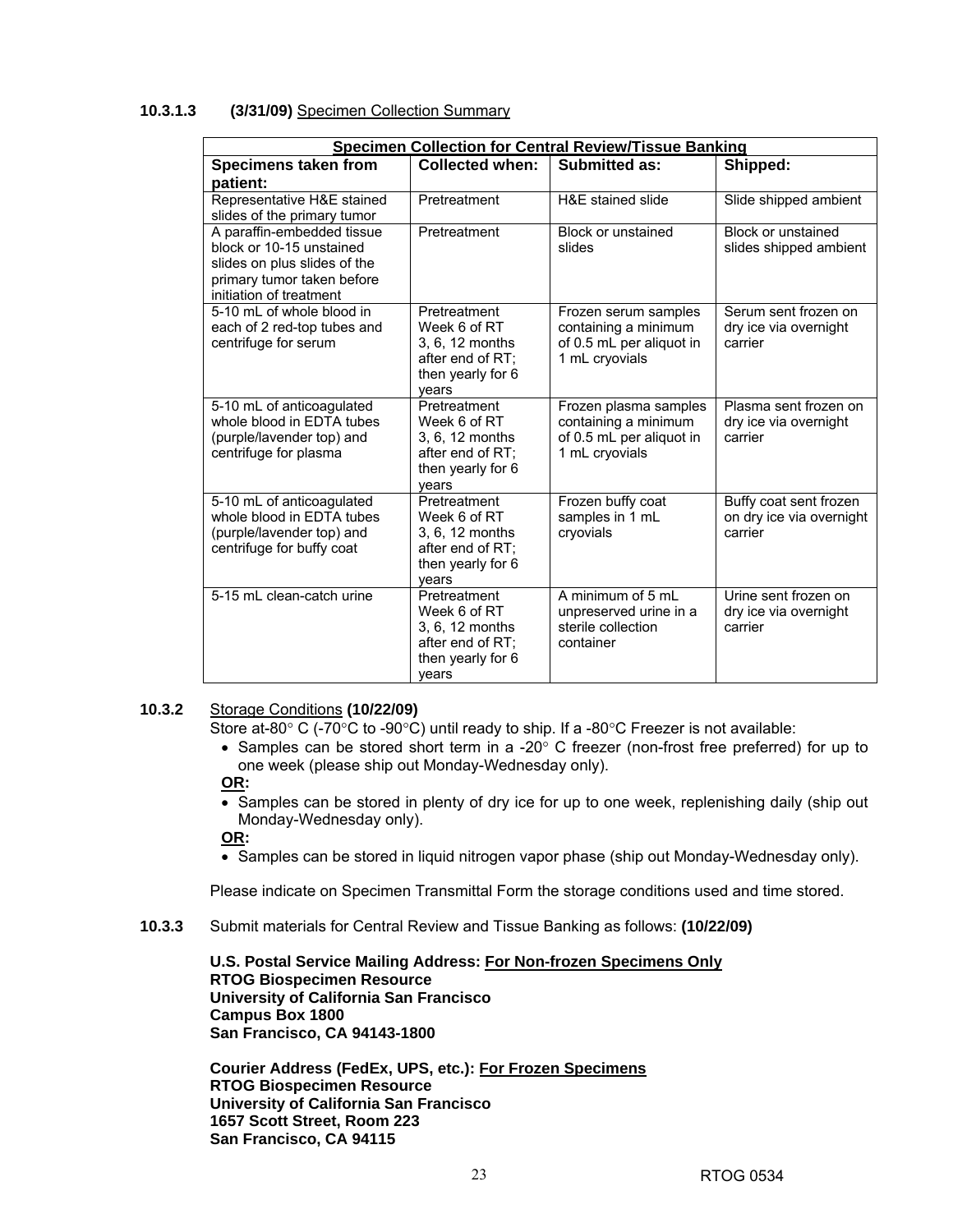### **Questions: 415-476-RTOG (7864)/FAX 415-476-5271; RTOG@ucsf.edu**

### **10.4 Reimbursement (3/31/09)**

RTOG will reimburse all submitting institutions \$300 per case for complex material (blood, serum, plasma, buffy coat cells); \$200 per case for a block of material; \$100 per case for 10-12 slides; and \$50 per case for urine. After confirmation from the RTOG Biospecimen Resource that appropriate materials have been received, RTOG Administration will prepare the proper paperwork and send a check to the institution. Pathology payment cycles are run twice a year in January and July and will appear on the institution's summary report with the institution's regular case reimbursement.

### **10.5 Confidentiality/Storage (1/8/09)**

(See the RTOG Patient Tissue Consent Frequently Asked Questions, http://www.rtog.org/biospecimen/tissuefaq.html for further details.)

- **10.5.1** Upon receipt, the specimen is labeled with the RTOG protocol number and the patient's case number only. The RTOG Biospecimen Resource database only includes the following information: the number of specimens received, the date the specimens were received, documentation of material sent to a qualified investigator, type of material sent, and the date the specimens were sent to the investigator. No clinical information is kept in the database.
- **10.5.2** Specimens for tissue banking will be stored for an indefinite period of time. Specimens for central review will be retained until the study is terminated. If at any time the patient withdraws consent to store and use specimens, the material will be returned to the institution that submitted it.

### **11.0 PATIENT ASSESSMENTS**

**11.1 Study Parameters**: See Appendix II for a summary of assessments and time frames.

### **11.2 Evaluation During Treatment (1/8/09)**

- **Radiotherapy for Arm 1 begins within 6 weeks after registration. Radiotherapy for Arms 2 and 3 begins 2 months after the start of STAD.**
- **11.2.1** Prior to radiotherapy
- **11.2.1.1** The AUA SI questionnaire should be administered to all patients prior to protocol treatment. For patients on Arms 2 and 3, the AUA SI questionnaire should be administered within 2 weeks of starting RT.
- **11.2.1.2** For all patients, including those on androgen deprivation (Arms 2 and 3), the following lab evaluations should be done within 30 days prior to starting treatment: CBC, AST or ALT, PSA, and testosterone. For patients on Arms 2 and 3, these same labs should be drawn within 2 weeks of starting RT.
- **11.2.1.3 (3/31/09)** The QOL measures (EPIC, HSCL-25, EQ-5D, and Utilization of Sexual Medications and/or Devices), the neurocognitive test battery (HVLT-R, Trail Making Test Parts A & B, and COWAT), and serum for biomarkers, including Beta Amyloid, will be obtained at pretreatment (baseline), if the patient has consented to participate in these components of the study. **Note**: Participation in the neurocognitive test battery is optional for the institution as well as the patient. Institutions participating in the neurocognitive test battery must follow the certification process (See Section 11.9.5 and Appendix VII).
- **11.2.2** During radiotherapy Patients will be seen and evaluated at least weekly during radiation therapy with documentation
- of performance status and tolerance, including acute reactions.
- **11.2.2.1** During week 6 of RT, a CBC, AST or ALT, and testosterone should be obtained.
- **11.2.2.2** During week 6 of RT, the AUA SI questionnaire should be administered.
- **11.2.2.3 (3/31/09)** The QOL measures (EPIC, HSCL-25, EQ-5D, and Utilization of Sexual Medications and/or Devices), the neurocognitive test battery (HVLT-R, Trail Making Test Parts A & B, and COWAT), and serum for Beta Amyloid also should be obtained during week 6 of RT, if the patient has consented to participate in these components of the study. **Note**: Participation in the neurocognitive test battery is optional for the institution as well as the patient. Institutions participating in the neurocognitive test battery must follow the certification process (See Section 11.9.5 and Appendix VII).
- **11.2.2.4** If the patient has consented to participate in the tissue/blood component of the study, blood (serum, plasma, and the buffy coat) and urine will be collected during week 6 of RT.
- **11.3 Evaluation Following Radiotherapy (1/8/09)**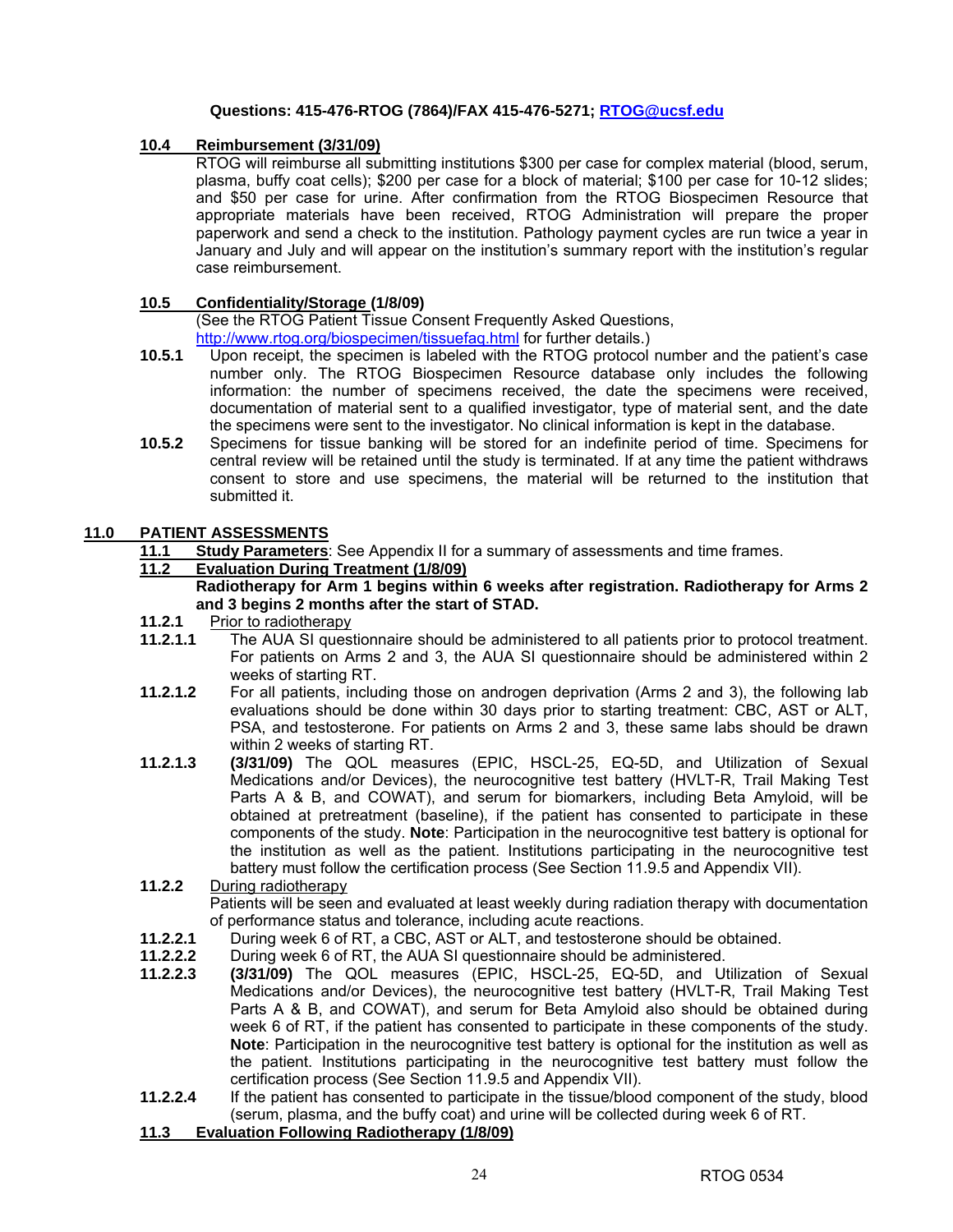- **11.3.1** At each follow-up visit (3, 6, and 12 months in year 1; q 6 months x 6 years, yearly thereafter unless otherwise indicated), the patient will have an interval history, physical examination (including digital rectal examination), assessment of specific GU and GI toxicity, and the AUA SI questionnaire will be administered.
- **11.3.2** The following lab evaluations will be done:
- **11.3.2.1** PSA will be drawn at 1.5 months, 3 months, 6 months, 9 months and 12 months after radiotherapy, at 3 month intervals for the next year. The type of PSA assay (e.g., Abbott) should be recorded on the data forms.
- **11.3.2.2** If the PSA is ≤ 0.1 ng/mL, PSA will be drawn as described in section 11.3.2.1 and at 6-month intervals thereafter.
- **11.3.2.3** If the PSA is ≥ 0.2 ng/mL, then PSAs should be obtained at 3-month intervals until the PSA is ≤ 0.1 ng/mL or greater than the nadir+2 ng/mL. If the PSA reverts to undetectable, then the frequency of PSAs will revert to that described in sections 11.3.2.1 and 11.3.2.2. **Salvage therapy should not be initiated prior to the time at which the nadir+2 ng/mL endpoint is reached.**
- **11.3.2.4** If the PSA is ≥ 0.2 ng/mL, then follow-up visits should continue at 6-month intervals until the PSA is greater than the nadir+2 ng/mL. Salvage therapy should not be initiated prior to the time at which the nadir+2 ng/mL endpoint is reached.
- **11.3.2.5** Serum testosterone will be obtained with each PSA measurement.
- **11.3.2.6** AST or ALT will be obtained at 1.5, 3, and 6 months after radiotherapy.
- **11.3.2.7** A CBC will be performed at 3 and 6 months after completion of RT.
- **11.3.3** The patient should be followed at 3-month intervals if ≥ grade 2 GI or GU complications are present, unless these symptoms have been present for more than 6 months and are not changing.
- **11.3.4** A bone scan and CT scan of the abdomen and pelvis will be performed as clinically indicated, such as if the patient develops a PSA recurrence with a doubling time < 10 months or if the patient develops symptoms suggesting the presence of metastatic disease.
- **11.3.5** If the patient has consented to participate in the tissue/blood component of the study, serum/ plasma, buffy coat cells, and urine for biomarkers (including for Beta Amyloid) should be obtained at 3, 6, and 12 months and then yearly for 6 years after completion of RT (see Section 10 and Appendices V and VI).
- **11.3.6 (3/31/09)** If the patient has consented to participate in the QOL and neurocognitive component of the study, the QOL measures (EPIC, HSCL-25, EQ-5D, and Utilization of Sexual Medications and/or Devices) should be obtained at 1 and 5 years post-RT. The neurocognitive test battery (HVLT-R, Trail Making Test Parts A & B, and the COWAT) should be obtained at 1 and 5 years post-RT. **Note**: Participation in the neurocognitive test battery is optional for the institution as well as the patient. Institutions participating in the neurocognitive test battery must follow the certification process (See Section 11.9.5 and Appendix VII).

### **11.4 Criteria for Freedom from Progression (FFP)**

 The primary endpoint is FFP, which includes biochemical (PSA) failure, clinical failure, and death from any cause.

### **11.4.1 Biochemical (PSA) Failure**

The biochemical failure endpoint is defined according to the proposed new Radiation Therapy Oncology Group/American Society for Therapeutic Radiology and Oncology (RTOG-ASTRO) criteria (see section 1.3), also known as the Phoenix definition. The Phoenix definition is an increase of the PSA level at least 2 ng/mL above the minimum level reached after therapy.<sup>4</sup> Since the patients in this trial are status-post radical prostatectomy, about 70-80% will achieve an undetectable PSA. In these cases, a PSA of 2 ng/mL is evidence of biochemical failure. All PSA levels done during a follow-up interval will be recorded on the data forms. The initiation of further "salvage" therapy in any form (e.g., androgen deprivation therapy, vaccine therapy, or chemotherapy) after completion of protocol treatment and prior to nadir + 2 ng/mL failure will not be counted as a failure and is strongly discouraged. **The success of the trial depends upon allowing the nadir + 2 ng/mL failure criteria to be met before any other therapeutic intervention.**

### **11.4.2** Clinical Failure

Clinical failure is defined as any evidence of local, regional or distant failure.<br>11.4.3 Time to FFP

**11.4.3** Time to FFP

 Time to FFP will be measured from the date of randomization to the date of documented biochemical failure by the Phoenix definition, clinical failure, or death from any cause.

### **11.5 Criteria for Local Failure**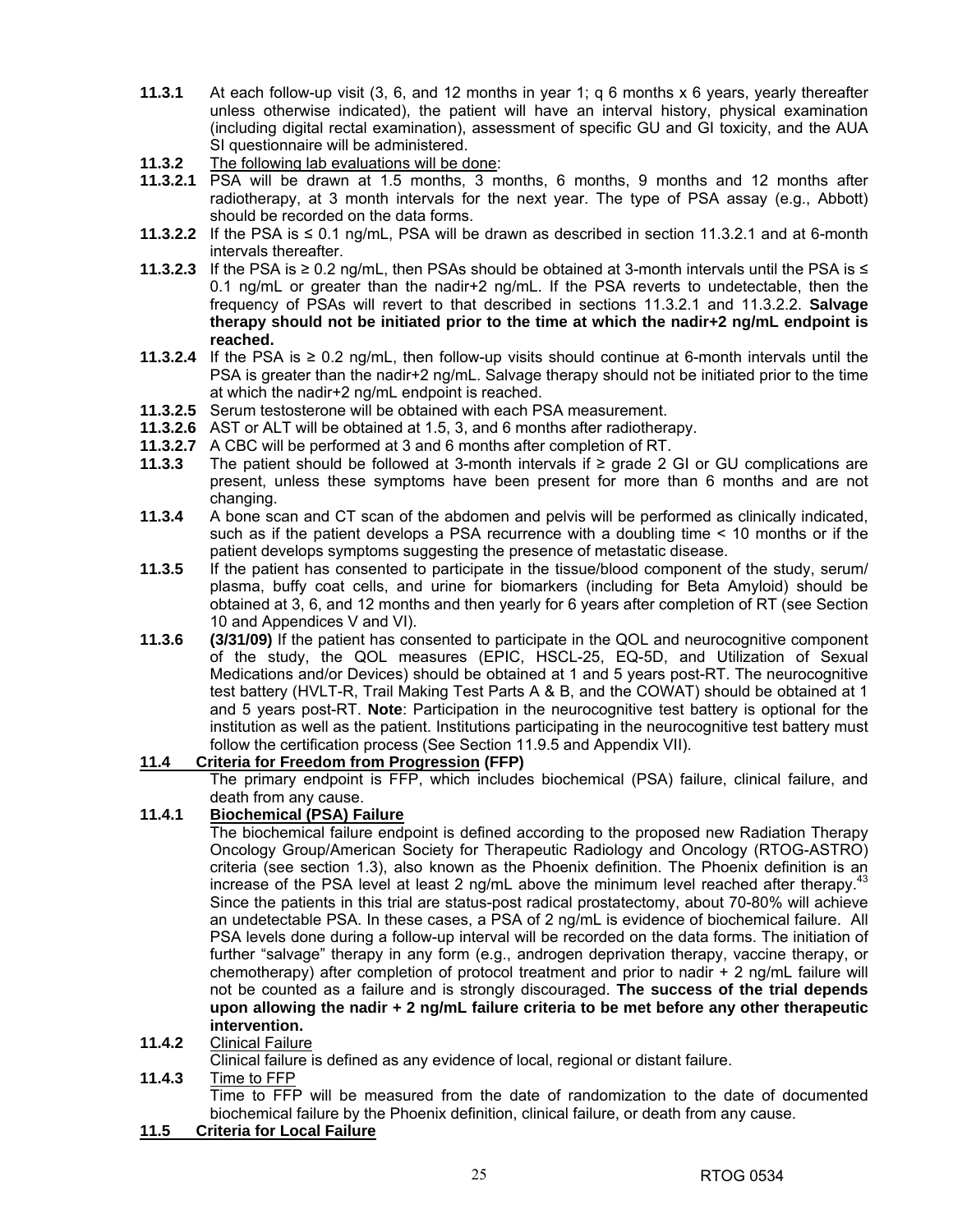### **11.5.1** Local Failure

 Local failure is defined as the development of a new palpable abnormality in the prostate bed after enrollment in the protocol. The presence of a palpable abnormality in the prostate bed prior to randomization is not permitted unless it is biopsy proven to be negative for cancer. Needle biopsy is recommended for any new palpable abnormality. Patients who have a normal exam and no evidence of biochemical failure by the primary endpoint will be considered controlled locally. Patients with a new prostatic fossa abnormality and biochemical failure will be considered to have local failure. Patients with a new prostatic fossa abnormality and no evidence of biochemical failure should undergo prostatic fossa biopsy. If salvage therapy is instituted prior to biopsy of a new prostatic fossa abnormality, then these patients will be considered to have had local failure. The presence of palpable disease must be recorded on the data collection forms for follow-up evaluations of the patient.

**11.5.2** Biopsy of any new palpable abnormality in the prostatic fossa is recommended to document by histologic criteria the presence of prostatic adenocarcinoma.

## **11.6 Criteria for Nonlocal Failure**

### **11.6.1** Regional Metastasis

 Regional metastasis will be documented if there is radiographic evidence (CT or MRI) of lymphadenopathy (lymph node size  $\geq$  1.5 cm) in a patient without the diagnosis of a hematologic/lymphomatous disorder associated with adenopathy. Histologic confirmation is not required, although it is recommended in the setting of freedom from biochemical failure.

## **11.6.2** Distant Metastasis

 Distant metastasis will be documented if by imaging (e.g., bone scan, CT, MRI) there is evidence of hematogenous spread.

**11.6.2.1** *Time to Distant Failure* The time to distant failure will be measured from the date of randomization to the date of documented distant disease.

**11.7 Other Response Parameters Secondary Biochemical Failure Endpoint** 

A more common biochemical endpoint used in the post-prostatectomy setting is a PSA  $\geq 0.4$ ng/mL and rising (see Section 1.3). This endpoint requires that the PSA is detectable and rising for at least two values with the second value at 0.4 ng/mL or greater.

### **11.7.1.1** *Time to Secondary Biochemical Failure*

 The time to a PSA of 0.4 ng/mL and rising will be calculated from the time of randomization to this event, with a minimum follow-up from randomization of 2 years.

**11.7.2** Hormone Refractory Disease

 The development of hormone disease will be defined as three rises in PSA after the institution of salvage hormone therapy.

**11.7.2.1** *Time to Hormone Refractory Disease*

 The time to hormone refractory disease will be calculated from the date of randomization to the date of the third rise in PSA.

- **11.7.3** Cause-Specific Mortality Time to cause-specific mortality will be measured from the date of randomization to the date of death due to prostate cancer. Causes of death may require review by the study chair or their designee. Death due to prostate cancer will be defined as:
- **11.7.3.1** Primary cause of death certified as due to prostate cancer or
- **11.7.3.2** Death in association with any of the following conditions:
	- Further clinical or biochemical tumor progression occurring after initiation of "salvage" anti-tumor (e.g., androgen deprivation) therapy;
	- Three consecutive rises in the serum PSA level at > 3-month intervals that occur during or after "salvage" androgen suppression therapy;
	- Disease progression in the absence of any anti-tumor therapy;
	- Death from a complication of therapy.

### **11.7.4** Overall Mortality

 Time to overall mortality will be measured from the date of randomization to the date of death from any cause. A post-mortem examination will be performed whenever possible and a copy of the final post-mortem report will be sent to RTOG Headquarters.

### **11.8 Health-Related Quality of Life (HRQOL)**

**11.8.1** Prostate Cancer-Specific Health-Related Quality of Life: EPIC

 The Expanded Prostate Cancer Index Composite (EPIC) is a prostate cancer health-related quality of life (HRQOL) patient self-administered instrument that measures a broad spectrum of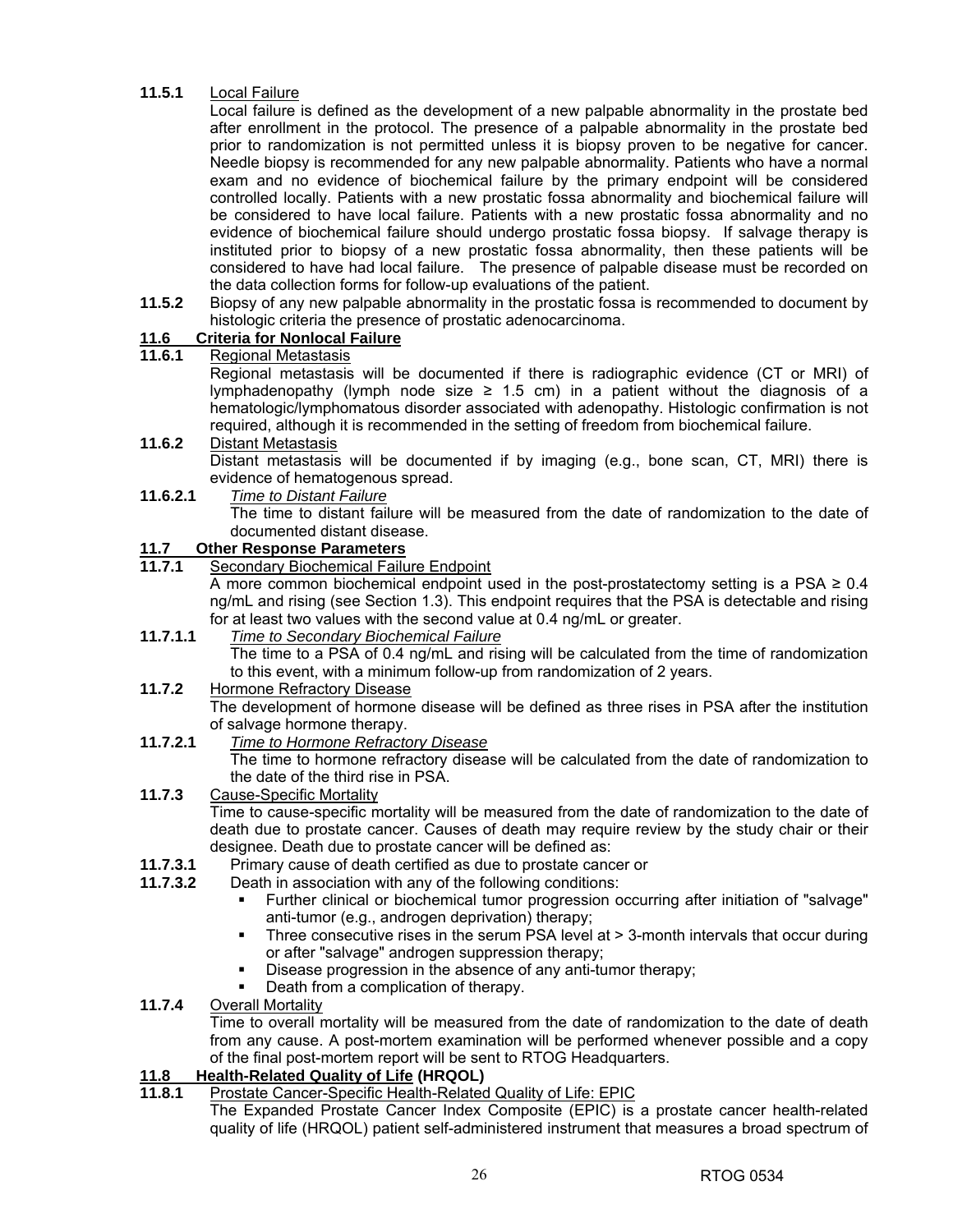urinary, bowel, sexual, and hormonal symptoms related to radiotherapy and hormonal therapy.<sup>57</sup> Instrument development was based on advice from an expert panel and prostate cancer patients, which led to expanding the 20-item University of California-Los Angeles Prostate Cancer Index (UCLA-PCI) to the 50-item EPIC. Summary and subscale scores were derived by content and factor analyses. Test-retest reliability and internal consistency were high for EPIC urinary, bowel, sexual, and hormonal domain summary scores (each r ≥ 0.80 and Cronbach's alpha  $\geq 0.82$ ) and for most domain-specific subscales. Correlations between function and bother subscales within domains were high  $r > 0.60$ ). Correlations between different primary domains were consistently lower, indicating that these domains assess distinct HRQOL components. EPIC domains had weak to modest correlations with the Medical Outcomes Study 12-item Short-Form Health Survey (SF-12), indicating rationale for their concurrent use. Moderate agreement was observed between EPIC domains relevant to the Functional Assessment of Cancer Therapy Prostate module (FACT-P) and the American Urological Association Symptom Index (AUA-SI), providing criterion validity without excessive overlap.89 Utilization of Sexual Medications/Devices will be collected to provide a context for interpreting the sexual domain score of the EPIC questionnaire.

 EPIC is a robust prostate cancer HRQOL instrument that measures a broad spectrum of symptoms; however, to decrease patient burden we will only use the domains most pertinent to this study: urinary, bowel, sexual, and hormonal. The domains were validated separately, and since each domain will be used intact, there is no threat to validity. Dutch and Japanese translations of the EPIC are available, and a Spanish translation is planned but not yet available. Sites can contact the Quality of Life/Outcomes Co-Chair, Dr. Bruner, wbruner@nursing.upenn.edu, to obtain translations.

## **11.8.2** Mood and Depression: HSCL-25

The 25-item version of the Hopkins Symptom Checklist (HSCL-25)<sup>90</sup> will be used as a baseline and follow-up measure of depressive symptoms.  $90-92$  The patient self-administered measure is closely related to the Brief Symptom Inventory<sup>93</sup> and is widely used as a screening instrument in the cancer patient population. Using a cutoff of 44 and above for caseness, Hough and  $colleaques<sup>90</sup>$  found that the HSCL-25 was comparable or superior to the Center for Epidemiological Studies–Depression Scale in detecting psychiatric disorder. **Note**: If the research nurse (or other person administering the QOL assessments) determines that a patient scores 44 or greater on the HSCL-25, they should bring to the attention of the treating radiation oncologist that the patient is possibly depressed. The treating physicians should evaluate the patient and consider treatment or a referral to a psychiatrist.

 The HSCL-25 has demonstrated reliability (Cronbach's alpha >.90) and validity across a variety of general and medical populations.<sup>94</sup> Patients can complete the HSCL-25 in approximately 3-5 minutes. The HSCL-25 has been translated into Bosnian, Cambodian, Japanese, Laotian, and Vietnamese. These translations can be ordered for a cost at http://www.hprtcambridge.org/Layer3.asp?page\_id=10.

### **11.9 Neurocognitive Test Battery (10/22/09)**

 The tests in the neurocognitive test cognitive battery were selected because they are widely-used standardized psychometric instruments that have been shown to be sensitive to the neurotoxic effects of cancer treatment in other clinical trials.<sup>95</sup> The tests have published normative data that takes into account age, and where appropriate, education and gender. All of the tests have been translated into multiple languages. Sites can contact the Neuropsychology Co-Chair, Dr. Meyers, cameyers@mdanderson.org, to obtain translations.

 The tests are given by trained site administrators (see Section 11.9.5), and the total time for the cognitive assessment is approximately 20 minutes, as follows:

| <b>Cognitive Domain</b>   | Test                                             | Administration        |
|---------------------------|--------------------------------------------------|-----------------------|
|                           |                                                  | <b>Time</b> (minutes) |
| Memory                    | Hopkins Verbal Learning Test-Revised (HVLT-R)    |                       |
| Verbal fluency            | Controlled Oral Word Association Test (COWAT)    |                       |
|                           | Cognitive Processing   Trail Making Test, Part A |                       |
| Speed                     |                                                  |                       |
| <b>Executive Function</b> | Trail Making Test, Part B                        |                       |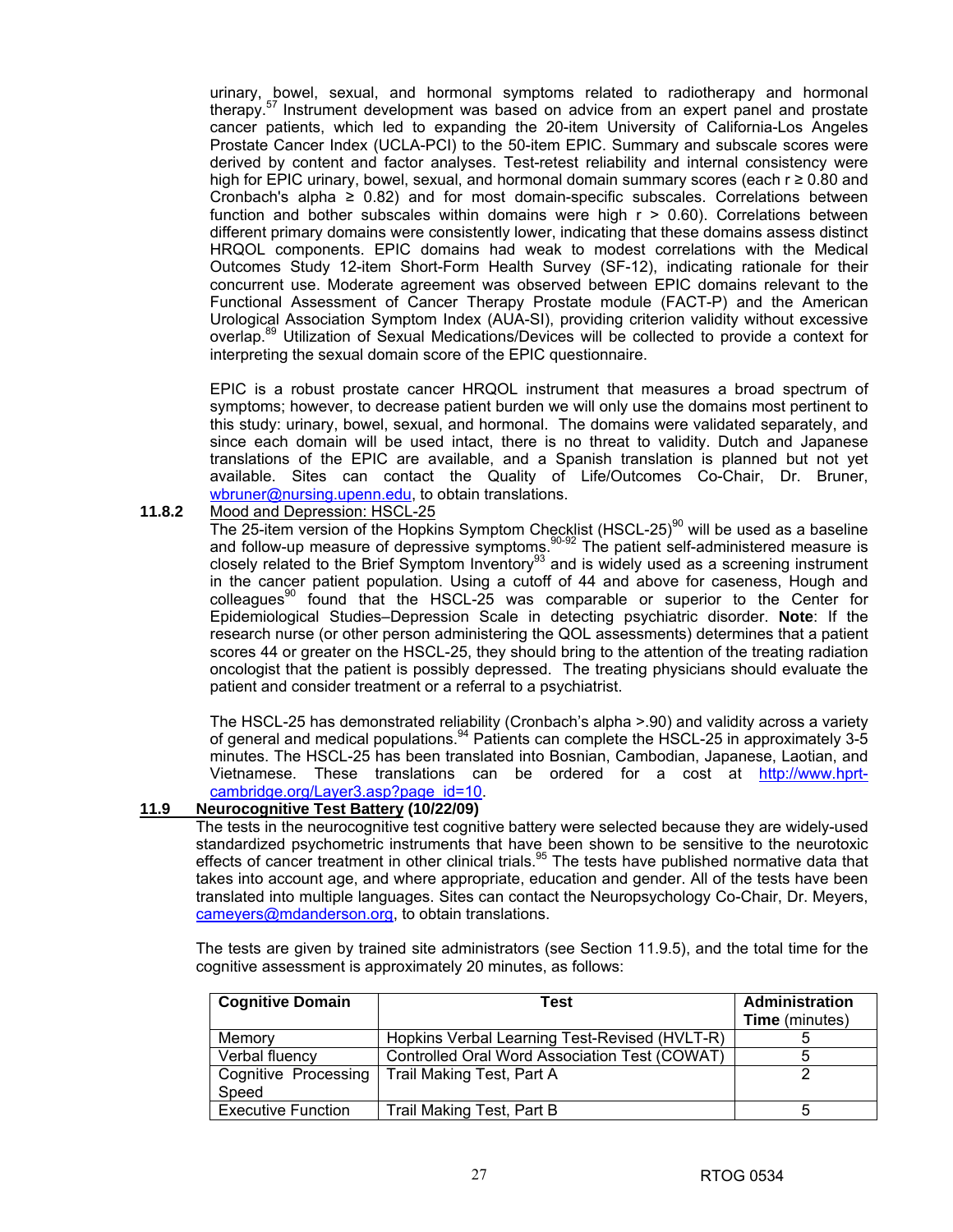### **11.9.1** *Bopkins Verbal Learning Test-Revised (HVLT-R)*<sup>96</sup>

 The patient is asked to recall a list of 12 words in three semantic categories over three trials. After a delay of at least 15 minutes, the patient is asked to recall the words. The patient is then asked to identify the list words from distractors (both semantically related and unrelated). There are six alternate forms of this test to minimize practice effects. The test measures learning efficiency (total words recalled, Trials 1–3), delayed memory retrieval (delayed recall), and consolidation (storage) of the information (delayed recognition). This measure has been widely used in clinical trials.

#### **11.9.2** *Controlled Oral Word Association Test (COWAT)*<sup>97</sup> This is a test of phonemic verbal fluency. The patient is asked to produce as many words as possible in 60 seconds beginning with a specified letter. There are two alternate forms of this test.

**11.9.3** *Trail Making Test, Part A*<sup>98</sup> This is a measure of visual-motor cognitive processing speed, requiring the patient to connect dots in numerical order from 1 to 25 as fast as possible.

### **11.9.4** *Trail Making Test, Part B*<sup>98</sup>

 This is similar to Trail Making Test Part A, with the additional requirement of shifting mental set (an executive function). The patient connects dots alternating numbers and letters as fast as possible.

### **11.9.5** Quality Assurance for Neurocognitive Test Administration **(2/13/08) (1/8/09) (10/22/09)**

All persons administering the cognitive test battery must be certified. Previous certification for RTOG 0212, RTOG 0214, RTOG 0424, or PCYC-0211A is not sufficient as the administration of the HVLT-R has been changed. However, previous certification for RTOG 0525, 0614, or 0825 within the past 6 months will be accepted. Instructions for accessing the training video and post-test are available from RTOG (see "Neurocognitive Training Procedure Letter" on the RTOG website, www.rtog.org). Dr. Meyers, Neuropsychology Co-Chair and Chief of Neuropsychology at M.D. Anderson Cancer Center, will oversee the training and will be available to answer questions. Certification procedures and test instructions are provided in Appendix VII. The instructions must be reviewed and retained for reference. Data forms are available from RTOG. With training, administrators of the neurocognitive test battery should be able to complete testing in approximately 20 minutes. **Note**: Participation in the neurocognitive test battery is optional for the institution as well as the patient. Institutions participating in the neurocognitive test battery must follow the certification process (See Appendix VII).

# **11.10 Beta-amyloid (Abeta) and Measures of Cognition and Mood and Depression (3/31/09)**

 As a correlative study, serum levels of beta-amyloid (Abeta) will be assessed at the same time points as the HSCL-25, the HVLT-R, the COWAT, and the cognitive test battery; associations among Abeta levels and cognitive tests will be evaluated. Beta-amyloid levels will be correlated with testosterone levels to further elucidate the mechanism of any cognitive decline.

**Note**: Participation in the neurocognitive test battery is optional for the institution as well as the patient. However, even if participation in the neurocognitive test battery is declined, blood drawing for biosample collection and banking will continue as specified in Section 10.0 of the protocol for patients that agree to participate in banking.

# **11.11 Cost Utility Analysis: EuroQol (EQ-5D)**

 The EQ-5D is a two-part patient self-administrated questionnaire that takes approximately 5 minutes to complete.<sup>99</sup> The first part consists of 5 items covering 5 dimensions including: mobility, self care, usual activities, pain/discomfort, and anxiety/depression. Each dimension can be graded on 3 levels including: 1-no problems, 2-moderate problems, and 3-extreme problems. Health states are defined by the combination of the leveled responses to the 5 dimensions, generating 243 (35) health states to which unconsciousness and death are added.<sup>100</sup> The second part is a visual analogue scale (VAS) valuing current health state, measured on a 20-cm 10-point interval scale. Worst imaginable health state is scored as 0 at the bottom of the scale, and best imaginable health state is scored as 100 at the top. The Quality of Life/Outcomes Co-Chair, Dr. Bruner, will review and specify the VAS score for each case.

 Both the 5-item index score and the VAS score are transformed into a utility score between 0 "Worst health state" and 1 "Best health state." The index score or the VAS score or the cost-utility equation, can be used in the quality adjusted survival analysis depending on the health state(s) of interest.<sup>101</sup> For this study we will plan to report both the multidimensional and the VAS utilities for comparative purposes between standardized HRQOL and current health state but will only use the multidimensional utilities for the cost-utility analysis. The EQ-5D has now been translated into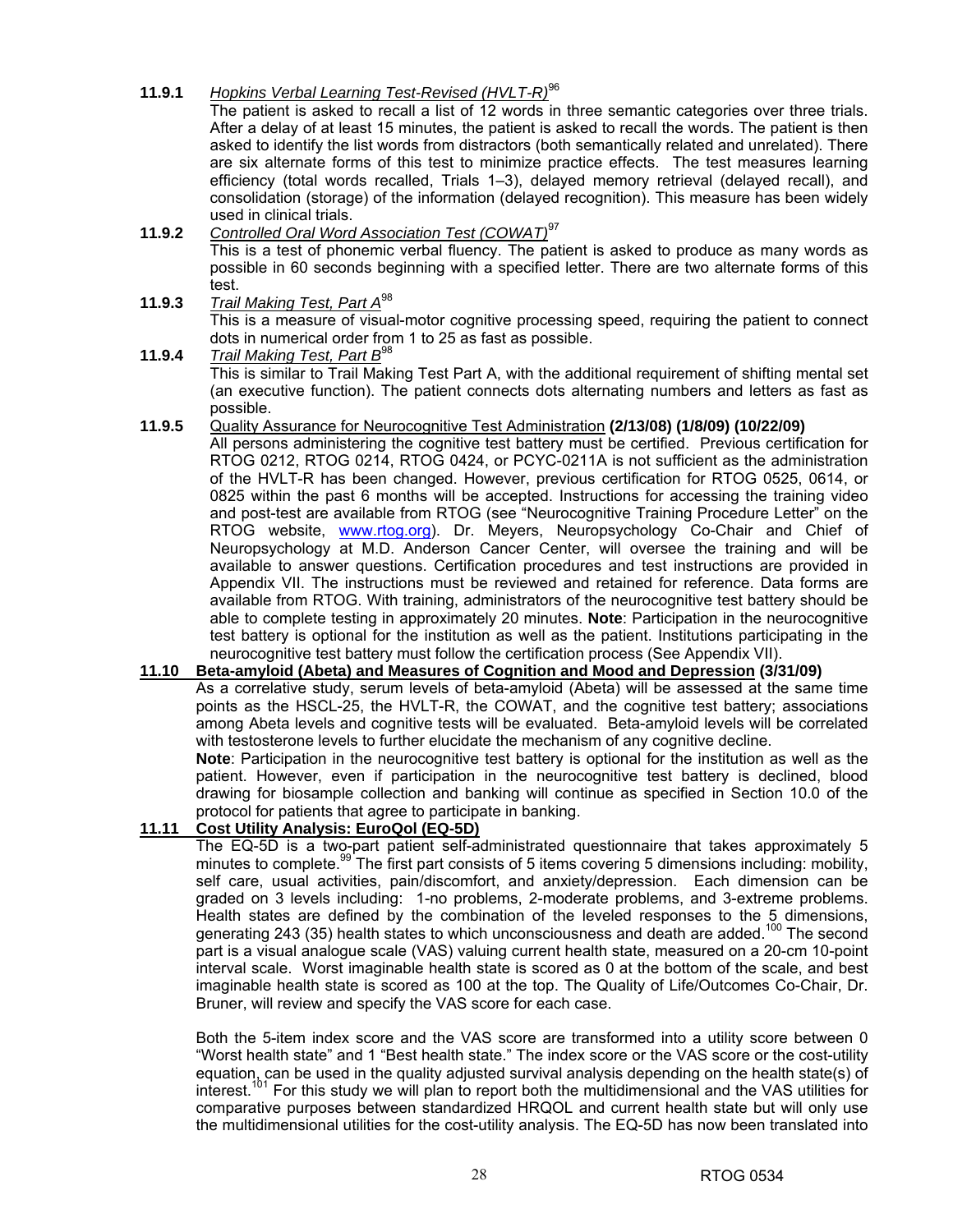most major languages, with the EuroQol Group closely monitoring the translation process; translations can be accessed at http://www.euroquol.com.

# **12.0 DATA COLLECTION**

**Data should be submitted to:** 

### **RTOG Headquarters\* 1818 Market Street, Suite 1600 Philadelphia, PA 19103**

### **\*If a data form is available for web entry, it must be submitted electronically.**

Patients will be identified by initials only (first middle last); if there is no middle initial, a hyphen will be used (first-last). Last names with apostrophes will be identified by the first letter of the last name.

### **12.1** Summary of Data Submission **(1/8/09) (10/22/09)**

| Item<br>Demographic Form (A5)<br>Initial Evaluation Form (I1)<br>Pathology Report (P1)<br>Slides/Blocks (P2)<br>American Urological Association Symptom Index<br>(AUA SI) (PQ)<br>HRQOL:<br>EPIC (FA);<br><b>HSCL-25 (HP);</b><br>$EQ-5D(QF)$<br>Utilization of Sexual Meds/Devices (SA)<br><b>Neurocognitive Evaluation Summary Form (CS):</b> | <b>Due</b><br>Within 2 weeks of study entry                                                                                                                                                                                                                      |
|-------------------------------------------------------------------------------------------------------------------------------------------------------------------------------------------------------------------------------------------------------------------------------------------------------------------------------------------------|------------------------------------------------------------------------------------------------------------------------------------------------------------------------------------------------------------------------------------------------------------------|
| HVLT-R;<br>Trail Making Test, Parts A & B;<br>COWAT                                                                                                                                                                                                                                                                                             |                                                                                                                                                                                                                                                                  |
| Interim Follow-up Form (F0)                                                                                                                                                                                                                                                                                                                     | Arms 2 and 3 only: Prior to RT start, 3 months<br>after RT (includes report of androgen suppression<br>treatment)                                                                                                                                                |
| Follow-up Form (F1)                                                                                                                                                                                                                                                                                                                             | Arm 1: 3, 6, and 12 months after RT; then every 6<br>months x 6 years; then annually                                                                                                                                                                             |
|                                                                                                                                                                                                                                                                                                                                                 | Arms 2 and 3: 6 and 12 months after RT, then<br>every 6 months x 6 years; then annually                                                                                                                                                                          |
| Radiotherapy Form (T1) [Copy to HQ and ITC]                                                                                                                                                                                                                                                                                                     | Within 1 week from end of RT                                                                                                                                                                                                                                     |
| (AUA SI) (PQ)                                                                                                                                                                                                                                                                                                                                   | Arm 1: During week 6 of RT; 3, 6, and 12 months<br>after RT; then every 6 months $x$ 6 years; then<br>annually<br>Arms 2 and 3: 2 weeks prior to RT start; during<br>week 6 of RT; 3, 6, and 12 months after RT; then<br>every 6 months x 6 years; then annually |
| <b>Neurocognitive Evaluation Summary Form (CS):</b><br>HVLT-R;                                                                                                                                                                                                                                                                                  | During week 6 of RT, 1 year and 5 years post-RT                                                                                                                                                                                                                  |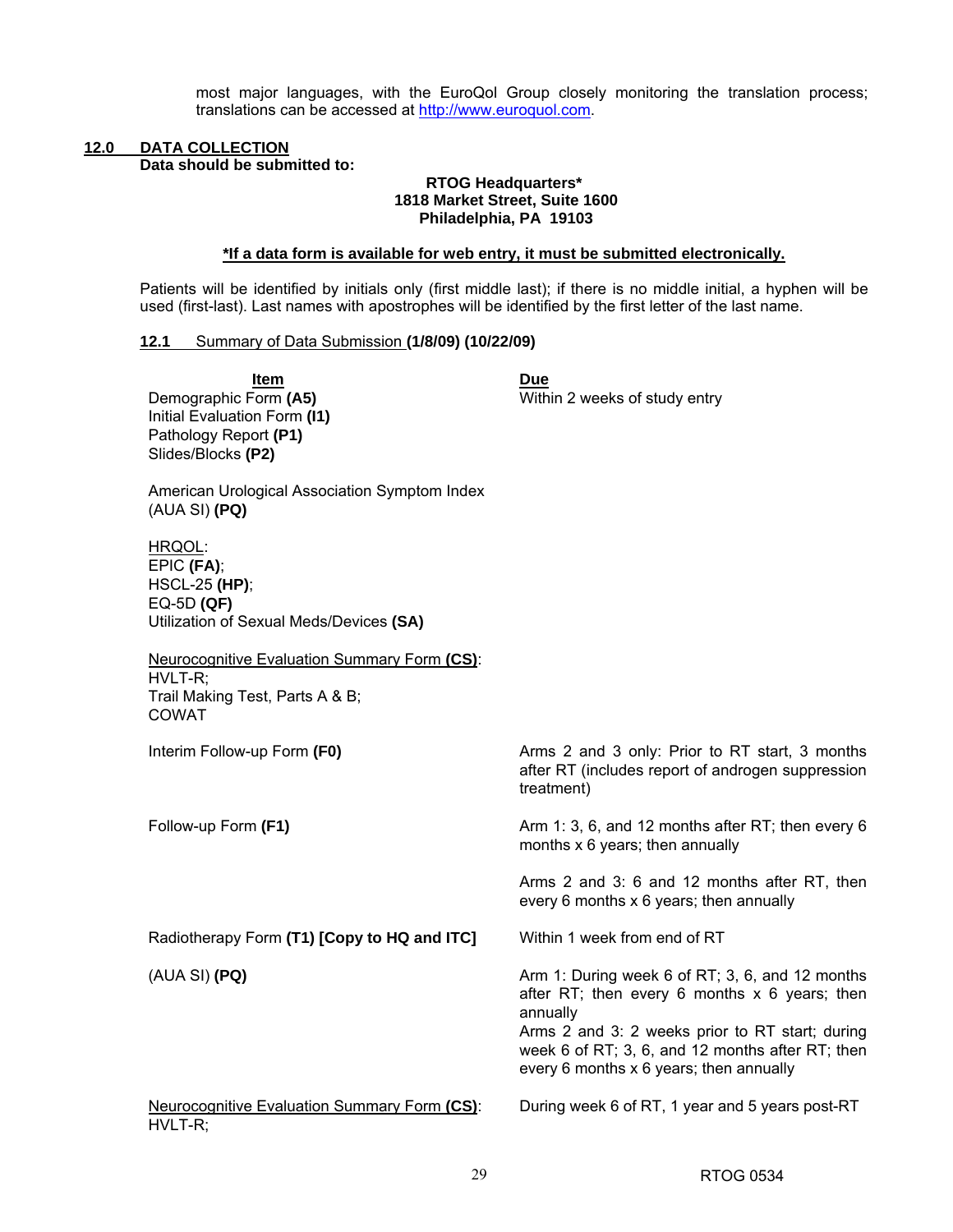Trail Making Test, Parts A & B; COWAT

During week 6 of RT, 1 year and 5 years post-RT

HRQOL: EPIC **(FA);** HSCL-25 **(HP)**; EQ-5D **(QF)** Utilization of Sexual Meds/Devices **(SA)**

Autopsy Report (D3) Autopsy Report (D3) As applicable

### **12.2 Summary of Dosimetry Digital Data Submission for 3D-CRT or IMRT (Submit to ITC; see Section 12.2.1) [1/8/09] [2/13/08] [10/22/09] [3/24/10]**

|        | Item                                                                                                                                                                                                                                                                                                                                                                                                                                                                                                                                                                                 | <b>Due</b>                   |
|--------|--------------------------------------------------------------------------------------------------------------------------------------------------------------------------------------------------------------------------------------------------------------------------------------------------------------------------------------------------------------------------------------------------------------------------------------------------------------------------------------------------------------------------------------------------------------------------------------|------------------------------|
|        | <b>Preliminary Dosimetry Information (DD)</b><br>Digital Data Submission Form - Treatment Plan<br>submitted to ITC via SFTP account exported from<br>treatment planning machine by Physicist.<br>Digital data submission includes the following:<br>CT data, critical normal structures, all GTV, CTV, and<br>PTV contours (C1, C3)<br>Digital beam geometry for initial and boost beam sets<br>Doses for initial and boost sets of concurrently treated<br>beams<br>Digital DVH data for all required critical normal<br>structures, GTV, CTV, and PTVs for total dose plan<br>(DV) | Within 1 week of start of RT |
|        | Digital Data Submission Information (DDSI) -<br>Submitted online (Form located on ATC web site,<br>http://atc.wustl.edu/forms/DDSI/ddsi.html)                                                                                                                                                                                                                                                                                                                                                                                                                                        |                              |
|        | Hard copy isodose distributions for total dose plan<br>(T6)                                                                                                                                                                                                                                                                                                                                                                                                                                                                                                                          |                              |
|        | NOTE: Sites must notify ITC via e-mail<br>(itc@wustl.edu) after digital data is submitted. The<br>e-mail must include study and case numbers or, if<br>the data is phantom, "dry run" or "benchmark".                                                                                                                                                                                                                                                                                                                                                                                |                              |
|        | <b>Final Dosimetry Information</b><br>Radiotherapy Form (T1) [copy to HQ and ITC]<br>Daily Treatment Record (T5) [copy to HQ and ITC]                                                                                                                                                                                                                                                                                                                                                                                                                                                | Within 1 week of RT end      |
|        | Modified digital patient data as required through<br>consultation with Image Guided Therapy QA Center                                                                                                                                                                                                                                                                                                                                                                                                                                                                                |                              |
|        | NOTE: ALL SIMULATION AND PORTAL FILMS AND/OR DIGITAL FILM IMAGES WILL BE<br>KEPT BY THE INSTITUTION AND ONLY SUBMITTED IF REQUESTED.                                                                                                                                                                                                                                                                                                                                                                                                                                                 |                              |
| 12.2.1 | Digital Data Submission to ITC<br>Digital data submission may be accomplished using media or the Internet.<br>For network submission: The SFTP account assigned to the submitting institution by the ITC<br>shall be used, and e-mail identifying the data set(s) being submitted shall be sent to:<br>itc@wustl.edu                                                                                                                                                                                                                                                                 |                              |

For media submission: Please contact the ITC about acceptable media types and formats.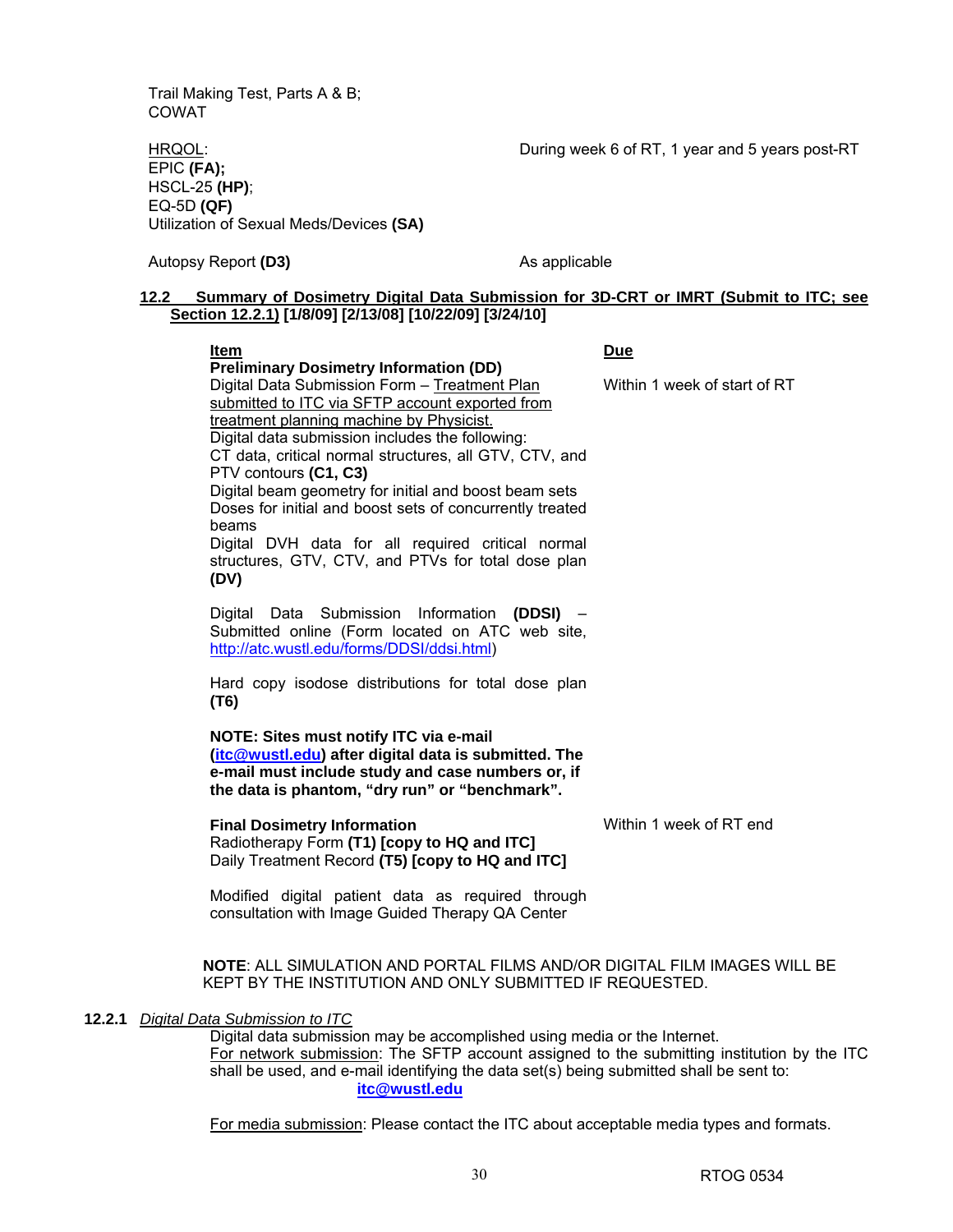Hardcopies accompanying digital data should be sent by mail or Federal Express and should be addressed to:

**Image-Guided Therapy Center (ITC) ATTN: Roxana Haynes 4511 Forest Park, Suite 200 St. Louis, MO 63108 314-747-5415 FAX 314-747-5423** 

### **13.0 STATISTICAL CONSIDERATIONS**

#### **13.1 Study Endpoints**

**13.1.1** Primary Endpoint

 Freedom from progression (FFP): FFP (Section 11.4), will be the first occurrence of biochemical failure by the Phoenix definition (PSA  $\geq$  2 ng/ml over the nadir PSA),<sup>43</sup> clinical failure (local, regional or distant), or death from any cause.

- **13.1.2 Secondary Endpoints**<br>**13.1.2.1** Secondary biochen
- **13.1.2.1** Secondary biochemical failure: See Section 11.7.1;
- **13.1.2.2** Hormone-refractory disease: See Section 11.7.2;
- **13.1.2.3** Local Failure: See Section 11.5.1;
- **13.1.2.4** Distant metastasis: See section 11.6.2;
- **13.1.2.5** Cause-specific mortality: See Section 11.7.3;
- **13.1.2.6** Overall mortality: See Section 11.7.4;
- **13.1.2.7** Incidence of "acute" adverse events (based on CTCAE, v. 3.0.): The acute adverse events will be the first occurrence of worst severity of the adverse event ≤ 90 days of the completion of RT.
- **13.1.2.8** Time to "late" grade 2+ and 3+ adverse events (based on CTCAE, v. 3.0.): The time of a first late grade 2+ or 3+ adverse event, defined as > 90 days from the completion of RT.
- **13.1.2.9** Comparison of disease-specific health related quality of life (HRQOL) change by EPIC, HVLT-R, Trail Making Test, parts A & B, and COWAT;
- **13.1.2.10** Assessment of mood and depression change using QOL measured by the HSCL-25;
- **13.1.2.11** Assessment and comparison of Quality Adjusted Life Year (QALY) and Quality Adjusted FFP Year (QAFFPY);
- **13.1.2.12** Evaluation and comparison of the cost-utility using EQ-5D;
- **13.1.2.13** Association between serum levels of beta-amyloid (Abeta) and measures of HSCL-25, the HVLT-R, Trail Making Test, parts A & B, or the COWAT.
- **13.1.2.14** Prognostic value of genomic and proteomic markers for the primary and secondary clinical endpoints.
- **13.1.2.15** To collect paraffin-embedded tissue blocks, serum, plasma, urine, and buffy coat cells for future translational research analyses.
- **13.1.2.16** To assess the relationship(s) between the American Urological Association Symptom Index (AUA SI) and urinary morbidity (Adverse Event terms: Urinary frequency/urgency) using the CTCAE v. 3.0 grading system.

### **13.2 Sample Size**

- **13.2.1** Stratification and Randomization **(1/8/09) (3/24/10)** 
	- Patients will be stratified before randomization according to seminal vesicle involvement (No vs. Yes); prostatectomy Gleason score ( $\leq$  7 vs. 8-9); pre-radiotherapy PSA ( $\geq$  0.1 and  $\leq$  1.0 ng/ml vs. >1.0 and <2.0 ng/ml), and pathology stage (pT2 and margin negative vs. all others). The treatment allocation scheme described by Zelen<sup>102</sup> will be used because it balances patient factors other than institution. Patients will be randomized to PBRT alone (Arm 1), PBRT+NC-STAD (Arm 2), or PLNRT+PBRT+NC-STAD (Arm 3). The patients are randomized to one of three arms until a treatment effect is detected or the total information time is reached. If a decision is made regarding treatment effect during the accrual, patients will be randomized as specified in Section 13.5.7.

### **13.2.2** Sample Size Derivation

 The sample size calculation is based on the primary endpoint FFP rate by 5 years and the assumption that patients are randomized to all three arms until the end of accrual. Based on the prior results from a multi-institutional pooled analysis $35-36$  we project that the rate of 5-year FFP of Arm 1,  $p_1$  is 70% and hypothesize a 10% improvement in patients treated in Arm 2, i.e.,  $p_2$ =80%, and a 20% improvement in patients treated in Arm 3, i.e.,  $p_3$ =90%. The sample size calculation is based on the backward elimination decision rule in Chen and Simon<sup>1</sup>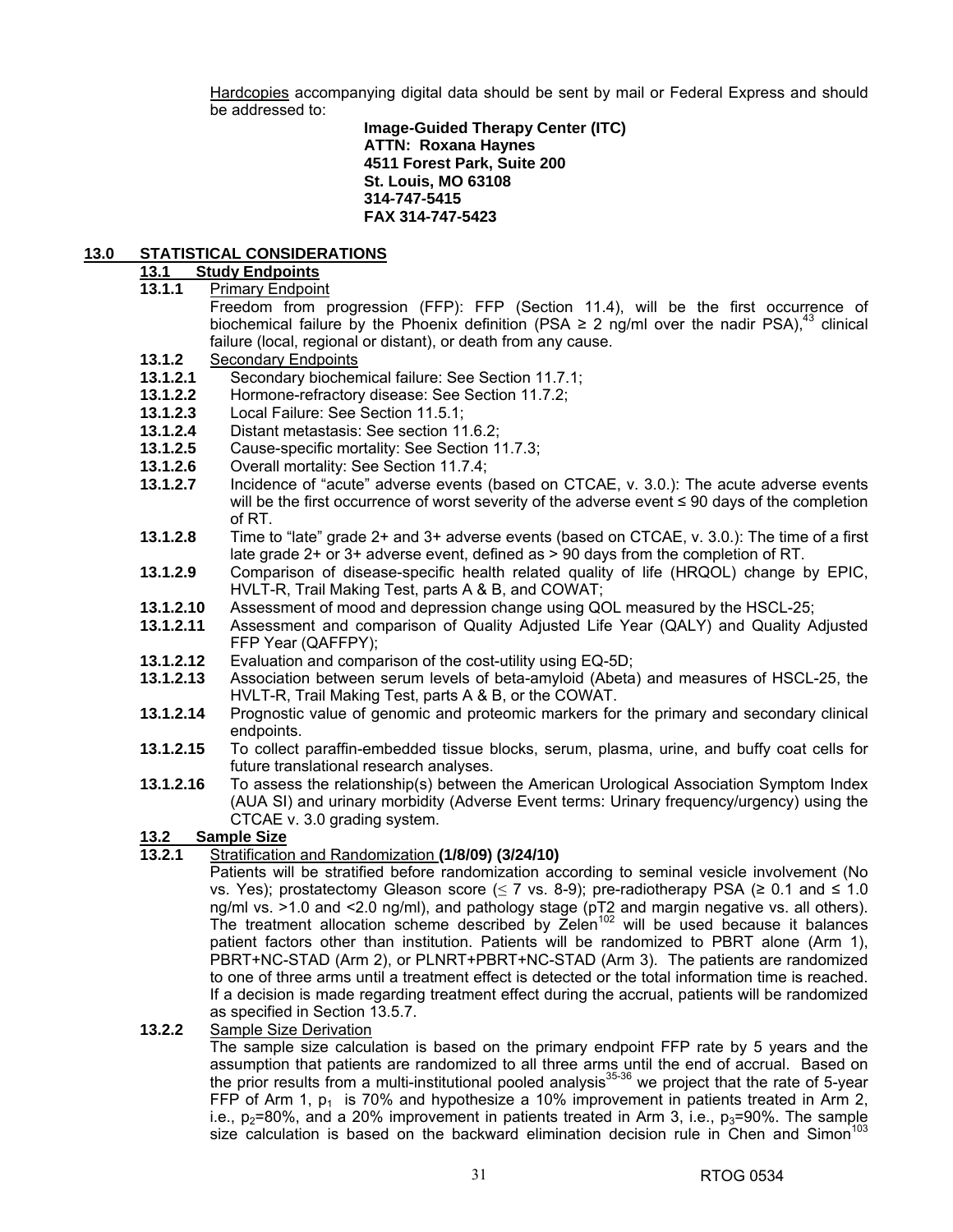because this approach has the least favorable configuration property. We assume that the three treatment arms are ranked with Arm 1 as the least favorable arm, Arm 2 as the second one, and Arm 3 as the most favorable arm  $(p_1 > p_2 > p_3)$ . We define the probability of selecting Arm i under hypothesis i (i=1, 2, 3) as P (D=i | H<sub>i</sub>) = 1-  $\alpha_i$ . The three hypotheses are as follows:

H<sub>1</sub>:  $p_1 = p_2 = p_3$  where, P (D=1 | H<sub>1</sub>) = 1-  $\alpha_1$  $H_2$ :  $p_1$  + δσ =  $p_2$  =  $p_3$  where, P (D=2 | H<sub>2</sub>) = 1- α<sub>2</sub>  $H_3$ :  $p_1$  + δσ =  $p_2$  + δσ =  $p_3$  where, P (D=3 |  $H_3$ ) = 1- α<sub>3</sub>

Assume that the rates for all three arms are independently approximately normally distributed and have the same variance  $\sigma^2$ /n= 0.25/n. We wish to detect a difference of 10% (δ\*σ = δ\*0.5 = 0.1). Assume that  $\alpha_1$  = 0.025,  $\alpha_2$  =  $\alpha_3$ = 0.15, and  $\zeta$ = 3.25 (from Table 4 in Chen and Simon<sup>103</sup>) the sample size for each treatment arm, n=2<sup>\*</sup> $\zeta^2$ /  $\delta^2$  = 2\*3.25<sup>2</sup>/ 0.2<sup>2</sup> = 529 patients are needed to have a statistical power of 90.1%.

Three interim analyses and a final analysis are planned for early stopping for efficacy and futility. For efficacy, testing will be done at the significance level of 0.001, which is similar to the Haybittle-Peto test<sup>104,105</sup> and the futility testing is based on the Freidlin and Korn<sup>106</sup> method. Guarding against an ineligibility or lack-of-data rate of up to 10%, the final targeted accrual for this study will be 1764 (588 per arm) patients.

#### **13.3 Patient Accrual**

 The proposed trial, RTOG 0534, builds on the experience obtained in RTOG 96-01. RTOG 96- 01 involved a similar group of patients treated postoperatively with salvage radiotherapy and accrued 840 patients over 5 years at an average rate of 14 cases per month. As described above, we anticipate at the minimum a similar accrual rate; however, what is notable about the accrual in RTOG 96-01 is that at the end of the trial over 30 patients were being entered per month. There was an extended ramp-up period in RTOG 96-01; it took 2.5 years for accrual in RTOG 96-01 to reach 20 patients per month, and the trial reached targeted accrual and closed in less than five years. We anticipate that accrual to RTOG 0534 will be faster during the ramp-up period because the group has experience in accruing postoperative patients to randomized trials. Moreover, in RTOG 0534, androgen deprivation therapy is only used for 4 months, whereas in RTOG 96-01, it was used for 2 years. Many men are reluctant to take prolonged androgen deprivation, and for this reason accrual to the new study might be more robust. We are conservatively estimating an average of 16 cases per month in the new trial. We expect to complete accrual in 9.2 years. Based on patient accrual in previous RTOG randomized prostate studies, there will be relatively few entries during the initial 6 months while institutions are obtaining IRB approval. The total duration of the study is expected to be 15 (14.7) years from the time the first patient is entered to the final analysis with 5 years of follow-up for each patient, and a uniform accrual rate of 16 patients per month.

 The RTOG Data Monitoring Committee (DMC) will begin evaluating patient accrual semi-annually following the anticipated quiet period. In accordance with CTEP policies for slowly accruing trials, if the average monthly accrual rate for the trial in the fifth and sixth quarters after study activation (i.e., in months 13-18) is less than 20% of the rate projected in the paragraph above (i.e., less than 4 patients per month), the study will close to further accrual. If the average monthly accrual rate is greater than 20% but less than 50% of projected (i.e., less than 8 patients per month), the trial will be placed on double-secret probation for six months. If the average monthly accrual rate at the end of the probationary period is less than 50% of projected, the study will close to future accrual. The participation of non-RTOG institutions through CTSU is expected to follow a similar pattern as seen in RTOG.

### **13.4 Power Calculations for Selected Secondary Endpoints**

### **13.4.1** Secondary Biochemical Failure

The prior results from a multi-institutional pooled analysis $35-36$  show that Arm 1 has a 59% rate of 5-year freedom from biochemical failure, and we project Arm 2 will have a 5-year freedom from biochemical failure rate of 69%, and Arm 3 will have a 7-year freedom from biochemical failure rate of 79%. With 529 analyzable patients per arm, we would have at least 87% statistical power of detecting at least a 10% absolute improvement in the biochemical failure rate in Arm 2 by 5 years compared to Arm 1 using a Z-test for the difference between the two rates with the standard errors estimated by Greenwood's method at the 0.0125 significance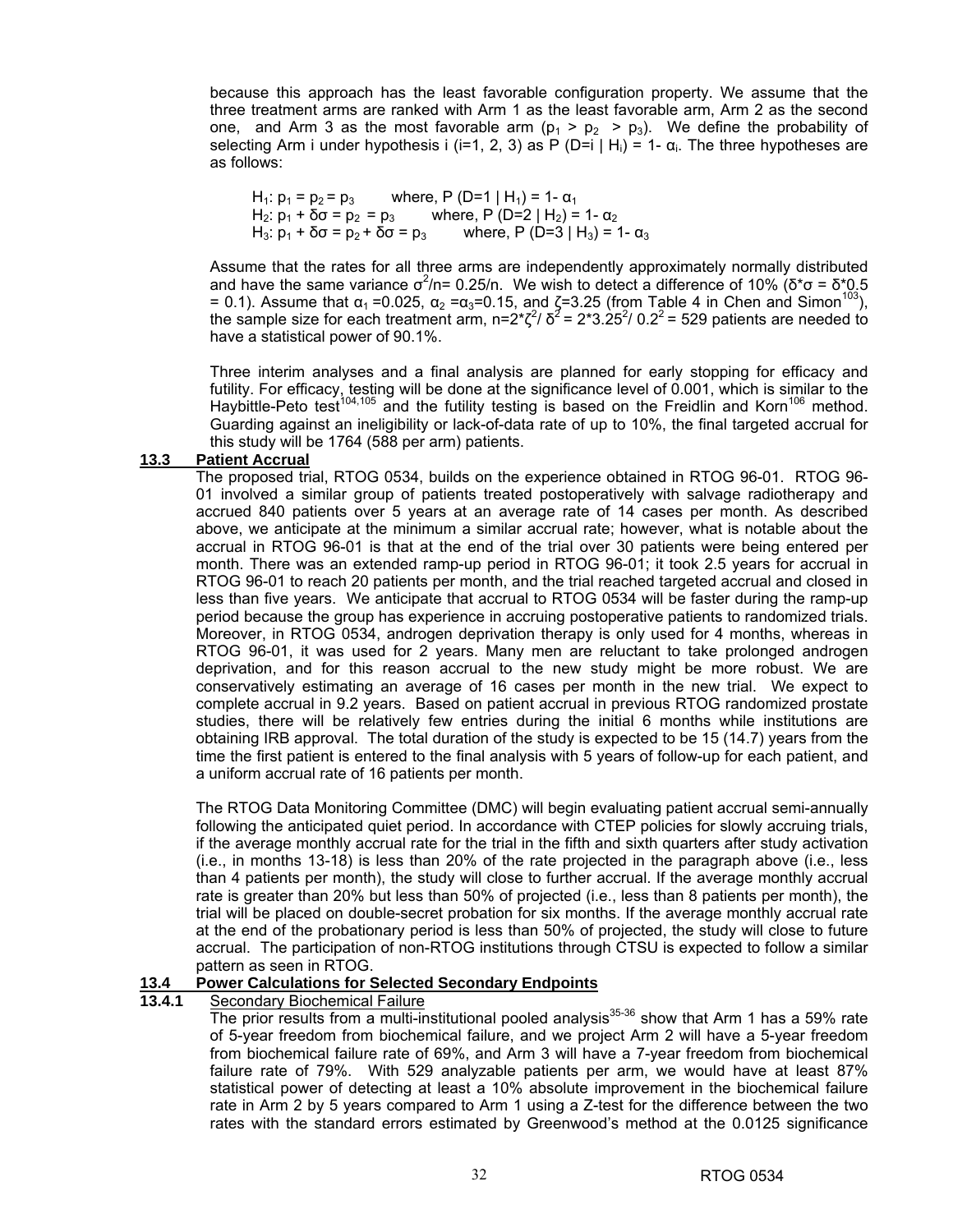level. Also, with 529 analyzable patients per arm, we would have at least 93% statistical power of detecting at least a 10% absolute reduction in the biochemical failure rate in Arm 3 at 5 years compared to Arm 2 using a Z-test for the difference between the two rates with the standard errors estimated by Greenwood's method at the 0.0125 significance level.

### **13.4.2** Overall Mortality **(1/8/09)**

The prior results from a multi-institutional pooled analysis<sup>36</sup> show that Arm 1 has an 85% rate of 10 year overall survival, which translates to a yearly hazard rate of 0.0163. Based on this result, we project Arm 2 will have a 10-year overall survival rate of 90%, which translates to a yearly hazard rate of 0.0105, and Arm 3 will have a 10-year overall survival rate of 95%, which translates to a yearly hazard rate of 0.0051. With 529 analyzable patients per arm, we would have at least 47% statistical power of detecting at least a 6% (or a hazard rate of 0.648) relative reduction in the yearly overall survival rate using a one-sided log-rank test at the 0.0125 significance level for patients in Arm 2. Also, with 496 analyzable patients per arm, we would have at least 46% statistical power of detecting at least a 6% (or a hazard rate of 0.487) relative reduction in the yearly overall survival rate using a one-sided log-rank test at the 0.0125 significance level for patients in Arm 3 compared to Arm 2.

### **13.4.3** Genomic and Proteomic Biomarkers **(1/8/09)**

 Genomic or proteomic biomarkers will be categorized into either overexpressed or underexpressed. At a minimum, the analyses will include DNA-ploidy, Ki-67, p53, MDM2, bcl-2, bax, p16 and Cox-2. These biomarkers have shown promise in complementing the standard clinical parameters of PSA, Gleason score, and stage in prior analyses of men treated primarily for prostate cancer with RT. While these markers have been selected based on prior analyses, it is likely that some other markers and/or methods will be investigated when the proposed trial matures. Group 1 denotes a group with a better survival rate and Group 0 denotes the adverse group with the overexpressed or underexpressed marker. Tests will be performed to determine whether there is a difference in the survival functions for the primary endpoint, secondary biochemical failure, hormone refractory disease, distant metastasis, cause-specific survival, and overall survival. The number of events needed to obtain 1-β statistical power under these assumptions is calculated based on Schoenfeld.107 In treatment efficacy trials, the targeted hazard ratios are usually not that large and the Schoenfeld formula works well.

 $N_d = (z_\alpha + z_\beta)^2 / [(log(\Lambda))^2 P_0 P_1]$ Where  $P_i$  = the proportion of patients allocated to group I. i=0,1  $Λ = λ_0/λ_1$  (>1)  $n_d$  = The number of events (failure)  $Z<sub>u</sub>$ =the uth percentile of the standard normal distribution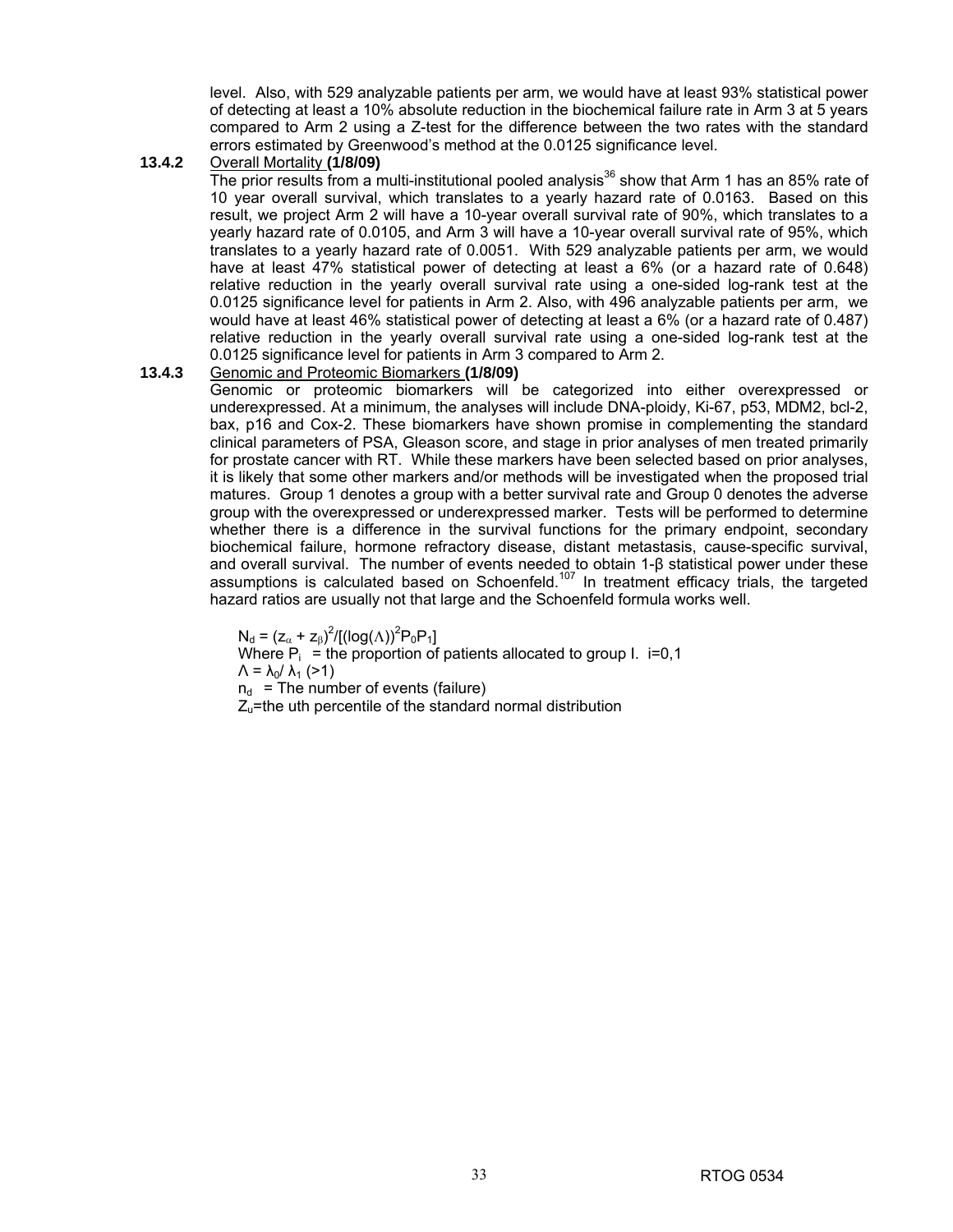Tables 2 through 9 show the number of events for each biomarker required to demonstrate the hazard ratio Λ at a significance level  $\alpha$  = 0.025 with statistical power of 80% and 90%.  $P_0$  or  $P_1$ values for each biomarker are based on the previous studies.

### Table 2: Number of events for Ki-67:  $P_0$  or  $P_1$ =46%

|                          |     |      | HAZARD RATIO ( A) |
|--------------------------|-----|------|-------------------|
| <b>STATISTICAL POWER</b> | 1.5 | 1.75 | 2                 |
| $90\%$                   | 258 | 136  | 89                |
| 80%                      | 193 | 101  | 66                |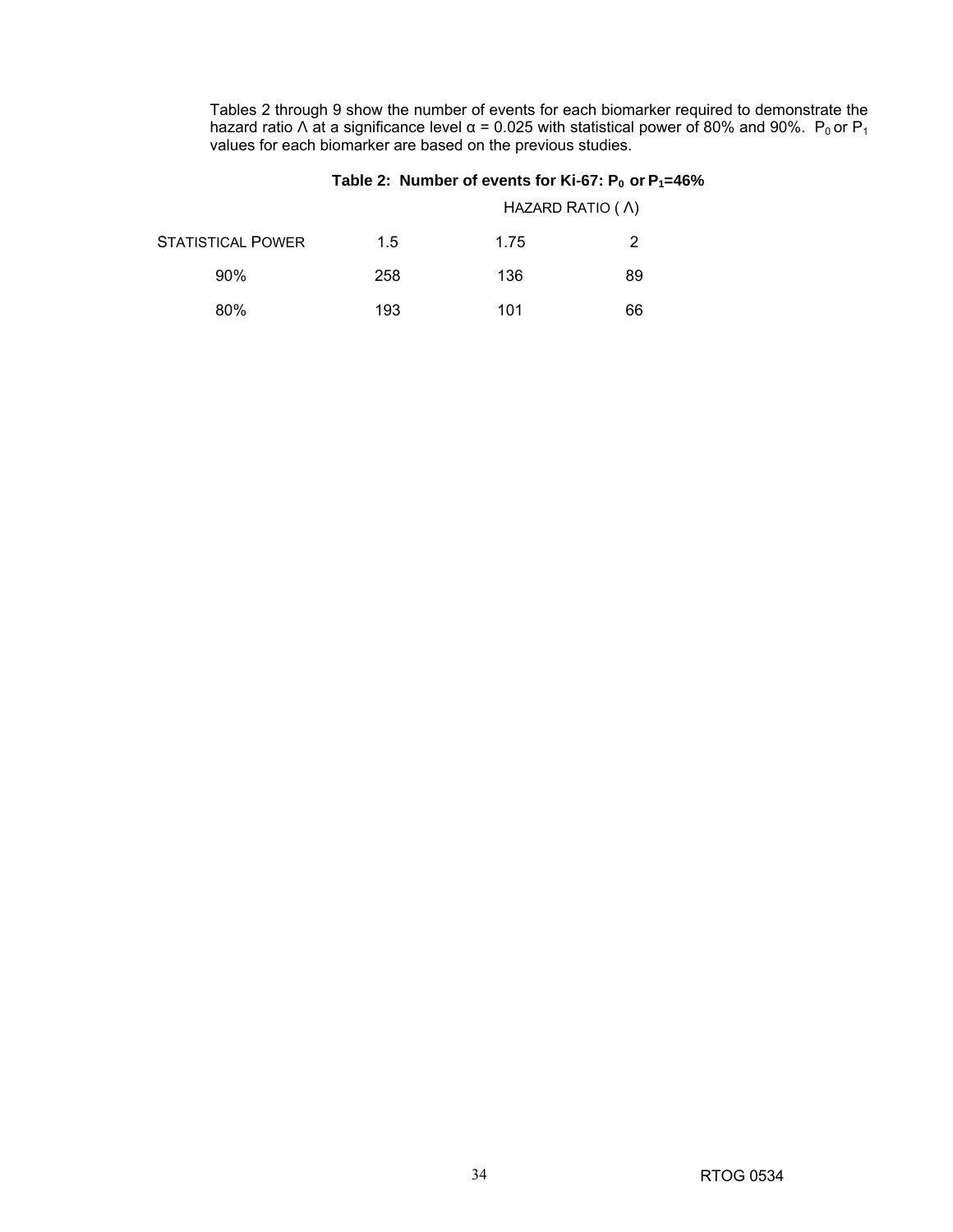|                          | Table 3: Number of events for p53: $P_0$ or $P_1 = 22\%$ |                                                            |                                                           |
|--------------------------|----------------------------------------------------------|------------------------------------------------------------|-----------------------------------------------------------|
|                          | HAZARD RATIO ( A)                                        |                                                            |                                                           |
| <b>STATISTICAL POWER</b> | 1.5                                                      | 1.75                                                       | $\overline{2}$                                            |
| 90%                      | 373                                                      | 196                                                        | 128                                                       |
| 80%                      | 279                                                      | 147                                                        | 96                                                        |
|                          |                                                          |                                                            | Table 4: Number of events for MDM2: $P_0$ or $P_1 = 50\%$ |
|                          |                                                          | HAZARD RATIO ( A)                                          |                                                           |
| <b>STATISTICAL POWER</b> | 1.5                                                      | 1.75                                                       | $\overline{2}$                                            |
| $(Z_B)$                  |                                                          |                                                            |                                                           |
| 90%                      | 256                                                      | 135                                                        | 88                                                        |
| 80%                      | 191                                                      | 101                                                        | 66                                                        |
|                          |                                                          | Table 5: Number of events for Bcl-2: $P_0$ or $P_1 = 20\%$ |                                                           |
|                          |                                                          | HAZARD RATIO ( A)                                          |                                                           |
| <b>STATISTICAL POWER</b> | 1.5                                                      |                                                            |                                                           |
| $(Z_B)$                  |                                                          | 1.75                                                       | 2                                                         |
| 90%                      | 400                                                      | 210                                                        | 137                                                       |
| 80%                      | 299                                                      | 157                                                        | 103                                                       |
|                          |                                                          | Table 6: Number of events for Bax: $P_0$ or $P_1 = 47\%$   |                                                           |
|                          |                                                          | HAZARD RATIO ( A)                                          |                                                           |
| <b>STATISTICAL POWER</b> | 1.5                                                      | 1.75                                                       | 2                                                         |
| $(Z_B)$                  |                                                          |                                                            |                                                           |
| 90%                      | 257                                                      | 135                                                        | 88                                                        |
| 80%                      | 192                                                      | 101                                                        | 66                                                        |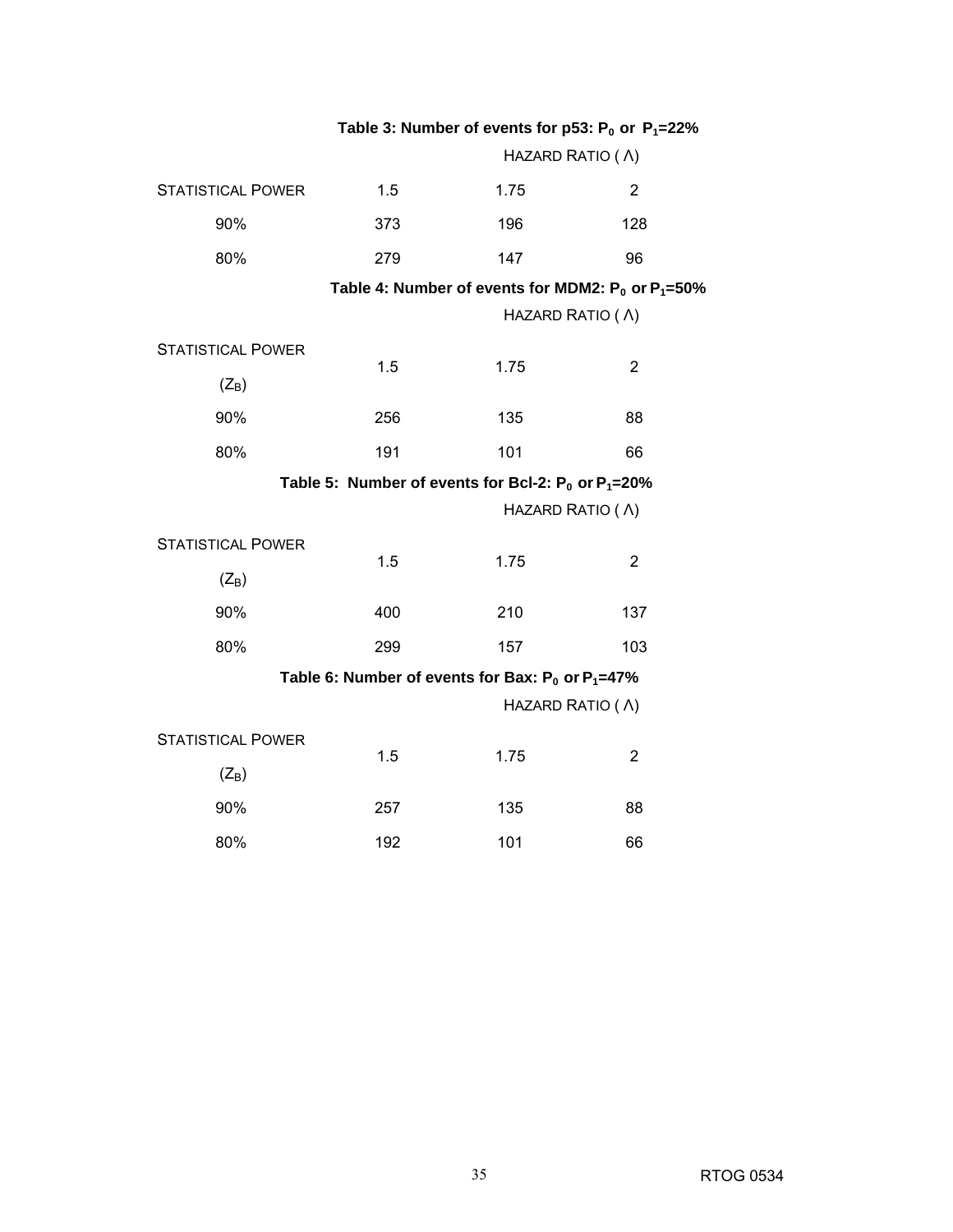|                          |     |                                                                 | Table 7: Number of events for Cox-2: $P_0$ or $P_1 = 50\%$ |  |
|--------------------------|-----|-----------------------------------------------------------------|------------------------------------------------------------|--|
|                          |     | HAZARD RATIO ( A)                                               |                                                            |  |
| <b>STATISTICAL POWER</b> |     |                                                                 |                                                            |  |
| $(Z_B)$                  | 1.5 | 1.75                                                            | $\overline{2}$                                             |  |
| 90%                      | 256 | 135                                                             | 88                                                         |  |
| 80%                      | 191 | 101                                                             | 66                                                         |  |
|                          |     | Table 8: Number of events for DNA-ploidy: $P_0$ or $P_1 = 40\%$ |                                                            |  |
|                          |     | HAZARD RATIO ( A)                                               |                                                            |  |
| <b>STATISTICAL POWER</b> |     |                                                                 |                                                            |  |
| $(Z_B)$                  | 1.5 | 1.75                                                            | 2                                                          |  |
| 90%                      | 267 | 140                                                             | 92                                                         |  |
| 80%                      | 199 | 105                                                             | 69                                                         |  |
|                          |     |                                                                 | Table 9: Number of events for p16: $P_0$ or $P_1 = 27\%$   |  |
|                          |     | HAZARD RATIO ( A)                                               |                                                            |  |
| <b>STATISTICAL POWER</b> |     |                                                                 |                                                            |  |
| $(Z_B)$                  | 1.5 | 1.75                                                            | $\overline{2}$                                             |  |
| 90%                      | 325 | 171                                                             | 111                                                        |  |
| 80%                      | 243 | 128                                                             | 83                                                         |  |

 **Table 7: Number of events for Cox-2: P0 or P1=50%** 

#### **13.5 Analysis Plan**

**All eligible patients who are randomized to the study will be included in the comparison of treatment arms (intent-to-treat analysis).** 

### **13.5.1** Analysis of the Primary Endpoint **(1/8/09)**

 FFP failure will be the first occurrence of local failure, regional failure, distant metastasis, biochemical failure defined by the Phoenix definition (PSA  $\geq$  2 ng/ml + nadir PSA), or death from any cause. Patients who are event free with less than 5 years of follow-up or who receive any secondary salvage therapy (e.g., salvage androgen deprivation, vaccine therapy, biologic/small molecule therapy, or chemotherapy) will be censored. The primary endpoint FFP rate by 5 years is defined as the proportion of patients with a FFP failure by 5 years from the randomization among all eligible patients at baseline and will be estimated by the Kaplan-Meier method. The Z-test statistic for the difference between the two rates with the standard errors estimated by Greenwood's method will be used with an overall significance level of 0.025. The following test statistics will be used for testing between Arm i and Arm j.

$$
T_{ij} = \frac{\hat{p}_i - \hat{p}_j}{\sqrt{\hat{p}_i^2 \sum_{i=1}^{n_i} \frac{f_i}{r_i (r_i - f_i)} + \hat{p}_j^2 \sum_{i=1}^{n_j} \frac{f_j}{r_j (r_j - f_j)}} \text{ where, i,j = 1,2,3 \text{ eq (1)}}
$$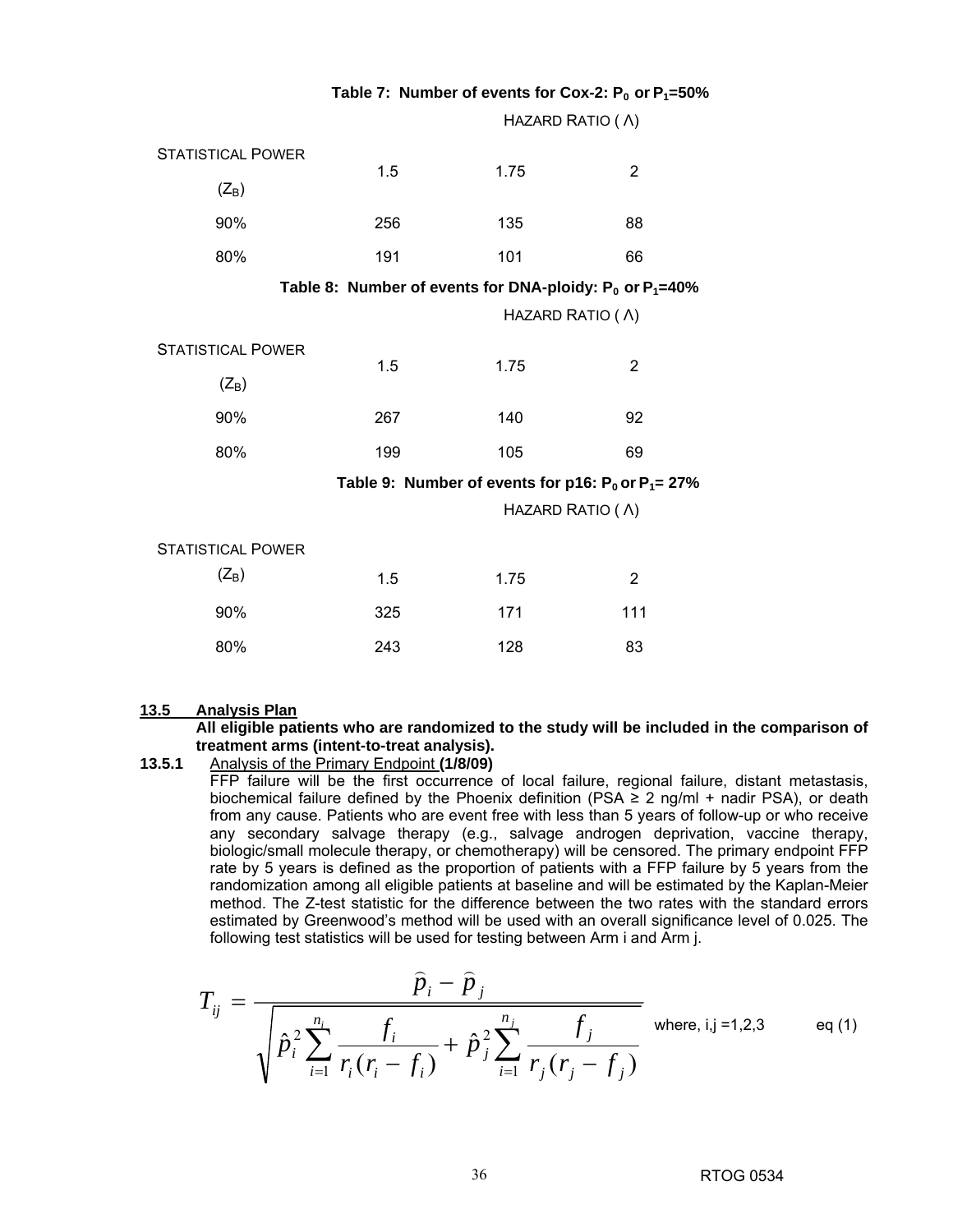where,  $\hat{p}_i$  is FFP rate of Arm i estimated by Kaplan-Meier method,  $\mathsf{r}_i$  is the number of patients who are at risk and f<sub>i</sub> is the number of patients who have FFP events. Using the backward elimination decision procedure, we will first compare Arm 3 with Arm 2 at a critical value (Z-score) of 1.6249. The following hypotheses are of interest to be tested, where,  $p_1$ ,  $p_2$ , and  $p_3$  are the rate of 5-year FFP of Arm 1, Arm 2 and Arm 3, respectively.

 $H_{01}$ :  $p_3 \leq p_2$  vs.  $H_{A1}$ :  $p_3 > p_2$ If Arm 3 is not better than Arm 2 ( $p_3 \leq p_2$ ), then we compare Arm 2 with Arm 1. If Arm 3 is better than Arm 2 ( $p_3$  >  $p_2$ ), then we compare Arm 3 with Arm 1.

If H<sub>01</sub> is rejected (T<sub>23</sub> > 1.6249), then we conclude that Arm 3 is better than Arm 2 and the following hypotheses are tested.

 $H_{02}$ :  $p_3$  ≤  $p_1$  vs.  $H_{A2}$ :  $p_3$  >  $p_1$ 

If the H<sub>02</sub> is rejected (T<sub>13</sub> > 2.0768), then we conclude that the 5-year FFP of Arm 3 will be better than Arm 1. If the H<sub>02</sub> is not rejected (T<sub>13</sub> ≤ 2.0768), then we conclude that the 5-year FFP of Arm 3 will not be better than Arm 1.

If H<sub>01</sub> is not rejected (T<sub>23</sub> ≤ 1.6249), then we conclude that Arm 3 is not better than Arm 2 and the following hypotheses are tested.

 $H_{02}$ :  $p_2$ ≤  $p_1$  vs.  $H_{A2}$ :  $p_2$  >  $p_1$ 

If the H<sub>02</sub> is rejected (T<sub>12</sub> > 2.0768), then we conclude that the 5-year FFP of Arm 2 will be better than Arm 1. If the H<sub>02</sub> is not rejected (T<sub>12</sub> ≤ 2.0768), then we conclude that the 5-year FFP of Arm 2 will not be better than Arm 2.

In addition, univariate and multivariate logistic regression<sup>108</sup> will be used to compare the treatment differences in each hypothesis. Odds ratios from univariate and multivariate logistic regression and the respective 97.5% confidence intervals will be computed. Treatment arm, SV involvement, prostatectomy Gleason score, pre-radiotherapy PSA, pathology stage, age, and race (as appropriate) will be adjusted for in the Multivariate analysis.

**13.5.2** Biochemical Failure-Related Endpoints **(1/8/09)**

 The secondary biochemical failure (BF) endpoint is defined as having a detectable PSA (PSA ≥ 0.1 ng/ml) and rising for at least two values with the second value at 0.4 ng/ml or greater, or the initiation of salvage therapy. Hormone refractory disease is defined as three rises in PSA after the institution of second salvage hormone therapy. The rate pi (i=1, 2, 3) is defined as the proportion of patients with an event among all eligible patients at baseline in Arm i. The Z-test statistics for the difference between the two rates with the standard errors estimated by Greenwood's method, eq. (1), will be used with an overall significance level of 0.025. In the test statistics,  $\hat{p}_i$  is the rate of Arm i estimated by Kaplan-Meier method,  $r_i$  is the number of patients who are at risk and f<sub>i</sub> is the number of patients who have events by 5 years. Using the backward elimination decision procedure, we first compare Arm 3 with Arm 2. The following

hypotheses are of interest to be tested, where,  $p_1$ ,  $p_2$ , and  $p_3$  are the rate of 5-year of Arm 1, Arm 2 and Arm 3, respectively.

 $H_{01}$ :  $p_3 \leq p_2$  vs.  $H_{A1}$ :  $p_3 > p_2$ 

If Arm 3 is not better than Arm 2 ( $p_3 \le p_2$ ), then we compare Arm 2 with Arm 1. If Arm 3 is better than Arm 2 ( $p_3$  >  $p_2$ ), then compare Arm 3 with Arm 1.

If H<sub>01</sub> is rejected (T<sub>23</sub> > 1.6249), then we conclude that Arm 3 is better than Arm 2 and the following hypotheses are tested.

 $H_{02}$ :  $p_3 \leq p_1$  vs.  $H_{A2}$ :  $p_3 > p_1$ 

If the H<sub>02</sub> is rejected (T<sub>13</sub> > 2.0768), then we conclude that the 5-year rate of Arm 3 will be better than Arm 1. If the H<sub>02</sub> is not rejected (T<sub>13</sub>  $\leq$  2.0768), then we conclude that the 5-year rate of Arm 3 will not be better than Arm 1.

If H<sub>01</sub> is not rejected (T<sub>23</sub>  $\leq$  1.6249), then we conclude that Arm 3 is not better than Arm 2 and the following hypotheses are tested.

 $H_{02}$ :  $p_2$ ≤  $p_1$  vs.  $H_{A2}$ :  $p_2 > p_1$ 

If the H02 is rejected (T12 > 2.0768), then we conclude that the 5-year rate of Arm 2 will be better than Arm 1. If the H02 is not rejected (T12  $\leq$  2.0768), then we conclude that the 5-year rate of Arm 2 will not be better than Arm 2.

In addition, the univariate and multivariate logistic regression will be used to compare the treatment differences in each hypothesis. Odds ratios from the univariate and multivariate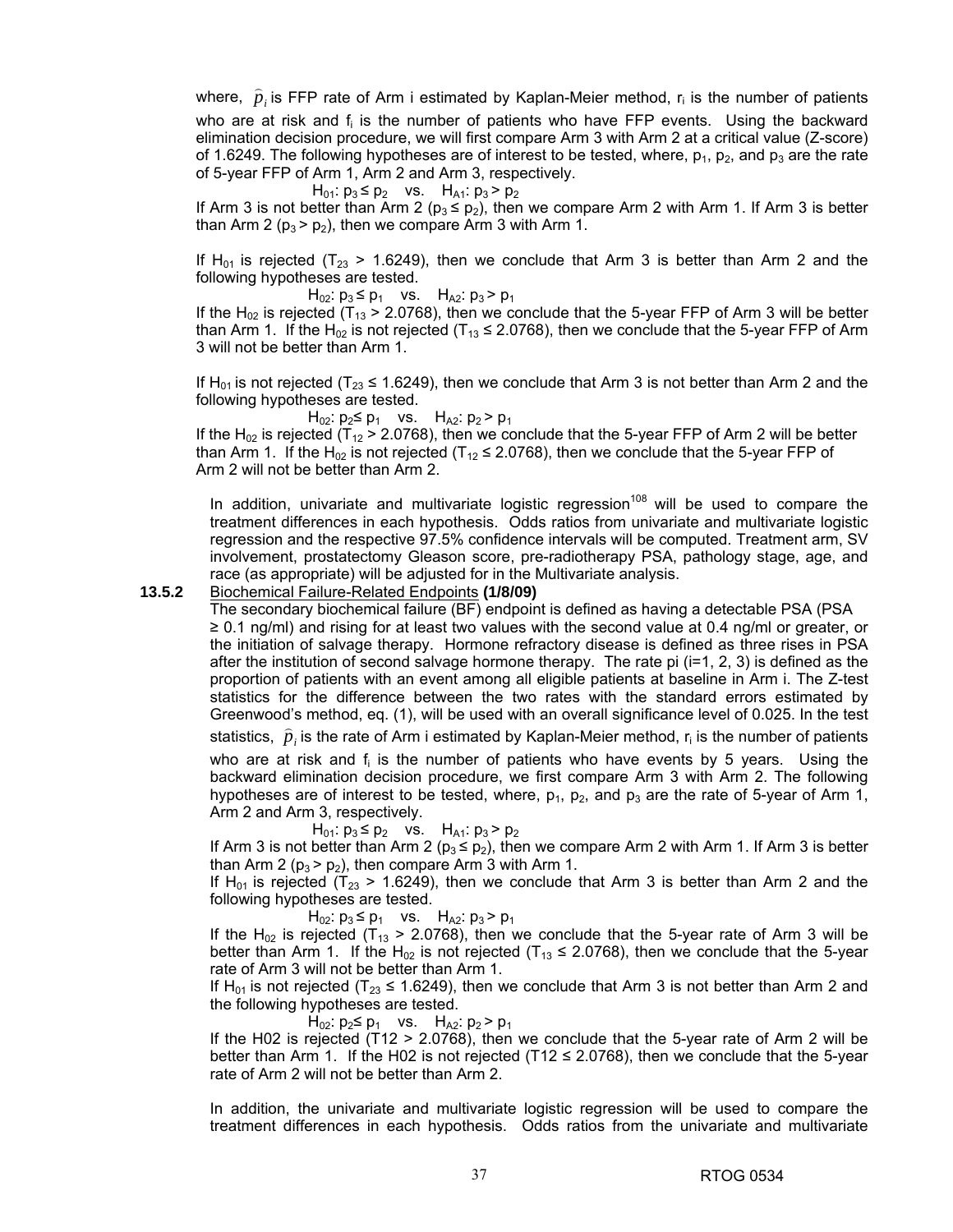logistic regression and the respective 97.5% confidence interval will be computed. The treatment arm, SV involvement, prostatectomy Gleason score, pre-radiotherapy PSA, pathology staging, age, and race (as appropriate) will be adjusted for in the multivariate analysis.

#### **13.5.3** Time to Failure of Secondary Survival Endpoints **(1/8/09)**

 The time to failure for secondary endpoints (second biochemical failure, hormone refractory disease, distant metastasis, cause-specific mortality, and overall mortality) will be measured from the date of randomization to the date of the event of interest. The events for secondary endpoints and time-to-events are defined in Sections 11.4-11.7. Using the backward elimination decision procedure, we will first compare Arm 3 with Arm 2 at the significance level of 0.0125. If Arm 3 is not better than Arm 2, then Arm 2 will be compared with Arm 1 at the significance level of 0.0125. If we conclude that Arm 2 will be better than Arm 1, then we can conclude that the 5-year FFP of Arm 2 will be the best. If Arm 3 is better than Arm 2, then Arm 3 will be compared with Arm 1 at the significance level of 0.0125. If we conclude that Arm 3 will be better than Arm 1, then we can conclude that Arm 3 will be the best. The time-to-event distribution of overall mortality will be estimated using the Kaplan-Meier method<sup>109</sup> and the logrank test<sup>110-111</sup> will be used to test whether the overall mortality rate in one arm is higher than the other arm for each hypothesis at the significance level of 0.0125. However, the treatment effect on other types of failure may impact the observable measures of distant metastasis and cause-specific mortality and other competing risks may dilute the sensitivity of hormone refractory disease, distant metastasis and cause-specific mortality.<sup>106</sup> We will use the causespecific hazard rate<sup>112-113</sup> (the instantaneous rate of cause-specific mortality in the presence of competing failure types as a function of time) approach to consider the competing events. Freidlin and Korn<sup>106</sup> showed that the cause-specific hazard rate approach is better than other approaches, for example, the cumulative incidence method,<sup>114</sup>in most cases. The log-rank test on the times to the specific type of failure, which considers the presence of competing events, will be used to test whether the survival rates of these secondary endpoints in one arm are higher than that of the other arm for each hypothesis at a significance level of 0.0125. In this approach, patients who experience other failure first are censored.<sup>112</sup>

In addition, the Cox regression model<sup>115</sup> will be used to compare the treatment differences. Both unadjusted and adjusted hazard ratios and the respective 97.5% confidence interval will be computed. At least the treatment arm, the stratification variables (SV involvement, prostatectomy Gleason score, pre-radiotherapy PSA, pathology stage), age, and race (as appropriate) will be adjusted for in this analysis.

**13.5.4** Comparison of the Incidence of Acute Toxicity and Time to Late Grade 3+ Toxicity **(1/8/09)**  Adverse events are scored according to CTCAE, v. 3.0. An acute adverse event will be defined as the worst severity of the adverse event occurring less than or equal to 90 days of treatment. Both acute grade 2+ and 3+ toxicity will be examined separately. Univariate logistic regression<sup>107</sup> will be used to model the distribution of acute adverse events. Multivariate logistic regression<sup>107</sup> will be used to model the distribution of acute adverse events, adjusting for covariates. Treatment arm, SV involvement, prostatectomy Gleason score, pre-radiotherapy PSA, pathology stage, and age (as appropriate) will be adjusted for in the multivariate analysis. Both unadjusted and adjusted odds ratios  $(H_1: Arm 1$  vs. Arm 2 and  $H_2: Arm 2$  vs. Arm 3, respectively) and the respective 97.5% confidence interval will be computed and tested using a one-sided chi-square test with the significance level of 0.025 for each hypothesis.

 Late grade 2+ or 3+ adverse events will be defined as an a grade 2+ or 3+ adverse events occurring more than 90 days of the completion of treatment. The time to late grade 2+ or 3+ adverse events will be measured from the time protocol treatment started to the time of the worst late grade 2+ or 3+ adverse event, respectively. If no such late adverse event is observed until the time of the analysis, the patient will be censored at the time of the analysis. The distribution of time to late grade 2+ or 3+ adverse events will be estimated using the Kaplan-Meier method<sup>109</sup> and tested using a one-sided log-rank test<sup>110-111</sup> with the significance level of 0.025 for each hypothesis. A multivariate  $\cos$  regression model<sup>115</sup> will be used to compare the treatment differences of time to late adverse event. Both unadjusted and adjusted hazard ratios (H<sub>1</sub>: Arm 1 vs. Arm 2 and H<sub>2</sub>: Arm 2 vs. Arm 3, respectively) and the respective 97.5% confidence interval will be computed. Treatment arm, SV involvement, prostatectomy Gleason score, pre-radiotherapy PSA, pathology stage, age, and race (as appropriate) will be adjusted for in this analysis.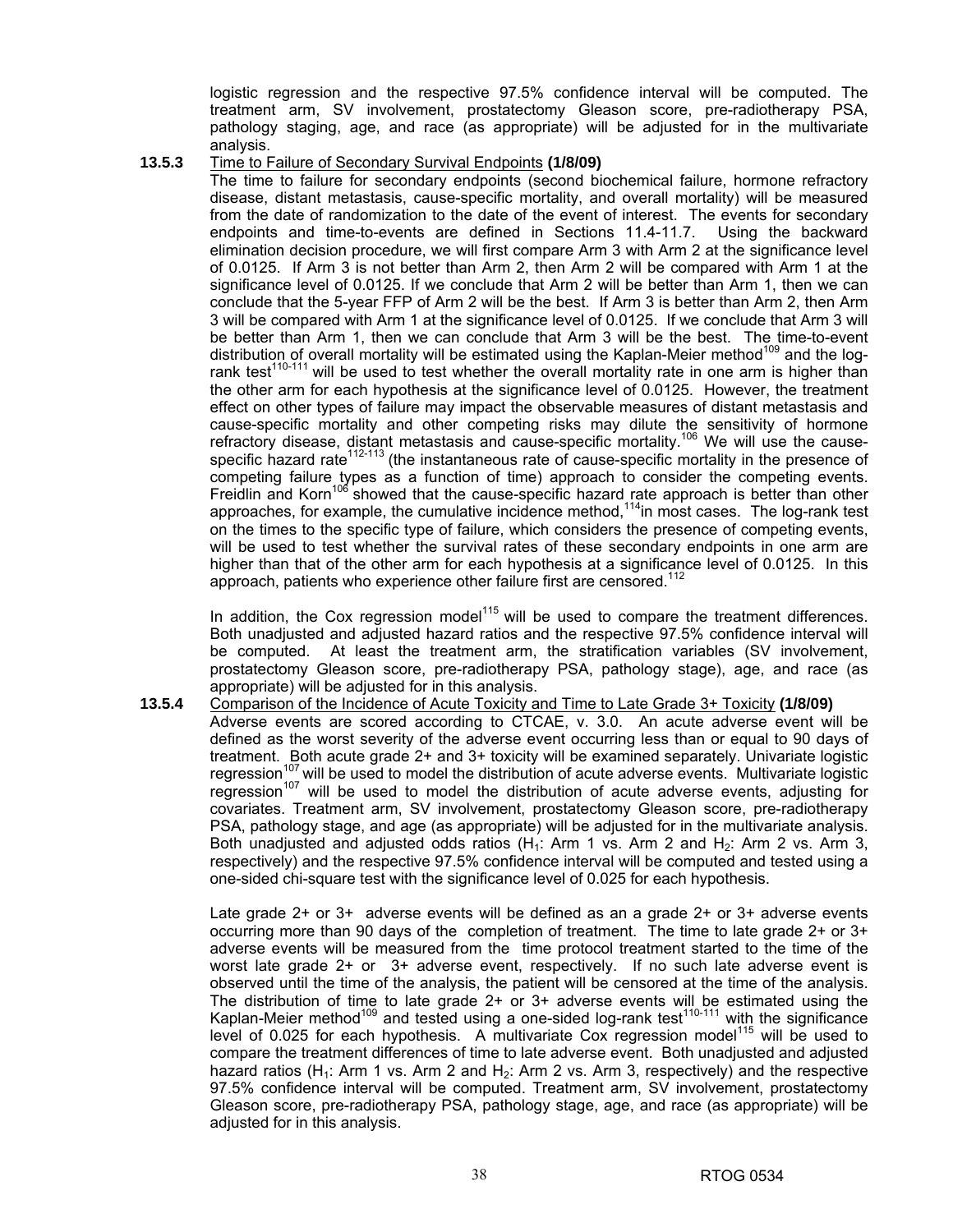A Chi-square test will be used at a significance level of 0.05 to test the correlation between the common toxicity categories in the American Urological Association Symptom Index (AUA SI) and urinary morbidity (Adverse Event terms: Urinary frequency/urgency) using the CTCAE v. 3.0.

#### **13.5.5** Modeling the Relationship of Genomic and Proteomic Biomarkers to the Study Endpoints **(1/8/09)**

 At the time of data maturity of this study, we will propose specific details of the markers to be investigated. We will address the assays that will be used and a list of specific correlative aims with appropriate statistical considerations. The following is a general guideline for the statistical consideration for this analysis. This analysis will be done in each arm separately to test the prognostic vales of biomarkers.

 A genomic or proteomic biomarker will be categorized into two subgroups based upon previously defined (or hypothesized) cut-off points and these two groups will be referred to as favorable and unfavorable risk groups. The patients with genomic and proteomic biomarkers will be compared with the patients without a value for that biomarker to determine if there are any differences with respect to distribution of baseline variables (SV involvement, prostatectomy Gleason score, pre-radiotherapy PSA, and pathology stage). We want to know if there is a difference in survival rate between these two groups. The null  $(H<sub>0</sub>)$  and alternative  $(H_A)$  hypotheses for survival distribution (S) are

 $H_0$ : S<sub>0</sub> (t) ≥ S<sub>1</sub>(t) vs. H<sub>A</sub>: S<sub>0</sub> (t) < S<sub>1</sub>(t), where t is time

 Tests will be performed to see if one group is statistically significantly better than the other in the primary endpoint and secondary endpoints that are related to time to failure (hormone refractory disease, distant metastasis, cause-specific survival, and overall survival). However, the selection of the cut-off point for each biomarker is not established. If the hypothesized cutoff points do not yield statistical significance, other cut-off points may be evaluated. Therefore, various cut-off points are evaluated for their statistical significance. To correct the problem from the multiple testing, the Bonferroni correction will be used. The overall survival functions will be estimated by the Kaplan-Meier method and will be tested for the overall survival difference between the favorable and unfavorable groups using the log-rank test. We will use the causespecific hazard rate approach<sup>106</sup> to estimate other survival/failure distributions and test the survival/failure difference between the two groups using the cause-specific log-rank test. The multivariate analysis will be performed using the Cox proportional hazards model<sup>115</sup> for both groups. Potential covariates evaluated for the multivariate models are SV involvement, prostatectomy Gleason score, pre-radiotherapy PSA, pathology stage, and assigned treatment. A stepwise procedure will be used to develop the base model for each outcome endpoint prior to evaluating the prognostic impact of the biomarkers. This approach will be employed to account for as much variation as possible for each outcome before it is tested. It is entirely possible that factors shown to be prognostic in other published series may not be found prognostic here.

If high-dimensional data, such as two-color Microarray data, are generated from blood/urinebased proteomic and genomic data, the following guideline could be applied for the data preprocessing. A careful examination of array images of each gene's spots on the array images will be carried out to find the spots affected by experiment artifacts. This is a general guideline for the statistical consideration for the two-color Microarray data analysis.

We will not include genes whose intensity is less than  $100^{116-117}$  n both green and red intensities. Local background hybridization signals will be subtracted from the intensities. Let R be the background-adjusted fluorescence intensity for the cancer or benign sample and  $G_j$  be the background-adjusted fluorescence intensity for the reference sample for gene j on a particular array. The gene expression ratio is computed as  $R_{j}^{\text{}}/G_{j}^{\text{}}$  and undergoes normalization and transformation to the log-2 scale. Normalization will be applied to remove systematic differences due to extraneous factors such as array effects, global dye effects, print tip effects, etc. Simple normalization methods such as global median centering<sup>116</sup> will be considered as well as more complex methods such as print tip-specific corrections and intensity-based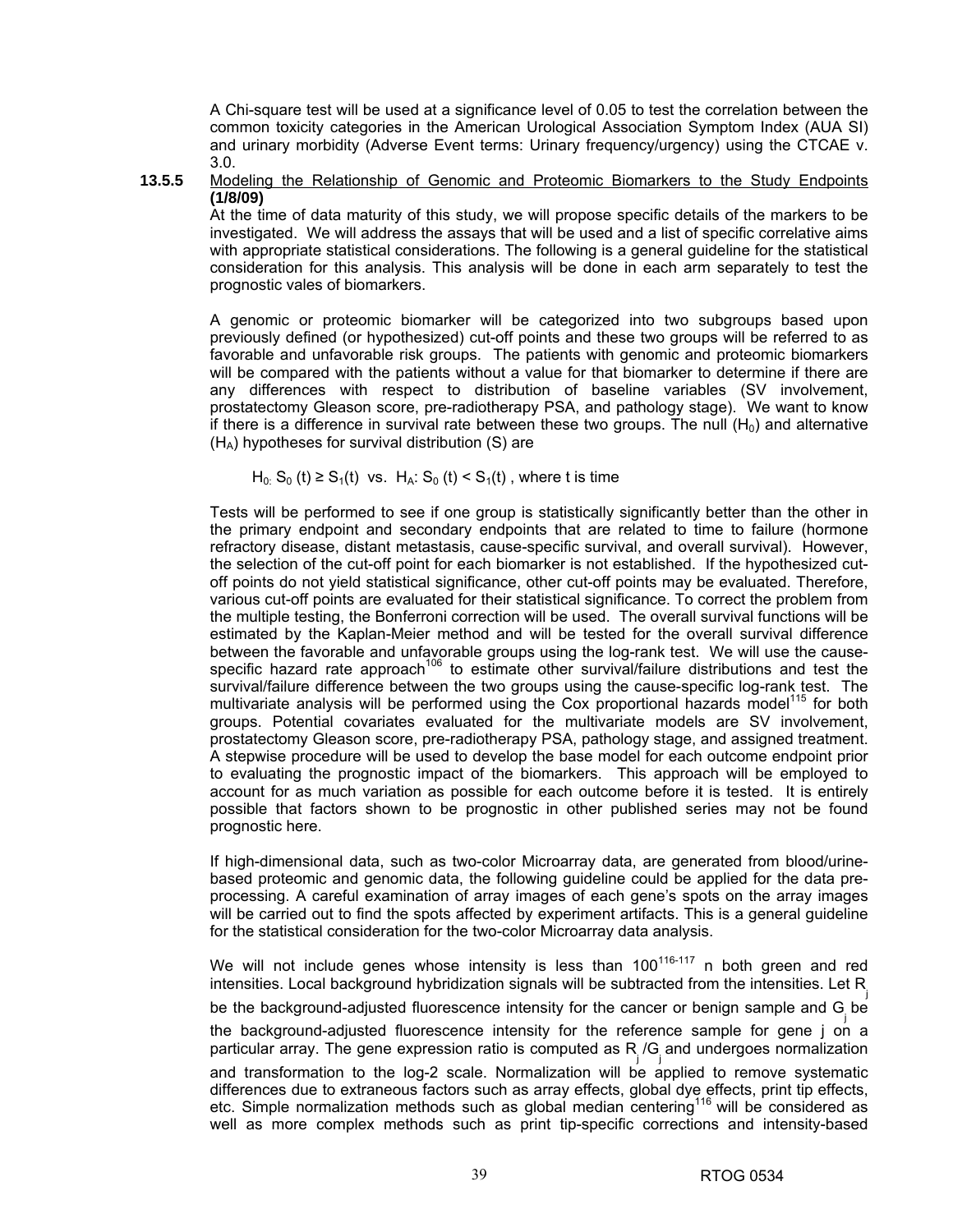normalization methods such as lowess smoothing<sup>118</sup> if diagnostic plots (e.g., M vs A plots<sup>119</sup>) suggest they are needed. These log-transformed, normalized gene expression ratios are used as the basic data in subsequent analyses. If one of the two intensities in a spot is less than 100, that intensity will be set to 100. Genes with greater than 20% of spots missing intensities will be removed from the analysis. For remaining genes, individual missing log ratio values will be imputed using the k-nearest neighbors approach, with  $k = 10^{120}$ 

The high-dimensional data from patients who yield both pre- and post-treatment tissue specimens will be used to see the gene expression difference. Let m be the number of genes that will be tested. Let d<sub>iij</sub> be the gene expression difference between pre- and post- treatment for patient i and gene j on a treatment arm. Denote the mean difference between pre- and posttreatment gene expression for gene j as D<sub>j</sub>. A test will be conducted to test the following null

 $(H_0)$  and alternative (H<sub>A</sub>) hypotheses for each gene:

RTOG web site.

 $H_0: D_j = 0$  vs.  $H_A: D_j \neq 0$ 

 We will control the false discovery proportion when a test for a gene is called significant. A paired t-test will be used to calculate the unadjusted univariate p-value for each gene. We will identify all genes with adjusted p-values<sup>121</sup>  $\leq$  0.05 as being differentially expressed between pre- and post-treatment to be 95% confident that the false discovery proportion is no more than 10%.

**13.5.6** Analysis for Endpoints Related to Quality of Life (QOL) **[2/13/08] [1/8/09]**

**Patient accrual for the QOL measurements will be limited to 200 cases in each arm.**  We will use seven instruments to assess quality of life (QOL): the Expanded Prostate Cancer Index (EPIC), EPIC Sexual Medications/Devices Supplement (Utilization of Sexual Meds/Devices), the 25-item version of the Hopkins Symptom Checklist (HSCL-25), the EuroQol (EQ-5D), Hopkins Verbal Learning Test-Revised (HVLT-R), Trail Making Test, parts A & B, and the Controlled Oral Word Association Test (COWAT). Protocol eligible patients will be included in the QOL analysis only if they agree to participate in the QOL portion of this study. All the QOL instruments (EPIC, Utilization of Sexual Meds/Devices, HSCL-25, EQ-5D, HVLT-R, Trail Making Test, parts A & B, and COWAT) will be collected on all cases participating in the trial. To minimize missing QOL data, we have included detailed instructions for collection of QOL and what to do if the patient misses a scheduled assessment, and RTOG provides

 We will describe the distributions of QOL data collection patterns over all collection points in each treatment arm. Longitudinal data analysis, specifically the general linear mixed-effect model<sup>122</sup> will be performed to describe the change trend of the EPIC, Utilization of Sexual Meds/Devices, HVLT-R, Trail Making Test parts A & B, COWAT, HSCL-25, and EQ-5D scores over time across the three treatments. The primary objective in HRQOL analysis is to determine the QOL differences. The response will be the change of measurement from baseline for each measurement. The model will include the baseline and stratification variables (SV involvement, prostatectomy Gleason score, pre-radiotherapy PSA, pathology stage).

individualized patient calendars available to Investigators and Research Associates 24/7 on the

 The EPIC and HSCL-25 will be collected at pretreatment (baseline), the end of RT, and at 1 year and 5 years after therapy starts. Patient self-assessment of symptoms will be performed using four primary EPIC domains: urinary, bowel, sexual, and hormonal symptoms. The data about the use of erectile aids from Utilization of Sexual Meds/Devices will be reported along with question 17-b in the EPIC. The HSCL-25 has 25 items and is scored by a four point Likert scale (1-not at all, 2-a little, 3-quite a bit, and 4-extremely). A higher score means a worse mood or depression. The HVLT-R, Trail Making Test, parts A & B, and COWAT will be collected at pretreatment (baseline), the end of RT, and at 1 year after the therapy starts. There are three immediate recall responses, one delayed recall response, and one delayed recognition response in the HVLT-R. The response is the number of words the patient can recall out of 12 words for recall responses and the difference of the listed words correctly and incorrectly recalled for recognition response. The response from Trail Making Test, parts A & B is the time takes to finish each test less than 3 and 5 minutes, respectively. There are three responses for the COWAT, and each response is the number of words starting with a provided letter of the alphabet that the patient can produce in one minute. The EQ-5D will be collected at pretreatment (baseline), at 1 year and 5 years after therapy starts. The EQ-5D is a two-part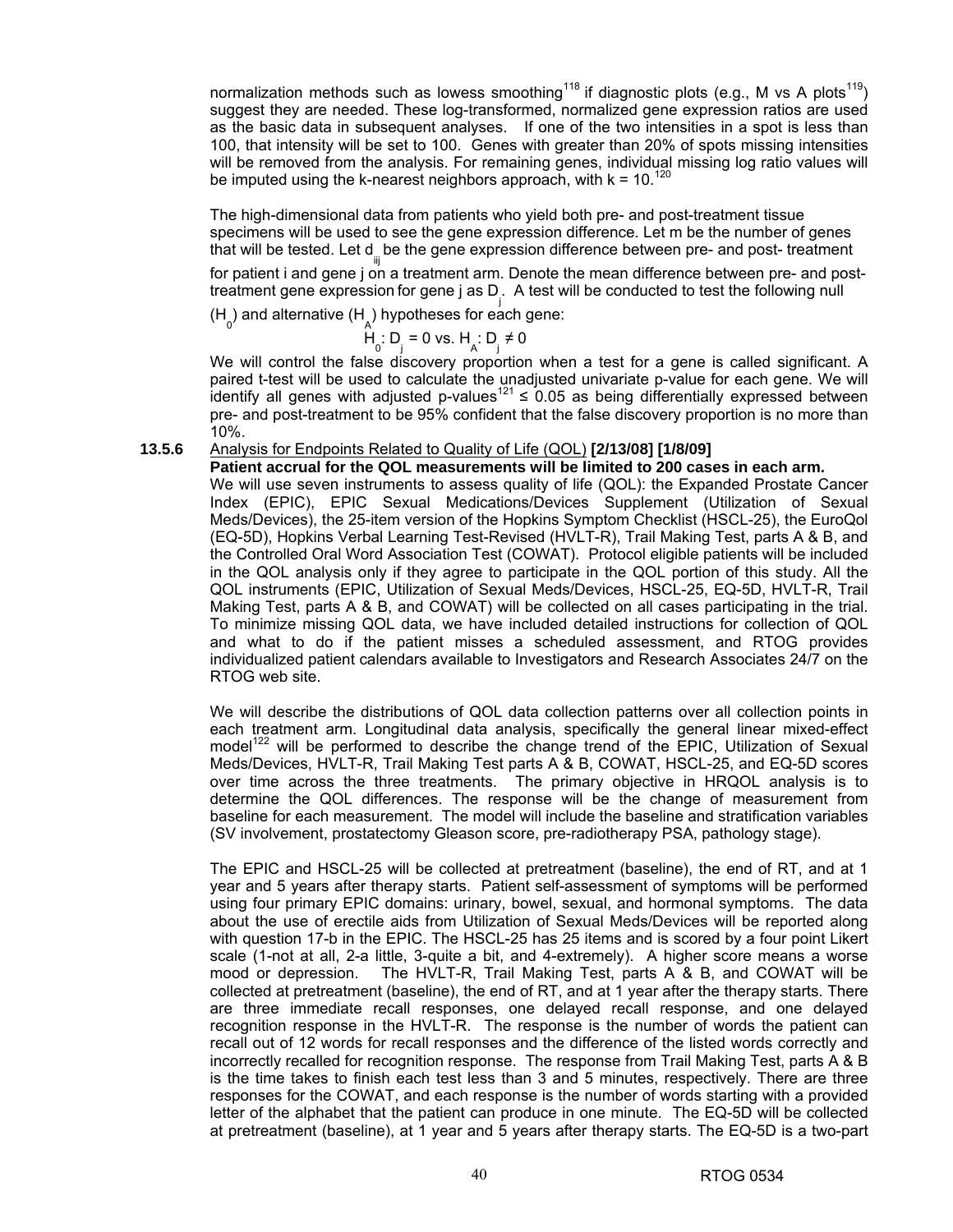self-assessment questionnaire. The first part consists of 5 items covering 5 dimensions (mobility, self care, usual activities, pain/discomfort, and anxiety/depression). Each dimension is measured by a three point Likert scale (1-no problems, 2-moderate problems, and 3-extreme problems). There are  $243$  (= $3<sup>5</sup>$ ) health states. The second part is a visual analog scale (VAS) valuing the current health state measured by 100 point scale with 10 point interval (0-worst imaginable health state, 100-best imaginable health state). The QOL Co-Chair, Dr. Bruner, will review and specify the VAS score for each case. We will transform the 5-item index score and VAS score into a utility score between 0 (Worst health state) and 1 (Best health state) for comparative purposes.

We hypothesize that the measurements from EPIC, HVLT-R, Trail Making Test, parts A & B, and COWAT will be worse in the arms with NC-STAD than in the PBRT arm. We also hypothesize that measurements from HSCL-25 will be lower in the arms with NC-STAD than in the PBRT arm. For all QOL analyses, we will conduct two comparisons between the two treatment arms (Arm 1 vs. Arm 2 and Arm 1 vs. Arm 3) with a two-sided test. The significance level α for the pair-wise comparison will be adjusted by the Bonferroni method<sup>123</sup> to α = 0.05/2 to maintain the overall significance level of  $\alpha$  =0.05. To address the non-ignorable missing data caused by censoring survival time, the data analysis also will include patients who have not died.

 The required sample size per treatment arm when we use 1 domain is 64 with 80% statistical power and 86 with 90% statistical power, respectively, based on an effect size of 0.5 according to the EPIC web site.<sup>124</sup> The required sample size per treatment arm when we use 4 domains is 91 with 80% statistical power and 116 with 90% statistical power, respectively, based on an effect size of 0.5. Therefore, there will be sufficient statistical power to detect a difference of 0.5 in four domain scores of HRQOL measurements in the EPIC instrument among the treatment arms. Because the participation rate in QOL assessments will be less than 100%, the expected sample size for the QOL analysis must be adjusted according to the participation rate. Table 11 shows adjusted sample sizes for a range of participation rates. Considering the possible low response rate, 200 cases per arm are required. Accrual for the QOL studies will be limited to 200 cases per randomization arm.

| <b>RESPONSE RATE</b> | 80% POWER<br>90% POWER |     |
|----------------------|------------------------|-----|
| 100%                 | 91                     | 116 |
| 90%                  | 102                    | 129 |
| 80%                  | 114                    | 145 |
| 70%                  | 130                    | 166 |
| 60%                  | 152                    | 194 |

**Table 11: Adjusted sample size\* per treatment with four domains in EPIC**

\*The sample size is calculated by dividing the sample size at 100% by participation rate

 To examine trade-offs between the survival time and QOL, we will combine them for each patient into two single measurements: Quality Adjusted Life Year (QALY) and Quality Adjusted FFP Year (QAFFPY). If (and only if) the primary endpoint hypothesis is substantiated, we will conduct a cost-utility analysis. The cost-utility analysis will not be done until after the primary endpoint results are published. QALY and QAFFPY are defined by the weighted sum of different time episodes added up to a total quality-adjusted survival time and a total qualityadjusted FFP time, respectively. These health state-based methods of quality-adjusted survival analysis are known as  $Q$ -TwiST,<sup>79</sup> the quality-adjusted time without symptoms and toxicity method.

$$
Q-TwiST = \sum_{i=1}^{k} q_i s_i
$$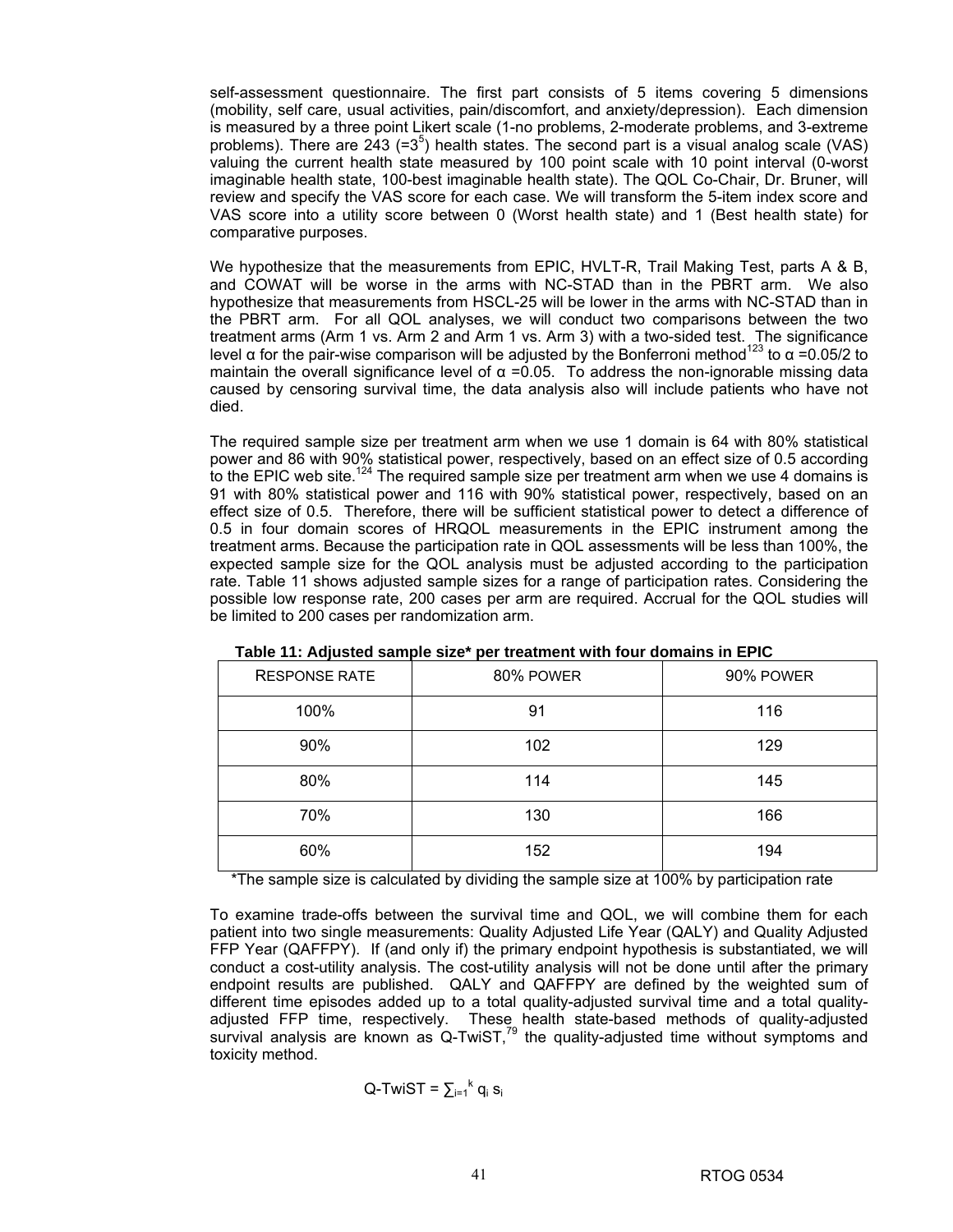where  $q_i$  is the quality (the utility coefficient) of health state i,  $s_i$  is the duration spent in each health state, and k is the number of health states. We will use Glasziou's multiple health-state  $(Q-TwIST)$  models<sup>125</sup> to use the repeated measures of EQ-5D. Because Glasziou's method incorporates longitudinal QOL data into an analysis of quality-adjusted survival, the healthstated model must be constructed on the following assumptions:

- A1) QOL is independent from treatment.
- A2) A health state is independent from previous states.
- A3) Proportionality of quality-adjusted duration and duration of the actual state of a health state.

 Assumption A1 can be checked by plotting QOL over time according to treatment, and the ttest can be used to compare the mean QOL scores of each treatment arm. Assumption A2 can be checked by comparing the QOL for patient groups in a given health state where the groups are defined by duration of previous health state experience using a regression model. Suitable checks for assumption A3 at minimum would be a simple plot. If data does not support these assumptions, we will use a method which uses the longitudinal QOL data directly.

 The Medicare reimbursement in dollars/QALY and the Medicare reimbursement in dollars/QAFFPY will be calculated as a function of the monetary cost per relative value of each health state and its duration. Cost-utility will be analyzed at two time points: at 1 year and 5 years post-therapy. We will use the five-item utility score in EQ-5D for the cost-utility analysis. We will use the z-test to test the hypothesis that the cost-utility in the two treatment arms (Arm 1 vs. Arm 2 and Arm 1 vs. Arm 3) is the same with significance level of 0.05/2=0.025 and a two-sided test. We will compare the cost-utility using the Medicare reimbursement in dollars/QALY and the Medicare reimbursement in dollars/QAFFPY between the two treatment arms after adjusting for the baseline and stratification variables.

 We will evaluate the cost-utility of the treatment arm in terms of the primary outcome and will also compare the cost-utility among the three treatment arms. The cost-utility analysis will only include patients whose care are reimbursed under the federal Medicare payment system but will exclude those in Medicare HMOs as well as those under alternative federal coverage (including Medicaid, DOD, and the VA) as well as those covered by private payers or other payment systems. Cost-utility will be analyzed for planned publication at two time-points: looking at initial treatment costs and quality of life at 1 year post-therapy and at 5 years posttherapy. The cost-utility analysis will not be done until after the primary endpoint results are published. We will use the 5-item utility score in EQ-5D for the cost-utility analysis and the Medicare costs defined as in Section 1.6.3. The Medicare cost in dollars/QALY will be calculated as a function of the monetary cost per relative value of each health state and its duration. We will use Analysis of Variance (ANOVA) to compare the cost-utility among the three treatment arms at a significance level of 0.05. If there is a statistically significant difference, a Z-test will be used to compare it between each combination of two treatment arms (Arm 1 vs. Arm 2 and Arm 1 vs. Arm 3, and Arm 2 and Arm 3) after adjusting for the baseline and stratification factors with a significance level of 0.05/3=0.017 and a two-sided test.

 A multivariate regression model will be used to model the association between serum levels of beta-amyloid (Abeta) and measures of the HVLT-R, Trail Making Test, parts A & B, COWAT, and HSCL-25, respectively. The model will include at least the baseline and stratification factors (SV involvement, prostatectomy Gleason score, pre-radiotherapy PSA, pathology stage) as covariates.

 To inspect the missing data mechanism, we will use at least a graphical method. A missing completely at random (MCAR) mechanism exists when missing values are randomly distributed across all observations. A missing at random (MAR) mechanism exists when values are not randomly distributed across all observations, rather than one or more sub-samples. If the cause of missing data is MCAR, listwise deletion (complete case analysis) will be done. If the MAR assumption is supported by the data, then an imputation method such as multiple imputation will be applied to impute missing data. If the MAR assumption is not supported by the data, then adjusting for covariates (such as the baseline QOL score) might reduce the conditional association between outcomes and missing values. If missing data patterns look similar when stratified by such covariate(s), then an analysis that adjusts for such covariate(s)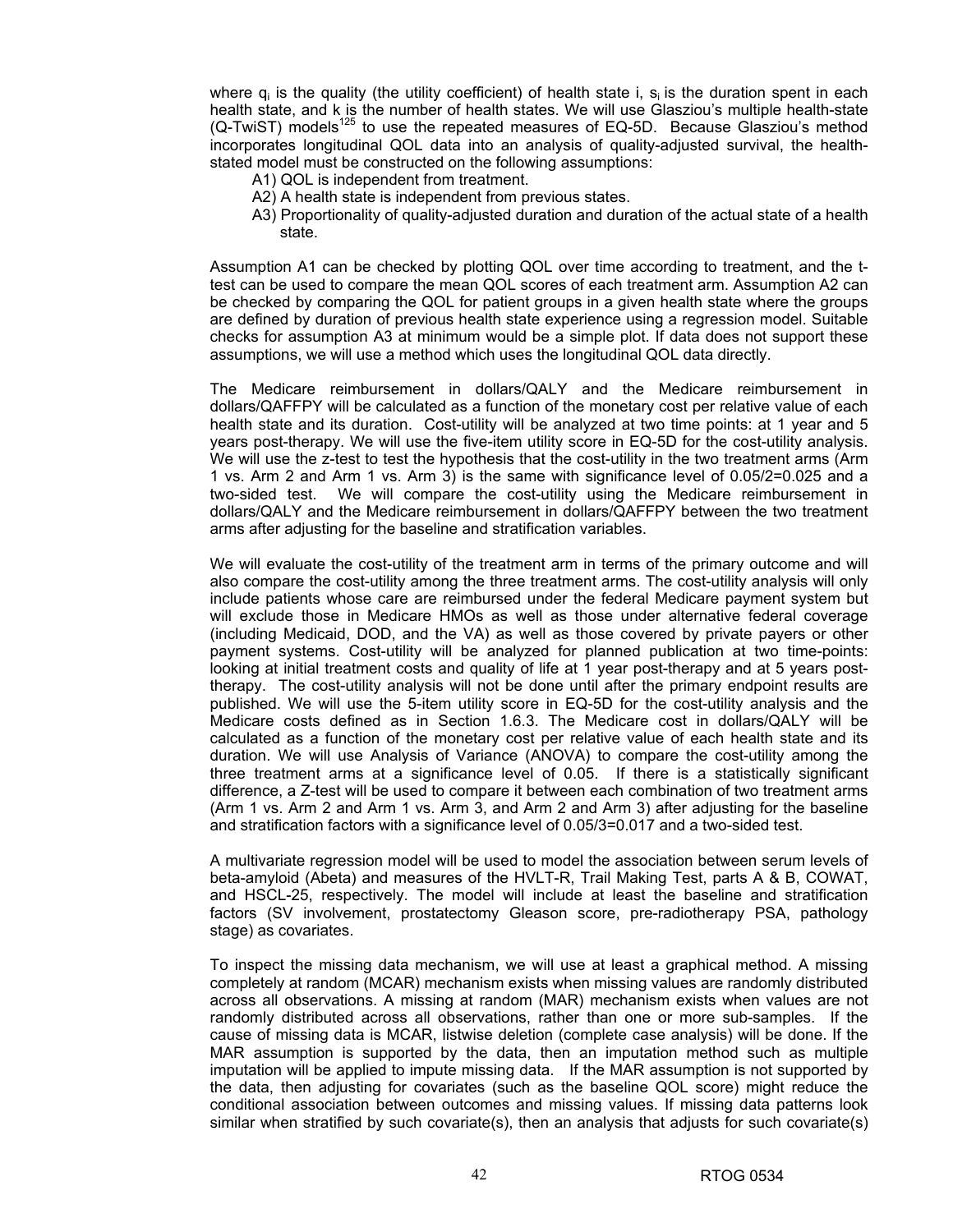will be conducted and an imputation method such as multiple imputation will be applied. If approximate conditional independence cannot be obtained with any set of covariates, then MNAR (missing not at random) must be addressed by an explicit model for the missing data mechanism<sup>126</sup> and then an imputation method such as multiple imputation will be applied. All results from the imputed analysis using the multiple imputation will be compared to the complete case analysis results to assess any potential biases. We will conduct a sensitivity analysis using various assumptions on the missing data to determine what impact missing data and imputation methods have on the study conclusions. Imputation methods when prescribed by validated instrument developers will be employed first. Additional methods or methods used when none are described for a given instrument may include: worst-case scenario (in which missing data are assumed to be unfavorable for those on the experimental treatment and favorable of those in the control group); use of the mean response for individual patients who withdrew from the trial from either all or similar (matched) patients remaining in the trial; last observation carried forward (LOCF) [using the last observation as the final observation]; or linear mixed-effects models, to obtain separate estimates for the QOL outcome within strata based on missing data patterns.<sup>126-127</sup> RTOG recognizes that all options are subject to bias and analysis of more than one method for consistency across methods is prudent.

**13.5.7** Group Sequential Testing for Early Termination and Reporting of Efficacy and Futility **(1/8/09)**

 A group sequential test with three planned interim analyses and a final analysis will be performed. The interim analysis will be carried out when the cumulative accrual (patients whose follow-up is at least 5 years from the randomization date) are met. For each interim analysis, one efficacy and two futility tests will be carried out. At each planned interim analysis, the p-value from the Z-test statistics, eq.1, for the difference between the two FFP rates assessing treatment efficacy or futility with respect to the primary endpoint will be compared to the nominal significance level. The significance level of 0.001, which is similar to the Haybittle-Peto test<sup>104-105</sup>, was chosen for efficacy testing. For the futility testing boundary, we will use a less aggressive boundary, Rule C in Freidlin and Korn.<sup>106</sup>

We will first compare Arm 3 with Arm 2 and choose the arm that has the higher FFP rate (if they are the same, Arm 2 will be chosen). Let  $p_1$ ,  $p_2$ , and  $p_3$  equal the rate of 5-year FFP of Arm 1, Arm 2 and Arm 3, respectively. If Arm 2 is better than Arm 3  $2(p_2 \ge p_3)$ , then we compare Arm 2 with Arm 1. The following hypotheses are tested.

$$
H_{02}
$$
:  $p_2 \le p_1$  vs.  $H_{A2}$ :  $p_2 > p_1$ 

If the H<sub>02</sub> is rejected (p-value  $\leq$  0.001), then we conclude that the 5-year FFP of Arm 2 will be better than Arm 1. We report that Arm 2 is the best and stop accrual if applicable. If the  $H_{02}$  is not rejected (p-value > 0.001), then we continue the trial.

If Arm 3 is better than Arm 2 ( $p_2$  <  $p_3$ ), then we compare Arm 3 with Arm 1. The following hypotheses are tested.

 $H_{02}$ :  $p_3 \leq p_1$  vs.  $H_{A2}$ :  $p_3 > p_1$ 

If the H<sub>02</sub> is rejected (p-value ≤ 0.001), then we conclude that the 5-year FFP of Arm 3 will be better than Arm 1. We report that Arm 3 is the best and stop accrual if applicable. If the H<sub>02</sub> is not rejected (p-value > 0.001), then we continue the trial.

For futility testing, we compare Arm 3 vs. Arm 1 and Arm 2 vs. Arm 1 if applicable. The following hypotheses are tested.

H<sub>01</sub>:  $p_1$  ≥  $p_2$  vs. H<sub>A1</sub>:  $p_1$  <  $p_2$  and H<sub>03</sub>:  $p_1$  ≥  $p_3$  vs. H<sub>A3</sub>:  $p_1$  <  $p_3$ 

The alternative hypotheses, HA1 ( $p1 = p2 + 0.1$ ) and HA3 ( $p1 = p3 + 0.1$ ) will be tested at 0.001 level (the futility nominal significance level). If the computed p-value is less than 0.001 then we will consider stopping the trial in favor of  $H_{01}$  or  $H_{03}$  and report the results. If we stop the trial for futility, then we will conclude that the 5-year FFP of Arm 1 will be better than Arm 2 or Arm 3 and continue the trial for the other two remaining arms. Otherwise, we will continue the trial.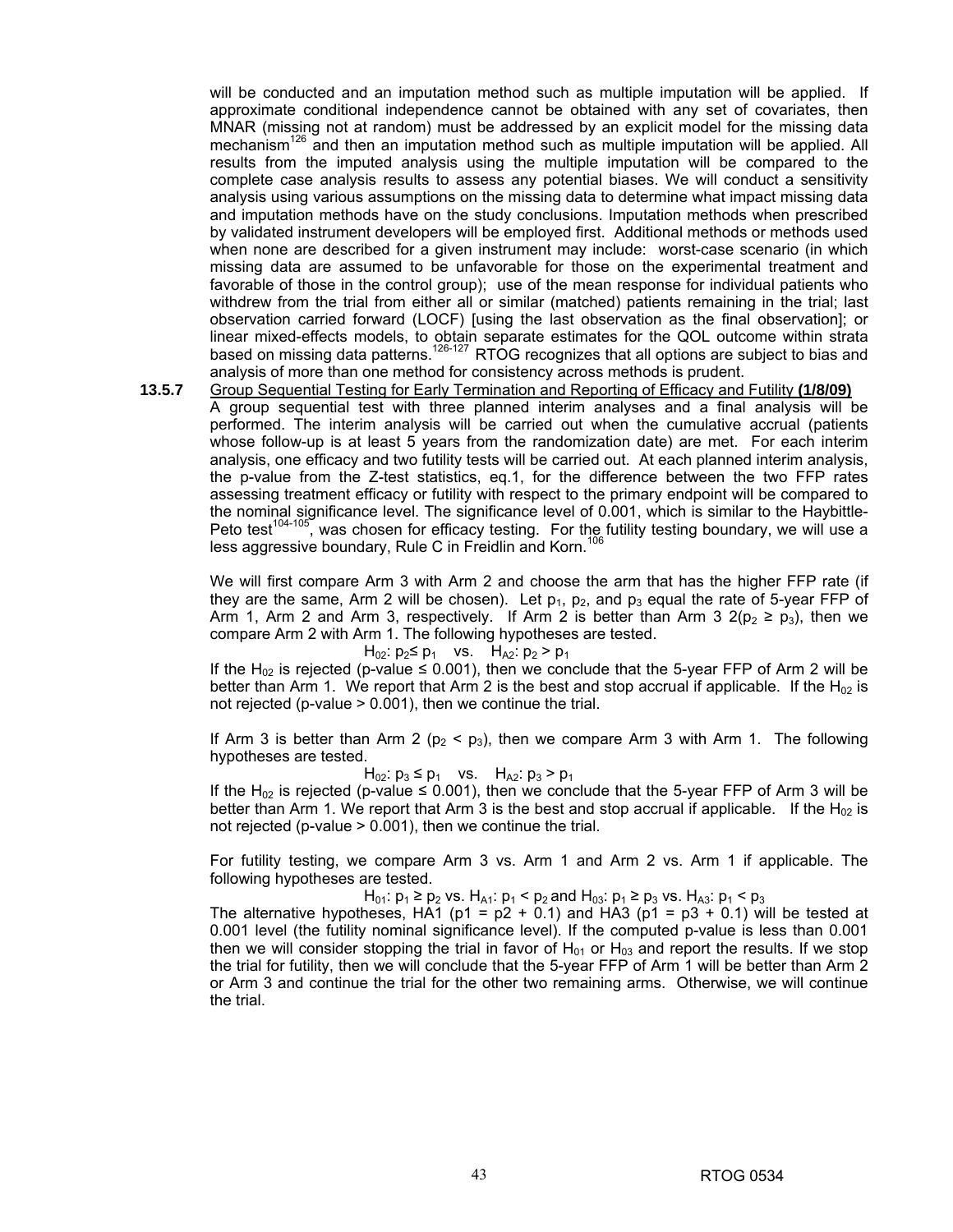| <b>Information</b><br><b>Time</b> | <b>Estimated</b><br>Analysis Time* | <b>Cumulative</b><br><b>Accrual in the</b><br>Three Arms** |
|-----------------------------------|------------------------------------|------------------------------------------------------------|
| 0.25                              | vears                              | 397                                                        |
| 0.50                              | years                              | 794                                                        |
| 0.75                              | years                              | 1191                                                       |
| 1 በ                               | 13 years                           | 1587                                                       |

**Table 12: The Schedule for the Planned Interim Analysis** 

\* Time to the interim analysis from the first patient entry without considering ineligibility or lackof-data rate

\*\*The number of eligible patients whose follow-up is at least 5 years from the randomization date

 Based on the results of each interim analysis, the following action will be taken and the responsible statistician will recommend to the RTOG DMC that the randomization be discontinued, if applicable, and the study be considered for early publication. Before making such a recommendation, the accrual rate, treatment compliance, safety of the treatments, and the importance of the study are taken into consideration along with the p-value. The RTOG DMC will then make a recommendation about the trial to the RTOG Group Chair.

### **13.6 Interim Report to Monitor the Study Progress**

 Interim reports with descriptive statistics will be prepared twice per year until the initial paper reporting the treatment results has been submitted. In general, the interim reports will contain information about the patient accrual rate with a projected completion date for the accrual phase, compliance rate of treatment delivery with the distributions of important prognostic baseline variables, and the frequencies and severity of the adverse event by treatment arm. The interim reports will not contain the results of the treatment comparisons with respect to the primary endpoint and secondary endpoints. This study will be monitored by the Clinical Data Update System (CDUS) version 3.0. Cumulative CDUS data will be submitted quarterly by electronic means. Reports are due January 31, April 30, July 31, and October 31.

### **13.7 Reporting the Initial Treatment Analysis (1/8/09)**

 The analysis reporting the treatment results will be carried out after the criteria for early stopping/reporting are met. Three interim comparisons and one final analysis will be performed for efficacy and futility of the experimental treatment will be carried out as described in section 13.5.7. The Z-test statistics for the difference between the two rates with the standard errors estimated by Greenwood's method, eq. (1), will be used with an overall significance level of 0.025. It will include tabulation of all cases entered and those excluded from the analyses; the distribution of the important prognostic baseline variables; safety treatments; treatment compliance; and observed results with respect to the primary and secondary endpoints will be shown. All eligible patients randomized will be included in the comparison and will be grouped by assigned treatment in the analysis (intent-to-treat analysis). In addition, exploratory analyses of treatment comparisons of the primary and secondary survival endpoints will be tested using the Cox proportional hazard model<sup>114</sup> that includes treatment arms, the stratification factors (SV involvement, prostatectomy Gleason score, pre-radiation PSA level, and pathology stage), age, and race (as appropriate).

### **13.8 Gender and Minorities**

 In conformance with the National Institute of Health (NIH) Revitalization Act of 1993 with regard to inclusion of women and minorities in clinical research, Participation rates of men will be examined in the interim analyses. Based on the accrual statistics from RTOG 94-08, we project that 81% of the men in the study are White, 15% are Black or African American, 3% are Hispanic, 0.5% are Asian, 0.3% are Pacific Islander and 0.2% are American Indian or Alaskan Native. The following table lists the projected accrual by race/ethnicity.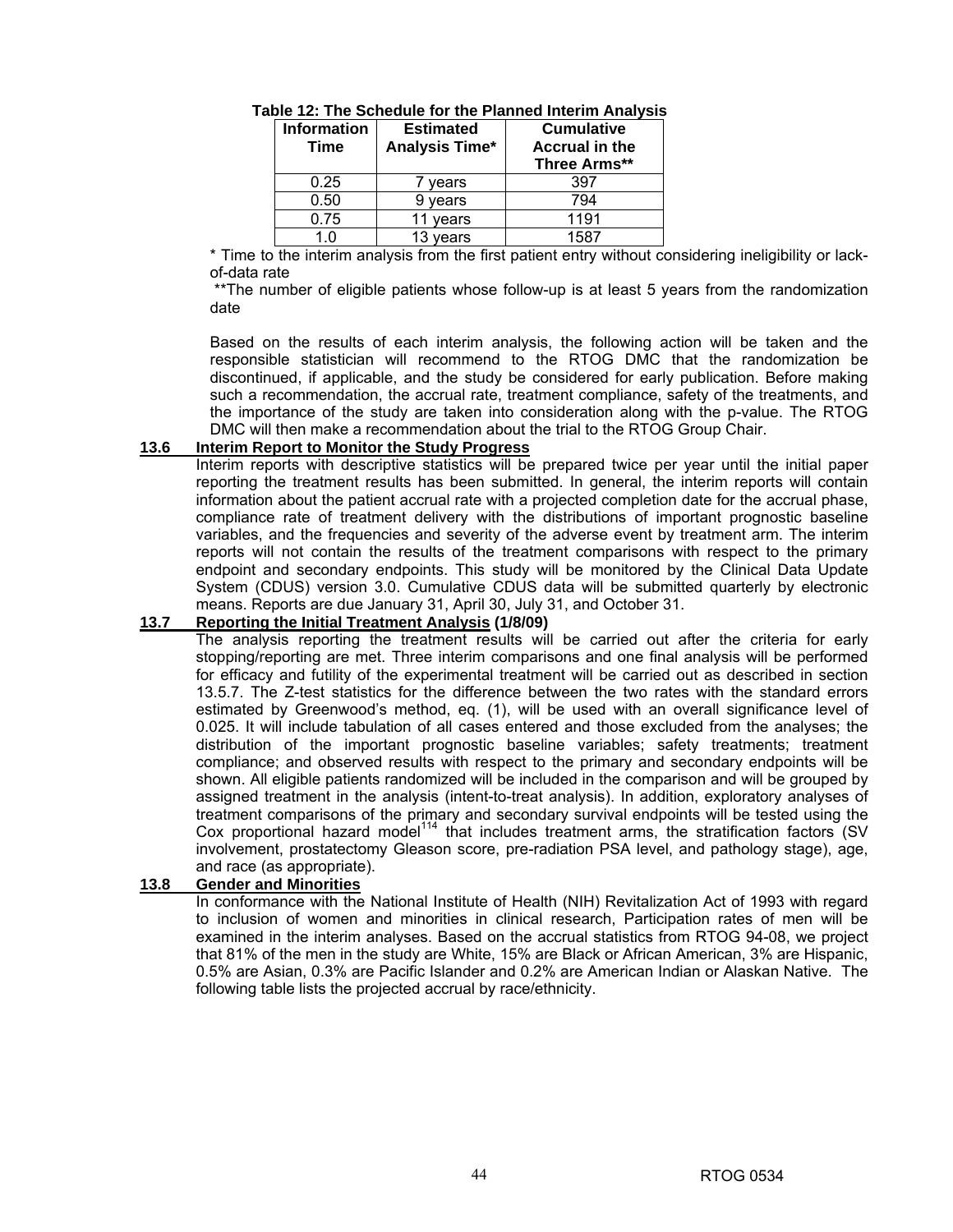# **Projected Distribution of Gender and Minorities**

|                                               | Gender         |              |       |
|-----------------------------------------------|----------------|--------------|-------|
| <b>Ethnic Category</b>                        | <b>Females</b> | <b>Males</b> | Total |
| Hispanic or Latino                            | N/A            | 53           | 53    |
| Not Hispanic or Latino                        | N/A            | 1711         | 1711  |
| <b>Ethnic Category: Total of all subjects</b> | N/A            | 1764         | 1764  |
|                                               | Gender         |              |       |
| <b>Racial Category</b>                        | <b>Females</b> | <b>Males</b> | Total |
| American Indian or Alaskan Native             | N/A            | 6            | 6     |
| Asian                                         | N/A            | 9            | 9     |
| <b>Black or African American</b>              | N/A            | 251          | 251   |
| INative Hawaiian or other Pacific Islander    | N/A            | 4            | 4     |
| White                                         | N/A            | 1494         | 1494  |
| <b>Racial Category: Total of all subjects</b> | N/A            | 1764         | 1764  |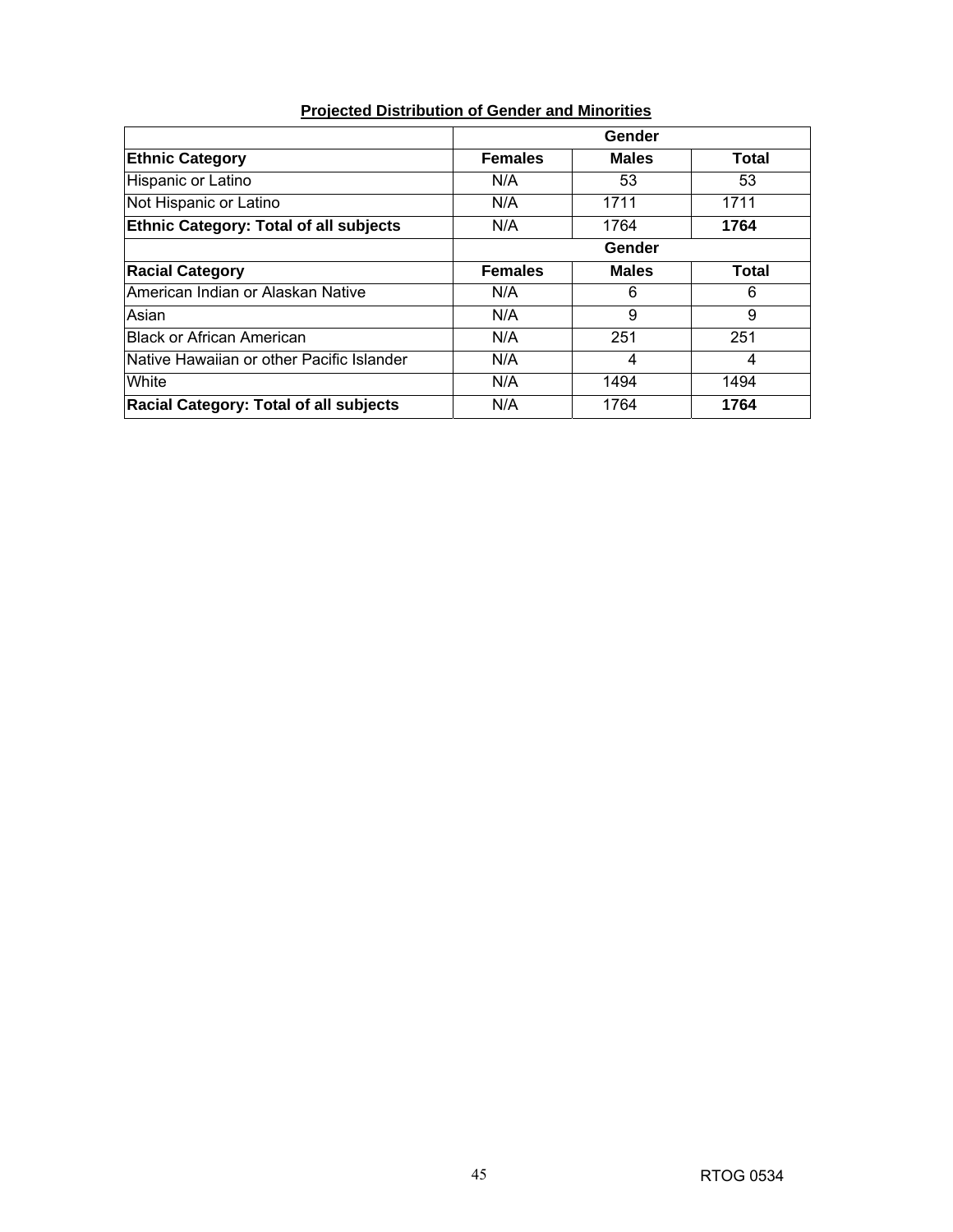### **REFERENCES (1/8/09)**

- 1. Catton C, Gospodarowicz M, Warde P, et al. Adjuvant and salvage radiation therapy after radical prostatectomy for adenocarcinoma of the prostate. *Radiother Oncol*. 59:51-60, 2001.
- 2. Choo R, Hruby G, Hong J, et al. Positive resection margin and/or pathologic T3 adenocarcinoma of prostate with undetectable postoperative prostate-specific antigen after radical prostatectomy: To irradiate or not? *Int J Radiat Oncol Biol Phys.* 52:674-680, 2002.
- 3. Chawla AK, Thakral HK, Zietman AL, et al. Salvage radiotherapy after radical prostatectomy for prostate adenocarcinoma: Analysis of efficacy and prognostic factors. *Urology*. 59:726-731, 2002.
- 4. Taylor N, Kelly JF, Kuban DA, et al. Adjuvant and salvage radiotherapy after radical prostatectomy for prostate cancer. *Int J Radiat Oncol Biol Phys*. 56:755-763, 2003.
- 5. Zelefsky MJ, Aschkenasy E, Kelsen S, et al. Tolerance and early outcome results of postprostatectomy three-dimensional conformal radiotherapy. *Int J Radiat Oncol Biol Phys*. 39:327-333, 1997.
- 6. McCarthy JF, Catalona WJ, Hudson MA. Effect of radiation therapy on detectable serum prostate specific antigen levels following radical prostatectomy: Early versus delayed treatment. *J Urol*. 151:1575-1578, 1994.
- 7. Garg MK, Tekyi-Mensah S, Bolton S, et al. Impact of postprostatectomy prostate-specific antigen nadir on outcomes following salvage radiotherapy. *Urology.* 51:998-1002, 1998.
- 8. Song DY, Thompson TL, Ramakrishnan V, et al. Salvage radiotherapy for rising or persistent PSA after radical prostatectomy. *Urology*. 60:281-287, 2002.
- 9. Liauw SL, Webster WS, Pistenmaa DA, et al. Salvage radiotherapy for biochemical failure of radical prostatectomy: A single-institution experience. *Urology*. 61:1204-1210, 2003.
- 10. Macdonald OK, Schild SE, Vora SA, et al. Radiotherapy for men with isolated increase in serum prostate specific antigen after radical prostatectomy. *J Urol.* 170:1833-1837, 2003.
- 11. Wu JJ, King SC, Montana GS, et al. The efficacy of postprostatectomy radiotherapy in patients with an isolated elevation of serum prostate-specific antigen. *Int J Radiat Oncol Biol Phys*. 32:317-323, 1995.
- 12. Peyromaure M, Allouch M, Eschwege F, et al. Salvage radiotherapy for biochemical recurrence after radical prostatectomy: a study of 62 patients. *Urology.* 62:503-507, 2003.
- 13. Stephenson AJ, Shariat SF, Zelefsky MJ, et al. Salvage radiotherapy for recurrent prostate cancer after radical prostatectomy. *JAMA.* 291:1325-1332, 2004.
- 14. Hayes SB, Pollack A. Parameters for treatment decisions for salvage radiation therapy. *J Clin Oncol*. 23:8204-8211, 2005.
- 15. Bolla M, van Poppel H, Collette L, et al. Postoperative radiotherapy after radical prostatectomy: A randomized controlled trial (EORTC trial 22911). *Lancet*. 366:572-578, 2005.
- 16. Thompson IM, Jr., Tangen CM, Paradelo J, et al. Adjuvant radiotherapy for pathologically advanced prostate cancer: A randomized clinical trial. *JAMA*. 296: 2329-2335, 2006.
- 17. Wiegel T, Bottke D, Willich N, et al. Phase III results of adjuvant radiotherapy (RT) versus ,wait and see (WS) in patients with pT3 prostate cancer following radical prostatectomy (RP)(ARO 96-02 / AUO AP 09/95). *J Clin Oncol*. 23(Abstract 4513):381-381, 2005.
- 18. Eulau SM, Tate DJ, Stamey TA, et al. Effect of combined transient androgen deprivation and irradiation following radical prostatectomy for prostatic cancer. *Int J Radiat Oncol Biol Phys*. 41:735-740, 1998.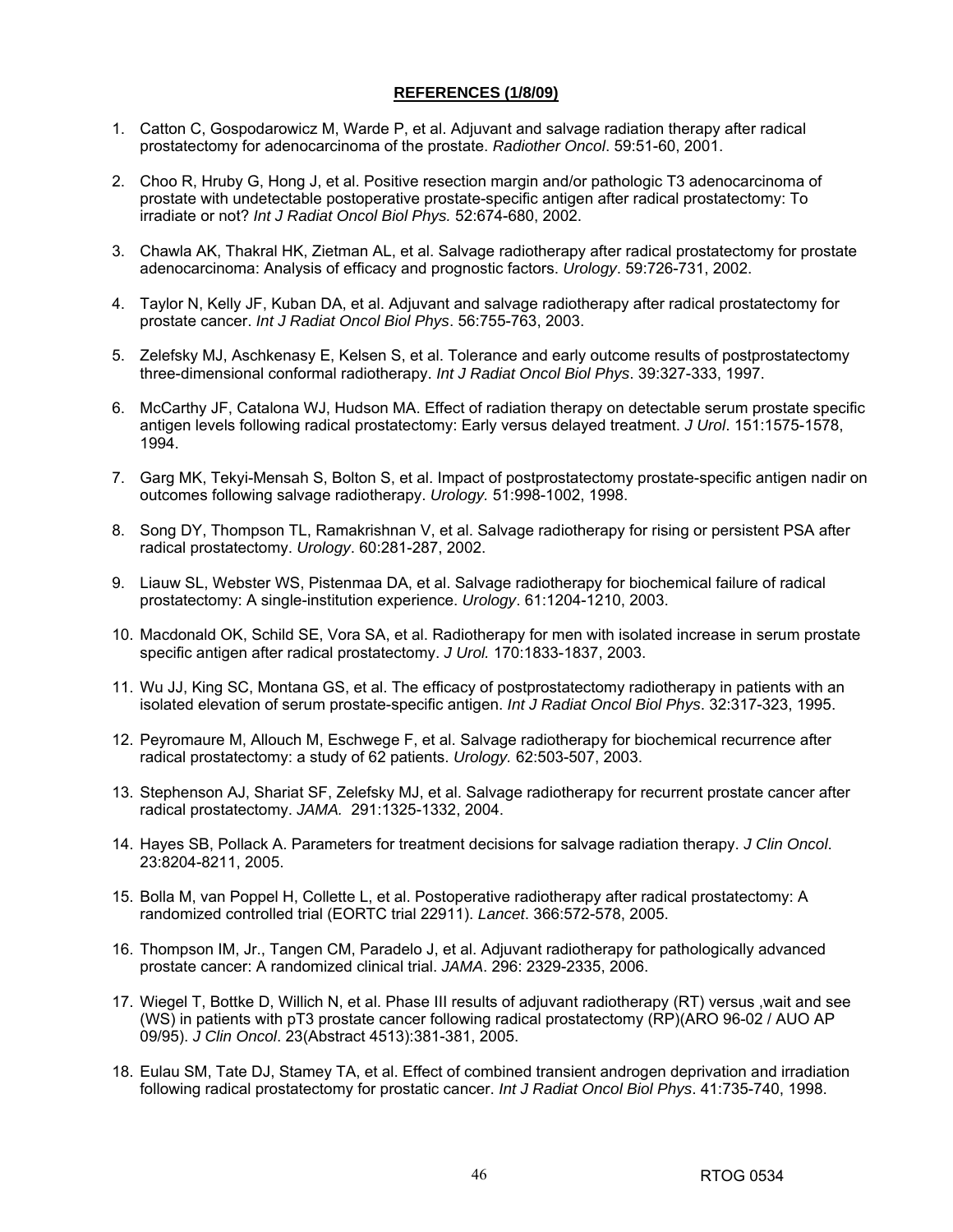- 19. Tiguert R, Rigaud J, Lacombe L, et al. Neoadjuvant hormone therapy before salvage radiotherapy for an increasing post-radical prostatectomy serum prostate specific antigen level. *J Urol*. 170:447-450, 2003.
- 20. Katz MS, Zelefsky MJ, Venkatraman ES, et al. Predictors of biochemical outcome with salvage conformal radiotherapy after radical prostatectomy for prostate cancer. *J Clin Oncol*. 21:483-489, 2003.
- 21. Neulander EZ. Re: Neoadjuvant hormone therapy before salvage radiotherapy for an increasing postradical prostatectomy serum prostate specific antigen level. *J Urol*. 171:809-810, 2004.
- 22. King CR, Presti JC, Jr., Gill H, et al. Radiotherapy after radical prostatectomy: Does transient androgen suppression improve outcomes? *Int J Radiat Oncol Biol Phys*. 59:341-347, 2004.
- 23. Morris MM, Dallow KC, Zietman AL, et al. Adjuvant and salvage irradiation following radical prostatectomy for prostate cancer. *Int J Radiat Oncol Biol Phys*. 38:731-736, 1997.
- 24. Kim BS, Lashkari A, Vongtama R, et al. Effect of pelvic lymph node irradiation in salvage therapy for patients with prostate cancer with a biochemical relapse following radical prostatectomy. *Clin Prostate Cancer*. 3:93-97, 2004.
- 25. Cozzarini C, Bolognesi A, Ceresoli GL, et al. Role of postoperative radiotherapy after pelvic lymphadenectomy and radical retropubic prostatectomy: A single institute experience of 415 patients. *Int J Radiat Oncol Biol Phys*. 59:674-683, 2004.
- 26. Proano JM, Sodee DB, Resnick MI, et al. The impact of a negative (111)indium-capromab pendetide scan before salvage radiotherapy. *J Urol*. 175:1668-1672, 2006.
- 27. Trock BJ, Han M, Freedland SJ, et al. Prostate cancer-specific survival following salvage radiotherapy vs observation in men with biochemical recurrence after radical prostatectomy. JAMA 2008;299:2760-2769.
- 28. Pilepich MV, Winter K, John MJ, et al. Phase III radiation therapy oncology group (RTOG) trial 86-10 of androgen deprivation adjuvant to definitive radiotherapy in locally advanced carcinoma of the prostate. *Int J Radiat Oncol Biol Phys*. 50:1243-1252, 2001.
- 29. D'Amico AV, Manola J, Loffredo M, et al. 6-month androgen suppression plus radiation therapy vs. radiation therapy alone for patients with clinically localized prostate cancer: A randomized controlled trial. *JAMA*. 292:821-827, 2004.
- 30. Denham JW, Steigler A, Lamb DS, et al. Short-term androgen deprivation and radiotherapy for locally advanced prostate cancer: results from the Trans-Tasman Radiation Oncology Group 96.01 randomized controlled trial. *Lancet Oncol*. 6:841-850, 2005.
- 31. Roach M, 3rd, DeSilvio M, Lawton C, et al. Phase III trial comparing whole-pelvic versus prostate-only radiotherapy and neoadjuvant versus adjuvant combined androgen suppression: Radiation Therapy Oncology Group 9413. *J Clin Oncol.* 21:1904-1911, 2003.
- 32. Pound C, Partin A, Eisenberger M, et al. Natural History of Progression After PSA Elevation Following Radical Prostatectomy. *JAMA*. 281:1591-1597, 1999.
- 33. Freedland SJ, Humphreys EB, Mangold LA, et al. Risk of prostate cancer-specific mortality following biochemical recurrence after radical prostatectomy. *JAMA.* 294:433-439, 2005.
- 34. Amling CL, Bergstralh EJ, Blute ML, et al. Defining prostate specific antigen progression after radical prostatectomy: What is the most appropriate cut point? *J Urol*. 165:1146-1151, 2001.
- 35. Pollack A, Hanlon AL, Pisansky TM, et al. A multi-institutional analysis of adjuvant and salvage radiotherapy after radical prostatectomy. *Int J Radiat Oncol Biol Phys.* 60 (Suppl):S186-S187, 2004.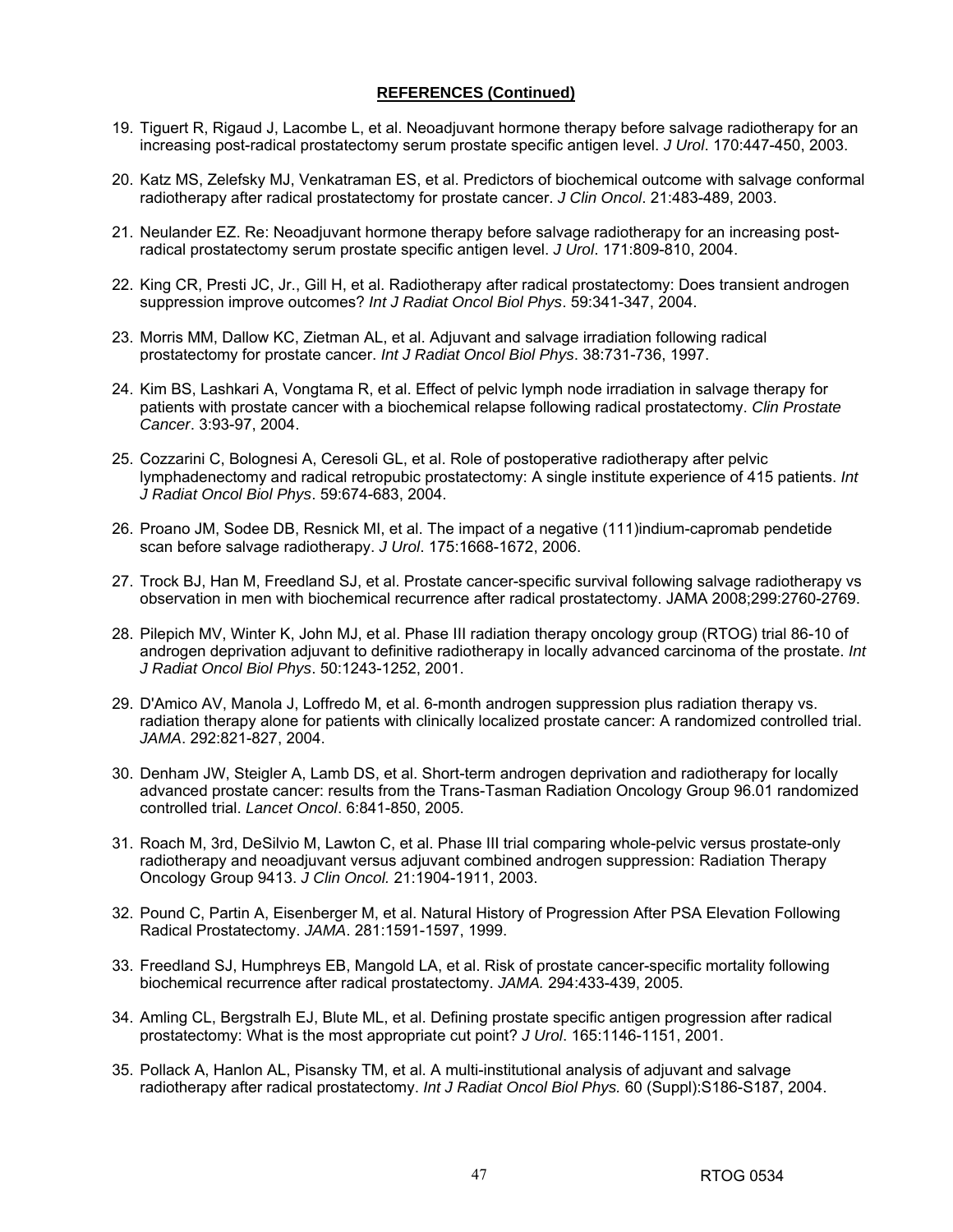- 36. Pollack A, Hanlon AL, Pisansky T, et al. Which definition of biochemchemical failure after post-operative radiotherapy predicts best for clinical failure? A multi-institutional analysis. *J Urol*. (In press), 2005.
- 37. Cox J, Grignon D, Kaplan R, et al. Consensus Statement: Guidelines for PSA Following Radiation Therapy. *Int J Radiat Oncol Biol Phys.* 37:1035-1041, 1997.
- 38. Vicini FA, Kestin LL, Martinez AA. The correlation of serial prostate specific antigen measurements with clinical outcome after external beam radiation therapy of patients for prostate carcinoma. *Cancer.*  88:2305-2318, 2000.
- 39. Kestin LL, Vicini FA, Martinez AA. Practical application of biochemical failure definitions: What to do and when to do it. *Int J Radiat Oncol Biol Phys*. 53:304-315, 2002.
- 40. Pickles T, Kim-Sing C, Morris WJ, et al. Evaluation of the Houston biochemical relapse definition in men treated with prolonged neoadjuvant and adjuvant androgen ablation and assessment of follow-up leadtime bias. *Int J Radiat Oncol Biol Phys*. 57:11-18, 2003.
- 41. Thames H, Kuban D, Levy L, et al. Comparison of alternative biochemical failure definitions based on clinical outcome in 4839 prostate cancer patients treated by external beam radiotherapy between 1986 and 1995. *Int J Radiat Oncol Biol Phys*. 57:929-943, 2003.
- 42. Buyyounouski MK, Hanlon AL, Eisenberg DF, et al. Defining biochemical failure after radiotherapy with and without androgen deprivation for prostate cancer. *Int J Radiat Oncol Biol Phys*. 63:1455-1462, 2005.
- 43. Roach M, 3rd, Hanks G, Thames H, Jr., et al. Defining biochemical failure following radiotherapy with or without hormonal therapy in men with clinically localized prostate cancer: Recommendations of the RTOG-ASTRO Phoenix Consensus Conference. *Int J Radiat Oncol Biol Phys*. 65:965-974, 2006.
- 44. Vicini F, Kestin L, Martinez A. The Importance of Adequate Follow-up in Defining Treatment Success after External Beam Irradiation for Prostate Cancer. *Int J Radiat Oncol Biol Phys*. 45:553-561, 1999.
- 45. Buyyounouski MK, Hanlon AL, Horwitz EM, et al. Biochemical failure and the temporal kinetics of prostate-specific antigen after radiation therapy with androgen deprivation. *Int J Radiat Oncol Biol Phys*. 61:1291-1298, 2005.
- 46. Grignon DJ, Caplan R, Sarkar FH, et al. p53 status and prognosis of locally advanced prostatic adenocarcinoma: A study based on RTOG 8610. *J Natl Cancer Inst.* 89:158-165, 1997.
- 47. Pollack A, Mu Z, Hachem P, et al. Modulation of prostate cancer cell death in response to androgen deprivation and radiation by MDM2. International Conference on Translational Research. Lugano, Switzerland; 2003.
- 48. Pollack A, DeSilvio M, Khor LY, et al. Ki-67 staining is a strong predictor of distant metastasis and mortality for men with prostate cancer treated with radiotherapy plus androgen deprivation: Radiation Therapy Oncology Group Trial 92-02. *J Clin Oncol.* 22:2133-2140, 2004.
- 49. Li R, Heydon K, Hammond ME, et al. Ki-67 staining index predicts distant metastasis and survival in locally advanced prostate cancer treated with radiotherapy: An analysis of patients in radiation therapy oncology group protocol 86-10. *Clin Cancer Res.* 10:4118-4124, 2004.
- 50. Khor LY, Desilvio M, Al-Saleem T, et al. MDM2 as a predictor of prostate carcinoma outcome: an analysis of Radiation Therapy Oncology Group Protocol 8610. *Cancer*. 104:962-967, 2005.
- 51. Khor L-Y, DeSilvio M, McDonnell TJ, et al. Bcl-2 and bax expression and prostate cancer outcome in men treated with radiotherapy in Radiation Therapy Oncology Group protocol 86-10. *Cancer.* (In press), 2006.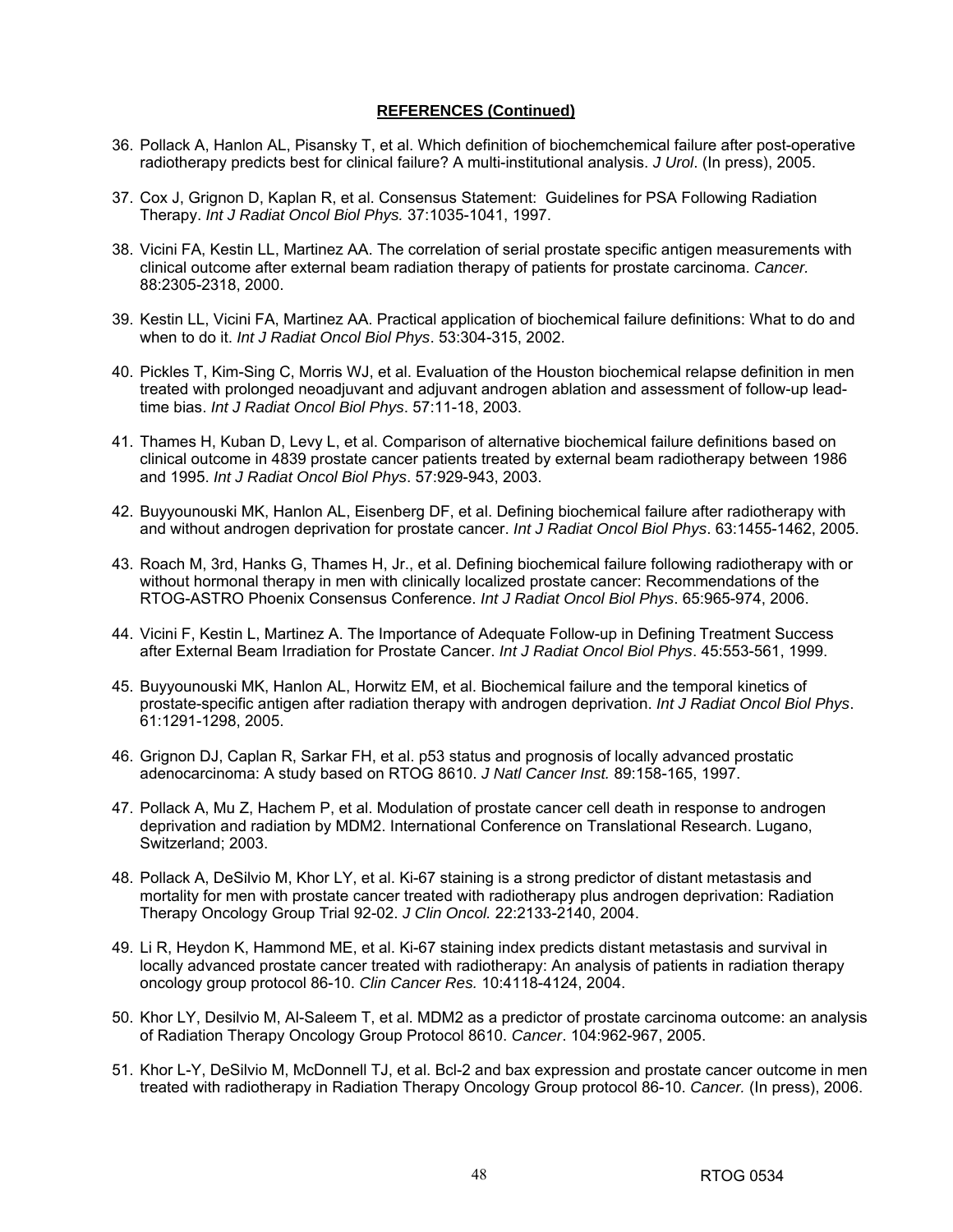- 52. Petricoin EF, 3rd, Ornstein DK, Paweletz CP, et al. Serum proteomic patterns for detection of prostate cancer. *J Natl Cancer Inst*. 94:1576-1578, 2002.
- 53. Ornstein DK, Rayford W, Fusaro VA, et al. Serum proteomic profiling can discriminate prostate cancer from benign prostates in men with total prostate specific antigen levels between 2.5 and 15.0 ng/ml. *J Urol.* 172:1302-1305, 2004.
- 54. Cairns P, Esteller M, Herman JG, et al. Molecular detection of prostate cancer in urine by GSTP1 hypermethylation. *Clin Cancer Res*. 7:2727-2730, 2001.
- 55. Keating NL, O'Malley AJ, Smith MR. Diabetes and cardiovascular disease during androgen deprivation therapy for prostate cancer. *J Clin Oncol.* 24: 4448-4456, 2006.
- 56. Higano CS. Side effects of androgen deprivation therapy: Monitoring and minimizing toxicity. *Urology.* 61:32-38, 2003.
- 57. van Andel G, Kurth KH. The impact of androgen deprivation therapy on health related quality of life in asymptomatic men with lymph node positive prostate cancer. *Eur Urol.* 44:209-214, 2003.
- 58. Salminen EK, Portin RI, Koskinen A, et al. Associations between serum testosterone fall and cognitive function in prostate cancer patients. *Clin Cancer Res*. 10:7575-7582, 2004.
- 59. Salminen EK, Portin RI, Koskinen AI, et al. Estradiol and cognition during androgen deprivation in men with prostate carcinoma. *Cancer.* 103:1381-1387, 2005.
- 60. Regine WF, Schmitt FA, Scott CB, et al. Feasibility of neurocognitive outcome evaluations in patients with brain metastases in a multi-institutional cooperative group setting: Results of Radiation Therapy Oncology Group trial BR-0018. *Int J Radiat Oncol Biol Phys*. 58:1346-1352, 2004.
- 61. Shapiro AM, Benedict RH, Schretlen D, et al. Construct and concurrent validity of the Hopkins Verbal Learning Test-revised. *Clin Neuropsychol*. 13:348-358, 1999.
- 62. Rasmusson DX, Bylsma FW, Brandt J. Stability of performance on the Hopkins Verbal Learning Test. *Arch Clin Neuropsychol.* 10:21-26, 1995.
- 63. Sumerall SW, Timmons PL, James AL, et al. Expanded norms for the Controlled Oral Word Association Test. *J Clin Psychol.* 53:517-521, 1997.
- 64. Llorente MD, Burke M, Gregory GR, et al. Prostate cancer: A significant risk factor for late-life suicide. *Am J Geriatr Psychiatry*. 13:195-201, 2005.
- 65. Almeida OP, Waterreus A, Spry N, et al. One year follow-up study of the association between chemical castration, sex hormones, beta-amyloid, memory and depression in men. *Psychoneuroendocrinology*. 29:1071-1081, 2004.
- 66. Smith DH, Fenn P, Drummond M. Cost effectiveness of photodynamic therapy with verteporfin for age related macular degeneration: The UK case. *Br J Ophthalmol*. 88:1107-1112, 2004.
- 67. Maberley D, Walker H, Koushik A, et al. Screening for diabetic retinopathy in James Bay, Ontario: A costeffectiveness analysis. *CMaj*. 168:160-164, 2003.
- 68. Brown GC, Brown MM, Sharma S, et al. A cost-utility analysis of interventions for severe proliferative vitreoretinopathy. *Am J Ophthalmol*. 133:365-372, 2002.
- 69. Kobelt G, Lundstrom M, Stenevi U. Cost-effectiveness of cataract surgery. Method to assess costeffectiveness using registry data. *J Cataract Refract Surg.* 28:1742-1749, 2002.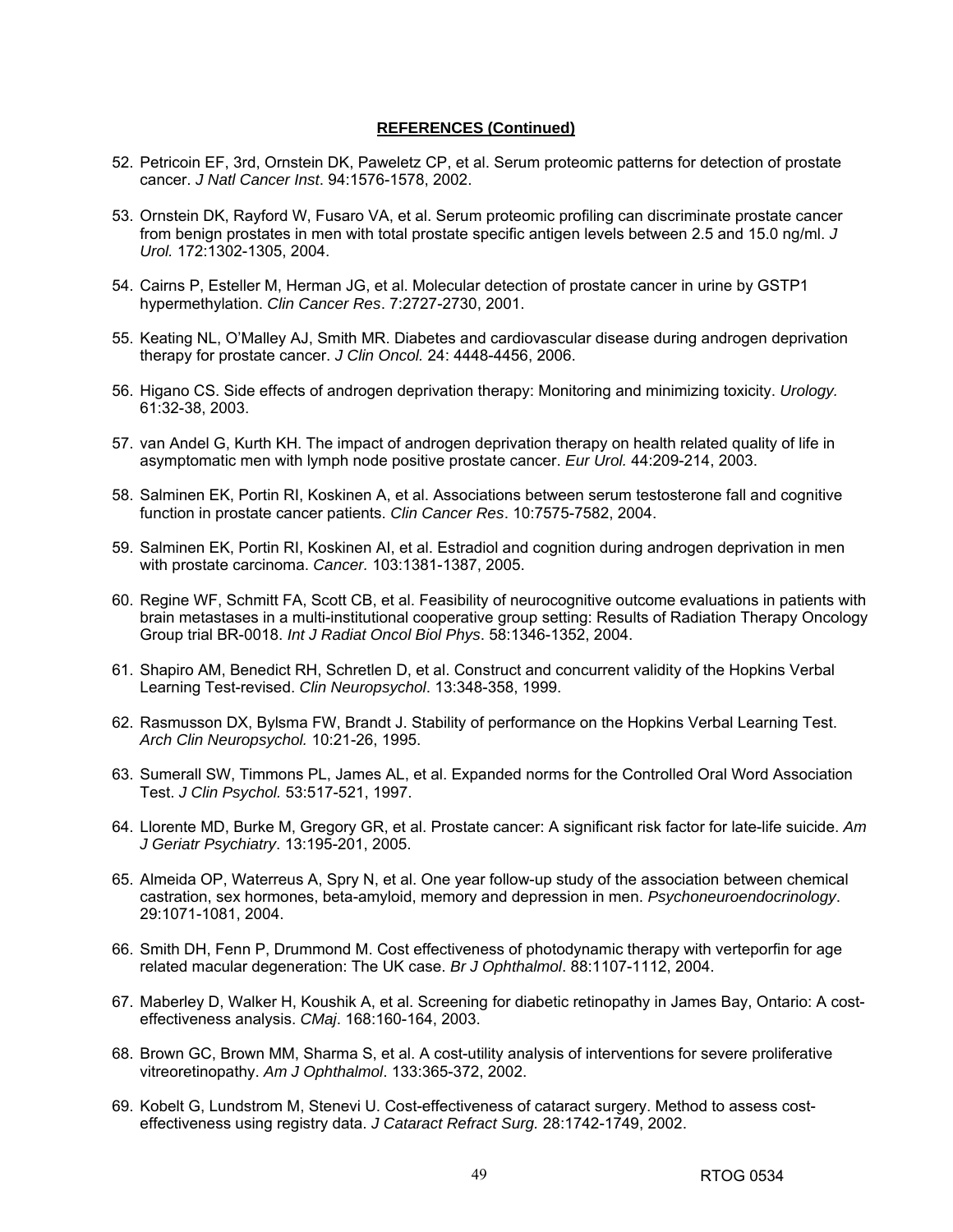- 70. Jonsson L. Cost-effectiveness of memantine for moderate to severe Alzheimer's disease in Sweden. *Am J Geriatr Pharmacother.* 3:77-86, 2005.
- 71. Palmer CS, Niparko JK, Wyatt JR, et al. A prospective study of the cost-utility of the multichannel cochlear implant. *Arch Otolaryngol Head Neck Surg*. 125:1221-1228, 1999.
- 72. Rabin R, de Charro F. EQ-5D: A measure of health status from the EuroQol Group. *Ann Med*. 33:337- 343, 2001.
- 73. Hillner BE, Smith TJ. Cost-effectiveness analysis of three regimens using vinorelbine (Navelbine) for nonsmall cell lung cancer. *Semin Oncol.* 23:25-30, 1996.
- 74. Konski A, Scott CB, Movsas B, et al. Cost-Utility Analysis of Various Treatments for Non-Small cell Carcinoma of the Lung. The Second European Conference on the Economics of Cancer, Brussels (Abstract). 2000.
- 75. Trippoli S, Vaiani M, Lucioni C, et al. Quality of life and utility in patients with non-small cell lung cancer. Quality-of-life Study Group of the Master 2 Project in Pharmacoeconomics. *Pharmacoeconomics.* 19:855- 863, 2001.
- 76. Essink-Bot ML, de Koning HJ, Nijs HG, et al. Short-term effects of population-based screening for prostate cancer on health-related quality of life. *J Natl Cancer Inst.* 90:925-931, 1998.
- 77. Sandblom G, Carlsson P, Sennfalt K, et al. A population-based study of pain and quality of life during the year before death in men with prostate cancer. *Br J Cancer*. 90:1163-1168, 2004.
- 78. Sennfalt K, Carlsson P, Sandblom G, et al. The estimated economic value of the welfare loss due to prostate cancer pain in a defined population. *Acta Oncol.* 43:290-296, 2004.

79. Glasziou PP, Simes RJ, Gelber RD. Quality adjusted survival analysis. *Stat Med*. 9:1259-1276, 1990.

- 80. Barry MJ, Fowler FJ, Jr., O'Leary MP, et al. Correlation of the American Urological Association symptom index with self-administered versions of the Madsen-Iversen, Boyarsky and Maine Medical Assessment Program symptom indexes. Measurement Committee of the American Urological Association. *J Urol*. 148:1558-1564,1992.
- 81. Desai J, Stock RG, Stone NN, et al. Acute urinary morbidity following I-125 interstitial implantation of the prostate gland. *Radiat Oncol Investig*. 6:135-141, 1998.
- 82. Merrick GS, Butler WM, Lief JH, et al. Temporal resolution of urinary morbidity following prostate brachytherapy. *Int J Radiat Oncol Biol Phys.* 47:121-128, 2000.
- 83. Egawa S, Shimura S, Irie A, et al. Toxicity and health-related quality of life during and after high dose rate brachytherapy followed by external beam radiotherapy for prostate cancer. *Jpn J Clin Oncol.*31:541-547, 2001.
- 84. Merrick GS, Butler WM, Wallner KE, et al. Prophylactic versus therapeutic alpha-blockers after permanent prostate brachytherapy. *Urology*. 60:650-655, 2002.
- 85. Michalski JM, Lawton C, El Naqa I, et al. Development of RTOG consensus guidelines for the definition of the clinical target volume for postoperative conformal radiation therapy for prostate cancer. *Int J Radiat Oncol Biol Phys* 2008;Submitted.
- 86. Wiltshire KL, Brock KK, Haider MA, et al. Anatomic boundaries of the clinical target volume (prostate bed) after radical prostatectomy. Int J Radiat Oncol Biol Phys 2007;69:1090-1099.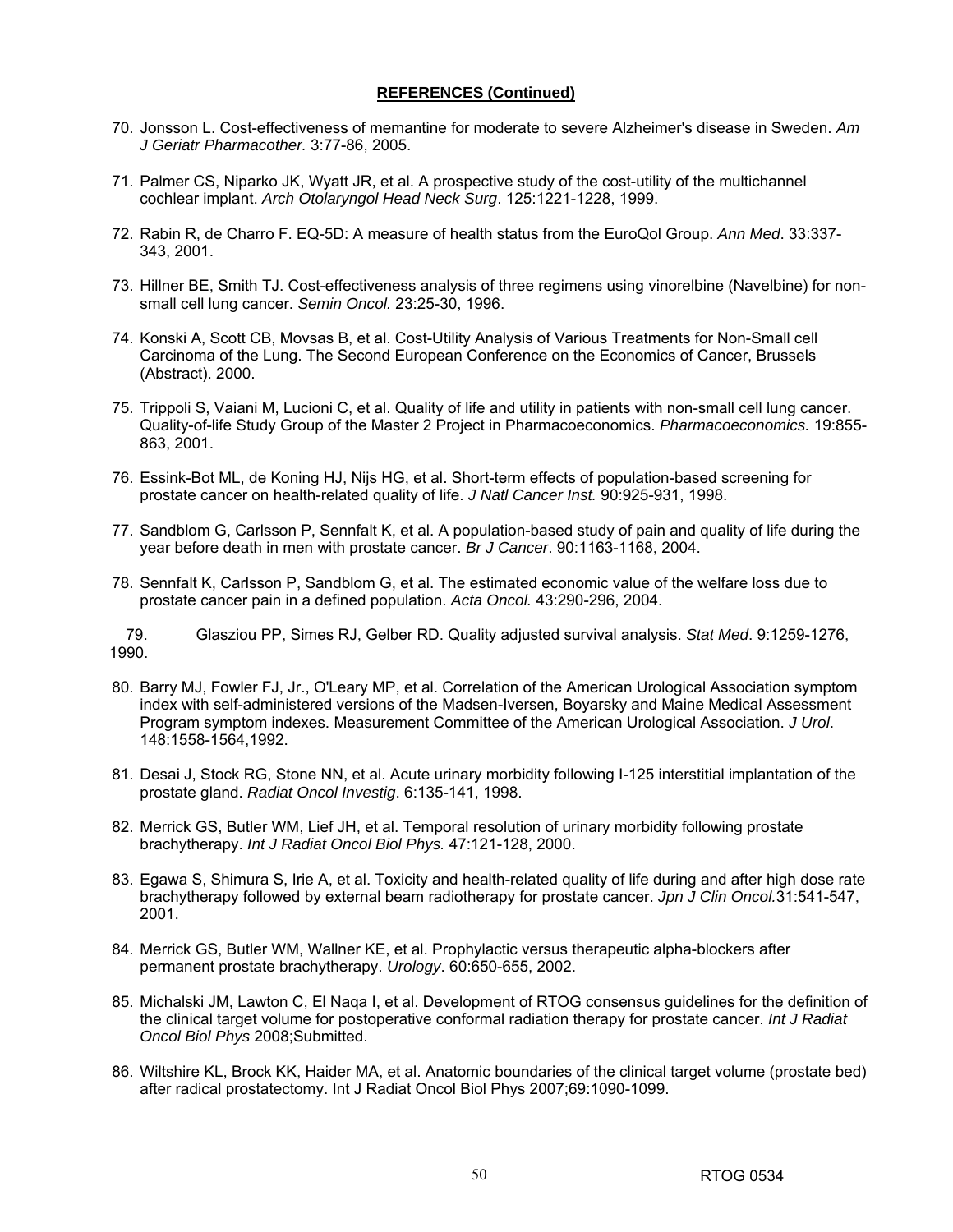- 87. Pollack A, Price R, Dong L, et al. Intact Prostate Cancer: Overview. In: Mundt AJ, Roeske JC, eds. *Intensity Modulated Radiation Therapy: A Clinical Perspective*. Ontario, Canada: BC Decker; 2005: 459- 463.
- 88. Buyyounouski MK, Horwitz EM, Price RA, et al. IMRT for prostate cancer. In: Bortfeld T, Schmidt-Ullrich R, de Neve W, eds. *IMRT Handbook: Concepts & Clinical Applications*. Heidelberg, Germany: Springer-Verlag; 2005.
- 89. Wei JT, Dunn RL, Litwin MS, et al. Development and validation of the expanded prostate cancer index composite (EPIC) for comprehensive assessment of health-related quality of life in men with prostate cancer. *Urology*. 56:899-905, 2000.
- 90. Hough R, Landsverk J, Stone J. Comparison of psychiatric screening questionnaires for primary care patients. Final report for NIMH Contract No. 278-81-0036 (DB) 122:913-922, 1995.
- 91. Hesbacher P, Rickels K, Downing RW, et al. Assessment of psychiatric illness severity by family physicians. *Social Science & Medicine*. 12(1-A):45-47, 1978.
- 92. Hesbacher PT, Rickels K, Morris RJ, et al. Psychiatric illness in family practice. *J Clin Psychiatry*. 41:6- 10, 1980.
- 93. Derogatis LR, Melisaratos N. The Brief Symptom Inventory: An introductory report. *Psychol Med.* 13:595- 605, 1983.
- 94. Bolton P. Cross-cultural validity and reliability testing of a standard psychiatric assessment instrument without a gold standard. *J Nerv Ment Dis*. 189:238-242, 2001.
- 95. Meyers CA, et al. Neurocognitive function and progression in patients with brain metastases treated with whole brain radiation and motexafin gadolinium: Results of a randomized phase III trial. *J Clin Oncol*. 22: 157-165, 2004.
- 96. Benedict RHB, Schretlen D, Groninger L, Brandt J: Hopkins Verbal Learning Test Revised: Normative data and analysis of inter-form and test-retest reliability. *Clin Neuropsychologist*.12:43-55,1998.

97. Benton AL, Hamsher KdeS. *Multilingual Aphasia Examination.* Iowa City, IA: AJA Associates; 1989.

- 98. Lezak MD, Howieson DB, Loring DW. Neuropschological Assessment. 4<sup>th</sup> ed. New York, NY: Oxford University Press; 2004.
- 99. Schulz MW, Chen J, Woo HH, et al. A comparison of techniques for eliciting patient preferences in patients with benign prostatic hyperplasia. *J Urol.* 168:155-159, 2002.

100. Badia X, Herdman M, Kind P. The influence of ill-health experience on the valuation of health. *Pharmacoeconomics.* 13:687-696, 1998.

101. Wu AW, Jacobson KL, Frick KD, et al. Validity and responsiveness of the euroqol as a measure of health-related quality of life in people enrolled in an AIDS clinical trial. *Qual Life Res.* 11:273-282, 2002.

102. Zelen M. The randomization and stratification of patients to clinical trials. *J Chronic Dis*. 27:365-375, 1974.

103. Chen TT, Simon, RM. Extension of one-sided test to multiple treatment trials. *Control Clin Trials*. 15: 124- 134, 1994.

104. Haybittle,J.L. Repeated assessment of results in clinical trials of cancer treatment. Br J Radiol. Oct;44(526):793-7, 1971.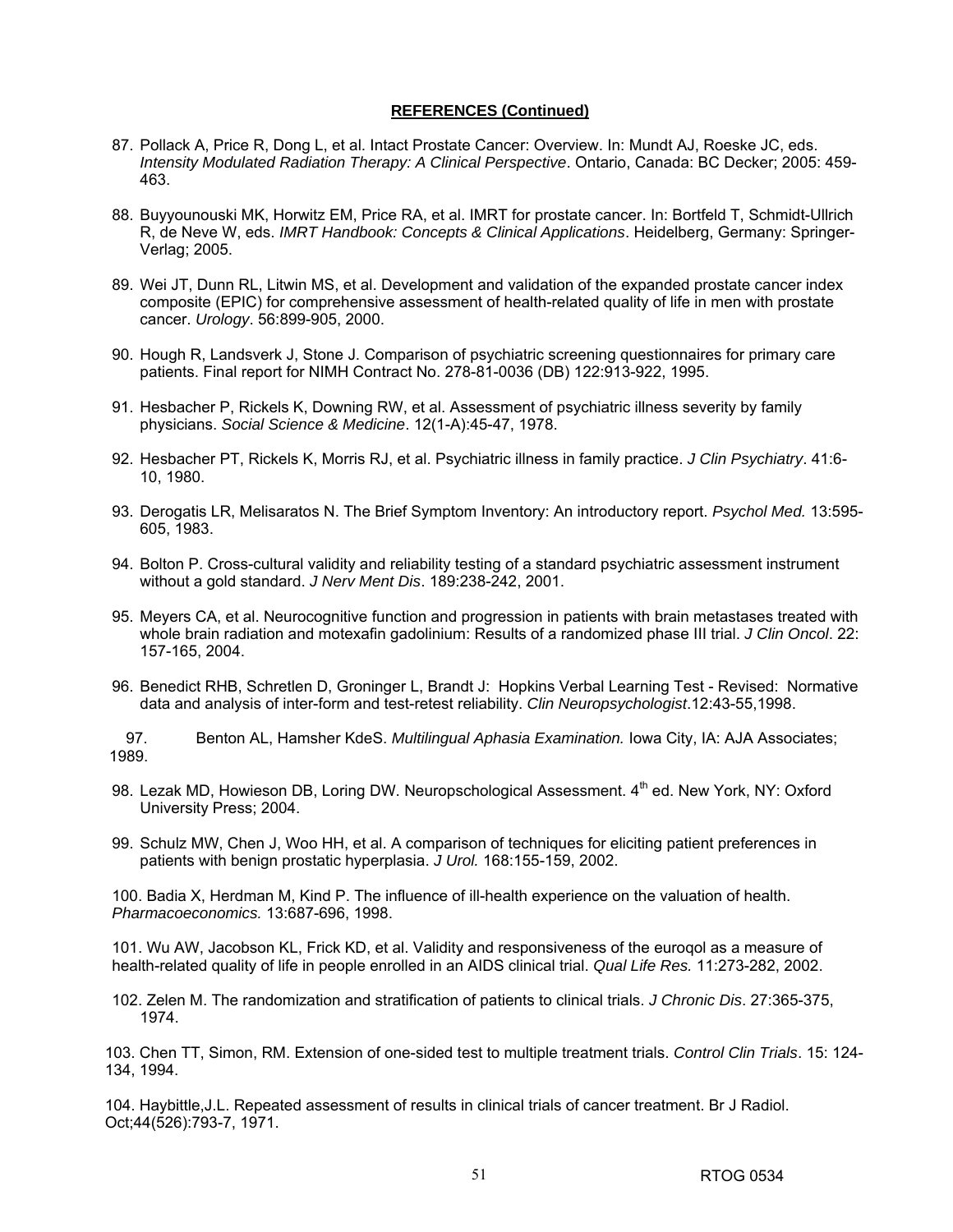105. Peto R, Pike MC, Armitage P, Breslow NE, Cox DR, Howard SV, Mantel N, McPherson K, Peto J, Smith PG. Design and analysis of randomized clinical trials requiring prolonged observation of each patient. I. Introduction and design. Br J Cancer. Dec;34(6):585-612, 1976.

106. Freidlin B, Korn EL. Testing treatment effects in the presence of competing risks. *Stat Med*. 24:1703-1712, 2005.

107. Schoenfeld DA. The asymptotic properties of nonparametric test for comparing survival distributions. *Biometrika.* 68:316-319, 1981.

108. Agresti A. *Categorical Data Analysis*. New York: Wiley; 1990.

109. Kaplan EL, Meier P. Nonparametric estimation from incomplete observations. *J Am Stat Assoc.* 53:447-457, 1958.

110. Mantel N. Evaluation of survival data and two new rank order statistics arising in its consideration. *Canc Chemo Rep.* 50:163-170, 1966.

111. Kim K, Tsiatis AA. Study duration for clinical trials with survival response and early stopping rule. *Biometrics*. 46:81-92, 1990.

112. Kalbfleisch JD, Ross LP. *The statistical analysis of failure time data*. New York: John Wiley & Sons; 1980.

113. Gaynor JJ, Feuer EJ, Tan CC, et al. On the use of cause-specific failure and conditional failure probabilities: examples from clinical oncology data. *JASA*. 88:400-403, 1993.

114. Gray RJ. A class of K-sample tests for comparing the cumulative incidence of a competing risk. *Annual Statistics*. 16:1141-1143, 1988.

115. Cox DR. Regression models and life tables. *J Royal Statistics Soc*. 34:187-220, 1972.

116. Simon R, Korn EL, McShane LM, et al. *Design and Analysis of DNA Microarray Investigations*. New York: Springer; 2003.

117. Dobbin KK, Kawasaki ES, Petersen DW, Simon RM. Characterizing dye bias in microarray experiments. *Bioinformatics*. 21:2430-2437, 2005.

118. Yang YH, Dudoit S, Luu P, et al. Normalization for cDNA microarray data: A robust composite method addressing single and multiple slide systematic variation. *Nucleic Acids Res*.15:30, 2002.

119. Dudoit S, Yang YH, Callow MJ, Speed TP. Statistical methods for identifying genes with differential expression in replicated cDNA microarray experiments. *Stat Sin*. 12:111-139, 2002.

120. Troyanskaya O, Cantor M, Sherlock G, et al. Missing value estimation methods for DNA microarrays *Bioinformatics*. 17:520-525, 2001.

121. Korn EL, Troenndle JF, McShane LM, Simon R. Controlling the number of false discoveries: Application to high-dimensional genomic data. *J Stat Planning and Inference*.124:2448-2455.22, 2003.

122. Verbeke G, Molenberghs G. *Linear mixed models for longitudinal data*. New York: Springer-Verlag, Inc.; 2000.

123. Bonferroni CE. Teoria statistica delle classi e calcolo delle probabilita. In: *Volume in Onore di Ricarrdo dalla Volta*: *Universita di Firenza.* 1937: 1-62.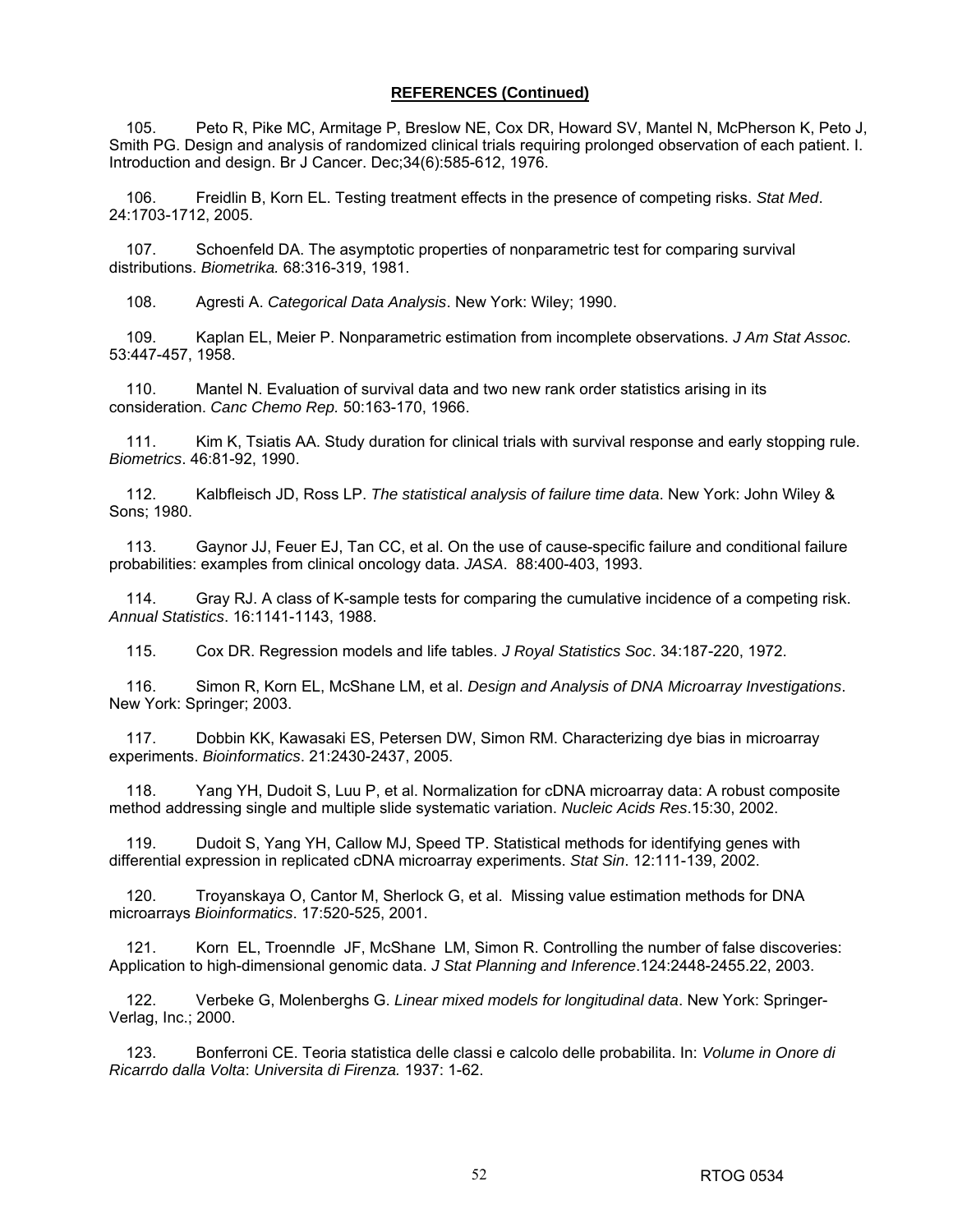124. Home page: the expanded prostate cancer index composite (EPIC). http://roadrunner.cancer.med.umich.edu/epic/

125. Glasziou, P.P., Cole, B.F., Gelber, R.D., Hilden, J., and Simes, R.J. Quality adjusted survival analysis with repeated quality of life measures. *Stat Med.* 17: 1215-1229, 1998.

126. Donaldson GW, Moinpour CM. Learning to live with missing quality-of-life data in advanced-stage disease trials. *J Clin Oncol.* 23:7380-7384, 2005.

127. Guidance for industry patient-reported outcome measures: Use in medical product development to support labeling claims: U.S. Department of Health and Human Services and Food and Drug Administration. pp. http://www.qolpro.org/ (accessed Aug. 1, 2006).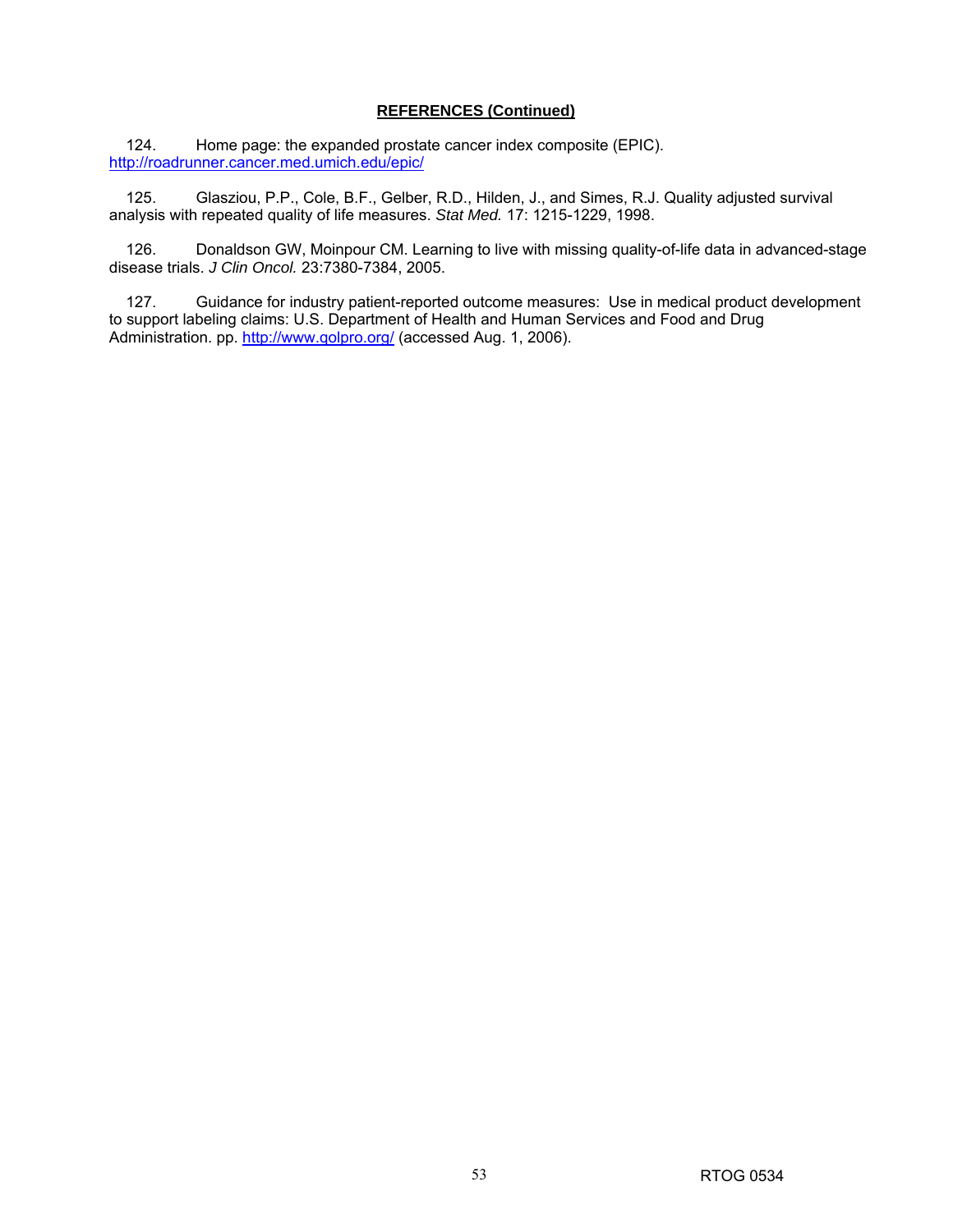### **APPENDIX I (1/8/09) (3/24/10)**

# **RTOG 0534**

# **Informed Consent Template for Cancer Treatment Trials (English Language)**

# **A Phase III Trial Of Short Term Androgen Deprivation With Pelvic Lymph Node Or Prostate Bed Only Radiotherapy (SPPORT) In Prostate Cancer Patients With A Rising PSA After Radical Prostatectomy**

This is a clinical trial, a type of research study. Your study doctor will explain the clinical trial to you. Clinical trials include only people who choose to take part. Please take your time to make your decision about taking part. You may discuss your decision with your friends and family. You can also discuss it with your health care team. If you have any questions, you can ask your study doctor for more explanation.

You are being asked to take part in this study because you have had surgery to remove your prostate and your study doctor has recommended radiation therapy because your blood level of Prostate Specific Antigen (PSA) has been going up. (The PSA is a value that helps determine the aggressiveness of your prostate cancer.)

# **Why is this study being done?**

The purpose of this study is to compare the effects, good and/or bad of three treatment methods on participants and their cancer.

External beam radiation therapy is one of the standard treatments for men with prostate cancer who have a rising PSA after surgery. Different methods of radiation therapy are used, and it is not known which one is best. Most commonly, the area where the prostate was originally located before being removed (the prostate bed) is treated, without treating the lymph nodes in the pelvis. Prostate cancer can spread to the lymph nodes. There is some evidence in men who have not had surgery that radiotherapy to the pelvic lymph nodes may stop the cancer from spreading under some conditions. Since treating the pelvic lymph nodes can result in increased side effects, the benefit of this method of radiation therapy needs to be tested.

Prostate cancer feeds on male hormones, such as testosterone. Drugs that reduce or block testosterone (hormone therapy) can cause some prostate cancer cells to die and others to become sick so that they don't grow. Some patients treated with a combination of these drugs and radiation have a greater chance of not having the cancer return when compared to men treated with radiation alone. These studies were done in men who did not have surgery. Since hormone therapy can result in increased side effects, the benefit of combining hormone therapy with radiation therapy needs to be tested.

There are 3 treatment groups in this study:

- 1) Patients who receive radiation therapy to the prostate bed only;
- 2) Patients who receive hormone therapy for 4 to 6 months plus radiation therapy to the prostate bed;
- 3) Patients who receive hormone therapy for 4 to 6 months plus radiation therapy to the prostate bed and to the pelvic lymph nodes.

If you agree to participate in this study, you will receive one of these 3 treatments.

### **How many people will take part in the study?**

### **About 1,764 people will take part in this study.**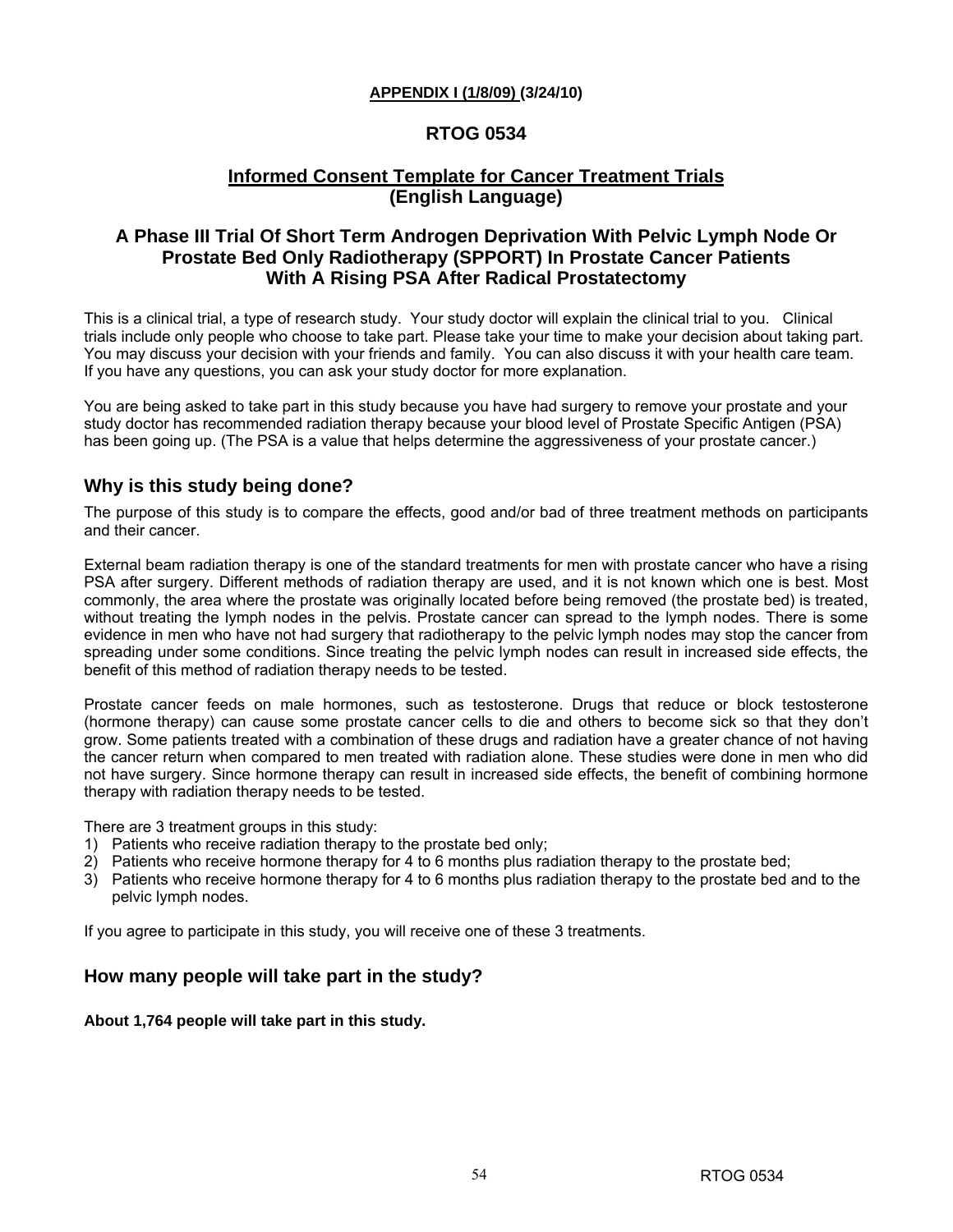# **What will happen if I take part in this research study? (01/8/09) (3/24/10)**

### **Before you begin the study:**

You will need to have the following exams, tests or procedures to find out if you can be in the study. These exams, tests or procedures are part of regular cancer care and may be done even if you do not join the study. If you have had some of them recently, they may not need to be repeated. This will be up to your study doctor.

- Review of the tissue from your prior surgery to remove your prostate to determine your Gleason score (a value that helps determine the aggressiveness of your prostate cancer)
- History and physical exam, including a digital rectal exam (DRE) and an assessment of your ability to carry out activities of daily living (which will include questions such as whether you are able to feed, bathe, and dress yourself).
- You will be asked to fill out a questionnaire on urinary symptoms and function called the American Urological Association Symptom Index (AUA SI).
- A blood test to determine your PSA (a value that helps determine the aggressiveness of your prostate cancer). About 2 teaspoons of blood will be drawn from a vein. At least two PSA tests spaced by 2 months must be obtained after surgery to remove the prostate. Your study doctor also may draw another PSA before the start of treatment for a baseline value.
- Other blood tests (for blood count, liver function, and to measure testosterone)
- A CT (Computed Tomography) scan or MRI (Magnetic Resonance Imaging) of your pelvis to determine if there is any evidence of cancer spread to the pelvic lymph nodes. A CT scan is a study using x-rays to look at one part of your body. An MRI is imaging using a strong magnetic field to look at one part of your body.
- A bone scan to determine if the cancer has spread to the bones.
- A CT scan with an urethrogram or an MRI for radiation treatment planning may be ordered; for a urethrogram, a tube is placed into the opening of the canal (at the end of the penis) from which urine is emptied from the body. Dye is injected, and images are taken.

**You will be "randomized" into one of the study groups described below. Randomization means that you are put into a group by chance. A computer program will place you in one of the study groups. Neither you nor your study doctor can choose the group you will be in. You will have a one in three chance of being placed in any group.** 

**If you are in group 1 (often called "Arm 1"):** You will receive radiation treatments to the prostate bed once daily, 5 days a week, Monday through Friday, for a total of 36 to 39 treatments (the exact number will be decided by your study doctor). Each radiation treatment will take 15-30 minutes.

**If you are in group 2 (often called "Arm 2"):** You will receive radiation treatments to the prostate bed once daily, 5 days a week, Monday through Friday, for a total of 36 to 39 treatments (the exact number will be decided by your study doctor). Each radiation treatment will take 15-30 minutes.

You also will receive hormone therapy for 4 to 6 months (the exact length will be decided by your doctor). The hormone therapy will begin 2 months before the start of the radiation treatments. There are two parts to the hormone therapy. You will take injections either under the skin or in the muscle, and you will take a pill, either flutamide three times per day or bicalutamide once per day. The pills will be taken for at least 4 of the 6 months.

**If you are in group 3 (often called "Arm 3"):** You will receive radiation treatments to the pelvic lymph nodes and prostate bed once daily, 5 days a week, Monday through Friday, for 25 treatments. From that point on, the radiation treatments will target the prostate bed only, 5 days per week, for another 11-14 treatments. The total number of radiation treatments will be 36 to 39 treatments (the exact number will be decided by your study doctor). Each radiation treatment will take 15-30 minutes.

You also will receive hormone therapy for 4 to 6 months (the exact length will be decided by your study doctor). The hormone therapy will begin 2 months before the start of the radiation treatments. There are two parts to the hormone therapy. You will take injections either under the skin or in the muscle, and you will take a pill, either flutamide three times per day or bicalutamide once per day. The pills will be taken for at least 4 of the 6 months.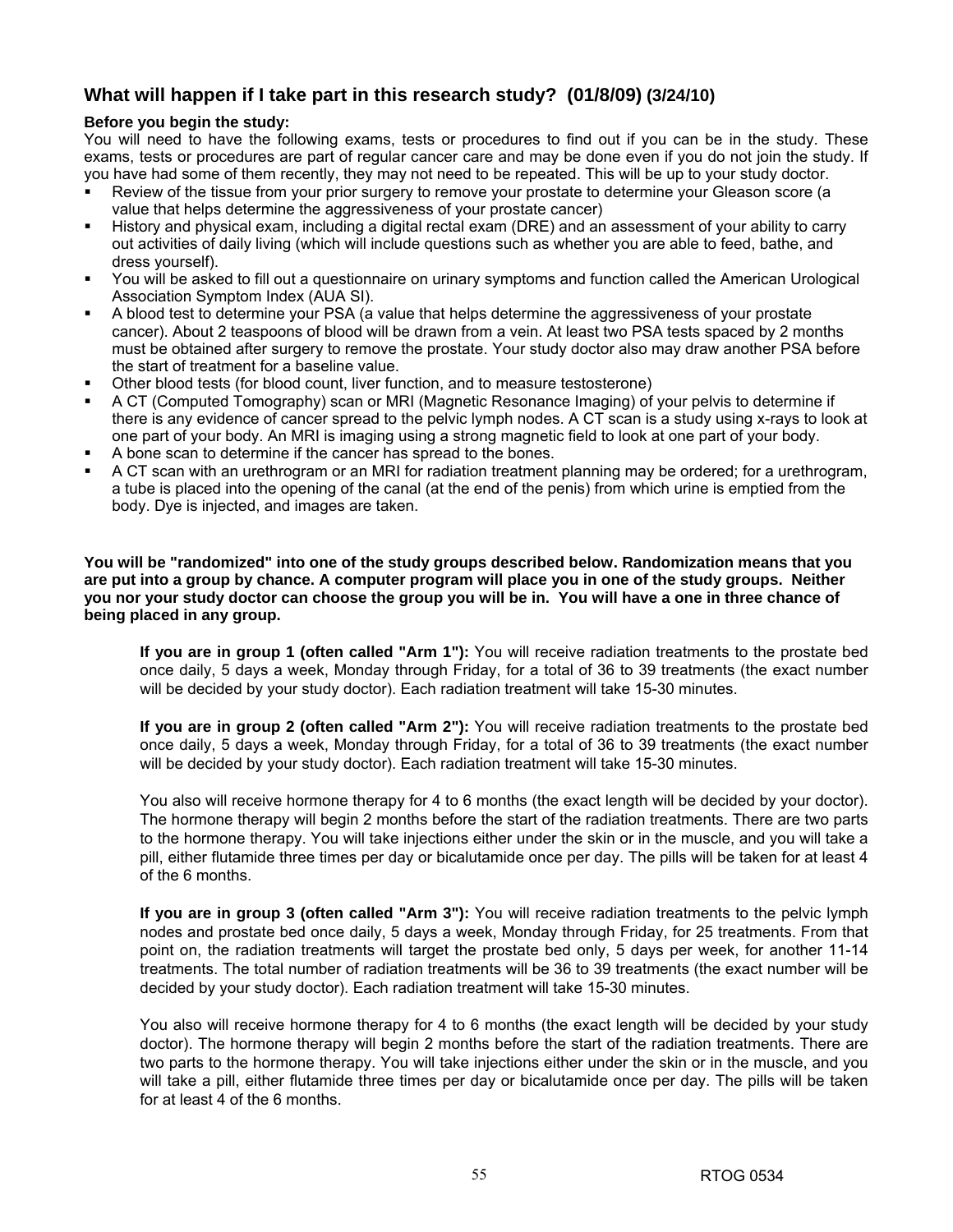### **After entering the study and prior to radiotherapy: (1/8/09)**

If the exams, tests and procedures show that you can be in the study, and you choose to take part, then you will need the following tests and procedures if you are randomized to receive hormone therapy (Groups 2 and 3). They are part of regular cancer care.

- After 2 months of hormone therapy and before radiation therapy, blood will be drawn (for a blood count, liver function, and to measure testosterone and PSA).
- After 2 months of hormone therapy and before radiation therapy, you will be requested to fill out an American Urological Association Symptom Index (AUA SI) questionnaire.

### **During Radiation Therapy: (1/8/09)**

- Weekly during radiation therapy: History and physical exam, including an assessment of your ability to carry out activities of daily living, and assessment of any side effects you may be experiencing from the treatment
- Blood will be drawn during the  $6<sup>th</sup>$  (last) week of radiotherapy (for a blood count, liver function and to measure testosterone).
- You will be asked to fill out an American Urological Association Symptom Index (AUA SI) questionnaire in the  $6<sup>th</sup>$  week of radiation therapy.

### **When you are finished receiving radiation: (1/8/09)**

You will need these tests and procedures:

- At 6 weeks (1.5 months), 3, and 6 months following the completion of radiation: blood tests to measure liver function; at 3 and 6 months following the completion of radiation: blood will be drawn for blood count
- At 3, 6, and 12 months following the completion of radiation, every 6 months for the next 6 years, and then annually: History and physical exam, including a digital rectal exam (DRE), an assessment of your ability to carry out activities of daily living, an assessment of any side effects from the treatments, and an AUA-SI questionnaire.
- A PSA and testosterone will be checked at 6 weeks (1.5 months), 3 months, 6 months, 9 months, and 12 months following completion of radiotherapy; at 3-month intervals for the next year; and then at 6-month intervals thereafter.
- If something is felt in the prostate bed that is suspicious for recurrence, your study doctor will request a needle biopsy to evaluate this.
- If your PSA rises at any time after completion of treatment, your study doctor may order a bone scan and CT scan or MRI of the abdomen and pelvis.

### **Study Plan**

Another way to find out what will happen to you during the study is to read the chart below. Start reading at the top and read down the list, following the lines and arrows.

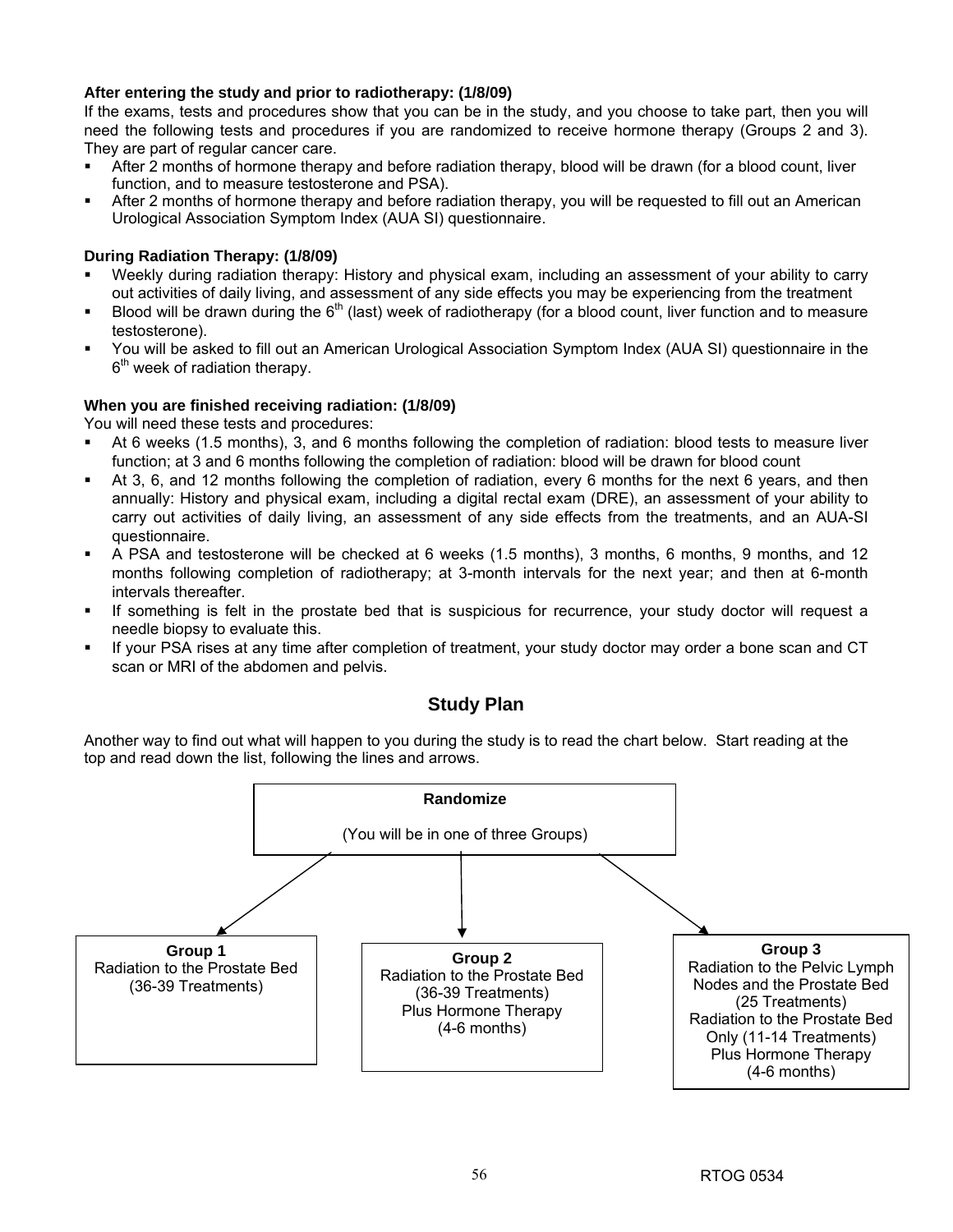# **How long will I be in the study? (1/8/09)**

You will receive 36–39 radiation treatments over 7–8 weeks. Hormone therapy, if given, will last 4–6 months. After you are finished receiving radiation therapy, the study doctor will ask you to visit the office for follow-up exams at 3, 6, and 12 months after radiotherapy, then every 6 months for the next 6 years, and annually thereafter. The study doctors would like to keep track of your medical condition by seeing you every year for your lifetime.

# **Can I stop being in the study?**

Yes. You can decide to stop at any time. Tell the study doctor if you are thinking about stopping or decide to stop. He or she will tell you how to stop safely.

It is important to tell the study doctor if you are thinking about stopping so any risks from the radiation and hormone therapy (if given) can be evaluated by him/her. Another reason to tell your study doctor that you are thinking about stopping is to discuss what follow-up care and testing could be most helpful for you.

The study doctor may stop you from taking part in this study at any time if he/she believes it is in your best interest; if you do not follow the study rules; or if the study is stopped.

# **What side effects or risks can I expect from being in the study?**

**(1/8/09)** You may have side effects while on the study. Everyone taking part in the study will be watched carefully for any side effects. However, researchers don't know all the side effects that may happen. Side effects may be mild or very serious. Your health care team may give you medicines to help lessen side effects. Many side effects go away soon after you stop radiation or hormone therapy (if given). In some cases, side effects can be serious, long lasting, or may never go away. In addition, some of the side effects may be life threatening and, in rare instances, may cause death. The risks of side effects related to the radiation may be higher in group 3, which includes the treatment of the pelvic lymph nodes.

#### **You should talk to your study doctor about any side effects that you have while taking part in the study.**

#### **Risks and side effects related to the radiation therapy include those which are:**

### **Likely (1/8/09)**

- Tanning, redness, or darkening of skin in treatment area
- Rash, itching or peeling of skin
- Temporary hair loss in the treatment area
- Temporary fatigue
- Abdominal cramps
- Frequent bowel movements, sometime with urgency, or diarrhea
- Rectal cramps and irritation with pain on defecation
- Mild rectal bleeding that does not require treatment
- Bladder irritation with a stinging sensation
- Frequency or urgency of urination
- Small amounts of blood in the urine

#### **Less Likely**

- Urinary obstruction requiring the placement of a temporary urinary catheter and/or dilatation because of stricture (narrowing)
- Less ability to control urine (increased incontinence)
- Inability to achieve an erection (inability of the penis to become hard)
- Rectal bleeding that requires medication or laser treatment to stop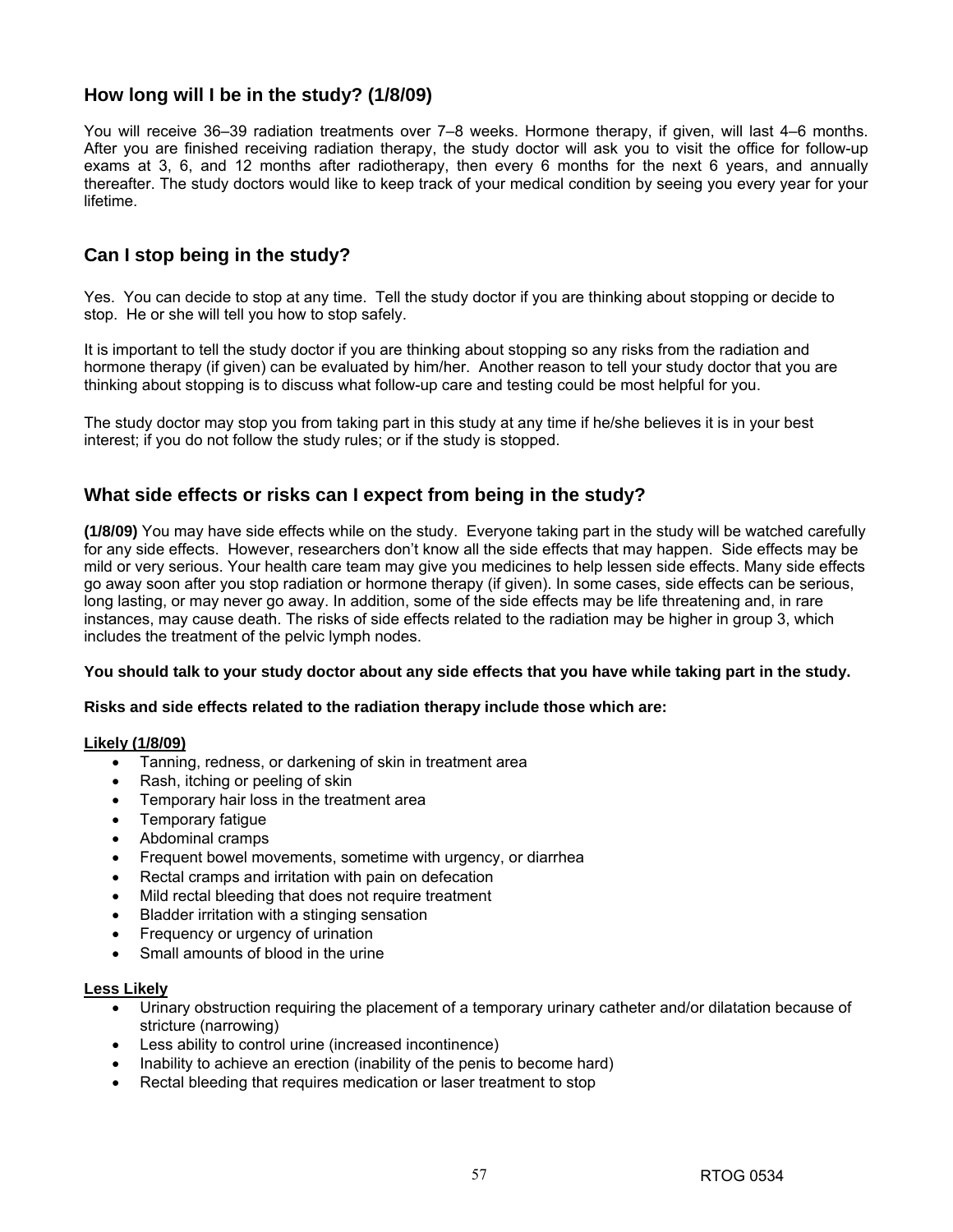### **Rare but serious (1/8/09)**

- Injury to the bladder, urethra, bowel, or other tissues in the pelvis or abdomen requiring additional procedure or surgery, such as a colostomy (bag for stool).
- Intestinal obstruction requiring surgery

### **Risks and side effects related to the hormone therapy those which are:**

#### **Likely (1/8/09)**

- Hot flashes
- Inability to achieve an erection (inability of the penis to become hard)
- Loss of sex drive
- Mood swings
- Muscle loss, weakness and fatigue
- Mild anemia (drop in red blood cell count)
- Weight gain
- Bone weakening

### **Less Likely (1/8/09)**

- Significant bone loss (osteopenia or osteoporosis) which could result in fracture
- Significant anemia
- Blood sugar problems (diabetes)
- High fats and cholesterol in your blood (hyperlipidemia)
- Blood vessel disease (arteriosclerosis, heart failure)
- Fluid retention and ankle swelling (edema)
- Breast enlargement and tenderness
- Difficulty with calculations and memory (verbal recall, cognition)

#### **Rare and Possibly Serious (1/8/09)**

- Liver damage (hepatitis)
- Flare up in arthritis
- Death due to heart disease
- Bone fracture
- **Depression**

**Reproductive risks:** You should not father a baby while on this study because the drugs and radiation in this study can affect an unborn baby. Check with your study doctor about what kind of birth control methods to use and how long to use them. Some methods might not be approved for use in this study. Some of the drugs and radiation used in this study may make you unable to have children in the future.

#### **For more information about risks and side effects, ask your study doctor.**

### **Are there benefits to taking part in the study?**

Taking part in this study may or may not make your health better. It is not known whether the combination of radiation to the prostate bed plus hormone therapy is better than radiation to the prostate bed alone. Also, it is not known whether radiation to the pelvic lymph nodes and prostate bed plus hormone therapy is better than radiation to the prostate bed only combined with hormone therapy. We do know that the information from this study will help researchers learn more about how best to treat men who have a rising PSA after surgery to remove their prostate. This information could help future cancer patients.

# **What other choices do I have if I do not take part in this study?**

Your other choices may include: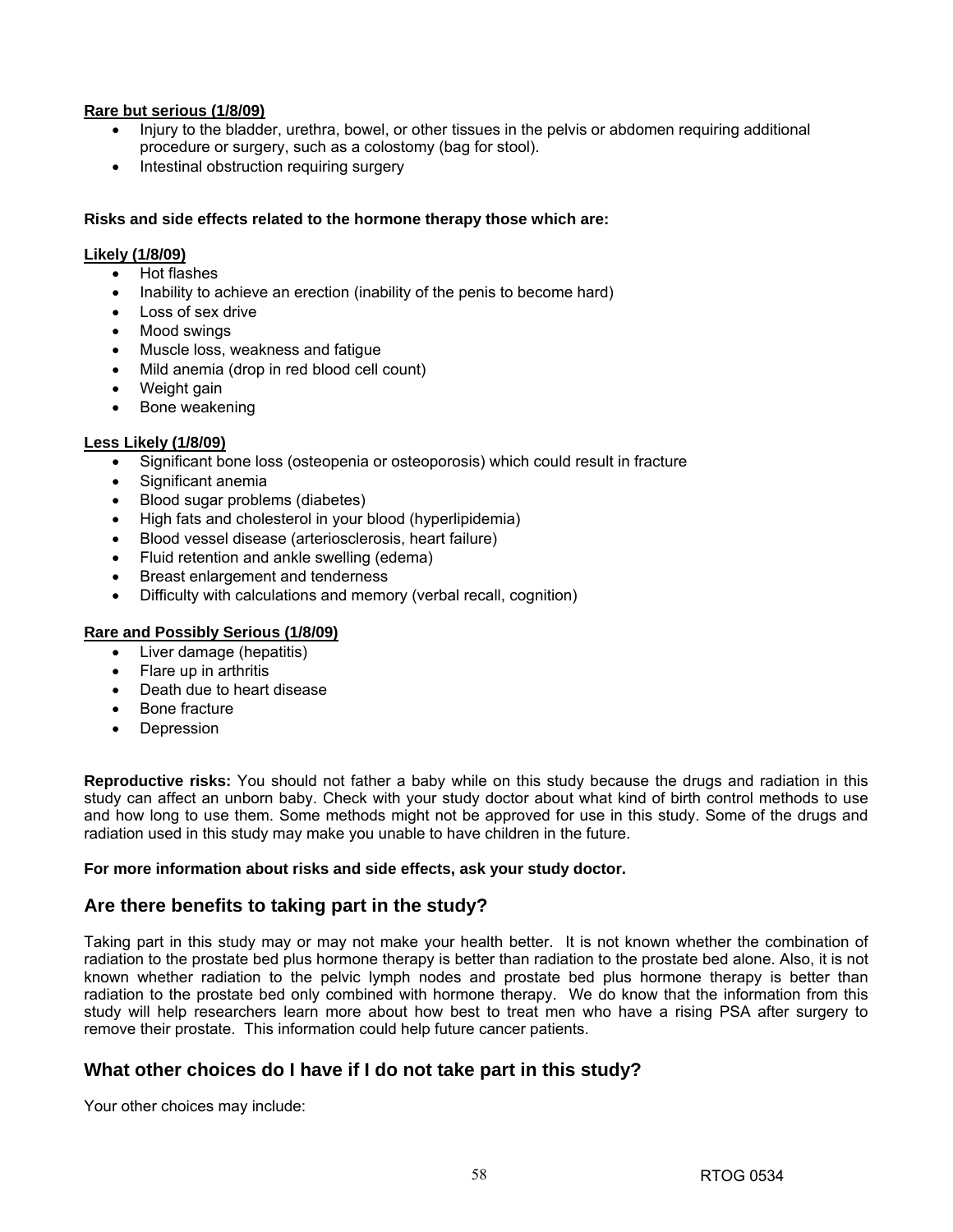- Getting treatment or care for your cancer without being in a study; this could include the following options, either alone or in combination with each other:
	- o External beam radiation therapy (typically, to the prostate bed)
	- o External beam radiotherapy plus hormone therapy
	- o Hormone therapy
- Taking part in another study
- Getting no treatment (With this choice, your tumor could continue to grow and your disease could spread)

### **Talk to your study doctor about your choices before you decide if you will take part in this study.**

# **Will my medical information be kept private?**

Data are housed at RTOG Headquarters in a password-protected database. We will do our best to make sure that the personal information in your medical record will be kept private. However, we cannot guarantee total privacy. Your personal information may be given out if required by law. If information from this study is published or presented at scientific meetings, your name and other personal information will not be used.

### **Organizations that may look at and/or copy your medical records for research, quality assurance, and data analysis include:**

- The Radiation Therapy Oncology Group
- The National Cancer Institute (NCI) and other government agencies involved in keeping research safe for people, like the Central Institutional Review Board (CIRB) and the Food and Drug Administration (FDA)
- The Cancer Trials Support Unit (CTSU), a research group sponsored by the National Cancer Institute (NCI) to provide greater access to cancer trials [for CTSU participants only]

# **What are the costs of taking part in this study?**

You and/or your health plan/ insurance company will need to pay for some or all of the costs of treating your cancer in this study. Some health plans will not pay these costs for people taking part in studies. Check with your health plan or insurance company to find out what they will pay for. Taking part in this study may or may not cost your insurance company more than the cost of getting regular cancer treatment.

You will not be paid for taking part in this study.

**For more information on clinical trials and insurance coverage, you can visit the National Cancer Institute's Web site at http://cancer.gov/clinicaltrials/understanding/insurance-coverage. You can print a copy of the "Clinical Trials and Insurance Coverage" information from this Web site.** 

**Another way to get the information is to call 1-800-4-CANCER (1-800-422-6237) and ask them to send you a free copy.**

# **What happens if I am injured because I took part in this study?**

It is important that you tell your study doctor,  $\blacksquare$  *[investigator's name(s)],* if you feel that you have been injured because of taking part in this study. You can tell the study doctor in person or call him/her at \_\_\_\_\_\_\_\_\_\_\_\_\_\_\_\_\_\_ *[telephone number].*

You will get medical treatment if you are injured as a result of taking part in this study. You and/or your health plan will be charged for this treatment. The study will not pay for medical treatment.

# **What are my rights if I take part in this study?**

Taking part in this study is your choice. You may choose either to take part or not to take part in the study. If you decide to take part in this study, you may leave the study at any time. No matter what decision you make, there will be no penalty to you and you will not lose any of your regular benefits. Leaving the study will not affect your medical care. You can still get your medical care from our institution.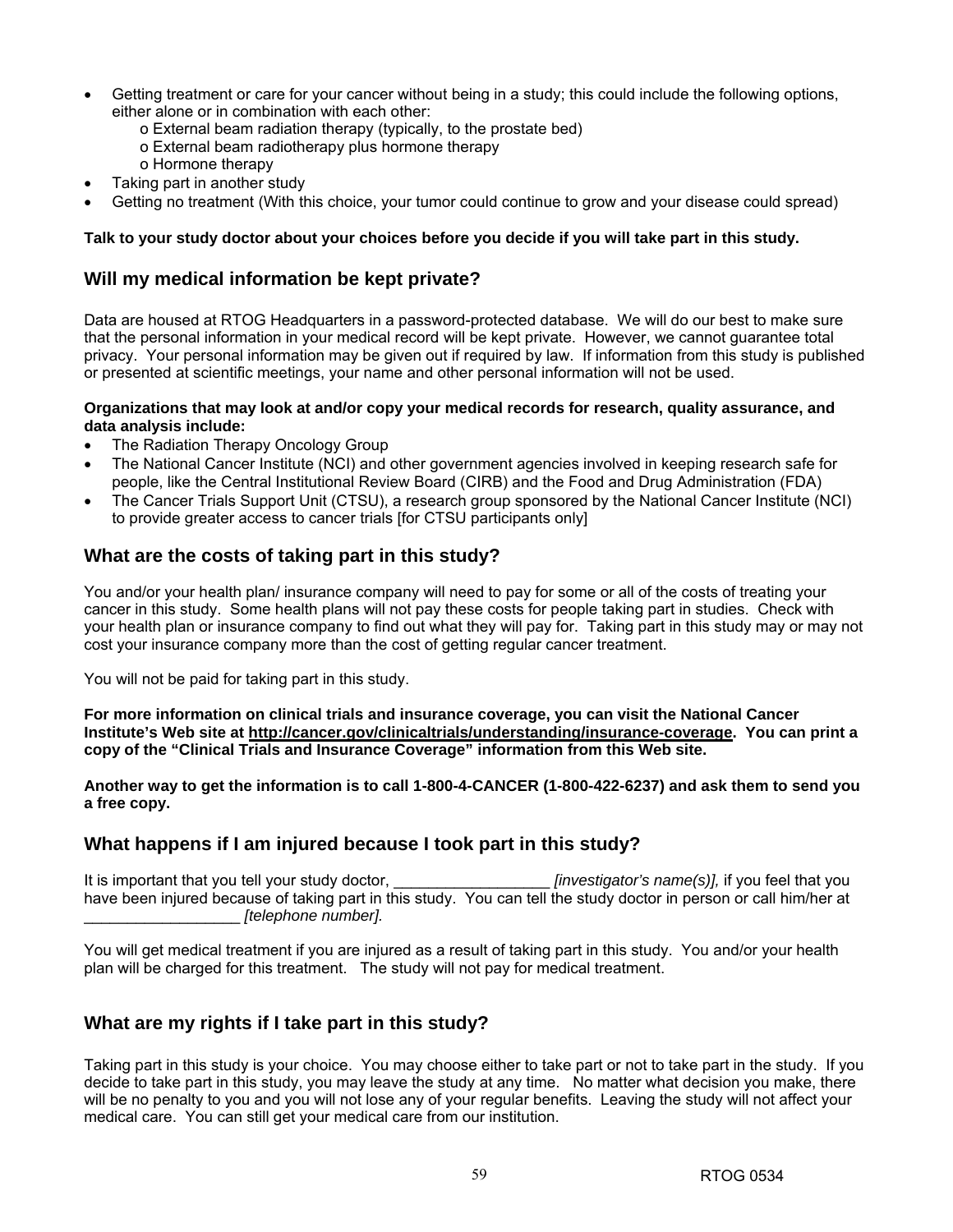We will tell you about new information or changes in the study that may affect your health or your willingness to continue in the study.

A Data Safety Monitoring Board will be regularly meeting to monitor safety and other data related to this study. The Board members may receive confidential patient information, but they will not receive your name or other information that would allow them to identify you by name.

In the case of injury resulting from this study, you do not lose any of your legal rights to seek payment by signing this form.

### **Who can answer my questions about the study?**

**You can talk to your study doctor about any questions or concerns you have about this study. Contact your study doctor \_\_\_\_\_\_\_\_\_\_\_\_\_\_\_\_\_\_** *[name(s)]* **at \_\_\_\_\_\_\_\_\_\_\_\_\_\_\_\_\_\_** *[telephone number].*

**For questions about your rights while taking part in this study, call the** \_\_\_\_\_\_\_\_\_\_\_\_\_\_\_\_\_\_\_\_\_\_\_\_ *[name of center]* I**nstitutional Review Board (a group of people who review the research to protect your rights) at**  \_\_\_\_\_\_\_\_\_\_\_\_\_\_\_\_\_\_ *(telephone number). [Note to Local Investigator: Contact information for patient representatives or other individuals in a local institution who are not on the IRB or research team but take calls regarding clinical trial questions can be listed here.]* 

**\*You may also call the Operations Office of the NCI Central Institutional Review Board (CIRB) at 888-657- 3711 (from the continental US only).** *[\*Only applies to sites using the CIRB.]* 

**Please note: This section of the informed consent form is about additional research that is being done with people who are taking part in the main study. You may take part in this additional research if you want to. You can still be a part of the main study even if you say 'no' to taking part in this additional research.** 

**You can say "yes" or "no" to each of the following studies. Below, please mark your choice for each study.** 

# **Quality of Life (QOL) Study (1/8/09)**

We want to know your view of how your life has been affected by cancer and its treatment. This "Quality of life" study looks at how you are feeling physically and emotionally during your cancer treatment. It also looks at how you are able to carry out your day-to-day activities and how your cancer and cancer treatment may affect your thinking skills (neurocognitive part of QOL study).

This information will help doctors better understand how patients feel during treatments and what effects the medicines are having. In the future, this information may help patients and doctors as they decide which medicines to use to treat cancer.

You will be asked to complete some questionnaires at the following time points:

- 4 questionnaires immediately before you enroll in the study
- 4 questionnaires during week 6 of radiation therapy
- 4 questionnaires at year 1 and year 5

### Neurocognitive Part of QOL Study

You will be asked to take part in a test of your thinking skills at the following time points:

- immediately before you enroll in the study
- during week 6 of radiation therapy
- at year 1 and year 5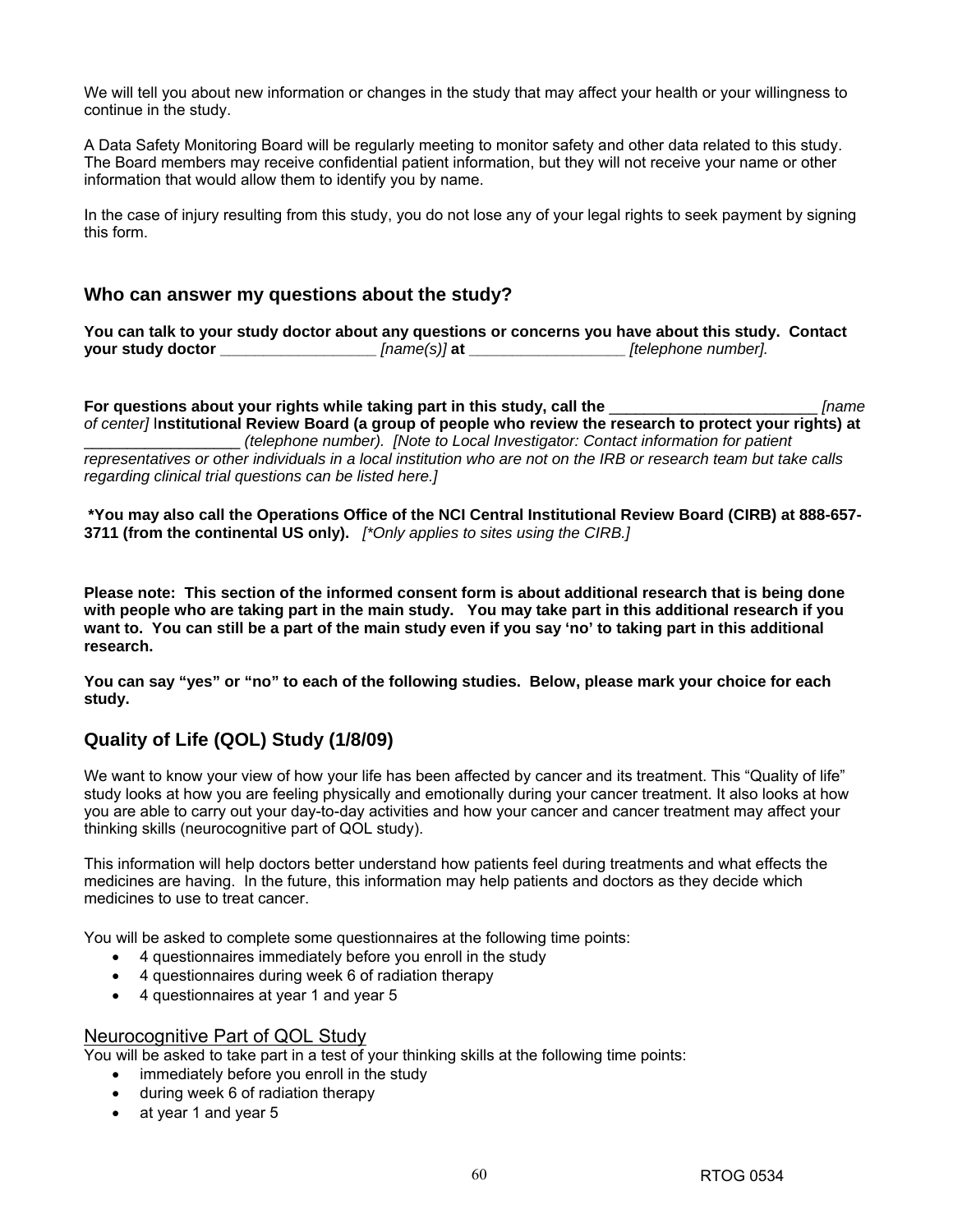It takes about 25 minutes to fill out the questionnaires and about 20 minutes to complete the test of thinking skills.

If any questions make you feel uncomfortable, you may skip those questions and not give an answer.

If you decide to take part in this study, the only things you will be asked to do is fill out the questionnaires and take part in the test of thinking skills. You may change your mind about completing the questionnaires or the test of thinking skills at any time, and you may chose to stop answering the questionnaires or taking part in the test of thinking skills altogether at any time.

Just like in the main study, we will do our best to make sure that your personal information will be kept private.

### **Please circle your answer.**

I choose to take part in the Quality of Life Study. I agree to fill out the Quality of Life questionnaires.

**YES** NO

I choose to take part in the neurocognitive portion of the Quality of Life Study. I agree to take part in a test of my thinking skills.

**YES** NO

# **Use of Tissue, Blood, and Urine for Research**

### **About Using Tissue, Blood, and Urine for Research (1/8/09) (3/31/09)**

You have had surgery to remove your prostate and your cancer. Your doctors have removed and examined some of this tissue to look at the amount and grade of the cancer and to see if the cancer extended outside of the prostate. The results of these tests will be given to you by your study doctor and will be used to plan your care.

We would like to keep some of the tissue that is left over from your surgery for future research. If you agree, this tissue will be kept and may be used in research to learn more about cancer and other diseases. Please read the information sheet called "How is Tissue Used for Research" to learn more about tissue research. This information sheet is available to all at the following web site: http://www.rtog.org/tissue%20for%20research\_patient.pdf

In addition, if you agree to participate in this part of the study, you will have blood drawn and urine collected before you start radiation therapy, during the  $6<sup>th</sup>$  week of radiation therapy, at 3, 6, and 12 months in year 1, then yearly for 6 years after completion of treatment. We would like to keep about two tablespoons of blood and 5 tablespoons of urine at each of these times for future research. If you agree, this blood and urine will be kept to be used in research to learn more about cancer and other diseases

Your tissue, blood, and urine may be helpful for research. The research that may be done is not designed specifically to help you. It might help people who have cancer and other diseases in the future. Reports about research done with your tissue, blood and urine will not be given to you or your study doctor. These reports will not be put in your health record. The research will not have an effect on your care.

# **Things to Think About**

The choice to let us keep the left over tissue, blood, and urine for future research is up to you. No matter what you decide to do, it will not affect your care or your participation in the main part of the study.

If you decide now that your tissue, blood, and urine can be kept for research, you can change your mind at any time. Just contact us and let us know that you do not want us to use your tissue, blood, and urine. Then any tissue, blood, or urine that remains will no longer be used for research and will be returned to the institution that submitted it.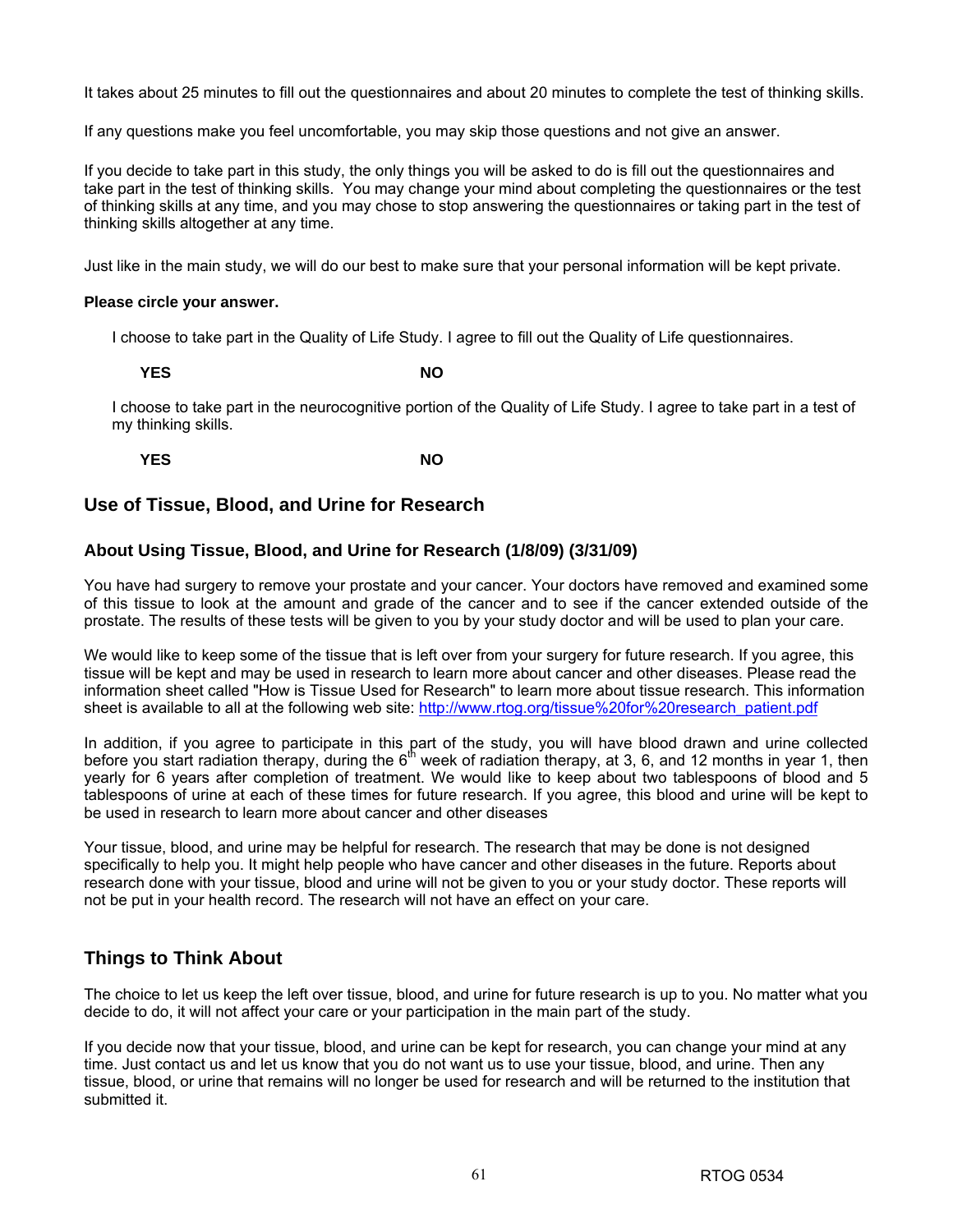In the future, people who do research may need to know more about your health. While the study doctor/institution may give them reports about your health, it will not give them your name, address, phone number, or any other information that will let the researchers know who you are.

Sometimes tissue is used for genetic research (about diseases that are passed on in families). Even if your tissue, blood, and urine is used for this kind of research, the results will not be put in your health records.

Your tissue, blood, and urine will be used only for research and will not be sold. The research done with your tissue may help to develop new products in the future.

### **Benefits**

The benefits of research using tissue include learning more about what causes cancer and other diseases, how to prevent them, and how to treat them.

### **Risks**

The greatest risk to you is the release of information from your health records. We will do our best to make sure that your personal information will be kept private. The chance that this information will be given to someone else is very small.

# **Making Your Choice**

Please read each sentence below and think about your choice. **After reading each sentence, circle "Yes" or "No".** If you have any questions, please talk to your study doctor or nurse, or call our research review board at IRB's phone number.

No matter what you decide to do, it will not affect your care.

**Yes No** 

1. My tissue, blood, and urine may be kept for use in research to learn about, prevent, or treat cancer.

2. My tissue, blood, and urine may be kept for use in research to learn about, prevent or treat other health problems (for example: diabetes, Alzheimer's disease, or heart disease).

*No Yes* No

3. Someone may contact me in the future to ask me to take part in more research.

*No Yes* No

### **Where can I get more information?**

**You may call the National Cancer Institute's Cancer Information Service at:** 

**1-800-4-CANCER (1-800-422-6237)** or **TTY: 1-800-332-8615**

**You may also visit the NCI Web site at http://cancer.gov/**

- **For NCI's clinical trials information, go to: http://cancer.gov/clinicaltrials/**
- **For NCI's general information about cancer, go to http://cancer.gov/cancerinfo/**

**You will get a copy of this form. If you want more information about this study, ask your study doctor.**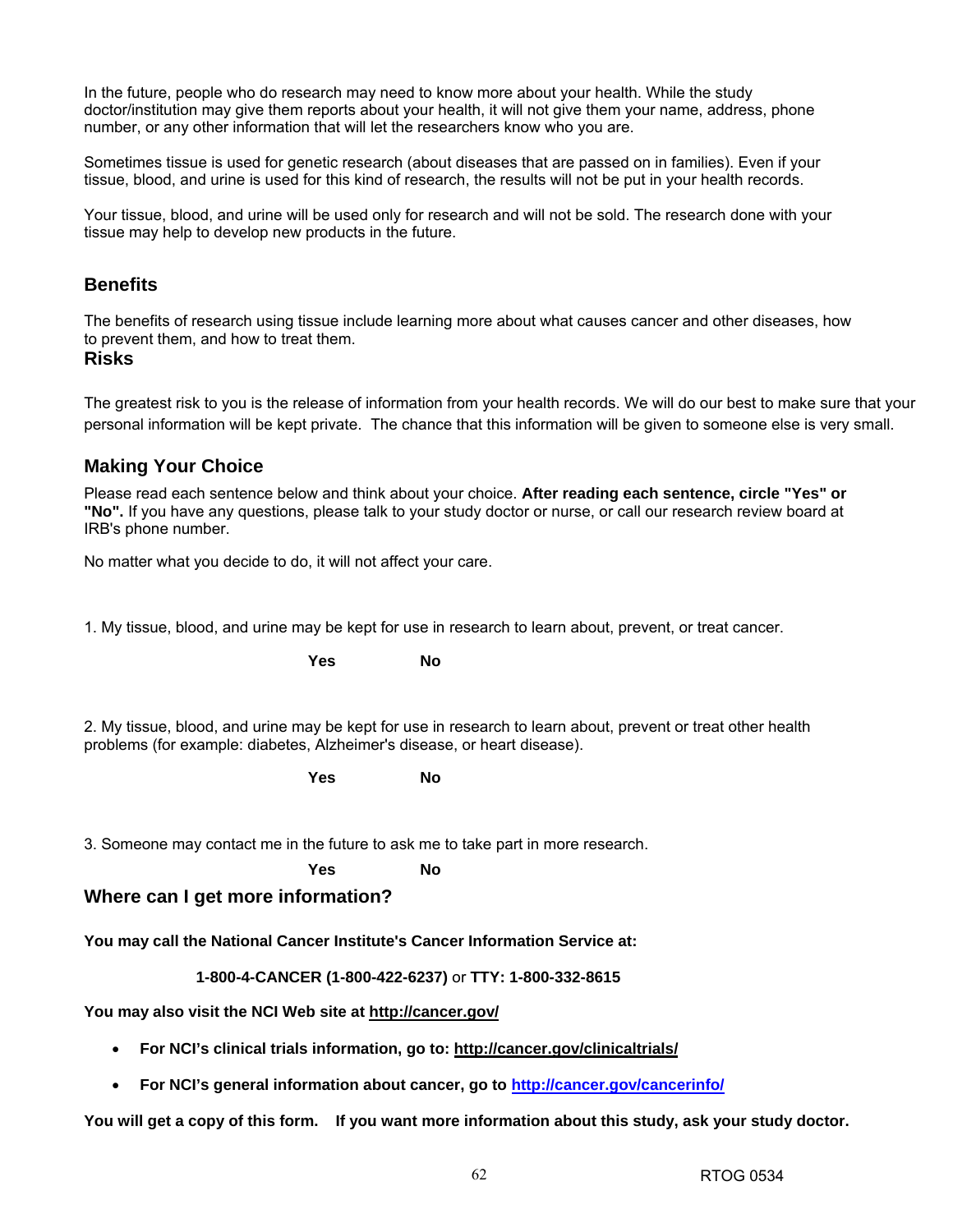# **Signature**

**I have been given a copy of all \_\_\_\_\_** *[insert total of number of pages]* **pages of this form. I have read it or it has been read to me. I understand the information and have had my questions answered. I agree to take part in this study.** 

| Participant |  |
|-------------|--|
|             |  |

**Date \_\_\_\_\_\_\_\_\_\_\_\_\_\_\_\_\_\_\_\_\_\_\_\_\_\_\_\_\_\_\_\_\_\_\_\_\_**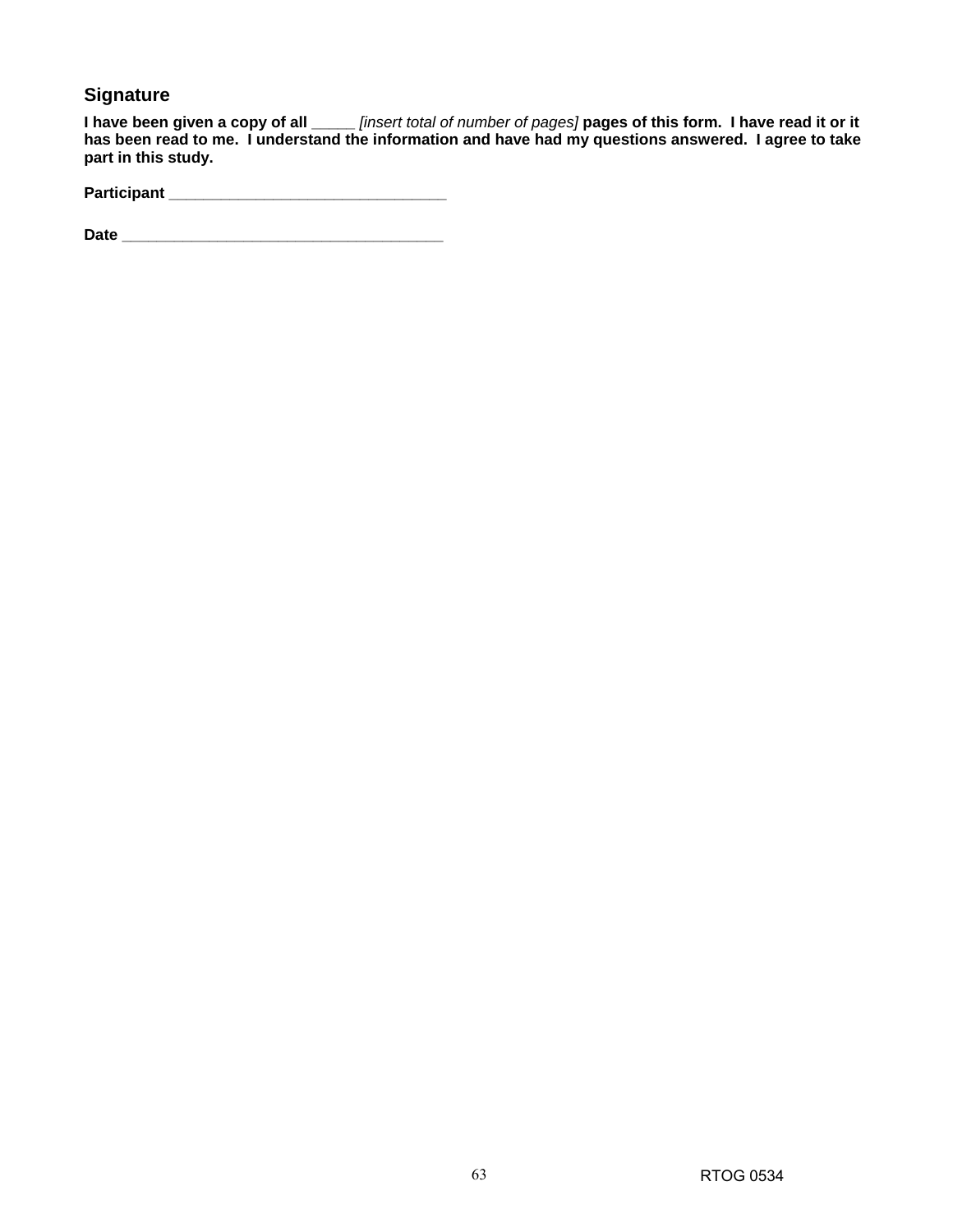#### **During Treatment State Cong-term Follow up After RT Cong-term**  Long-term **Follow up Assessment Pretreatment (May be required for eligibility)**  Arms 2 & 3: Within 2 wks prior to start of RT **Weekly** during RT During  $6<sup>th</sup>$ week of RT 1.5 Mo 3 Mo 6 Mo 9 Mo 12 Mo q 3 mos. for 1 yr. q 6 mos. for 6 yrs. q 6 mo thereafter Annually thereafter As indicated in Sections 11.2 and 11.3 Prostate biopsy with Gleason score Prostatectomy Gleason History/physical X X X X X X X X Performance status X X X X X X X CT or MRI of pelvis\* X X Bone Scan\* X X Digital rectal exam | X | | | | X | | X | | X | X | X CBC w/ diff X X X X X  $\overline{\mathsf{x}}$ AST or ALT X X X X\* X\* X PSA \* | X | X | | X | X\*\* | X\*\* | X\*\* | X\*\* | | X Testosterone X X X X X X X X X X Alk phos Recommended CT-sim X Urethrogram or MRI-sim Recommended Tissue for central review **Required** Tissue for banking | If patient consents Blood†, urine for banking If patient consents  $\begin{vmatrix} \cdot & \cdot & \cdot \\ \cdot & \cdot & \cdot \\ \cdot & \cdot & \cdot \end{vmatrix}$  X  $\begin{vmatrix} x & x & \cdot \\ x & x & \cdot \\ \cdot & \cdot & \cdot \end{vmatrix}$  Tor 6 yrs AUA SI X X X X X X X X EPIC, HSCL-25, EQ-5D, Document use of sexual meds/devices If patient consents X X Year 5 HVLT-R, Trail making A & B, COWAT If patient consents X X Year 5 Adverse event eval\* X X X X X X X

### **APPENDIX II: STUDY PARAMETER TABLE (See Sections 11.2 & 11.3 for details) [2/13/08] [1/8/09] [10/22/09] [3/24/10]**

\*And as needed based on reporting requirements.

\*\* If the PSA is ≤ 0.1 ng/mL, PSA will be drawn every 3 months from the completion of radiotherapy for two years, and at 6-month intervals thereafter.

If PSA post-radiotherapy is ≥ 0.2 ng/mL, then continue at 3-month intervals (See Section 11.3.2.3).

† Includes blood for beta-amyloid testing.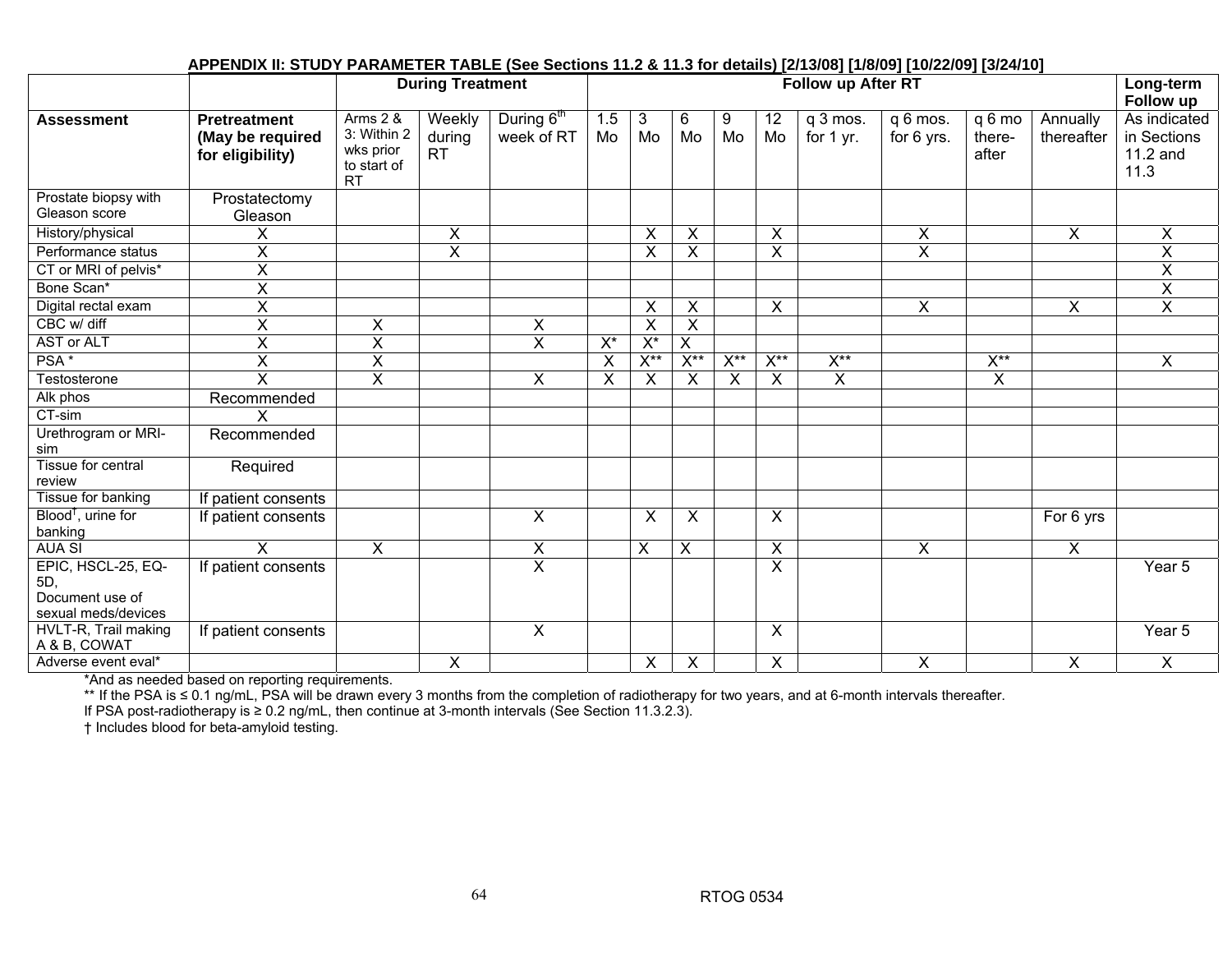#### **APPENDIX III (10/22/09)**

## **ZUBROD PERFORMANCE SCALE**

- **0 Fully active, able to carry on all predisease activities without restriction**
- **1 Restricted in physically strenuous activity but ambulatory and able to carry work of a light or sedentary nature. For example, light housework, office work**
- **2 Ambulatory and capable of all self-care but unable to carry out any work activities. Up and about more than 50% of waking hours**
- **3 Capable of only limited self-care, confined to bed or chair 50% or more of waking hours**
- **4 Completely disabled. Cannot carry on self-care. Totally confined to bed**
- **5 Death**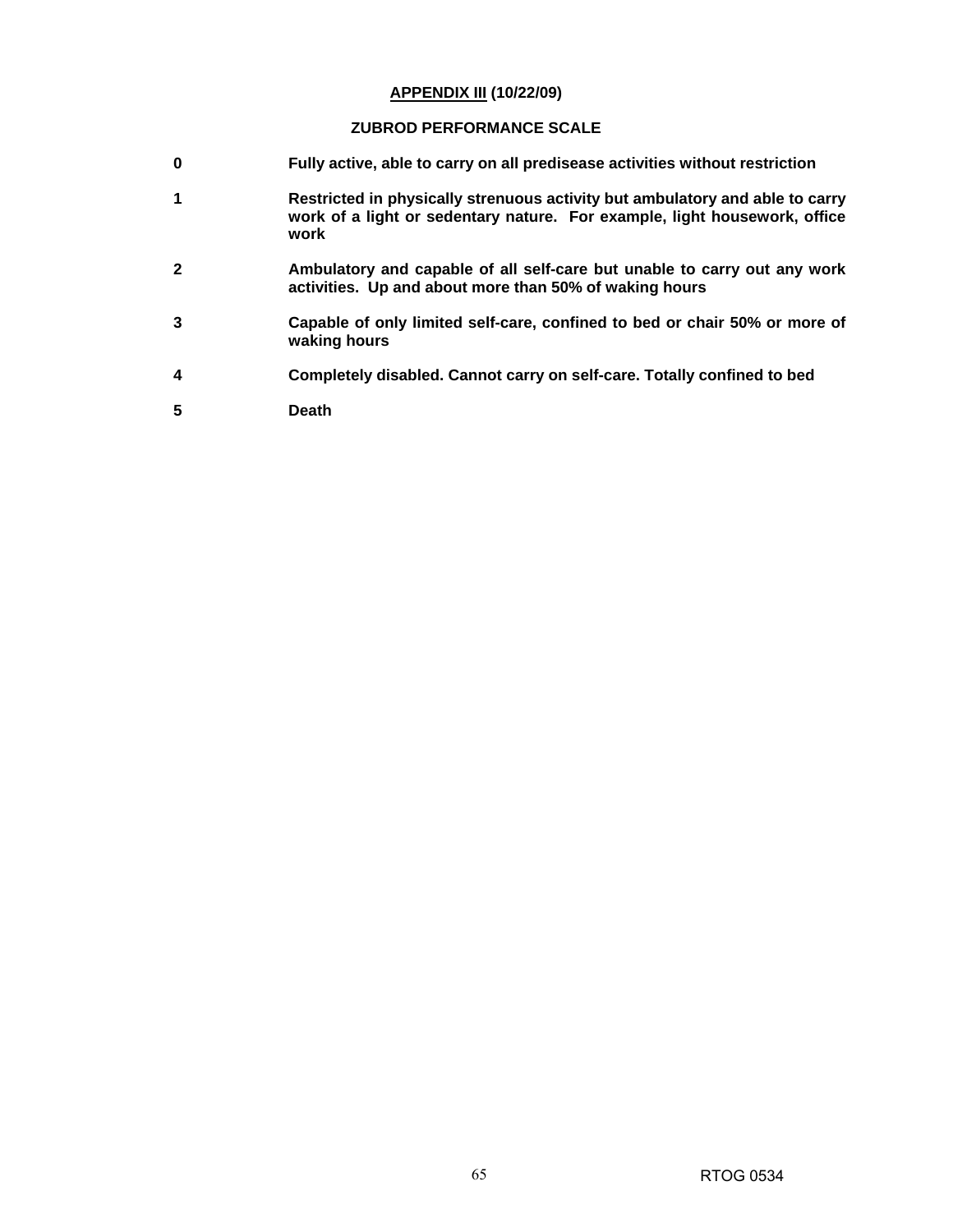## **APPENDIX IV**

#### **AJCC STAGING SYSTEM PROSTATE, 6th Edition**

#### **DEFINITION OF TNM**

#### **Primary Tumor, Clinical (T)**

- TX Primary tumor cannot be assessed
- T0 No evidence of primary tumor
- T1 Clinically inapparent tumor neither palpable nor visible by imaging
	- T1a Tumor incidental histologic finding in 5% or less of tissue resected
	- T1b Tumor incidental histologic finding in more than 5% of tissue resected
	- T1c Tumor identified by needle biopsy (e.g., because of elevated PSA)

#### T2 Tumor confined with prostate\*

- T2a Tumor involves one-half of one lobe or less<br>T2b Tumor involves more than one-half of one k
- T2b Tumor involves more than one-half of one lobe but not both lobes<br>T2c Tumor involves both lobes
- Tumor involves both lobes
- T3 Tumor extends through prostate capsule\*\*
	- T3a Extracapsular extension (unilateral or bilateral)
	- T3b Tumor involves the seminal vesicle(s)
- T4 Tumor is fixed or invades adjacent structures other than seminal vesicles: bladder neck, external sphincter, rectum, levator muscles and/or pelvic wall
- \*Note: Tumor found in one or both lobes by needle biopsy, but not palpable or reliably visible by imaging, is classified as T1c.
- \*\*Note: Invasion into the prostatic apex or into (but not beyond) the prostatic capsule is not classified as T3, but as T2.

#### **Regional Lymph Nodes (N) (1/8/09)**

*Clinical*

- NX Regional lymph nodes cannot be assessed
- N0 No regional lymph node metastasis
- N1 Metastasis in regional lymph node(s)

#### *Pathologic*

- pNX Regional nodes not sampled
- pN0 No positive regional nodes
- pN1 Metastases in regional node(s)

#### **Primary Tumor, Pathologic (pT)**

- pT2\* Organ confined
	- pT2a Unilateral, involving one-half of one lobe or less
	- pT2b Unilateral, involving more than one-half of one lobe but not both lobes
	-
- pT2c Bilateral disease<br>pT3 Extraprostatic extension **Extraprostatic extension** 
	- pT3a Extraprostatic extension\*\*
	- pT3b Seminal vesicle invasion
- pT4 Invasion of bladder, rectum

\*Note: There is no pathologic T1 classification.

\*\*Note: Positive surgical margin should be indicated by an R1 descriptor (residual microscopic disease).

\*\*\*Note: The type of prostatectomy (radical retropubic, perineal, robotic) should be recorded.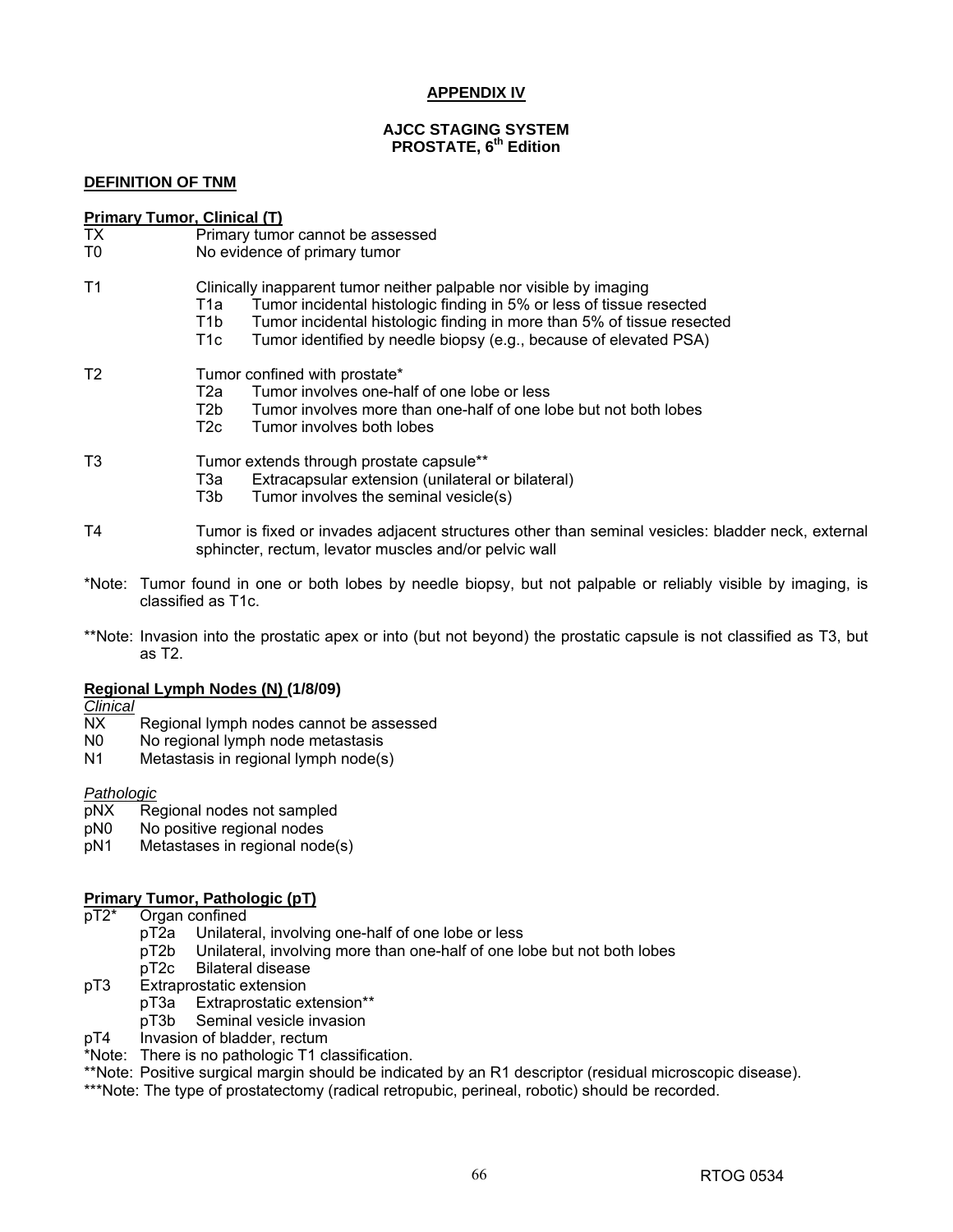#### **AJCC STAGING SYSTEM PROSTATE, 6th Edition**

# **Distant Metastasis (M)\***

- MX Presence of distant metastasis cannot be assessed (not evaluated by any modality)<br>M0 No distant metastasis
- M0 No distant metastasis
- M1 Distant metastasis
	- M1a Nonregional lymph node(s)<br>M1b Bone(s)
		- Bone(s)
	- M1c Other site(s) with or without bone disease
- \*Note: When more than one site of metastasis is present, the most advanced category is used; pM1c is most advanced.

#### **Histopathologic Grade (G)**

- GX Grade cannot be assessed<br>G1 Well-differentiated (slight are
- Well-differentiated (slight anaplasia [Gleason 2-4])
- G2 Moderately differentiated (moderate anaplasia [Gleason 5-6])<br>G3-4 Poorly undifferentiated or undifferentiated (marked anaplasia)
- Poorly undifferentiated or undifferentiated (marked anaplasia [Gleason 7-10])

| <b>Stage Grouping</b> |                                                         |                                                                                        |                                                                                        |                                              |
|-----------------------|---------------------------------------------------------|----------------------------------------------------------------------------------------|----------------------------------------------------------------------------------------|----------------------------------------------|
| Stage I               | T1a                                                     | N <sub>0</sub>                                                                         | M <sub>0</sub>                                                                         | G <sub>1</sub>                               |
| Stage II              | T1a<br>T <sub>1</sub> b<br>T <sub>1</sub> c<br>Τ1<br>T2 | N <sub>0</sub><br>N <sub>0</sub><br>N <sub>0</sub><br>N <sub>0</sub><br>N <sub>0</sub> | M <sub>0</sub><br>M <sub>0</sub><br>M <sub>0</sub><br>N <sub>0</sub><br>M <sub>0</sub> | G2, G3-4<br>Any G<br>Any G<br>Any G<br>Any G |
| Stage III             | T3                                                      | N <sub>0</sub>                                                                         | M <sub>0</sub>                                                                         | Any G                                        |
| Stage IV              | T4<br>Any T<br>Any T                                    | N <sub>0</sub><br>N <sub>1</sub><br>Any N                                              | M <sub>0</sub><br>M <sub>0</sub><br>M <sub>1</sub>                                     | Any G<br>Any G<br>Any G                      |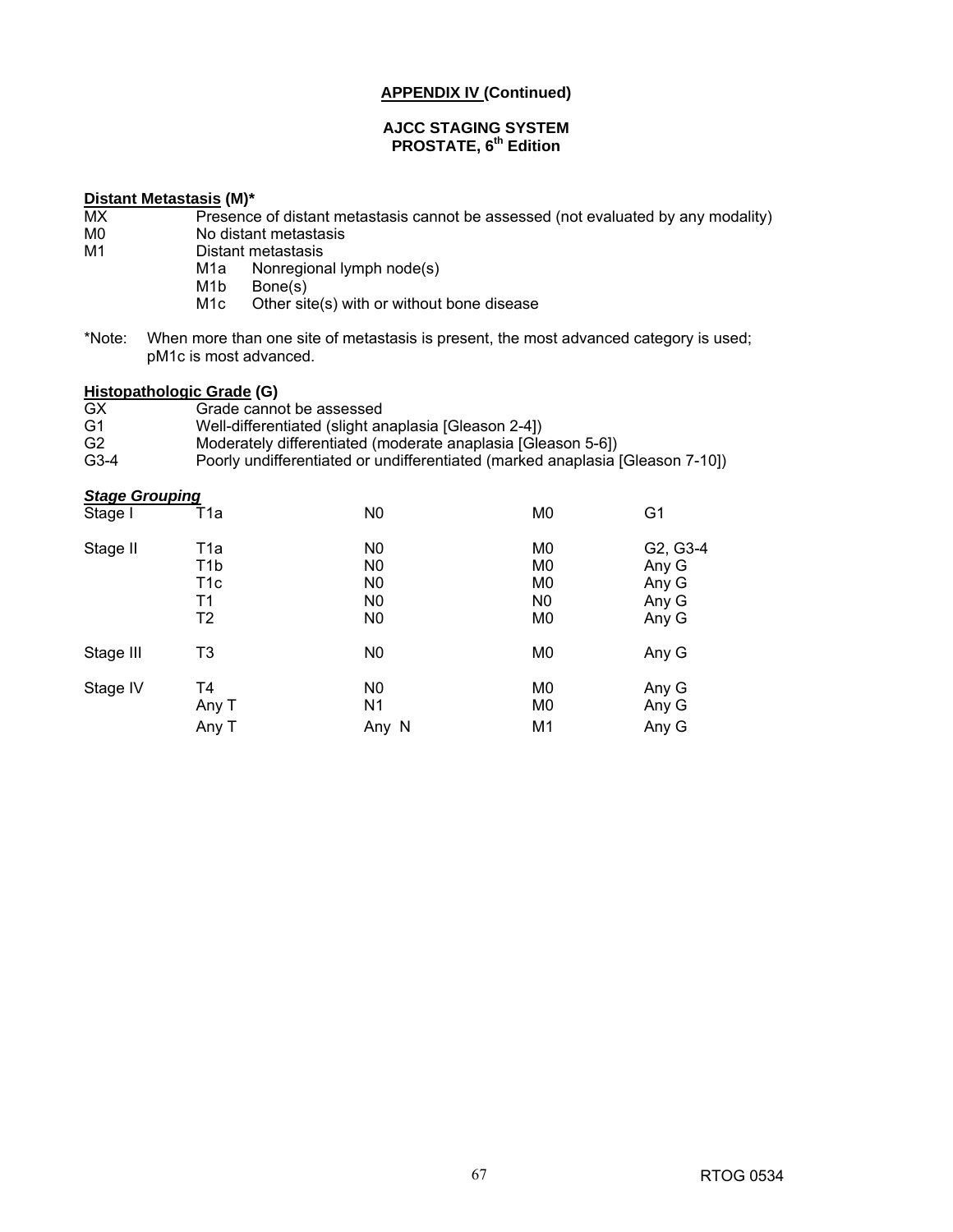## **APPENDIX V**

### **CTSU LOGISTICS (2/13/08) (3/24/10)**

#### **ADDRESS AND CONTACT INFORMATION FOR RTOG-0534**

| To submit site registration<br>documents:                                                                                                       | For patient enrollments:                                                                                                                                                                                                                                                                                                                                                                                                           | Submit study data directly to<br>the RTOG unless otherwise                                                                                                                                                                                 |
|-------------------------------------------------------------------------------------------------------------------------------------------------|------------------------------------------------------------------------------------------------------------------------------------------------------------------------------------------------------------------------------------------------------------------------------------------------------------------------------------------------------------------------------------------------------------------------------------|--------------------------------------------------------------------------------------------------------------------------------------------------------------------------------------------------------------------------------------------|
| <b>CTSU Regulatory Office</b><br>1818 Market Street, Suite 1100<br>Philadelphia, PA 19103<br>Phone - 1-888-823-5923<br>$Fax - 215 - 569 - 0206$ | <b>CTSU Patient Registration</b><br>Voice Mail - 1-888-462-3009<br>$Fax - 1 - 888 - 691 - 8039$<br>Hours: 9:00 AM - 5:30 PM Eastern<br>Time, Monday – Friday (excluding<br>holidays)<br>[For CTSU patient enrollments that<br>must be completed within<br>approximately one hour, or other<br>extenuating circumstances, call<br>301-704-2376. Please use the<br>1-888-462-3009 number for ALL<br>other CTSU patient enrollments.] | specified in the protocol:<br><b>RTOG Headquarters</b><br>1818 Market Street, Suite 1600<br>Philadelphia, PA 19103<br>Please do not submit study<br>data or forms to CTSU Data<br>Operations. Do not copy the<br>CTSU on data submissions. |
| For patient eligibility questions:<br>For treatment-related questions:<br>page.                                                                 | Contact the RTOG Research Associate for Protocol, Data Management section at 215-574-3214.<br>Correspond by e-mail (preferred) or by phone with the study chair designated on the protocol cover                                                                                                                                                                                                                                   |                                                                                                                                                                                                                                            |
| Desk by phone or e-mail:                                                                                                                        | For questions unrelated to patient eligibility, treatment, or data submission contact the CTSU Help                                                                                                                                                                                                                                                                                                                                |                                                                                                                                                                                                                                            |

CTSU General Information Line – 1-888-823-5923, or ctsucontact@westat.com. All calls and correspondence will be triaged to the appropriate CTSU representative.

**The CTSU Public Web site** is located at: www.ctsu.org

**The CTSU Registered Member Web site** is located at: http://members.ctsu.org

## **CANCER TRIALS SUPPORT UNIT (CTSU) PARTICIPATION PROCEDURES**

#### **REGISTRATION/RANDOMIZATION**

Prior to the recruitment of a patient for this study, investigators must be registered members of the CTSU. Each investigator must have an NCI investigator number and must maintain an "active" investigator registration status through the annual submission of a complete investigator registration packet (FDA Form 1572 with original signature, current CV, Supplemental Investigator Data Form with signature, and Financial Disclosure Form with original signature) to the Pharmaceutical Management Branch, CTEP, DCTD, NCI. These forms are available on the CTSU registered member Web site or by calling the PMB at 301-496-5725 Monday through Friday between 8:30 a.m. and 4:30 p.m. Eastern time.

Each CTSU investigator or group of investigators at a clinical site must obtain IRB approval for this protocol and submit IRB approval and supporting documentation to the CTSU Regulatory Office before they can enroll patients. Study centers can check the status of their registration packets by querying the Regulatory Support System (RSS) site registration status page of the CTSU member web site at http://members.ctsu.org.

All forms and documents associated with this study can be downloaded from the RTOG-0534 Web page on the CTSU registered member Web site (http://members.ctsu.org). Patients can be registered only after pre-treatment evaluation is complete, all eligibility criteria have been met, and the study site is listed as 'approved' in the CTSU RSS.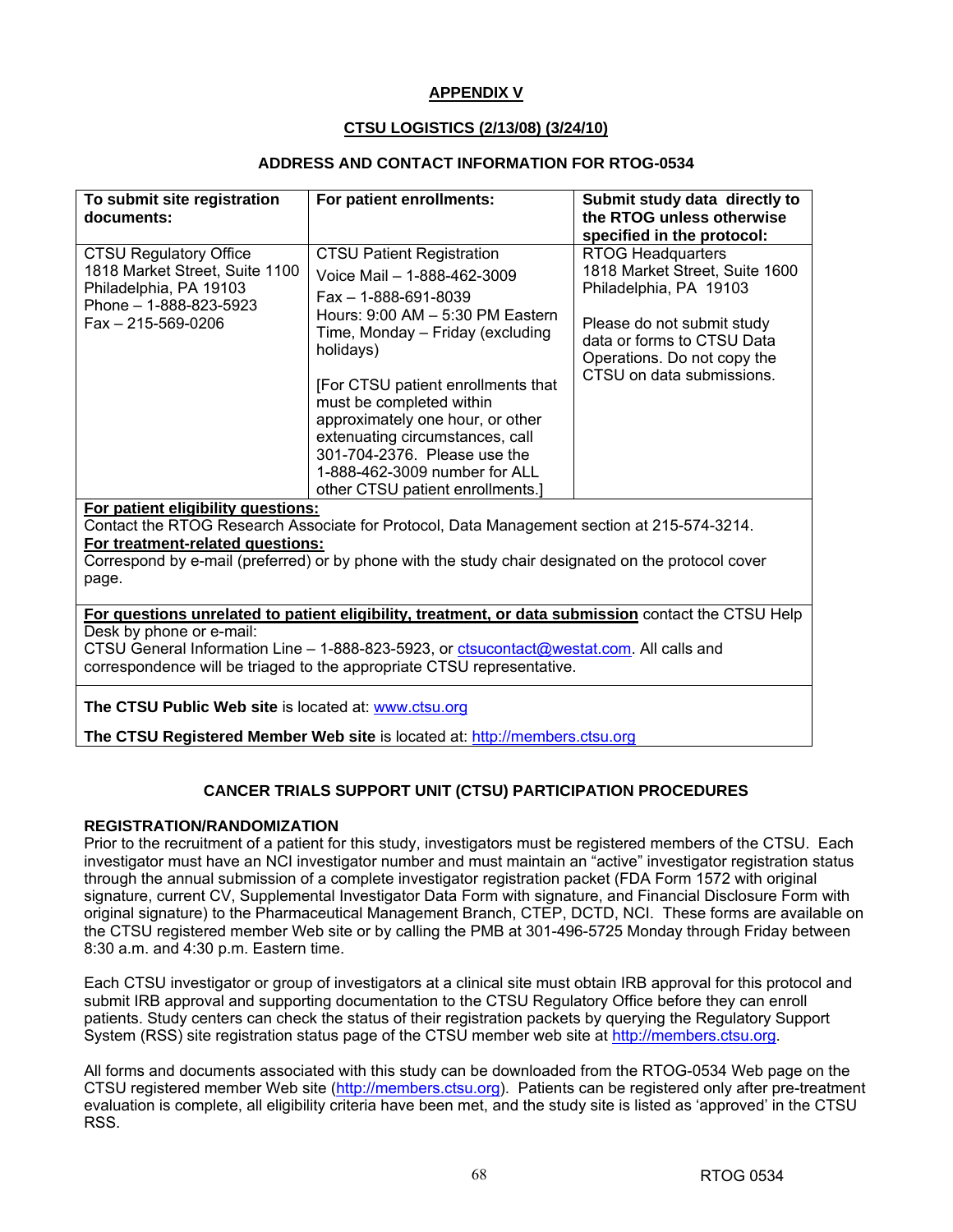# **Requirements for RTOG-0534 site registration:**

- In order to utilize **3D-CRT** on this study, institutions must have met the technology requirements and have provided the baseline physics information that are described in the 3D-CRT Quality Assurance Guidelines, accessed at http://atc.wustl.edu. Credentialing requirements are outlined in Section 5.1 of the protocol and on the Image-Guided Center (ITC) web site, http://itc.wustl.edu. A 3D Questionnaire must be sent to the ITC for review prior to entering any cases. Upon review and successful completion of "Dry-Run" or "Benchmark" QA test, the ITC will notify both the registering institution and RTOG Headquarters that the institution is eligible to enter patients onto this study. Institutions that have previously enrolled patients on 3D-CRT trials with digital data submission may enroll patients on this study without further credentialing by the ITC.
- Additional credentialing requirements for sites using an **IMRT Treatment Approach** are outlined in Section 5.2 of the protocol and on the Advanced Technology Consortium (ATC) web site at http://atc.wustl.edu. Submission of digital data to the Image-Guided Therapy Center (ITC) requires advanced request for an FTP account with the ITC (itc@wustl.edu). The ITC will notify the registering institution when that institution is eligible to enter patients on study. The status of the credentialing review will be reflected on the RSS Site Registration Status screen, http://members.ctsu.com/RSS
- **CTSU IRB Certification**
- CTSU IRB/Regulatory Approval Transmittal Sheet
- CTSU RT Facilities Inventory Form

Note: Per NCI policy all institutions that participate on protocols with a radiation therapy component must participate in the Radiological Physics Center (RPC) monitoring program. For sites enrolling through the CTSU an RT Facilities Inventory From must be on file with CTSU. If this form has been previously submitted to CTSU it does not need to be resubmitted unless updates have occurred at the RT facility.

## **Pre-study requirements for patient enrollment on RTOG-0534**

- Patient must meet all inclusion criteria, and no exclusion criteria should apply.
- Patient has signed and dated all applicable consents and authorization forms.
- All baseline laboratory tests and prestudy evaluations performed within the time period specified in the protocol.

## **CTSU Procedures for Patient Enrollment**

1. Contact the CTSU Patient Registration Office by calling 1-888-462-3009. Leave a voicemail to alert the CTSU Patient Registrar that an enrollment is forthcoming. For immediate registration needs, e.g. within one hour, call the registrar cell phone at 1-301-704-2376.

2. Complete the following forms:

- CTSU Patient Enrollment Transmittal Form
- RTOG-0534 Eligibility Checklist

3. Fax these forms to the CTSU Patient Registrar at 1-888-691-8039 between the hours of 9:00 a.m. and 5:30 p.m., Mon-Fri, Eastern Time (excluding holidays); however, please be aware that RTOG registration hours end at 4:30 pm Eastern Time. The CTSU registrar will check the investigator and site information to ensure that all regulatory requirements have been met. The registrar will also check that forms are complete and follow-up with the site to resolve any discrepancies.

4. Once investigator eligibility is confirmed and enrollment documents are reviewed for compliance, the CTSU registrar will contact the RTOG within the confines of RTOG's registration hours to obtain assignment of a treatment arm and assignment of a unique patient ID (to be used on all future forms and correspondence). The CTSU registrar will confirm registration by fax.

• Radiotherapy will start within 6 weeks after registration in Arm 1 and two months after starting LHRH agonist treatment in Arms 2 and 3.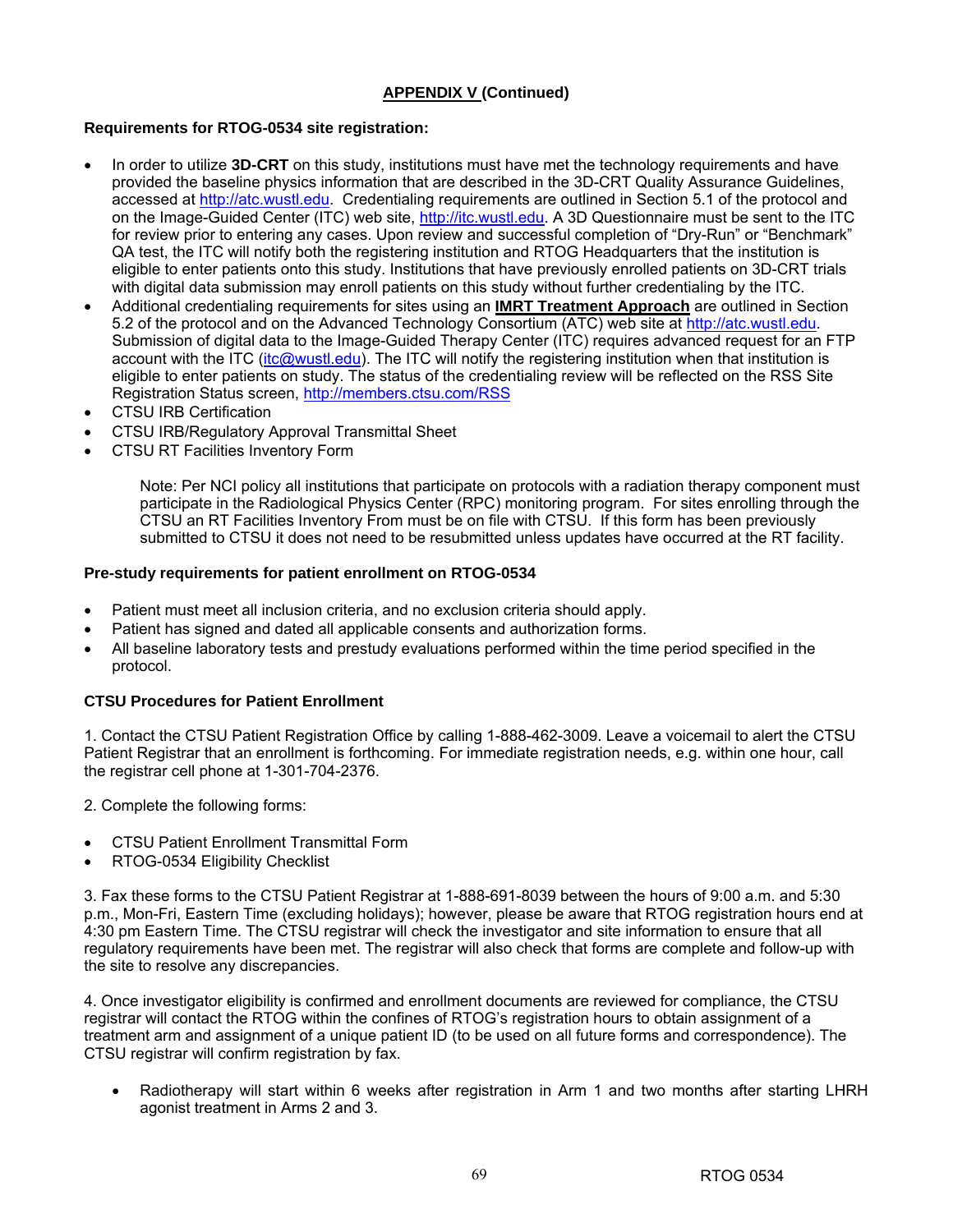# **DATA SUBMISSION AND RECONCILIATION**

1. All case report forms (CRFs) and transmittals associated with this study must be downloaded from the RTOG-0534 web page located on the CTSU registered member Web site (http://members.ctsu.org). Sites must use the current form versions and adhere to the instructions and submission schedule outlined in the protocol.

2. Submit all completed CRFs (with the exception of patient enrollment forms), clinical reports, and transmittals to RTOG Headquarters unless an alternate location is specified in the protocol. Do not send study data to the CTSU. See the Special Materials or Substudies section below for submission of dosimetry data.

3. The RTOG Headquarters will send query notices and delinquency reports to the site for reconciliation. Please send query responses and delinquent data to the RTOG and do not copy CTSU Data Operations. Each clinical site should have a designated CTSU Administrator and Data Administrator and must keep their CTEP AMS account contact information current. This will ensure timely communication between the clinical site and the RTOG.

4. Please affix the RTOG study/case label to all source documentation and redact the patient's name.

## **SPECIAL MATERIALS OR SUBSTUDIES**

## **Radiation Therapy** (section 6.0)

• Dosimetry data for 3DCRT and IMRT must be submitted to the Image-Guided Therapy Center (ITC), either by digital transmission using the ITC-assigned FTP account or tape submission (contact ITC for acceptable media types and format). Hard copy materials accompanying digital data should also be sent directly to the ITC. See section 12.2 for a complete inventory of dosimetry items to be submitted.

#### **Tissue/Specimen Submission and QOL– optional** (section 10.0 and 11.0)

1. Specimen collection for tissue banking and biomarker studies (Participation is strongly recommended but not mandatory and requires additional patient consent)

- Collect, prepare, and submit specimens as outlined in protocol section 10.3
- Do not send specimens, supporting clinical reports, or transmittals to the CTSU
- 2. Quality of Life Substudies (Protocol section 11.8 and 11.11)
	- Submit completed forms as outlined in the protocol
- 3. Neurocognitive Test Battery (Protocol section 11.9)
	- Submit completed forms as outlined in the protocol

## **SERIOUS ADVERSE EVENT (SAE) REPORTING**

1. CTSU sites must comply with the expectations of their local Institutional Review Board (IRB) regarding documentation and submission of adverse events. Local IRBs must be informed of all reportable serious adverse reactions.

2. CTSU sites will assess and report adverse events according to the guidelines and timelines specified in the protocol. You may navigate to the CTEP Adverse Event Expedited Report System (AdEERS) from either the Adverse Events tab of the CTSU member homepage (http://members.ctsu.org) or by selecting Adverse Event Reporting Forms from the document center drop down list on the RTOG-0534 web page.

3. Do not send adverse event reports to the CTSU.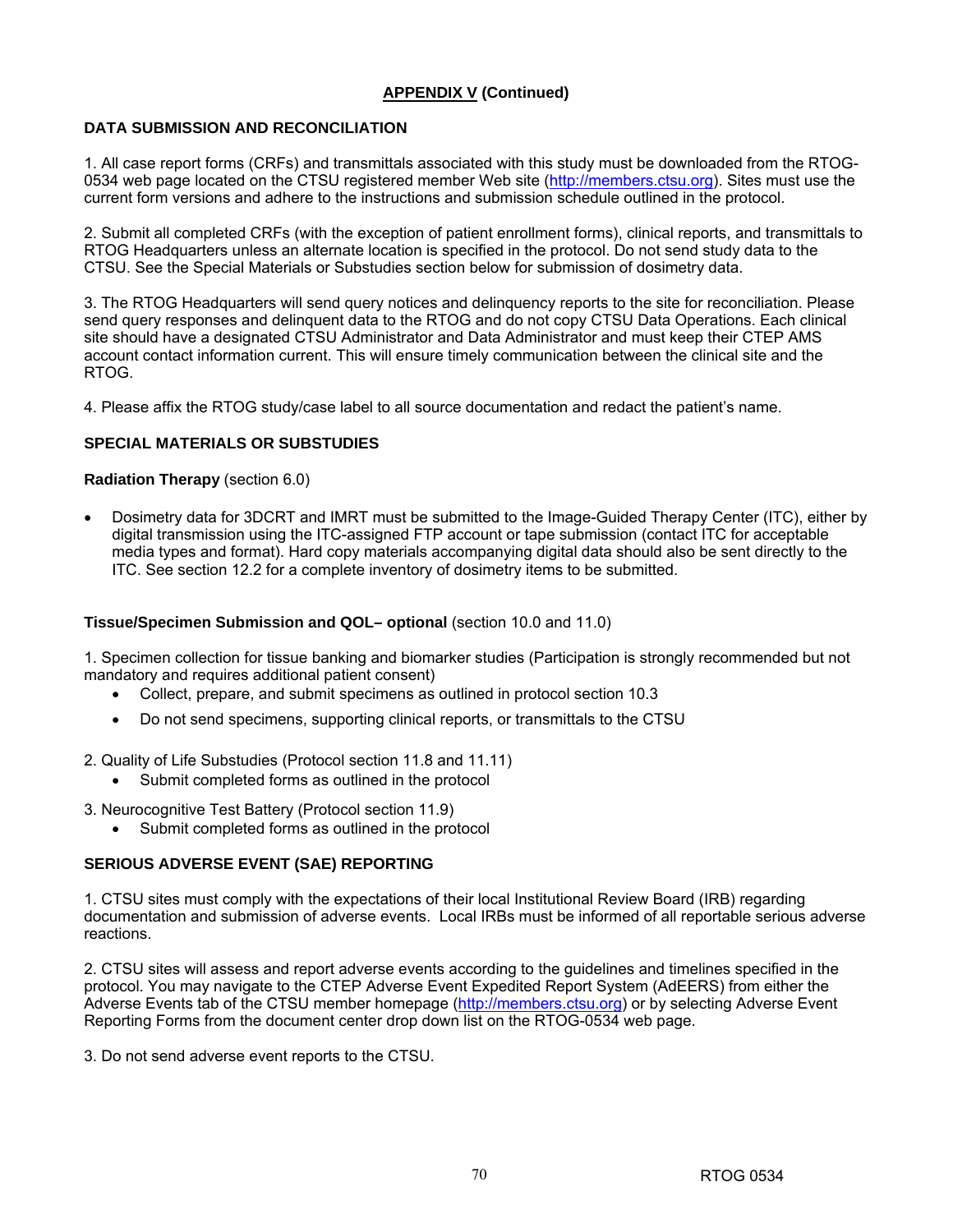## **DRUG PROCUREMENT**

Commercial agents: LHRH Agonists (Zoladex; Lupron; Eligard); Eulexin; Casodex;

1. Information on drug formulation, procurement, storage and accountability, administration, and potential toxicities are outlined in section 7.0 of the protocol.

2. You may navigate to the drug forms by selecting Pharmacy Forms from the document center drop down list on the RTOG 0534 Web page.

## **REGULATORY AND MONITORING**

#### **Study Audit**

To assure compliance with Federal regulatory requirements [CFR 21 parts 50, 54, 56, 312, 314 and HHS 45 CFR 46] and National Cancer Institute (NCI)/ Cancer Therapy Evaluation Program (CTEP) Clinical Trials Monitoring Branch (CTMB) guidelines for the conduct of clinical trials and study data validity, all protocols approved by NCI/CTEP that have patient enrollment through the CTSU are subject to audit.

Responsibility for assignment of the audit will be determined by the site's primary affiliation with a Cooperative Group or CTSU. For Group-aligned sites, the audit of a patient registered through CTSU will become the responsibility of the Group receiving credit for the enrollment. For CTSU Independent Clinical Research Sites (CICRS), the CTSU will coordinate the entire audit process.

For patients enrolled through the CTSU, you may request the accrual be credited to any Group for which you have an affiliation provided that Group has an active clinical trials program for the primary disease type being addressed by the protocol. Per capita reimbursement will be issued by the credited Group provided they have endorsed the trial, or by the CTSU if the Group has not endorsed the trial.

Details on audit evaluation components, site selection, patient case selection, materials to be reviewed, site preparation, on-site procedures for review and assessment, and results reporting and follow-up are available for download from the CTSU Operations Manual located on the CTSU Member Web site.

#### **Health Insurance Portability and Accountability Act of 1996 (HIPAA)**

The HIPAA Privacy Rule establishes the conditions under which protected health information may be used or disclosed by covered entities for research purposes. Research is defined in the Privacy Rule referenced in HHS 45 CFR 164.501. Templated language addressing NCI-U.S. HIPAA guidelines are provided in the HIPAA Authorization Form located on the CTSU website.

The HIPAA Privacy Rule does not affect participants from outside the United States. Authorization to release Protected Health Information is NOT required from patients enrolled in clinical trials at non-US sites.

#### Clinical Data Update System (CDUS) Monitoring

This study will be monitored by the Clinical Data Update System (CDUS) Version 3.0. Cumulative CDUS data will be submitted quarterly to CTEP by electronic means. The sponsoring Group fulfills this reporting obligation by electronically transmitting to CTEP the CDUS data collected from the study-specific case report forms.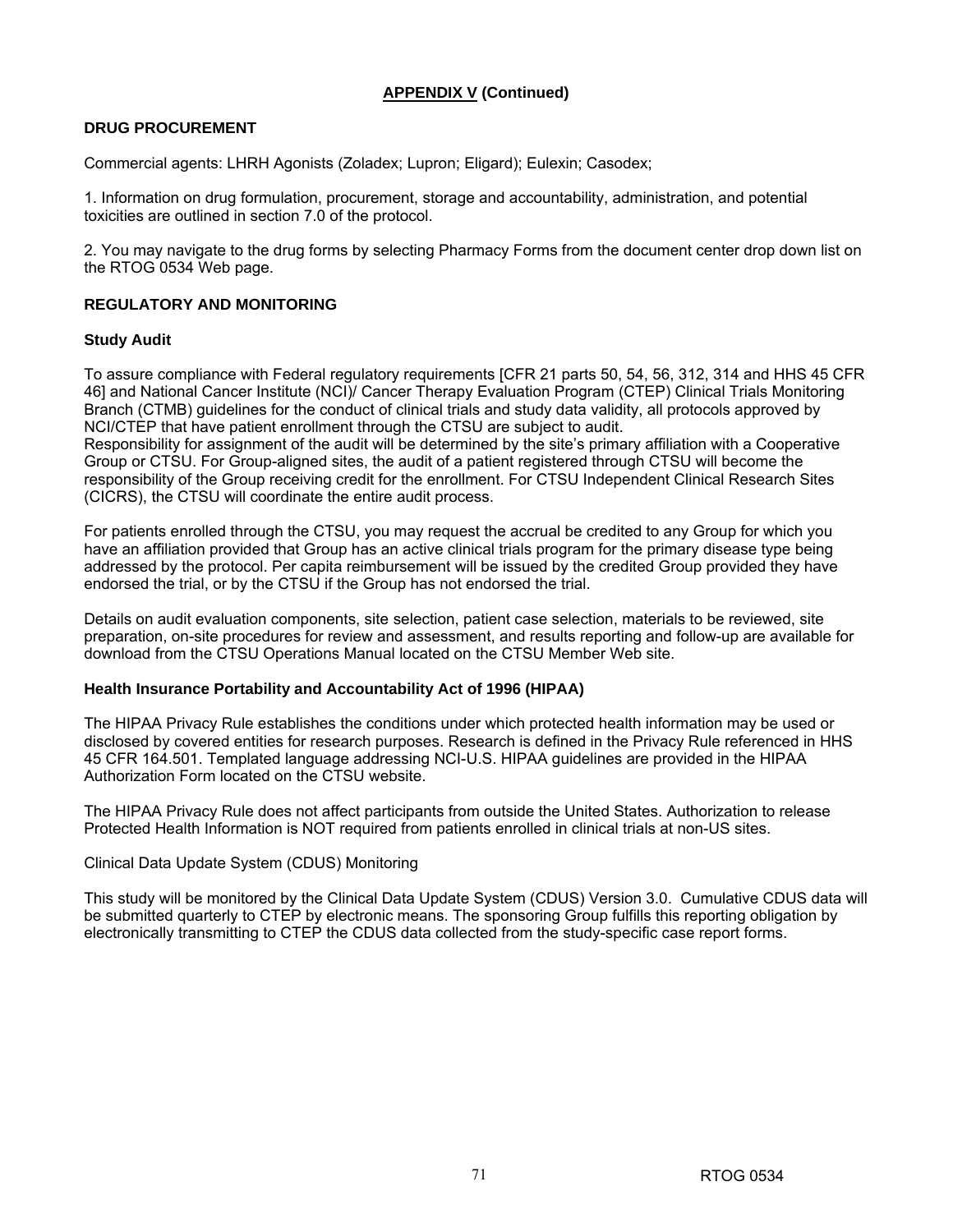#### **APPENDIX VI (10/22/09) BLOOD COLLECTION KIT AND INSTRUCTIONS**

**Instructions** for use of serum, plasma, or buffy coat collection kit:

This kit includes:

- Twelve (12) 1ml cryovials
- Biohazard bags
- Absorbent shipping material
- Styrofoam container (inner)
- Cardboard shipping (outer) box
- Shipping label(s)
- UN 3373 Sticker
- UN 1895 Dry Ice Sticker

### **Serum:**

 Using four (4) or more 1ml cryovials, label them with the RTOG study and case number, collection date and time, and clearly mark cryovials "serum".

#### Process:

- 1. Allow one 5ml red top tube to clot for 30 minutes at room temperature.
- 2. Spin in a standard clinical centrifuge at 3000g at 4° Celsius for 30 minutes.
- 3. Aliquot a minimum of 0.5-1 ml serum into each of the four 1ml cryovials labeled with the RTOG study and case numbers, collection date and time, and clearly mark specimens as "serum".
- 4. Place cryovials into biohazard bag and store serum frozen until ready to ship. See below for storage conditions.

## **PLEASE MAKE SURE THAT EVERY SPECIMEN IS LABELED.**

### **Plasma:**

 Using four (4) or more 1ml cryovials, label them with the RTOG study and case number, collection date and time, and clearly mark cryovials "plasma".

## Process:

- 1. After collection, invert tube(s) multiple times to ensure adequate mixing of EDTA.
- 2. Centrifuge specimen within one hour of collection in a standard clinical centrifuge at 3000g at 4° Celsius for 30 minutes.
- 3. If the interval between specimen collection and processing is anticipated to be greater than one hour, keep specimen on ice until centrifuging is done.
- 4. Carefully pipette and aliquot a minimum of 0.5-1ml plasma into each of the 1ml cryovials labeled with the RTOG study and case numbers, collection date and time, and clearly mark specimens as "plasma".
- 5. Place cryovials into biohazard bag and store plasma frozen until ready to ship. See below for storage conditions.

## **PLEASE MAKE SURE THAT EVERY SPECIMEN IS LABELED.**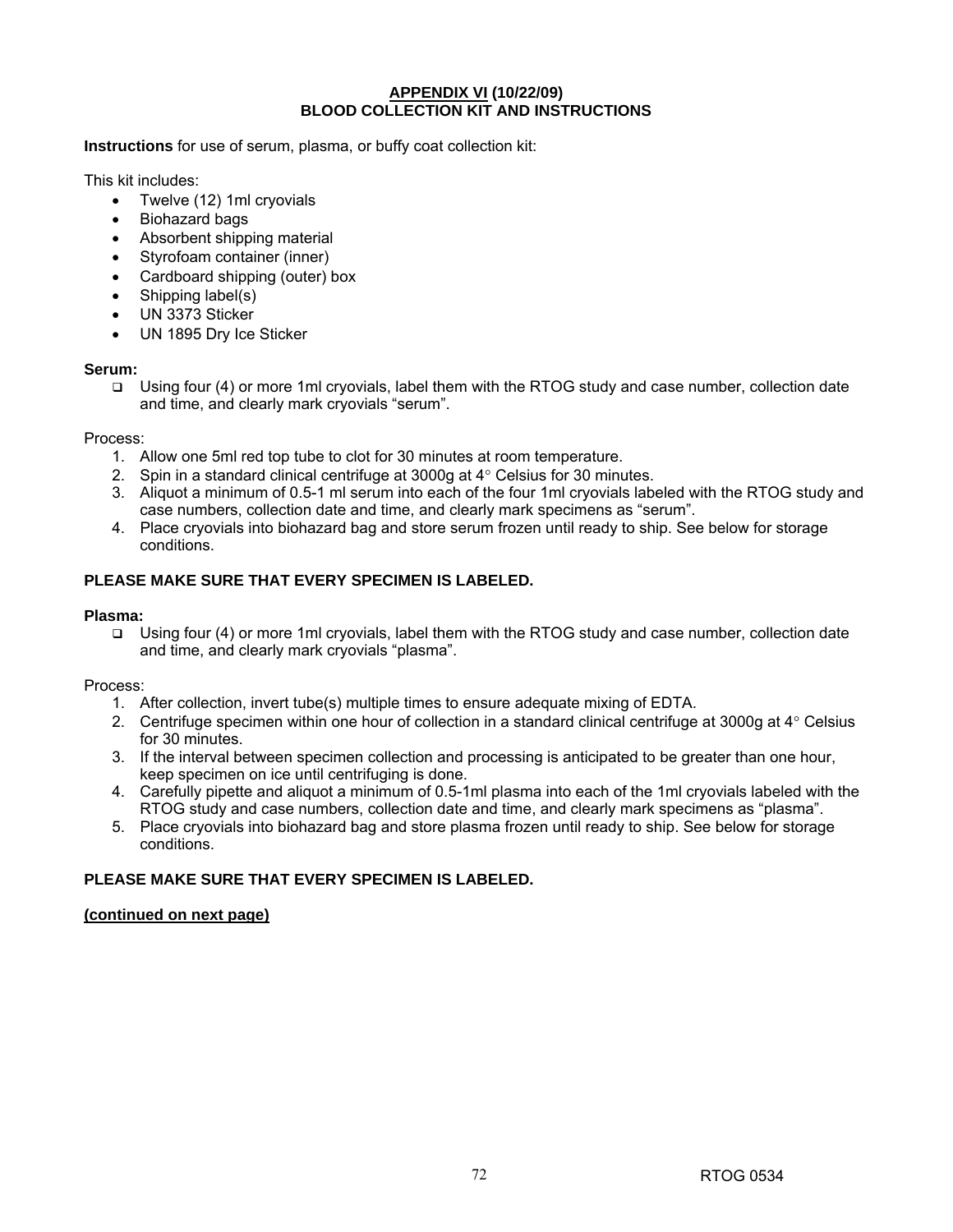# **APPENDIX VI**

# **BLOOD COLLECTION KIT AND INSTRUCTIONS (continued)**

#### **Buffy coat:**

*For a visual explanation of Buffy coat, please refer to diagram below.* 



 Using one (1) or more 1 ml cryovials, label them with the RTOG study and case number, collection date and time, and clearly mark cryovial(s) "buffy coat".

Process:

- 1. Centrifuge EDTA (purple top) tube within one hour of collection in a standard clinical centrifuge at 3000g at 4° Celsius for 30 minutes.
- 2. If the interval between specimen collection and processing is anticipated to be greater than one hour, keep specimen on ice until centrifuging is done.
- 3. Carefully remove plasma close to the buffy coat and set plasma aside (*can be used to send plasma samples – see above instructions*).
- 4. Remove the buffy coat cells carefully and place into cryovials labeled "buffy coat" (*it is okay if a few packed red cells are inadvertently collected in the process*). Clearly mark the tubes with date/time of collection and time point collected.
- 5. Place cryovials into biohazard bag and store buffy coat frozen until ready to ship. See below for storage conditions.

## **PLEASE MAKE SURE THAT EVERY SPECIMEN IS LABELED.**

#### Storage:

- Store at –80°C (-70°C to -90°C) until ready to ship.
	- If a -80°C Freezer is not available,
		- Samples can be stored short term in a -20°C freezer (non-frost free preferred) for up to one week (please ship out Monday-Wednesday only).

**OR:** 

 Samples can be stored in plenty of dry ice for up to one week, replenishing daily (please ship out on Monday-Wednesday only).

**OR:** 

- Samples can be stored in liquid nitrogen vapor phase (ship out Monday-Wednesday only).
- Please indicate on Specimen Transmittal Form the storage conditions used and time stored.

### \*RTOG labels are obtained at the time of patient registration. **PLEASE MAKE SURE THAT EVERY SPECIMEN IS LABELED.**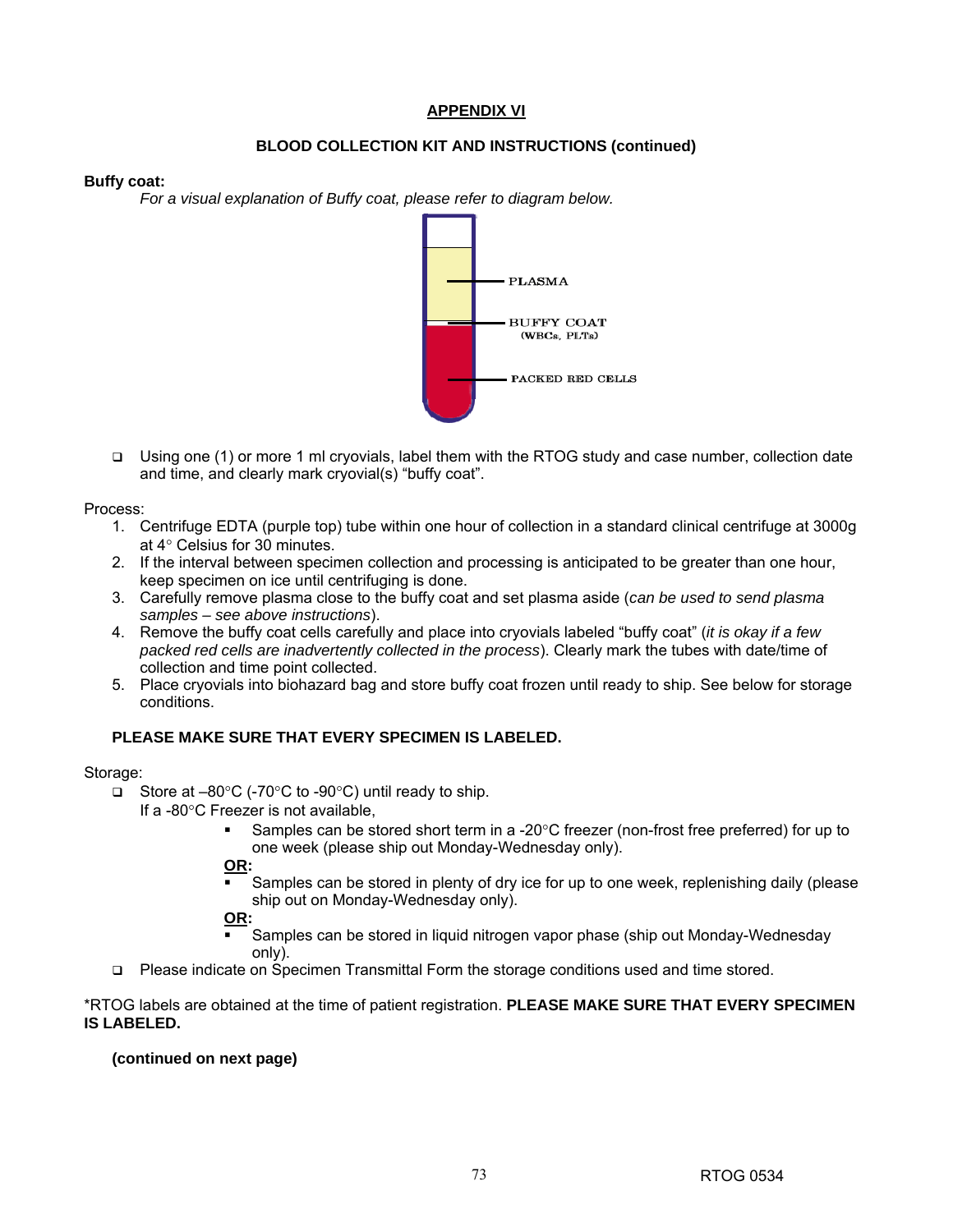# **APPENDIX VI**

## **BLOOD COLLECTION KIT AND INSTRUCTIONS (continued)**

Shipping/Mailing:

- $\Box$  Include all RTOG paperwork in pocket of biohazard bag.
- Ship specimens overnight Monday-Wednesday. (Monday-Tuesday for Canada). Avoid shipping on a weekend or around a holiday.
- Place frozen specimens and the absorbent shipping material in the Styrofoam cooler and fill with dry ice (if appropriate; double-check temperature sample shipping temperature). Ship ambient specimens in a
- separate envelope/cooler. Place Styrofoam coolers into outer cardboard box, and attach shipping label to outer cardboard box.
- *Multiple cases may be shipped in the same cooler, but make sure each one is in a separate bag and that there is still plenty of space for 10 lbs of dry ice.*

#### **Ship: Specimens and all paper work as follows:**

**Courier Address (FedEx, UPS, etc.): For Frozen Specimens RTOG Biospecimen Resource University of California San Francisco 1657 Scott Street, Room 223 San Francisco, CA 94115**

**For questions, call 415-476-RTOG (7864) or e-mail: RTOG@ucsf.edu**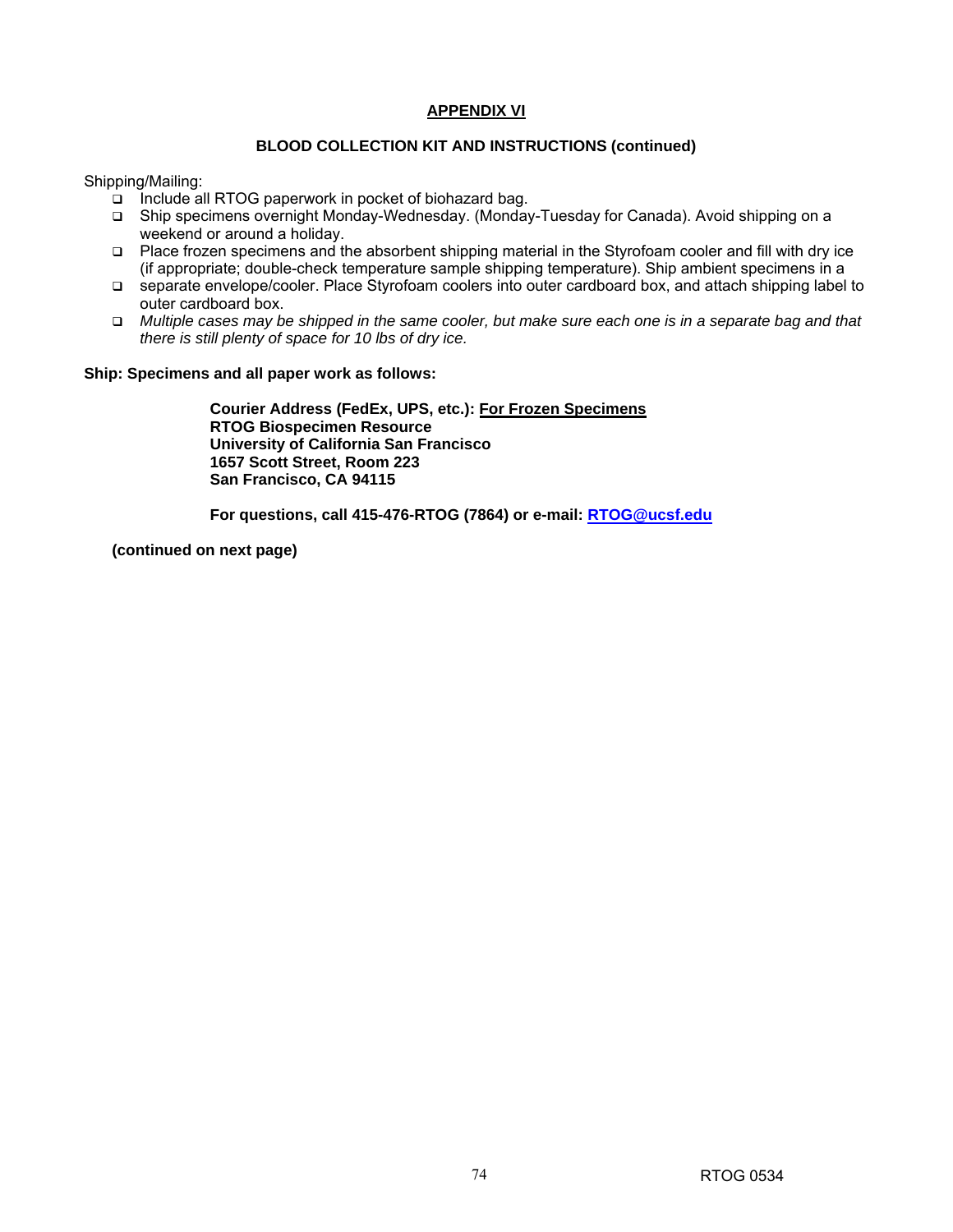## **URINE COLLECTION KIT AND INSTRUCTIONS**

**Instructions** for use of the urine collection kit:

This kit contains:

- One (1) sterile urine collection cup
- Biohazard bags
- Shipping label(s)

#### **Urine Specimens:**

Preparation for collecting urine:

A clean catch urine specimen will be collected: Males should wipe the head of the penis and females need to wipe between the labia with soapy water/cleansing wipes to remove any contaminants.

Collection of urine:

- 1. After urinating a small amount into the toilet bowl to clear the urethra of contaminants, collect a sample of urine in the collection cup.
- 2. After 10-25 mL urine has been collected, remove the container from the urine stream without stopping the flow of urine.
- 3. Finish emptying the bladder into the toilet bowl.

Process

- 1. Place the cap on the collection cup and tighten the container. Make sure the cap is not cross-threaded or placed on incorrectly or leaking will occur.
- 2. Label the specimen with the RTOG study and case number, collection date and time, time point of collection, and clearly mark specimen as "urine".
- 3. If available, use paraffin to seal the cap of the urine cup and to prevent leakage.
- 4. Place urine cup into biohazard bag and seal the bag
- 5. Store specimens frozen at -20°C or -80°C until ready to ship.

#### **Shipping Instructions for Urine Specimens**:

Urine cups must be wrapped in an absorbent material (e.g., paper towels) and placed in an airtight plastic freezer bag (i.e., re-sealable bag). Urine specimens may be sent in batches, if within 30 days of collection. Pack the frozen specimens in a heavy grade Styrofoam box with dry ice (4-5 lbs. minimum). Seal the box with plastic tape. All paperwork should be placed in a plastic bag, sealed, and taped to the outside of the Styrofoam box. Pack the Styrofoam box in a cardboard box.

**Note**: Specimens requiring specific infectious precautions should be clearly labeled, with specific sources of infectious concerns listed, if known. Mark the outer cardboard box "biohazard".

Send specimens by overnight express to the address below. Specimens only should be shipped Monday through Wednesday only to prevent thawing due to delivery delays. Saturday or holiday deliveries will not be accepted. Samples received thawed will be discarded, and a notification will be sent immediately to the Principal Investigator and Clinic Research Assistant of the submitting institution. The institution should send a subsequent sample, collected as close as possible to the original planned collection date.

#### **Notes:**

- **Include all RTOG paperwork in pocket of biohazard bag.**
- Place frozen specimens and the absorbent shipping material in the Styrofoam cooler and fill with dry ice (if appropriate; double-check temperature sample shipping temperature).
- *Multiple cases may be shipped in the same cooler, but make sure each one is in a separate bag.*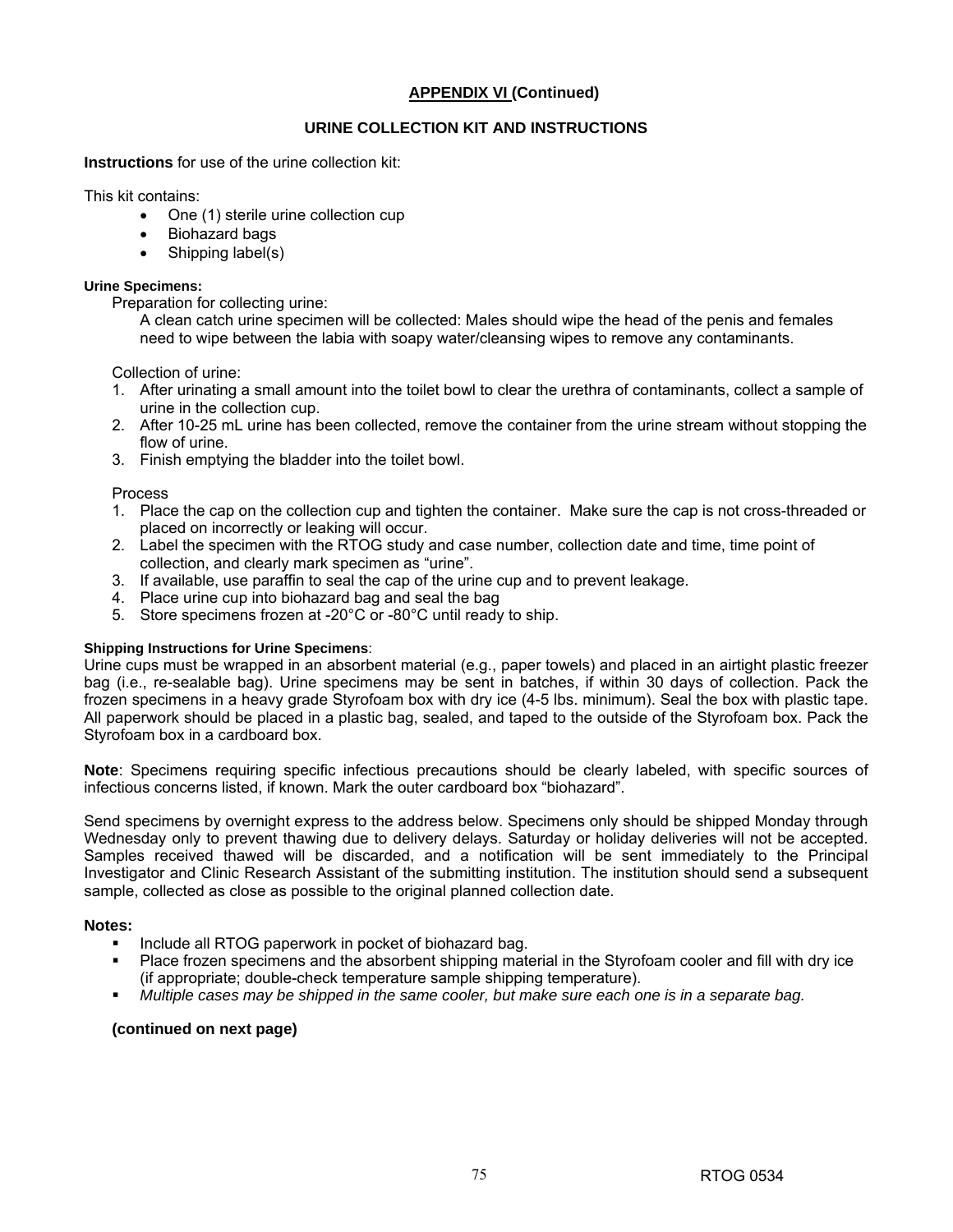# **URINE COLLECTION KIT AND INSTRUCTIONS**

**Instructions** for use of the urine collection kit (Continued):

**Ship: Specimens and all paper work as follows:** 

**U.S. Postal Service Mailing Address: For Non-frozen Specimens Only RTOG Biospecimen Resource University of California San Francisco Campus Box 1800 San Francisco, CA 94143-1800** 

**Courier Address (FedEx, UPS, etc.): For Frozen Specimens RTOG Biospecimen Resource University of California San Francisco 1657 Scott Street, Room 223 San Francisco, CA 94115**

**For questions, call 415-476-RTOG (7864) or e-mail: RTOG@ucsf.edu**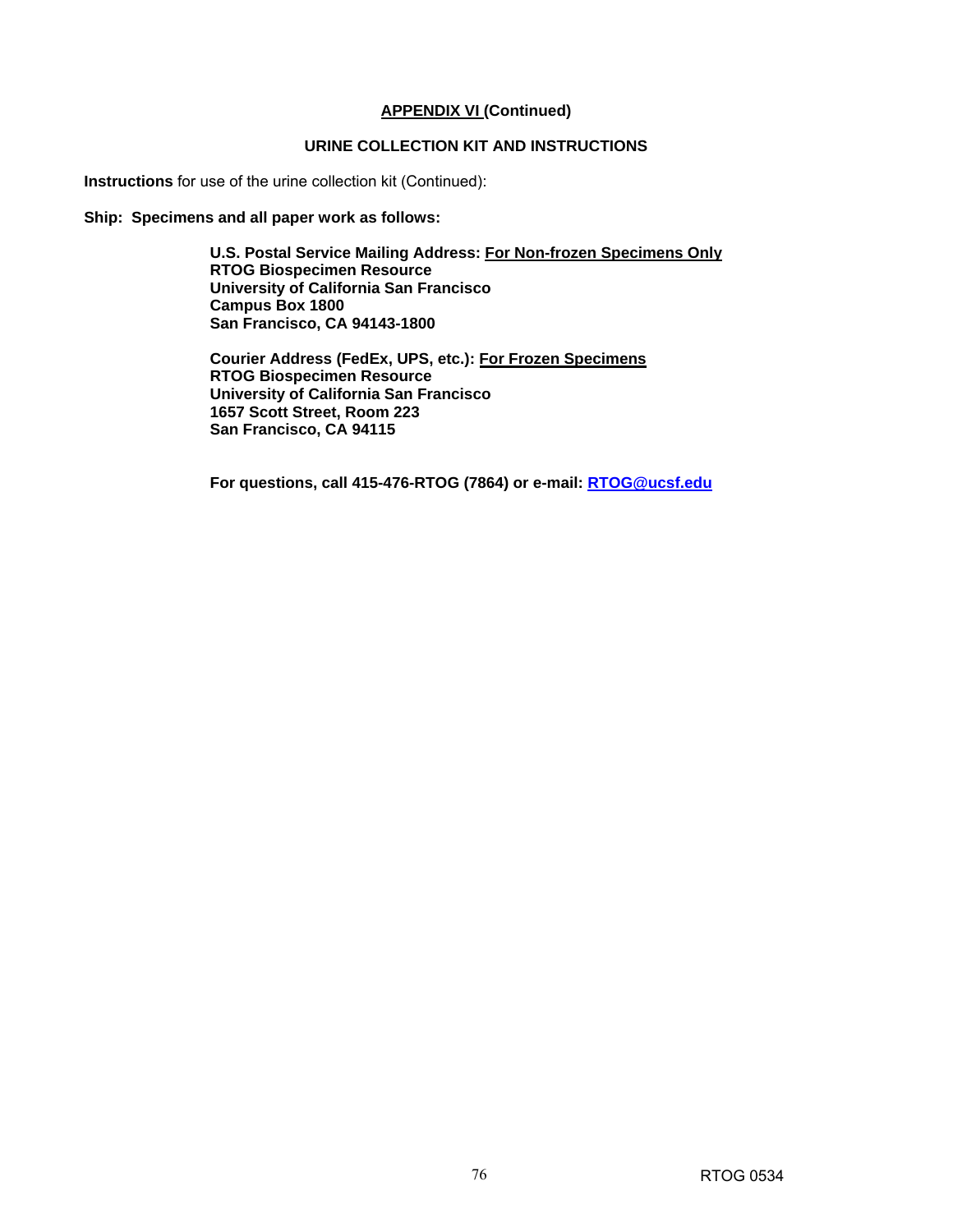## **APPENDIX VII (2/13/08) (1/8/09) (3/31/09) (10/22/09) RTOG 0534 Neurocognitive Battery: Certification Process and Test Instructions**

#### **Examiner Certification**

Prior to testing a patient, potential examiners must view the training video and take the post-test. Administrators that have previously been certified for RTOG 0525, 0614, or 0825 do not need to go through the training procedure again, but must fax the certification worksheet to Dr. Meyers, and indicate that they have previously been certified. Please note previous certification for RTOG 0212, 0214 and 0424 is not sufficient. Training, which takes 15-30 minutes, will involve review of the forms and instructions for the administration and scoring of the neurocognitive test battery (Hopkins Verbal Learning Test - Revised, Trail Making Test Parts A and B, and Controlled Oral Word Association Test) and discussion of study-specific logistics.

The trainee will then complete a practice assessment for review. This assessment must be faxed to Dr. Meyers (see certification worksheet below), and she will review the results with the trainee. If the trainee demonstrates competency, he/she will be approved to administer the tests to study subjects as part of RTOG 0534. Dr. Meyers will fax her approval to the CTSU for documentation and to ensure that only certified examiners are testing subjects on RTOG 0534.

#### **Examiner Certification Worksheet**

This worksheet must be completed and signed by the person requesting certification and submitted to Dr. Meyers prior to the registration of patients to RTOG 0534.

| (Y)          | 1. Have you reviewed the Neuropsychological Test Instructions in Appendix VII of the 0534<br>protocol?                                                                                                                                   |
|--------------|------------------------------------------------------------------------------------------------------------------------------------------------------------------------------------------------------------------------------------------|
| (Y)          | 2. Have you been trained by Dr. Meyers at an RTOG meeting or by teleconference, watched<br>the 0534 Neuropsychological Test Administration video, or previously been certified for RTOG<br>0525, 0614, or 0825 within the past 6 months? |
| $\sqrt{(Y)}$ | 3. Have you completed and submitted the post-test associated with the training video and a<br>"practice" neuropsychological assessment?                                                                                                  |
| (Y)          | 4. Have you contacted Dr. Meyers (See Section 11.9) for test translations and found that<br>no translations are available for your institution?                                                                                          |

 Signature of test administrator **Date** *(Person who read Appendix VII, completed a RTOG meeting training or teleconference or watched video and completed the "practice" Neuropsychological Assessment)* 

\_\_\_

Printed name of test administrator **Institution number/Name-NCI Code** 

Telephone number of test administrator Fax number of test administrator

\_\_\_

If you have any questions regarding the certification, please contact Dr. Meyers. Once you have completed this form, please attach the Neuropsychological Assessment forms from the "practice" individual and the training video post test and and fax to:

Dr. Christina A. Meyers; phone: 713-792-8296; **FAX: 713-794-4999**; e-mail: cameyers@mdanderson.org

| For Dr. Meyers' Use Only (To fax to 215-569-0206, CTSU) |                                                                                                             |  |  |
|---------------------------------------------------------|-------------------------------------------------------------------------------------------------------------|--|--|
| (Y/N)                                                   | The above individual has been certified for administering the neurocognitive assessments for this<br>study. |  |  |
| Signature                                               | Date                                                                                                        |  |  |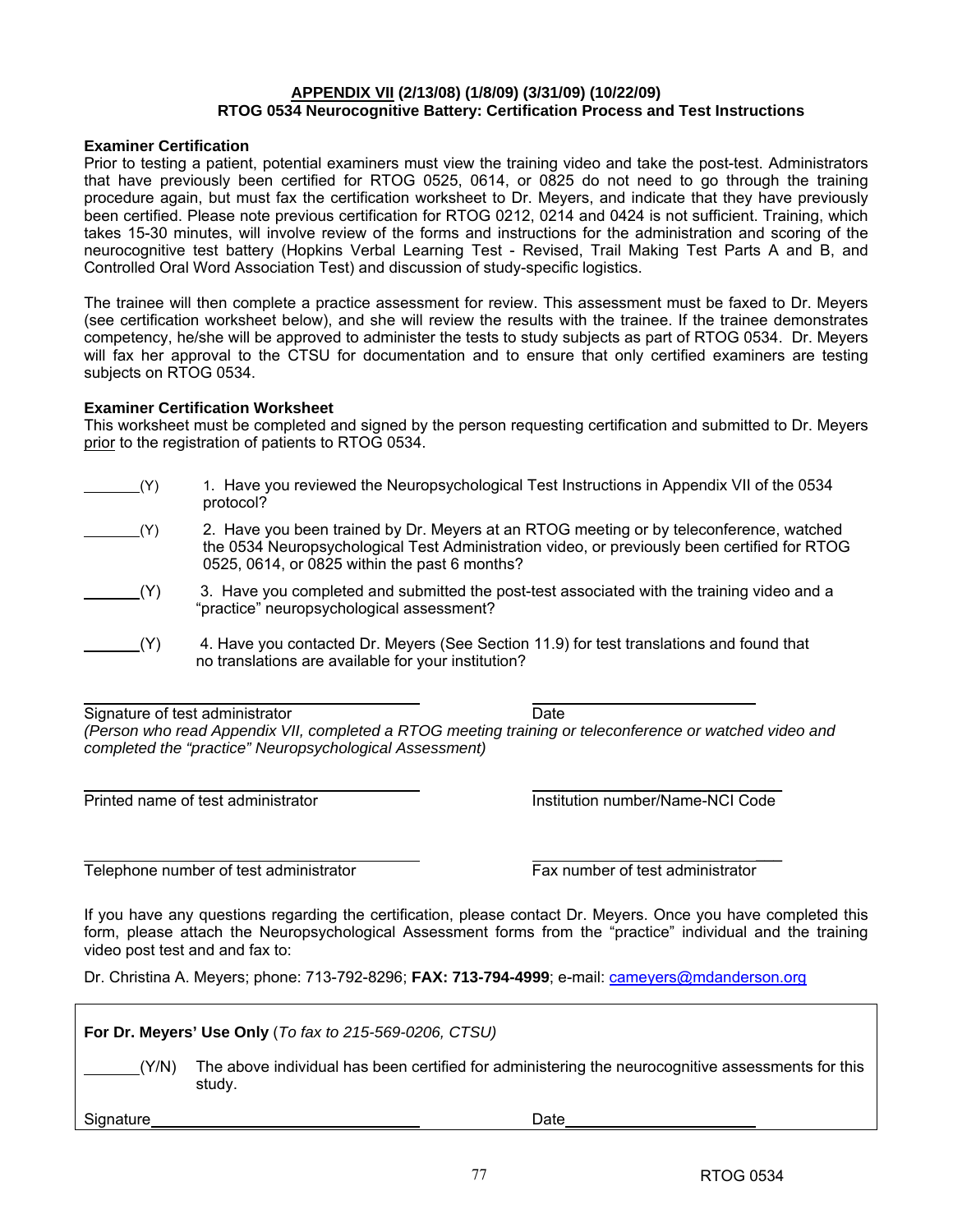## **Testing: General Information**

- 1. As noted above, copies of the test forms and summary sheets for the first case from each site must be faxed to Dr. Meyers for review.
- 2. Testing should be completed in one session. Test instructions must be followed verbatim with every patient at every assessment visit.
- 3. Tests should be administered in the following order to every patient and at each assessment visit: HVLT-R Part A (Learning Trials); Trail Making Test Part A; Trail Making Test Part B; COWAT; HVLT-R Part B (Delayed Recall); and the HVLT-R Part C (Delayed Recognition).
- 4. Follow the instructions on the Forms Packet Index before submitting forms to RTOG.
- 5. All test results are recorded on the Neurocognitive Evaluation Summary Form (CS), which is found in the Forms Packet. Study/case-specific labels must be applied to all forms.
- 6. **Note**: Test results are not submitted to Dr. Meyers, nor to RTOG Headquarters (test results are recorded on forms and submitted). Sites should keep all original test records, and test results must remain on file at the institution as source documentation pending request for submission by RTOG or a Study Chair. In the event of questions, contact Dr. Meyers.
- 7. Patients should not be given copies of their tests to avoid learning the material between test administrations.
- 8. The HVLT-R and the COWAT have alternate forms or versions in order to reduce the effects of practice. See the test instructions below for the versions to be administered at pre-treatment and subsequent sessions. The forms should continue to be alternated in this order for the duration of the study. The forms packet will contain alternate versions of these neuropsychological tests.

Before dismissing the patient, thank him/her for their cooperation. Remind the patient of their next appointment and that these tests will be repeated.

In the event that a patient cannot complete a given test, please write the reason(s) on the test form AND the data summary form.

### **Testing: Specific Instructions**

**Note:** Administer the tests in the following order to every patient at each assessment visit.

## **1. HOPKINS VERBAL LEARNING TEST - REVISED (HVLT-R)**

This test has three parts and six alternate forms (only the first 4 forms will be used in this study):

- **Part A Free Recall:** Complete the three learning trials first
- **Part B Delayed Recall:** Complete after Trail Making Tests and COWAT
- **Part C Delayed Recognition:** Complete after Delayed Recall

## **Part A – Free Recall: Trial 1**

**Examiner***: "I am going to read a list of words to you. Listen carefully, because when I am through, I'd like you to tell me as many of the words as you can remember. You can tell them to me in any order. Are you ready?"*

Read the words at the rate of one word every 2 seconds.

#### *Examiner: "OK. Now tell me as many of those words as you can remember***."**

- Check off the words the patient recalls on the form.
- If a word is said that is not in the list (*for example, "intrusion"*), do not write that word on the form and say nothing to the patient about the word not being on the list.
- If the patient does not produce any words for 10-15 seconds, ask the patient if he/she can remember any more words.
- If not, move on to trial 2. Later, you can record the number of words that were correctly repeated on the summary form.

## **Part A – Free Recall: Trial 2**

**Examiner***: "Now we are going to try it again. I am going to read the same list of words to you. Listen carefully, and tell me as many of the words as you can remember, in any order, including the words you told me the first time."* 

- Read the words at the rate of one word every 2 seconds.
- Check off the words the patient recalls on the form.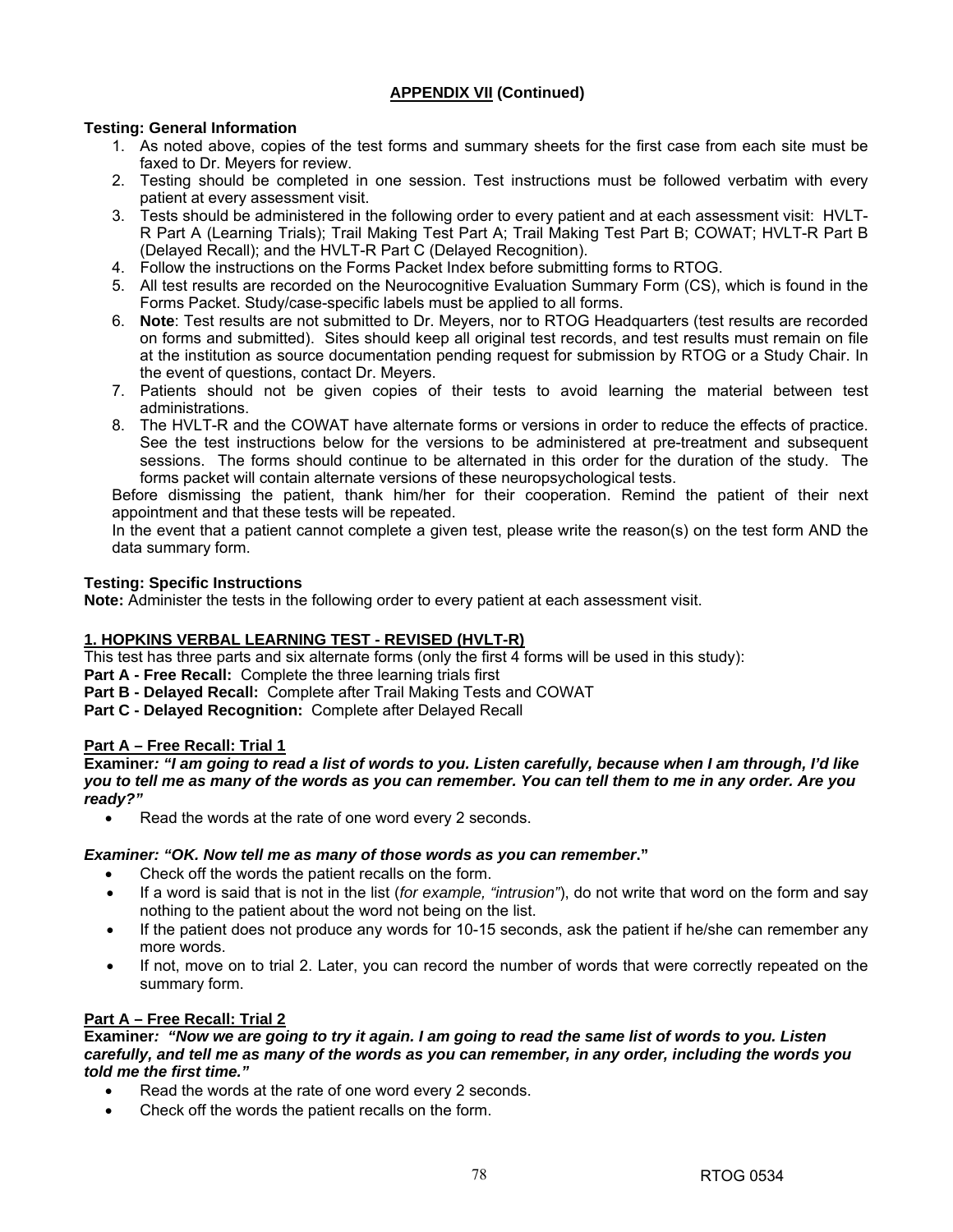- If a word is said that is not in the list (*for example, "intrusion"*), do not write that word on the form and say nothing to the patient about the word not being on the list.
- If the patient does not produce any words for 10-15 seconds, ask the patient if he/she can remember any more words.
- If not, move on to trial 3. Later, you can record the number of words that were correctly repeated on the summary form.

# **Part A – Free Recall: Trial 3**

**Examiner***: "I am going to read the list one more time. As before, I'd like you to tell me as many of the words as you can remember, in any order, including all the words you've already told me."*

- Read the words at the rate of one word every 2 seconds.
- Check off the words the patient recalls on the form.
- If a word is said that is not in the list (*for example, "intrusion"*), do not write that word on the form and say nothing to the patient about the word not being on the list.
- If the patient does not produce any words for 10-15 seconds, ask the patient if he/she can remember any more words.
- **Do not tell the respondent that recall of the words will be tested later.**
- Record the time on the clock that you *complete* 'Part A Free Recall' (for example, 1:00 p.m.) on the designated space on the HVLT-R form.

## **2. TRAIL MAKING TEST [Timed Test]**

**Part A – Sample***:* Place the Sample A worksheet flat on the table, directly in front of the patient *(the bottom of the worksheet should be approximately six inches from the edge of the table).* Give the patient a black pen and say:

**Examiner***: "On this page* **(point)** *are some numbers. Begin at number 1* **(point to 1)** *and draw a line from 1 to 2* **(point to 2),** *2 to 3* **(point to 3)***, 3 to 4* **(point to 4),** *and so on, in order, until you reach the end* **(point to the circle marked END).** *Draw the lines as fast as you can. Ready, begin."* 

If the patient completes Sample A correctly, and in a manner demonstrating that s/he understands what to do, proceed immediately to Test A. If the patient makes a mistake on Sample A, point out the error and explain it. The following explanations of mistakes serve as illustrations:

- *This is where you start (point to number 1).*
- *You skipped this circle (point to the circle omitted).*
- *You should go from number 1 to 2, 2 to 3, and so on, until you reach the circle marked END.*

If it is clear that the patient intended to touch a circle but missed it, do not count it as an omission. Remind the patient, however, to be sure to touch the circles. If the patient still cannot complete Sample A, take his/her hand and guide him/her through the trail using the opposite end of the pen, lightly touching the worksheet to avoid making marks on he copy. Then say:

**Examiner***: "Remember, begin at number 1 (***point to 1***) and draw a line from 1 to 2 (***point to 2***), 2 to 3 (***point to 3***), 3 to 4 (***point to 4***) and so on, in order, until you reach the circle marked END (***point***). Do not skip around, but go from one number to the next in proper order. Remember to work as fast as you can. Ready, begin."*

If the patient does not succeed, or it becomes evident that s/he cannot do the task, DISCONTINUE testing **and**  indicate the corresponding reason on the Trail Making Data Sheet. If the patient completes Sample A correctly and appears to understand what to do, proceed immediately to Part A.

**Part A – Test:** After the patient has completed Sample A, place the Part A test worksheet directly in front of the patient and say:

**Examiner***: "Good! Let's try the next one. On this page are numbers from 1 to 25. Do this the same way. Begin at number 1 (***point***) and draw a line from 1 to 2 (***point to 2***), 2 to 3 (***point to 3***), 3 to 4 (***point to 4***) and so on, in order, until you reach the circle marked END (***point***). Do not skip around, but go from one number to the next in proper order. Remember to work as fast as you can. Ready, begin."* 

• Start timing as soon as the instruction is given to "begin"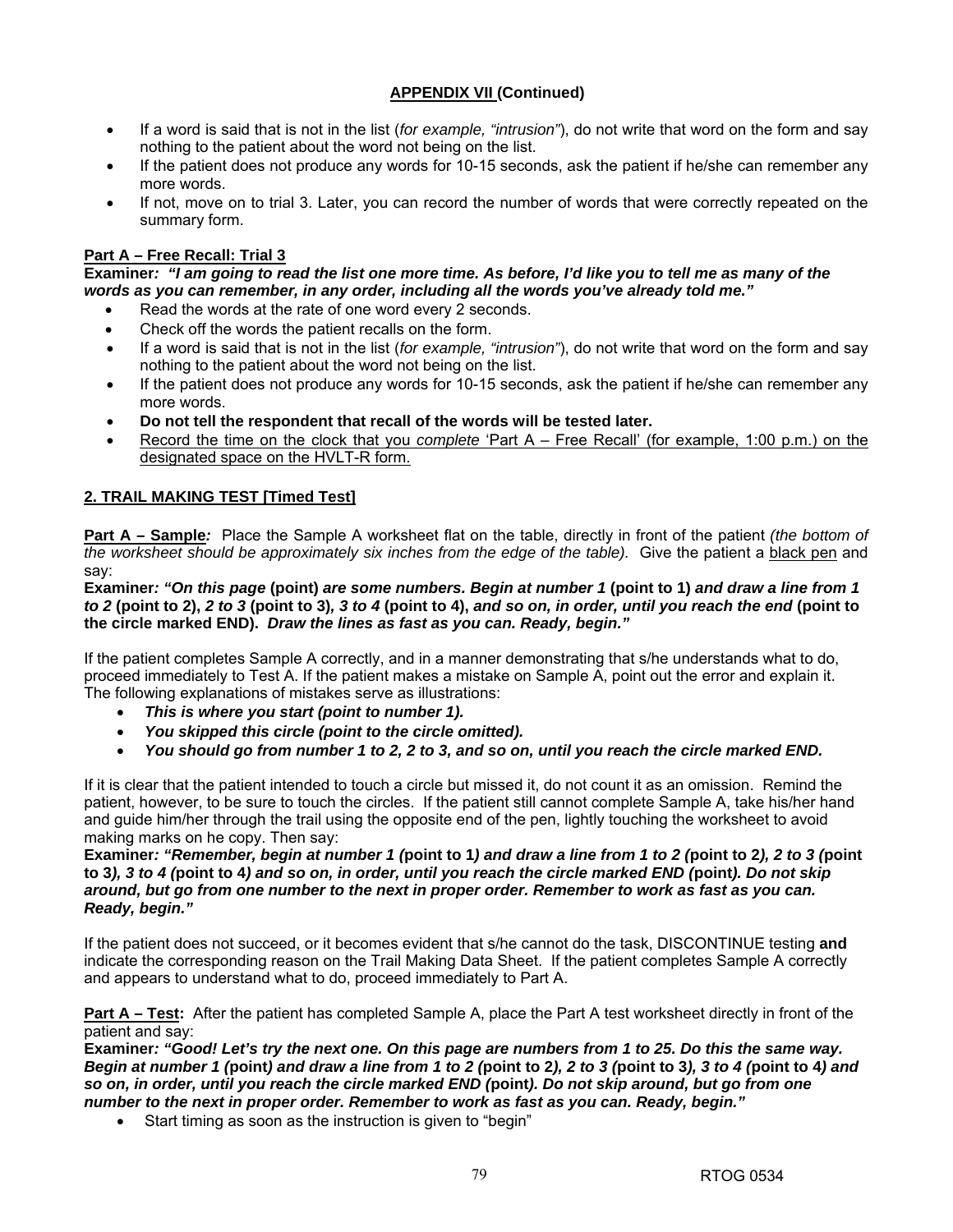- Watch closely in order to catch any errors as soon as they are made. If the patient makes an error, call it to his/her attention immediately and have him/her proceed from the point the mistake occurred
- The patient must complete the test in **3 minutes** or less.
- **DO NOT STOP TIMING UNTIL HE/SHE REACHES THE CIRCLE MARKED "END".**
- Collect the worksheet and record the time to completion on the Trail Making Data Sheet in minutes and seconds
- If the patient does not complete the test within **3 minutes** terminate the testing. The test can also be discontinued if the patient is extremely confused and is unable to perform the task. Collect the worksheet and complete the Trail Making Data Sheet indicating the reason the test was terminated and the last correct number reached on the test.

**Part B – Sample:** Place the Sample B worksheet flat on the table, directly in front of the patient (the bottom of the worksheet should be approximately six inches from the edge of the table) and say:

**Examiner***: "On this page (***point***) are some numbers and letters. Begin at number 1 (***point to 1***) and draw a line from 1 to A (***point***), A to 2 (***point to 2***), 2 to B (***point to B***), B to 3 (***point to 3***), 3 to C (***point to C***) and so on, in order, until you reach the end (***point to the circle marked END***). Remember, first you have a number (***point to 1***), then a letter (***point to A***), then a number (***point to 2***), then a letter (point to B), and so on. Draw the lines as fast as you can. Ready, begin."* 

If the patient completes Sample B correctly, and in a manner demonstrating that s/he understands what to do, proceed immediately to Part B. If the patient makes a mistake on Sample B, point out the error and explain it. The following explanations of mistakes serve as illustrations:

- *You started with the wrong circle. This is where you start (point to number 1)*
- *You skipped this circle (point to the circle omitted)*
- *You should go from number 1 (***point***) to A (***point***), A to 2 (***point to 2***), 2 to B (***point to B***), B to 3 (***point to 3***) and so on, until you reach the circle marked END (***point***).*

If it is clear the patient intended to touch a circle but missed it, do not count it as an omission. Remind the patient, however, to be sure to touch the circles. If the patient still cannot complete Sample B, take their hand and guide them through the trail using the opposite end of the pen, lightly touching the worksheet to avoid making marks on the copy. Then say:

**Examiner***: "Now you try it. Remember, begin at number 1 (***point to 1***) and draw a line from 1 to A (***point to A***), A to 2 (***point to 2***), 2 to B (***point to B***), B to 3 (***point to 3***) and so on, in order, until you reach the circle marked END (***point***). Ready, begin."* 

If the patient does not succeed or it becomes evident that s/he cannot do the task, DISCONTINUE testing **and**  indicate the corresponding reason on the Trail Making Data Sheet. If the patient completes Sample A correctly and appears to understand what to do, proceed immediately to Part A.

# **Part B – Test:**

After the patient has completed Sample B, place the Part B Worksheet directly in front of the patient and say: **Examiner***: "Good! Let's try the next one. On this page are both numbers and letters. Do this the same way. Begin at number 1 (***point***) and draw a line from 1 to A (***point to A***), A to 2 (***point to 2***), 2 to B (***point to B***), B to 3 (***point to 3***), 3 to C (***point to C***) and so on, in order, until you reach the circle marked END (***point***). Remember, first you have a number (***point to 1***), then a letter (***point to A***), then a number (***point to 2***), then a letter (***point to B***), and so on. Do not skip around, but go from one circle to the next in the proper order. Draw the lines as fast as you can. Ready, begin."* 

- Start timing as soon as the instruction is given to "begin".
- Watch closely in order to catch any errors as soon as they are made. If the patient makes an error, call it to his/her attention immediately and have him/her proceed from the point the mistake occurred
- The patient must complete the test in **5 minutes** or less.
- **DO NOT STOP TIMING UNTIL HE/SHE REACHES THE CIRCLE MARKED "END".**
- Collect the worksheet and record the time to completion on the Trail Making Data Sheet in minutes and seconds.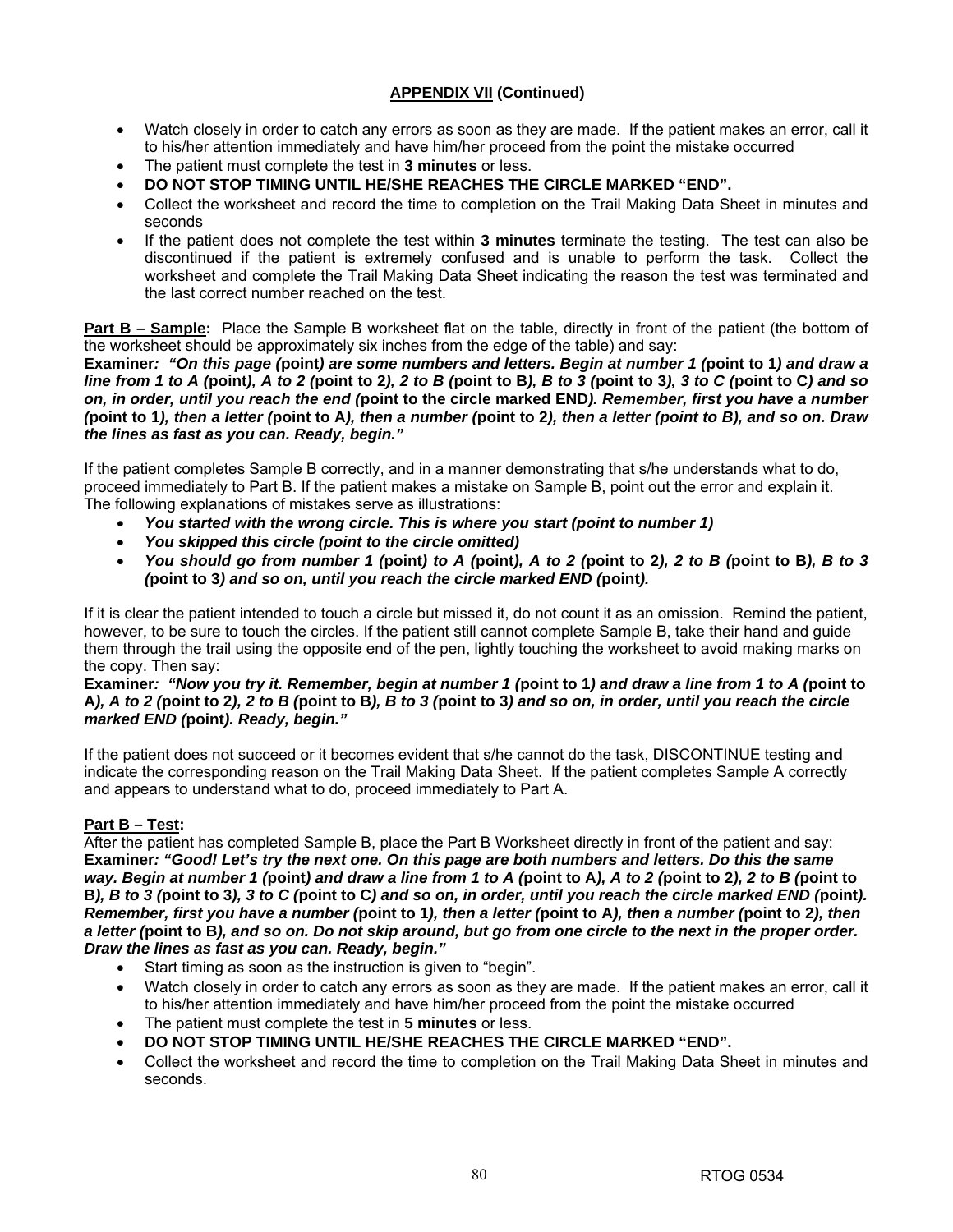• If the patient does not complete the test within **5 minutes** terminate the testing. The test can also be discontinued if the patient is extremely confused and is unable to perform the task. Collect the worksheet and complete the Trail Making Data Sheet indicating the reason the test was terminated and the last correct number or letter reached on the test.

#### **3. CONTROLLED ORAL WORD ASSOCIATION TEST (COWAT) [Timed Test]**

This test has three parts (letters) and two alternate forms.

**Examiner***: "I am going to say a letter of the alphabet, and I want you to say as quickly as you can all of the words that you can think of that begin with that letter. You may say any words at all, except proper names such as the names of people or places. So you would not say 'Rochester' or 'Robert'. Also, do not use the same word again with a different ending, such as 'Eat,' 'Eats,' and 'Eating.'*

*"For example, if I say 's,' you could say 'sit,' 'shoe,' or 'show.' Can you think of other words beginning with the letter 's'?"* 

Wait for the patient to give a word. If it is a correct response, say "good", and ask for another word beginning with the letter "s". If a second appropriate word is given, proceed to the test itself.

If the patient gives an inappropriate word on either occasion, correct the patient, and repeat the instructions. If the patient then succeeds, proceed to the test.

If the patient fails to respond, repeat the instructions. If it becomes clear that the patient does not understand the instructions or cannot associate, stop the procedure, and indicate the reason(s) on the scoring sheet.

If the patient has succeeded in giving two appropriate words beginning with the demonstration letter, say:

**Examiner***: "That is fine. Now I am going to give you another letter. Again, say all of the words beginning with that letter that you can think of. Remember, no names of people or places, just ordinary words. Also, if you should draw a blank, I want you to keep on trying until the time limit is up and I say STOP."* 

*"You will have a minute for each letter. The first letter is '\_\_\_'"* (see scoring sheet).

#### **\*\*Allow exactly one minute for each letter.\*\***

- If the patient discontinues before the end of the time period, encourage him/her to try to think of more words.
- If he/she is silent for 15 seconds, repeat the basic instruction and the letter (e.g., **"Tell me all the words you can think of that begin with a "c"**).
- No extension on the time limit is made in the event that instructions are repeated.
- Continue the evaluation with the remaining two letters, allowing one minute for each.

#### Recording and Scoring:

- The record sheet provides lines on which the patient's responses can be entered *(e.g., write in the word that is said by the patient)*. If his/her speed of word production is too fast to permit verbatim recording, a "+" should be entered to indicate a correct response.
- Incorrect responses either should not be recorded or, if recorded, should be struck through with a line.
- If the patient provides more responses than there are lines on the record sheet, keep writing the responses *(or a "+")* elsewhere on the record sheet.
- Count all the correct responses. The number of correct words should be indicated below each column on the recording sheet and on the summary data form that is sent to the RTOG.

Comments on scoring:

Note: It can be helpful for the first several patients and for patients known to be fast with their word production to tape record the session for transcription at a later time.